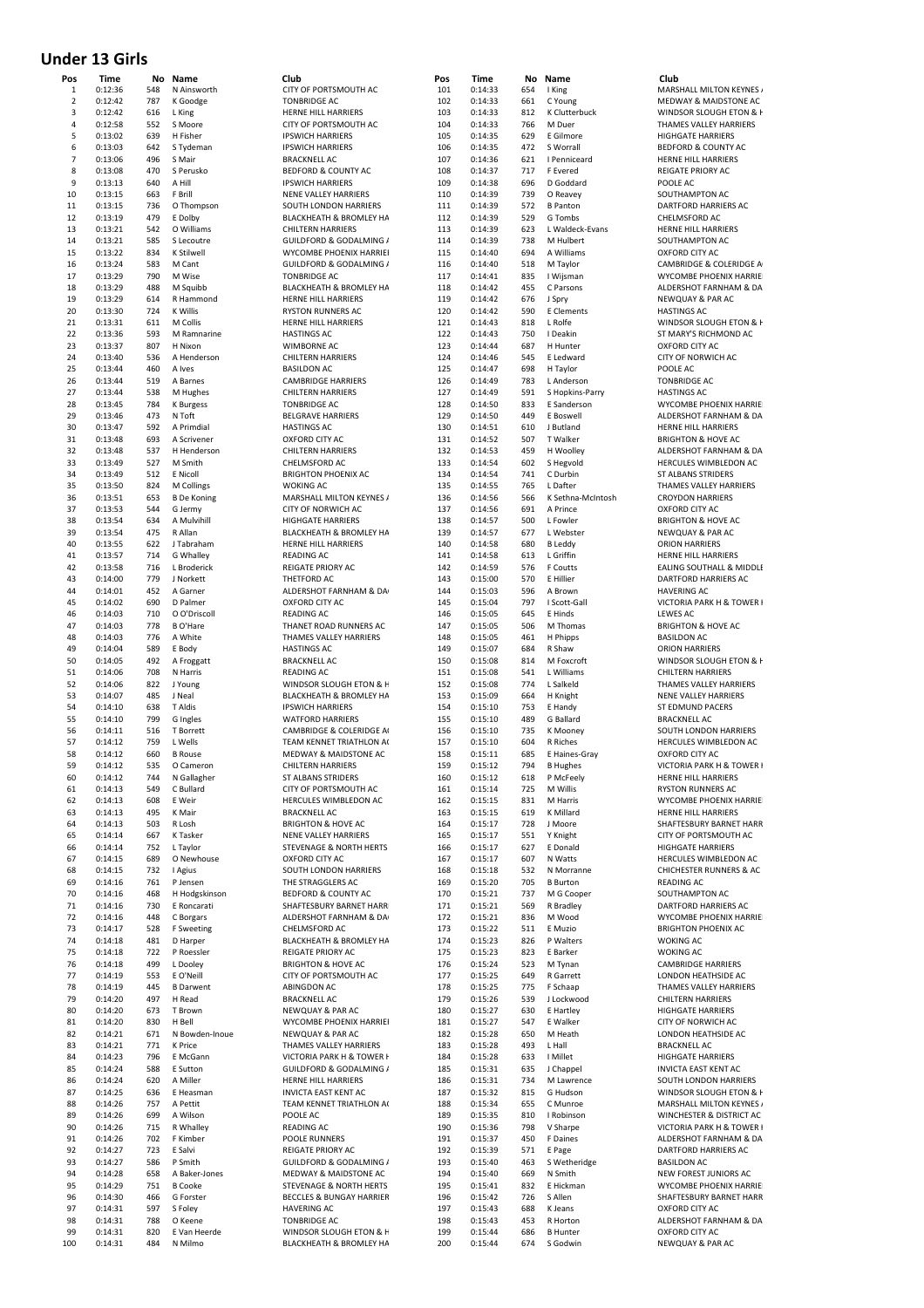# **Under 13 Girls**

| Pos        | Time               | No         | Name                          | Club                                             |
|------------|--------------------|------------|-------------------------------|--------------------------------------------------|
| 201        | 0:15:46            | 672        | S Briggs                      | NEWQUAY & PAR AC                                 |
| 202        | 0:15:46            | 471        | L Tapster                     | BEDFORD & COUNTY AC                              |
| 203        | 0:15:47            | 478        | E Davis                       | <b>BLACKHEATH &amp; BROMLEY HA</b>               |
| 204        | 0:15:48            | 530        | N Boltwood                    | <b>CHICHESTER RUNNERS &amp; AC</b>               |
| 205        | 0:15:48            | 446        | <b>Llones</b>                 | ABINGDON AC                                      |
| 206        | 0:15:49            | 819        | I Tattersall                  | WINDSOR SLOUGH ETON & F                          |
| 207        | 0:15:51            | 606        | A Stacey                      | HERCULES WIMBLEDON AC                            |
| 208        | 0:15:51            | 543        | N Hernon                      | CITY OF NORWICH AC                               |
| 209        | 0:15:53            | 817        | H Landon                      | WINDSOR SLOUGH ETON & H                          |
| 210        | 0:15:54            | 477        | O Berry                       | BLACKHEATH & BROMLEY HA                          |
| 211        | 0:15:54            | 462        | H Rex                         | <b>BASILDON AC</b>                               |
| 212        | 0:15:54            | 1057       | I Young                       | <b>FOLKESTONE AC</b>                             |
| 213        | 0:15:54            | 600        | R O'Rourke                    | <b>HAVERING AC</b>                               |
| 214        | 0:15:56            | 598        | A Grannell                    | <b>HAVERING AC</b>                               |
| 215        | 0:15:57            | 711        | L Robertson                   | <b>READING AC</b>                                |
| 216        | 0:15:58            | 458        | A Tait                        | ALDERSHOT FARNHAM & DA                           |
| 217        | 0:16:01            | 612        | A Cunningham                  | HERNE HILL HARRIERS                              |
| 218        | 0:16:04            | 709        | P Mills                       | <b>READING AC</b>                                |
| 219        | 0:16:06            | 447        | M Bashiruddin                 | ALDERSHOT FARNHAM & DA                           |
| 220        | 0:16:07            | 652        | A Walker                      | LONDON HEATHSIDE AC                              |
| 221        | 0:16:08            | 767        | Z Mossi                       | THAMES VALLEY HARRIERS                           |
| 222        | 0:16:09            | 526        | E Smith                       | CHELMSFORD AC                                    |
| 223        | 0:16:10            | 764        | C Cooney-Quinn                | THAMES VALLEY HARRIERS                           |
| 224        | 0:16:13            | 517        | I Dunlop                      | CAMBRIDGE & COLERIDGE A                          |
| 225        | 0:16:13            | 665        | M Loeller                     | <b>NENE VALLEY HARRIERS</b>                      |
| 226        | 0:16:14            | 469        | L Knights                     | BEDFORD & COUNTY AC                              |
| 227        | 0:16:15            | 648        | E Dumbleton                   | LONDON HEATHSIDE AC                              |
| 228        | 0:16:16            | 785        | S Coates                      | <b>TONBRIDGE AC</b>                              |
| 229        | 0:16:17            | 577        | A Graham-Maw                  | <b>EPSOM &amp; EWELL HARRIERS</b>                |
| 230        | 0:16:18            | 615        | E Holland                     | HERNE HILL HARRIERS                              |
| 231        | 0:16:19            | 594        | A Atkins                      | <b>HAVERING AC</b>                               |
| 232        | 0:16:20            | 646        | R Hobbs                       | <b>LEWES AC</b>                                  |
| 233        | 0:16:22            | 563        | C Howard                      | <b>CROYDON HARRIERS</b>                          |
| 234        | 0:16:23            | 707        | E Harding                     | <b>READING AC</b>                                |
| 235<br>236 | 0:16:25            | 678<br>533 | I Brandon<br><b>G</b> Roberts | <b>ORION HARRIERS</b><br>CHICHESTER RUNNERS & AC |
| 237        | 0:16:26<br>0:16:28 | 805        | E Jeffery                     | <b>WIMBORNE AC</b>                               |
| 238        | 0:16:28            | 631        | E Herzog                      | <b>HIGHGATE HARRIERS</b>                         |
| 239        | 0:16:28            | 747        | <b>B</b> Towers               | <b>ST ALBANS STRIDERS</b>                        |
| 240        | 0:16:29            | 762        | T Penney                      | THE STRAGGLERS AC                                |
| 241        | 0:16:30            | 703        | G Robson                      | POOLE RUNNERS                                    |
| 242        | 0:16:31            | 564        | S Howard                      | <b>CROYDON HARRIERS</b>                          |
| 243        | 0:16:32            | 793        | M Abbott                      | VICTORIA PARK H & TOWER I                        |
| 244        | 0:16:33            | 550        | P Carlile                     | CITY OF PORTSMOUTH AC                            |
| 245        | 0:16:34            | 679        | A Dawson                      | <b>ORION HARRIERS</b>                            |
| 246        | 0:16:34            | 729        | E Rachel                      | SHAFTESBURY BARNET HARR                          |
| 247        | 0:16:42            | 562        | H Maurice-Jones               | <b>CRAWLEY AC</b>                                |
| 248        | 0:16:46            | 727        | L Lamy                        | SHAFTESBURY BARNET HARR                          |
| 249        | 0:16:49            | 754        | H Reynolds                    | ST EDMUND PACERS                                 |
| 250        | 0:16:52            | 565        | L Moore                       | <b>CROYDON HARRIERS</b>                          |
| 251        | 0:16:58            | 574        | C Waters                      | DARTFORD HARRIERS AC                             |
| 252        | 0:17:00            | 644        | <b>B</b> Gainsford            | <b>LEWES AC</b>                                  |
| 253        | 0:17:04            | 829        | H McArdell                    | WOODFORD GREEN W ESSEX                           |
| 254        | 0:17:05            | 768        | N Murphy                      | THAMES VALLEY HARRIERS                           |
| 255        | 0:17:06            | 803        | L Stinson                     | <b>WEST SUFFOLK AC</b>                           |
| 256        | 0:17:08            | 808        | K Warrack                     | <b>WIMBORNE AC</b>                               |
| 257        | 0:17:10            | 520        | A Blincoe                     | <b>CAMBRIDGE HARRIERS</b>                        |
| 258        | 0:17:24            | 758        | D Tolhurst                    | TEAM KENNET TRIATHLON AO                         |
| 259        | 0:17:28            | 647        | C Komeval                     | <b>LEWES AC</b>                                  |
| 260        | 0:17:28            | 712        | L Tolson                      | <b>READING AC</b>                                |
| 261        | 0:17:29            | 609        | M Anderson                    | HERNE HILL HARRIERS                              |
| 262        | 0:18:29            | 302        | F Roper                       | RANELAGH HARRIERS                                |
| 263        | 0:18:31            | 617        | E K Marchand                  | HERNE HILL HARRIERS                              |
| 264        | 0:18:47            | 557        | <b>B McCafferty</b>           | COOKHAM RC                                       |
| 265        | 0:18:55            | 599        | J James                       | <b>HAVERING AC</b>                               |
| 266        | 0:19:48            | 643        | N Cater                       | LEIGHTON BUZZARD AC                              |
| 267        | 0:19:54            | 700        | S Day-Busst                   | POOLE RUNNERS                                    |
| 268        | 0.49.55            | 509        | N Fontevn                     | <b>BRIGHTON PHOENIX AC</b>                       |

**BEDFORD & COUNTY AC** BLACKHEATH & BROMLEY HA CHICHESTER RUNNERS & AC 205 0:15:48 446 I Jones ABINGDON AC 206 0:15:49 819 I Tattersall WINDSOR SLOUGH ETON & H A WINDSOR SLOUGH ETON & H FOLKESTONE AC HAVERING AC HAVERING AC READING AC READING AC THAMES VALLEY HARRIERS CAMBRIDGE & COLERIDGE A NENE VALLEY HARRIERS BEDFORD & COUNTY AC LONDON HEATHSIDE AC TONBRIDGE AC 229 0:16:17 577 A Graham-Maw EPSOM & EWELL HARRIERS HERNE HILL HARRIERS HAVERING AC LEWES AC CROYDON HARRIERS **CHICHESTER RUNNERS & AC** WIMBORNE AC 238 0:16:28 631 E Herzog HIGHGATE HARRIERS ST ALBANS STRIDERS THE STRAGGLERS AC POOLE RUNNERS 242 0:16:31 564 S Howard CROYDON HARRIERS VICTORIA PARK H & TOWER H CITY OF PORTSMOUTH AC ORION HARRIERS SHAFTESBURY BARNET HARR ST EDMUND PACERS 250 0:16:52 565 L Moore CROYDON HARRIERS 251 0:16:58 574 C Waters DARTFORD HARRIERS AC LEWES AC WOODFORD GREEN W ESSEX **THAMES VALLEY HARRIERS** WEST SUFFOLK AC WIMBORNE AC 257 0:17:10 520 A Blincoe CAMBRIDGE HARRIERS 258 0:17:24 758 D Tolhurst TEAM KENNET TRIATHLON AC LEWES AC **READING AC** HERNE HILL HARRIERS RANELAGH HARRIERS 263 0:18:31 617 E K Marchand HERNE HILL HARRIERS COOKHAM RC HAVERING AC 11AVENING AC POOLE RUNNERS BRIGHTON PHOENIX AC

| Pos        | Time               | No         | Name                  | Club                                               | Pos                  | <b>Time</b> | No Name                               | Club              |
|------------|--------------------|------------|-----------------------|----------------------------------------------------|----------------------|-------------|---------------------------------------|-------------------|
| 201        | 0:15:46            | 672        | S Briggs              | NEWQUAY & PAR AC                                   | <b>Team Results:</b> |             |                                       |                   |
| 202        | 0:15:46            | 471        | L Tapster             | BEDFORD & COUNTY AC                                |                      |             |                                       |                   |
| 203        | 0:15:47            | 478        | E Davis               | <b>BLACKHEATH &amp; BROMLEY HA</b>                 |                      |             | Pos Points Team / Club                | <b>Placings</b>   |
| 204        | 0:15:48            | 530        | N Boltwood            | <b>CHICHESTER RUNNERS &amp; AC</b>                 | $\mathbf{1}$         | 74          | <b>IPSWICH HARRIERS</b>               | (56954)           |
| 205        | 0:15:48            | 446        | I Jones               | ABINGDON AC                                        | $\overline{2}$       | 83          | <b>HERNE HILL HARRIERS</b>            | (3192140)         |
| 206        | 0:15:49            | 819        | I Tattersall          | WINDSOR SLOUGH ETON & F                            | 3                    | 96          | <b>CHILTERN HARRIERS</b>              | (13242732)        |
| 207        | 0:15:51            | 606        | A Stacey              | HERCULES WIMBLEDON AC                              | 4                    | 122         | <b>BLACKHEATH &amp; BROMLEY HARRI</b> | (12183953)        |
| 208        | 0:15:51            | 543<br>817 | N Hernon<br>H Landon  | CITY OF NORWICH AC                                 | 5                    | 143         | CITY OF PORTSMOUTH AC                 | (146177)          |
| 209<br>210 | 0:15:53<br>0:15:54 | 477        | O Berry               | WINDSOR SLOUGH ETON & F<br>BLACKHEATH & BROMLEY HA | 6                    | 145         | <b>TONBRIDGE AC</b>                   | (2172898)         |
| 211        | 0:15:54            | 462        | H Rex                 | <b>BASILDON AC</b>                                 | $\overline{7}$       | 199         | <b>BRACKNELL AC</b>                   | (7506379)         |
| 212        | 0:15:54            | 1057       | I Young               | <b>FOLKESTONE AC</b>                               |                      |             |                                       |                   |
| 213        | 0:15:54            | 600        | R O'Rourke            | <b>HAVERING AC</b>                                 | 8                    | 208         | <b>GUILDFORD &amp; GODALMING AC</b>   | (14168593)        |
| 214        | 0:15:56            | 598        | A Grannell            | <b>HAVERING AC</b>                                 | 9                    | 221         | <b>HASTINGS AC</b>                    | (223049120)       |
| 215        | 0:15:57            | 711        | L Robertson           | <b>READING AC</b>                                  | 10                   | 228         | <b>READING AC</b>                     | (41465190)        |
| 216        | 0:15:58            | 458        | A Tait                | ALDERSHOT FARNHAM & DA                             | 11                   | 258         | <b>OXFORD CITY AC</b>                 | (314567115)       |
| 217        | 0:16:01            | 612        | A Cunningham          | <b>HERNE HILL HARRIERS</b>                         | 12                   | 317         | <b>REIGATE PRIORY AC</b>              | (427592108)       |
| 218        | 0:16:04            | 709        | P Mills               | <b>READING AC</b>                                  | 13                   | 341         | WYCOMBE PHOENIX HARRIERS &            | (1581117128)      |
| 219        | 0:16:06            | 447        | M Bashiruddin         | ALDERSHOT FARNHAM & DA                             | 14                   | 363         | ALDERSHOT FARNHAM & DAC               | (44 72 118 129)   |
| 220        | 0:16:07            | 652        | A Walker              | LONDON HEATHSIDE AC                                | 15                   | 370         | THAMES VALLEY HARRIERS                | (48 83 104 135)   |
| 221        | 0:16:08            | 767        | Z Mossi               | THAMES VALLEY HARRIERS                             | 16                   | 375         | WINDSOR SLOUGH ETON & H AC            | (5299103121)      |
| 222        | 0:16:09            | 526        | E Smith               | CHELMSFORD AC                                      | 17                   | 386         | <b>BEDFORD &amp; COUNTY AC</b>        | (870106202)       |
| 223        | 0:16:10            | 764        | C Cooney-Quinn        | THAMES VALLEY HARRIERS                             |                      | 409         |                                       |                   |
| 224        | 0:16:13            | 517        | I Dunlop              | CAMBRIDGE & COLERIDGE A                            | 18                   |             | <b>BRIGHTON &amp; HOVE AC</b>         | (6476131138)      |
| 225        | 0:16:13            | 665        | M Loeller             | <b>NENE VALLEY HARRIERS</b>                        | 19                   | 420         | NEWQUAY & PAR AC                      | (80 82 119 139)   |
| 226        | 0:16:14            | 469        | L Knights             | BEDFORD & COUNTY AC                                | 20                   | 421         | SOUTH LONDON HARRIERS                 | (1168156186)      |
| 227        | 0:16:15            | 648        | E Dumbleton           | LONDON HEATHSIDE AC                                | 21                   | 440         | CHELMSFORD AC                         | (3373112222)      |
| 228        | 0:16:16            | 785        | S Coates              | <b>TONBRIDGE AC</b>                                | 22                   | 453         | NENE VALLEY HARRIERS                  | (1065153225)      |
| 229        | 0:16:17            | 577        | A Graham-Maw          | <b>EPSOM &amp; EWELL HARRIERS</b>                  | 23                   | 489         | <b>HIGHGATE HARRIERS</b>              | (38105166180)     |
| 230        | 0:16:18            | 615<br>594 | E Holland<br>A Atkins | <b>HERNE HILL HARRIERS</b>                         | 24                   | 519         | HERCULES WIMBLEDON AC                 | (62133157167)     |
| 231<br>232 | 0:16:19<br>0:16:20 | 646        | R Hobbs               | <b>HAVERING AC</b><br>LEWES AC                     | 25                   | 550         | <b>CITY OF NORWICH AC</b>             | (37124181208)     |
| 233        | 0:16:22            | 563        | C Howard              | <b>CROYDON HARRIERS</b>                            | 26                   | 577         | <b>BASILDON AC</b>                    | (25148193211)     |
| 234        | 0:16:23            | 707        | E Harding             | <b>READING AC</b>                                  | 27                   | 578         | VICTORIA PARK H & TOWER H AC          | (84 145 159 190)  |
| 235        | 0:16:25            | 678        | I Brandon             | <b>ORION HARRIERS</b>                              | 28                   | 617         | <b>DARTFORD HARRIERS AC</b>           | (111 143 171 192) |
| 236        | 0:16:26            | 533        | <b>G</b> Roberts      | <b>CHICHESTER RUNNERS &amp; AC</b>                 | 29                   | 668         | <b>HAVERING AC</b>                    | (97 144 213 214)  |
| 237        | 0:16:28            | 805        | E Jeffery             | <b>WIMBORNE AC</b>                                 |                      |             |                                       |                   |
| 238        | 0:16:28            | 631        | E Herzog              | <b>HIGHGATE HARRIERS</b>                           | 30                   | 677         | SHAFTESBURY BARNET HARRIERS           | (71164196246)     |
| 239        | 0:16:28            | 747        | <b>B</b> Towers       | <b>ST ALBANS STRIDERS</b>                          | 31                   | 769         | <b>ORION HARRIERS</b>                 | (140 149 235 245) |
| 240        | 0:16:29            | 762        | T Penney              | THE STRAGGLERS AC                                  | 32                   | 806         | LONDON HEATHSIDE AC                   | (177 182 220 227) |
| 241        | 0:16:30            | 703        | G Robson              | <b>POOLE RUNNERS</b>                               | 33                   | 861         | <b>CROYDON HARRIERS</b>               | (136 233 242 250) |
| 242        | 0:16:31            | 564        | S Howard              | <b>CROYDON HARRIERS</b>                            | 34                   | 889         | <b>LEWES AC</b>                       | (146 232 252 259) |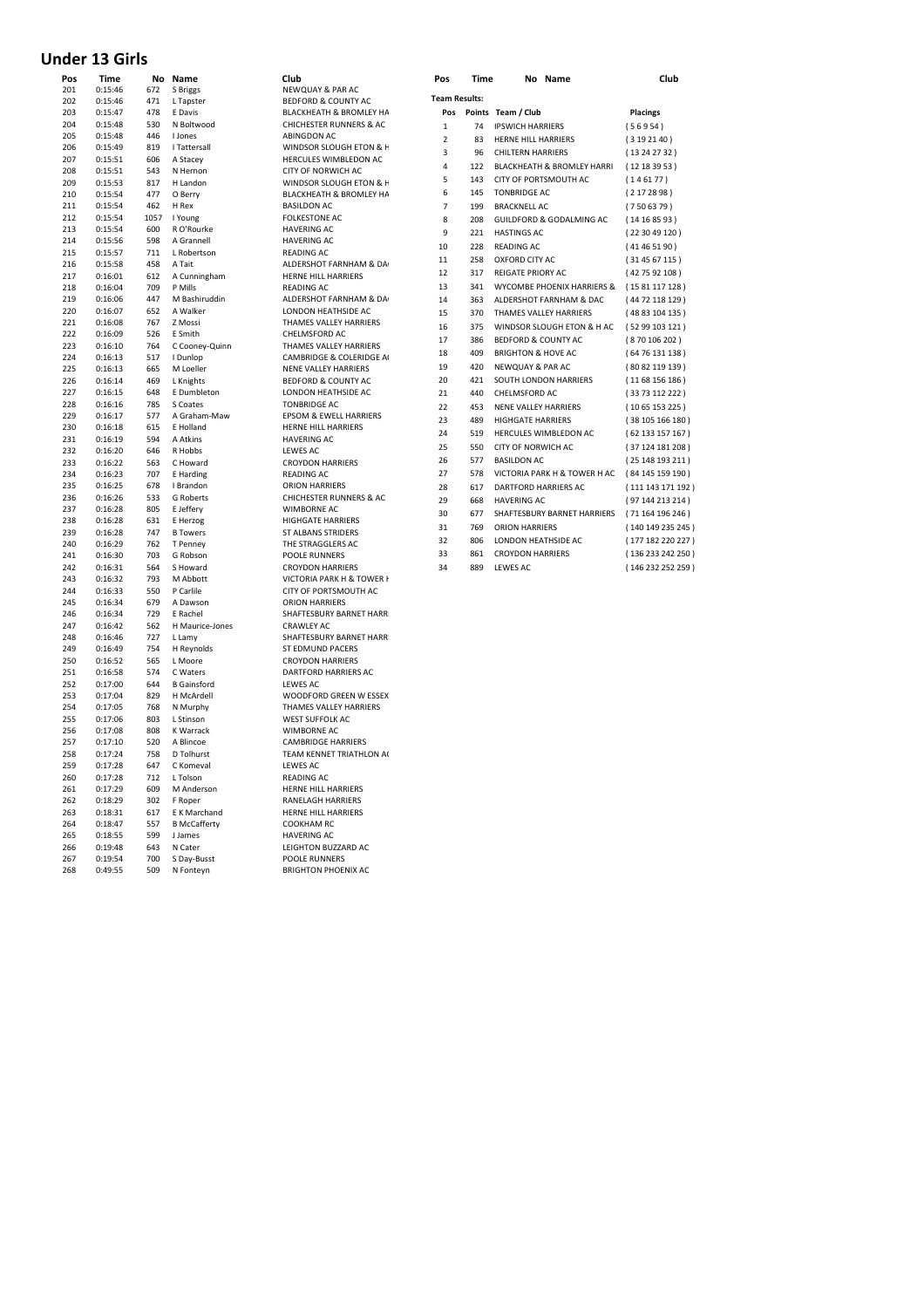# **Under 13 Boys**

| ros<br>1 | <b>ume</b><br>0:11:41 | 151          | ivo ivame<br>H Norman      | uuo<br>EPSOM & EWELL HARRIERS                   |
|----------|-----------------------|--------------|----------------------------|-------------------------------------------------|
| 2        | 0:11:45               | 49           | R Fuss                     | BLACKHEATH & BROMLEY HA                         |
| 3        |                       |              |                            | <b>CHILTERN HARRIERS</b>                        |
|          | 0:11:49               | 108          | A Williams                 |                                                 |
| 4        | 0:11:50               | 197          | J Kennedy                  | HERNE HILL HARRIERS                             |
| 5        | 0:12:11               | 319          | F Vaughan                  | <b>REIGATE PRIORY AC</b>                        |
| 6        | 0:12:15               | 375          | M Taylor                   | <b>TONBRIDGE AC</b>                             |
| 7        | 0:12:19               | 231          | O Bright                   | <b>KENT AC</b>                                  |
| 8        | 0:12:19               | 370          | F Gordon                   | <b>TONBRIDGE AC</b>                             |
| 9        | 0:12:22               | 169          | I Elam                     | <b>HASTINGS AC</b>                              |
| 10       | 0:12:22               | 305          | Z Colvin                   | <b>READING AC</b>                               |
| 11       | 0:12:23               | 362          | H Parker                   | <b>THURROCK HARRIERS</b>                        |
| 12       | 0:12:24               | 414          | H Bell                     | WYCOMBE PHOENIX HARRIEI                         |
| 13       | 0:12:26               | 158          | S Martin                   | GUILDFORD & GODALMING /                         |
| 14       | 0:12:29               | $\mathbf{1}$ | S Bodoano                  | ALDERSHOT FARNHAM & DA                          |
| 15       | 0:12:30               | 78           | T Blake                    | CAMBRIDGE & COLERIDGE A                         |
| 16       | 0:12:31               | 86           | O-J Parmenter              | CAMBRIDGE & COLERIDGE A                         |
| 17       | 0:12:31               | 365          | J Crawley                  | <b>TONBRIDGE AC</b>                             |
| 18       | 0:12:33               | 77           | M Benyan                   | CAMBRIDGE & COLERIDGE A                         |
| 19       |                       | 229          |                            |                                                 |
|          | 0:12:33               |              | J Weaver                   | <b>IPSWICH HARRIERS</b>                         |
| 20       | 0:12:34               | 271          | <b>B</b> Ryan              | MEDWAY & MAIDSTONE AC                           |
| 21       | 0:12:36               | 10           | R Martin                   | ALDERSHOT FARNHAM & DA                          |
| 22       | 0:12:37               | 103          | dol T                      | <b>CHILTERN HARRIERS</b>                        |
| 23       | 0:12:38               | 325          | L Stubbs                   | SHAFTESBURY BARNET HARR                         |
| 24       | 0:12:38               | 5            | E Henderson                | ALDERSHOT FARNHAM & DA                          |
| 25       | 0:12:41               | 97           | A Aldred                   | <b>CHILTERN HARRIERS</b>                        |
| 26       | 0:12:42               | 7            | H Hyde                     | ALDERSHOT FARNHAM & DA                          |
| 27       | 0:12:42               | 54           | S Reardon                  | BLACKHEATH & BROMLEY HA                         |
| 28       | 0:12:42               | 155          | <b>B</b> Blamey            | GUILDFORD & GODALMING /                         |
| 29       | 0:12:44               | 366          | F Croll                    | <b>TONBRIDGE AC</b>                             |
| 30       | 0:12:45               | 21           | C Coveney                  | <b>BASINGSTOKE &amp; MID HANTS</b>              |
| 31       | 0:12:46               | 72           | A Brothwell                | <b>BRIGHTON PHOENIX AC</b>                      |
| 32       | 0:12:47               | 234          | O Wilson                   | KINGSTON AC & POLY HARRII                       |
| 33       | 0:12:47               | 156          | T Blamey                   | GUILDFORD & GODALMING /                         |
| 34       | 0:12:47               | 269          | H Reilly                   | <b>MEDWAY &amp; MAIDSTONE AC</b>                |
| 35       | 0:12:48               | 371          | J Mardon                   | <b>TONBRIDGE AC</b>                             |
| 36       | 0:12:48               | 261          | J Sharp                    | MARSHALL MILTON KEYNES /                        |
| 37       |                       | 30           | O Brownston                | BEDFORD & COUNTY AC                             |
|          | 0:12:48               |              |                            |                                                 |
| 38       | 0:12:49               | 3            | T Cheshire                 | ALDERSHOT FARNHAM & DA                          |
| 39       | 0:12:49               | 173          | C Nieto                    | <b>HASTINGS AC</b>                              |
| 40       | 0:12:49               | 179          | A Ford                     | <b>HAVERING AC</b>                              |
| 41       | 0:12:50               | 245          | J Gardner                  | <b>LEWES AC</b>                                 |
| 42       | 0:12:52               | 124          | N Buckeridge               | <b>CRAWLEY AC</b>                               |
| 43       | 0:12:53               | 402          | S Hodgson                  | WINDSOR SLOUGH ETON & H                         |
| 44       | 0:12:53               | 350          | J Simpson                  | <b>SUTTON &amp; DISTRICT AC</b>                 |
| 45       | 0:12:54               | 317          | N Smith                    | <b>REIGATE PRIORY AC</b>                        |
| 46       | 0:12:55               | 227          | S Newson                   | <b>INVICTA EAST KENT AC</b>                     |
| 47       | 0:12:55               | 192          | J Alley                    | HERNE HILL HARRIERS                             |
| 48       | 0:12:55               | 125          | D Hanslow                  | <b>CRAWLEY AC</b>                               |
| 49       | 0:12:55               | 202          | T Reynolds                 | HERNE HILL HARRIERS                             |
| 50       | 0:12:56               | 203          | J Solon                    | HERNE HILL HARRIERS                             |
| 51       | 0:12:56               | 323          | D Michel                   | SHAFTESBURY BARNET HARR                         |
| 52       | 0:12:56               | 212          | P Kyle                     | <b>HIGHGATE HARRIERS</b>                        |
| 53       | 0:12:56               | 217          | M Watson                   | <b>HIGHGATE HARRIERS</b>                        |
| 54       |                       | 289          |                            | <b>ORION HARRIERS</b>                           |
| 55       | 0:12:56               | 374          | D Bryant<br>H Taylor       |                                                 |
|          | 0:12:58               |              |                            | <b>TONBRIDGE AC</b>                             |
| 56       | 0:12:58               | 9            | G Manolis                  | ALDERSHOT FARNHAM & DA                          |
| 57       | 0:12:59               | 160          | J Morgan                   | <b>HARLOW AC</b>                                |
| 58       | 0:12:59               | 79           | T Bridger                  | CAMBRIDGE & COLERIDGE A                         |
| 59       | 0:12:59               | 1892         | F Patel                    | <b>ILFORD AC</b>                                |
| 60       | 0:13:00               | 195          | J Harrison                 | HERNE HILL HARRIERS                             |
| 61       | 0:13:01               | 29           | C Brodie                   | BEDFORD & COUNTY AC                             |
| 62       | 0:13:01               | 40           | J Vinnicombe               | BEDFORD & COUNTY AC                             |
| 63       | 0:13:01               | 403          | R Hudson                   | WINDSOR SLOUGH ETON & F                         |
| 64       | 0:13:02               | 216          | R Somogyi                  | <b>HIGHGATE HARRIERS</b>                        |
| 65       | 0:13:02               | 70           | T Roberts                  | <b>BRIGHTON &amp; HOVE AC</b>                   |
| 66       | 0:13:03               | 82           | M Godfrey                  | CAMBRIDGE & COLERIDGE A                         |
| 67       | 0:13:04               | 368          | O Fasina                   | <b>TONBRIDGE AC</b>                             |
| 68       | 0:13:05               | 247          | S Horn                     | <b>LEWES AC</b>                                 |
| 69       | 0:13:05               | 76           | A Rushforth                | CAMBERLEY & DISTRICT AC                         |
| 70       | 0:13:05               | 412          | L Waldron                  | WOODFORD GREEN W ESSEX                          |
| 71       | 0:13:06               | 84           | S Myers                    | CAMBRIDGE & COLERIDGE A                         |
| 72       | 0:13:06               | 230          | G Wharam                   | <b>IPSWICH HARRIERS</b>                         |
| 73       | 0:13:07               | 292          | L Minns                    | <b>ORION HARRIERS</b>                           |
| 74       | 0:13:07               | 159          | O Sheppard                 | GUILDFORD & GODALMING /                         |
| 75       | 0:13:07               | 272          | L Stringers                | MEDWAY & MAIDSTONE AC                           |
| 76       | 0:13:08               | 100          | N Hackley                  | <b>CHILTERN HARRIERS</b>                        |
| 77       | 0:13:10               | 81           | H Dow                      | CAMBRIDGE & COLERIDGE A                         |
| 78       | 0:13:12               | 11           | A Mead                     | ALDERSHOT FARNHAM & DA                          |
| 79       |                       | 349          |                            | <b>SUTTON &amp; DISTRICT AC</b>                 |
| 80       | 0:13:12<br>0:13:13    | 315          | <b>T</b> Lewis<br>O Mooney | REIGATE PRIORY AC                               |
| 81       |                       | 413          | S Ward                     | WOODFORD GREEN W ESSEX                          |
|          | 0:13:13               |              |                            |                                                 |
| 82       | 0:13:14               | 267          | J Hollans                  | MEDWAY & MAIDSTONE AC                           |
| 83       | 0:13:14               | 31           | T Cook                     | BEDFORD & COUNTY AC                             |
| 84       | 0:13:14               | 313          | T Rickards                 | <b>READING AC</b>                               |
| 85       | 0:13:15               | 8            | <b>B</b> Jackman           | ALDERSHOT FARNHAM & DA                          |
| 86       | 0:13:15               | 373          | J Pullman                  | <b>TONBRIDGE AC</b>                             |
| 87       | 0:13:15               | 404          | W Perry-Adlam              | WINDSOR SLOUGH ETON & F                         |
| 88       | 0:13:16               | 280          | T Allen                    | <b>NEWBURY AC</b>                               |
| 89       |                       | 115          | Z Taylor                   | CITY OF NORWICH AC                              |
|          | 0:13:16               |              | R Van Heerde               | WINDSOR SLOUGH ETON & F                         |
| 90       | 0:13:17               | 405          |                            |                                                 |
| 91       | 0:13:19               | 268          | D McGlynn                  | MEDWAY & MAIDSTONE AC                           |
| 92       | 0:13:19               | 136          | O Burgess                  | DARTFORD HARRIERS AC                            |
| 93       | 0:13:19               | 208          | F Doyle                    | <b>HIGHGATE HARRIERS</b>                        |
| 94       |                       |              |                            | POOLE AC                                        |
|          | 0:13:20               | 297          | F Pardy                    |                                                 |
| 95       | 0:13:20               | 111          | G Hockley                  | CITY OF NORWICH AC                              |
| 96       | 0:13:21               | 278          | S Oakley                   | NENE VALLEY HARRIERS                            |
| 97       | 0:13:22               | 14           | A Spear                    | ALDERSHOT FARNHAM & DA                          |
| 98<br>99 | 0:13:23<br>0:13:23    | 260<br>64    | A Murphy<br>D Wesley       | MARSHALL MILTON KEYNES /<br><b>BRACKNELL AC</b> |

| Pos            | Time    | No             | Name             | Club                               | Pos | Time    | No  | Name               | Club              |
|----------------|---------|----------------|------------------|------------------------------------|-----|---------|-----|--------------------|-------------------|
| 1              | 0:11:41 | 151            | H Norman         | <b>EPSOM &amp; EWELL HARRIERS</b>  | 101 | 0:13:24 | 69  | J Pay              | <b>BRIGHTON</b>   |
| $\overline{2}$ | 0:11:45 | 49             | R Fuss           | BLACKHEATH & BROMLEY HA            | 102 | 0:13:24 | 361 | J Mack             | <b>THURROCH</b>   |
| 3              | 0:11:49 | 108            | A Williams       | <b>CHILTERN HARRIERS</b>           | 103 | 0:13:25 | 25  | W Parkinson        | <b>BASINGST</b>   |
| 4              | 0:11:50 | 197            | J Kennedy        | HERNE HILL HARRIERS                | 104 | 0:13:26 | 293 | H Hancock          | PETERBOR          |
| 5              | 0:12:11 | 319            | F Vaughan        | <b>REIGATE PRIORY AC</b>           | 105 | 0:13:27 | 101 | L Hunt             | CHILTERN          |
| 6              | 0:12:15 | 375            | M Taylor         | <b>TONBRIDGE AC</b>                | 106 | 0:13:28 | 320 | S Greenstein       | <b>SHAFTESBI</b>  |
| $\overline{7}$ | 0:12:19 | 231            | O Bright         | <b>KENT AC</b>                     | 107 | 0:13:28 | 194 | <b>B</b> Harrison  | <b>HERNE HIL</b>  |
|                |         |                |                  |                                    |     |         |     |                    |                   |
| 8              | 0:12:19 | 370            | F Gordon         | <b>TONBRIDGE AC</b>                | 108 | 0:13:29 | 89  | T Evans            | CAMBRIDO          |
| 9              | 0:12:22 | 169            | I Elam           | <b>HASTINGS AC</b>                 | 109 | 0:13:29 | 296 | <b>B</b> Martin    | POOLE AC          |
| 10             | 0:12:22 | 305            | Z Colvin         | <b>READING AC</b>                  | 110 | 0:13:31 | 198 | C Krammer          | <b>HERNE HIL</b>  |
| 11             | 0:12:23 | 362            | H Parker         | <b>THURROCK HARRIERS</b>           | 111 | 0:13:31 | 53  | T Penlington       | <b>BLACKHEA</b>   |
| 12             | 0:12:24 | 414            | H Bell           | WYCOMBE PHOENIX HARRIEI            | 112 | 0:13:31 | 417 | <b>B</b> Rock      | <b>THAMES V</b>   |
| 13             | 0:12:26 | 158            | S Martin         | <b>GUILDFORD &amp; GODALMING /</b> | 113 | 0:13:34 | 309 | D Lowther          | <b>READING A</b>  |
| 14             | 0:12:29 | $\mathbf{1}$   | S Bodoano        | ALDERSHOT FARNHAM & DA             | 114 | 0:13:34 | 105 | C Nisbet           | CHILTERN          |
|                |         | 78             |                  |                                    | 115 | 0:13:35 |     |                    | CAMBRIDO          |
| 15             | 0:12:30 |                | T Blake          | CAMBRIDGE & COLERIDGE A            |     |         | 85  | W Newcombe         |                   |
| 16             | 0:12:31 | 86             | O-J Parmenter    | CAMBRIDGE & COLERIDGE A            | 116 | 0:13:35 | 243 | M Cudby            | LEWES AC          |
| 17             | 0:12:31 | 365            | J Crawley        | <b>TONBRIDGE AC</b>                | 117 | 0:13:36 | 377 | L Berr             | <b>VICTORIA</b>   |
| 18             | 0:12:33 | 77             | M Benyan         | CAMBRIDGE & COLERIDGE A            | 118 | 0:13:37 | 380 | <b>B</b> Laurence  | <b>VICTORIA</b>   |
| 19             | 0:12:33 | 229            | J Weaver         | <b>IPSWICH HARRIERS</b>            | 119 | 0:13:37 | 13  | <b>B</b> Roberts   | ALDERSHO          |
| 20             | 0:12:34 | 271            | <b>B</b> Ryan    | MEDWAY & MAIDSTONE AC              | 120 | 0:13:38 | 394 | J Moss-Wilcoc      | WIMBORN           |
| 21             | 0:12:36 | 10             | R Martin         | ALDERSHOT FARNHAM & DA             | 121 | 0:13:38 | 303 | J Bale             | <b>READING A</b>  |
| 22             | 0:12:37 | 103            | T Job            | <b>CHILTERN HARRIERS</b>           | 122 | 0:13:39 | 73  | <b>B</b> Cooke     | <b>BRIGHTON</b>   |
|                |         |                |                  |                                    |     |         |     |                    |                   |
| 23             | 0:12:38 | 325            | L Stubbs         | SHAFTESBURY BARNET HARR            | 123 | 0:13:39 | 363 | W Clark            | <b>TONBRIDG</b>   |
| 24             | 0:12:38 | 5              | E Henderson      | ALDERSHOT FARNHAM & DA             | 124 | 0:13:39 | 16  | L Stone            | ALDERSHO          |
| 25             | 0:12:41 | 97             | A Aldred         | <b>CHILTERN HARRIERS</b>           | 125 | 0:13:40 | 248 | A Mohapi-Dobouny   | LEWES AC          |
| 26             | 0:12:42 | $\overline{7}$ | H Hyde           | ALDERSHOT FARNHAM & DA             | 126 | 0:13:41 | 704 | E Sinclair         | RANELAGH          |
| 27             | 0:12:42 | 54             | S Reardon        | BLACKHEATH & BROMLEY HA            | 127 | 0:13:43 | 107 | Z Rahaman          | CHILTERN          |
| 28             | 0:12:42 | 155            | <b>B</b> Blamey  | <b>GUILDFORD &amp; GODALMING /</b> | 128 | 0:13:44 | 57  | J Strover          | <b>BLACKHEA</b>   |
| 29             | 0:12:44 | 366            | F Croll          | <b>TONBRIDGE AC</b>                | 129 | 0:13:45 | 120 | I Hughes           | COOKHAM           |
|                |         | 21             | C Coveney        |                                    |     |         | 209 |                    | <b>HIGHGATE</b>   |
| 30             | 0:12:45 |                |                  | <b>BASINGSTOKE &amp; MID HANTS</b> | 130 | 0:13:46 |     | A Fitzpatrick      |                   |
| 31             | 0:12:46 | 72             | A Brothwell      | <b>BRIGHTON PHOENIX AC</b>         | 131 | 0:13:46 | 214 | L Porter           | <b>HIGHGATE</b>   |
| 32             | 0:12:47 | 234            | O Wilson         | KINGSTON AC & POLY HARRII          | 132 | 0:13:47 | 389 | T Fuller           | WIMBORN           |
| 33             | 0:12:47 | 156            | T Blamey         | <b>GUILDFORD &amp; GODALMING /</b> | 133 | 0:13:47 | 122 | <b>B</b> Taylor    | COOKHAM           |
| 34             | 0:12:47 | 269            | H Reilly         | MEDWAY & MAIDSTONE AC              | 134 | 0:13:47 | 310 | A McGlennon        | <b>READING A</b>  |
| 35             | 0:12:48 | 371            | J Mardon         | <b>TONBRIDGE AC</b>                | 135 | 0:13:48 | 210 | O Gallagher        | <b>HIGHGATE</b>   |
| 36             | 0:12:48 | 261            | J Sharp          | MARSHALL MILTON KEYNES /           | 136 | 0:13:50 | 186 | E Sonzogni         | <b>HAVERING</b>   |
| 37             | 0:12:48 | 30             | O Brownston      | <b>BEDFORD &amp; COUNTY AC</b>     | 137 |         | 237 |                    | LEIGHTON          |
|                |         |                |                  |                                    |     | 0:13:50 |     | D Grimshaw         |                   |
| 38             | 0:12:49 | 3              | T Cheshire       | ALDERSHOT FARNHAM & DA             | 138 | 0:13:51 | 399 | O Emment           | <b>WINDSOR</b>    |
| 39             | 0:12:49 | 173            | C Nieto          | <b>HASTINGS AC</b>                 | 139 | 0:13:54 | 275 | M Church           | <b>NENE VALL</b>  |
| 40             | 0:12:49 | 179            | A Ford           | <b>HAVERING AC</b>                 | 140 | 0:13:54 | 276 | S Garner           | <b>NENE VALL</b>  |
| 41             | 0:12:50 | 245            | J Gardner        | LEWES AC                           | 141 | 0:13:55 | 295 | S Hicks            | POOLE AC          |
| 42             | 0:12:52 | 124            | N Buckeridge     | <b>CRAWLEY AC</b>                  | 142 | 0:13:57 | 400 | W Goddard          | WINDSOR           |
| 43             | 0:12:53 | 402            | S Hodgson        | WINDSOR SLOUGH ETON & F            | 143 | 0:13:58 | 190 | J Tatters          | <b>HERCULES</b>   |
| 44             | 0:12:53 | 350            | J Simpson        | SUTTON & DISTRICT AC               | 144 | 0:13:58 | 359 | D Harrod           | <b>THURROCH</b>   |
| 45             |         | 317            | N Smith          |                                    | 145 |         | 357 | A Turner           | <b>THAMES V</b>   |
|                | 0:12:54 |                |                  | <b>REIGATE PRIORY AC</b>           |     | 0:13:59 |     |                    |                   |
| 46             | 0:12:55 | 227            | S Newson         | <b>INVICTA EAST KENT AC</b>        | 146 | 0:14:00 | 34  | M Hanford          | <b>BEDFORD</b>    |
| 47             | 0:12:55 | 192            | J Alley          | HERNE HILL HARRIERS                | 147 | 0:14:01 | 225 | M Hick             | <b>ILFORD AC</b>  |
| 48             | 0:12:55 | 125            | D Hanslow        | <b>CRAWLEY AC</b>                  | 148 | 0:14:02 | 258 | D Bentham          | <b>LUTON AC</b>   |
| 49             | 0:12:55 | 202            | T Reynolds       | HERNE HILL HARRIERS                | 149 | 0:14:03 | 112 | M Langley          | <b>CITY OF NO</b> |
| 50             | 0:12:56 | 203            | J Solon          | HERNE HILL HARRIERS                | 150 | 0:14:03 | 391 | J Jack             | WIMBORN           |
| 51             | 0:12:56 | 323            | D Michel         | SHAFTESBURY BARNET HARR            | 151 | 0:14:04 | 288 | H Orchard          | NEWQUAY           |
|                |         |                |                  |                                    |     |         |     |                    |                   |
| 52             | 0:12:56 | 212            | P Kyle           | <b>HIGHGATE HARRIERS</b>           | 152 | 0:14:04 | 114 | F Spear            | <b>CITY OF NO</b> |
| 53             | 0:12:56 | 217            | M Watson         | <b>HIGHGATE HARRIERS</b>           | 153 | 0:14:05 | 249 | S Pendered         | LEWES AC          |
| 54             | 0:12:56 | 289            | D Bryant         | <b>ORION HARRIERS</b>              | 154 | 0:14:05 | 157 | A Kirby            | <b>GUILDFOR</b>   |
| 55             | 0:12:58 | 374            | H Taylor         | <b>TONBRIDGE AC</b>                | 155 | 0:14:05 | 281 | G Ferguson         | <b>NEWBURY</b>    |
| 56             | 0:12:58 | 9              | <b>G</b> Manolis | ALDERSHOT FARNHAM & DA             | 156 | 0:14:06 | 6   | T Henderson        | ALDERSHO          |
| 57             | 0:12:59 | 160            | J Morgan         | <b>HARLOW AC</b>                   | 157 | 0:14:06 | 244 | F Davoren          | LEWES AC          |
| 58             | 0:12:59 | 79             | T Bridger        | CAMBRIDGE & COLERIDGE A            | 158 | 0:14:06 | 215 | F Sleeman          | <b>HIGHGATE</b>   |
| 59             | 0:12:59 | 1892           | F Patel          | <b>ILFORD AC</b>                   | 159 | 0:14:07 | 50  | E Kitteridge       | <b>BLACKHEA</b>   |
|                |         |                |                  |                                    |     |         |     |                    |                   |
| 60             | 0:13:00 | 195            | J Harrison       | HERNE HILL HARRIERS                | 160 | 0:14:07 | 291 | H Jones            | <b>ORION HA</b>   |
| 61             | 0:13:01 | 29             | C Brodie         | BEDFORD & COUNTY AC                | 161 | 0:14:08 | 304 | L Bradshaw         | <b>READING A</b>  |
| 62             | 0:13:01 | 40             | J Vinnicombe     | <b>BEDFORD &amp; COUNTY AC</b>     | 162 | 0:14:09 | 259 | <b>B</b> Green     | MARSHALI          |
| 63             | 0:13:01 | 403            | R Hudson         | WINDSOR SLOUGH ETON & F            | 163 | 0:14:10 | 312 | M Raynor           | <b>READING A</b>  |
| 64             | 0:13:02 | 216            | R Somogyi        | <b>HIGHGATE HARRIERS</b>           | 164 | 0:14:12 | 327 | J Lawrence         | SOUTH LO          |
| 65             | 0:13:02 | 70             | T Roberts        | <b>BRIGHTON &amp; HOVE AC</b>      | 165 | 0:14:13 | 58  | C Winton           | <b>BLACKHEA</b>   |
| 66             | 0:13:03 | 82             | M Godfrey        | CAMBRIDGE & COLERIDGE A            | 166 | 0:14:13 | 223 | <b>B</b> Deacon    | <b>ILFORD AC</b>  |
|                |         |                |                  |                                    |     |         | 334 | M Hume             |                   |
| 67             | 0:13:04 | 368            | O Fasina         | <b>TONBRIDGE AC</b>                | 167 | 0:14:14 |     |                    | <b>ST ALBANS</b>  |
| 68             | 0:13:05 | 247            | S Horn           | LEWES AC                           | 168 | 0:14:15 | 146 | M Lamagna          | <b>EALING SO</b>  |
| 69             | 0:13:05 | 76             | A Rushforth      | CAMBERLEY & DISTRICT AC            | 169 | 0:14:17 | 242 | W Courage          | LEWES AC          |
| 70             | 0:13:05 | 412            | L Waldron        | WOODFORD GREEN W ESSEX             | 170 | 0:14:17 | 35  | N Hyde             | <b>BEDFORD</b>    |
| 71             | 0:13:06 | 84             | S Myers          | CAMBRIDGE & COLERIDGE A            | 171 | 0:14:19 | 284 | S Knobloch         | NEWQUAY           |
| 72             | 0:13:06 | 230            | G Wharam         | <b>IPSWICH HARRIERS</b>            | 172 | 0:14:19 | 322 | M McAteer          | <b>SHAFTESBI</b>  |
| 73             | 0:13:07 | 292            | L Minns          | <b>ORION HARRIERS</b>              | 173 | 0:14:20 | 316 | M Retter           | <b>REIGATE P</b>  |
| 74             | 0:13:07 | 159            | O Sheppard       | GUILDFORD & GODALMING /            | 174 | 0:14:21 | 333 | J Dickinson        | <b>ST ALBANS</b>  |
|                |         |                |                  |                                    |     |         |     |                    |                   |
| 75             | 0:13:07 | 272            | L Stringers      | MEDWAY & MAIDSTONE AC              | 175 | 0:14:21 | 238 | O Lindars          | LEIGHTON          |
| 76             | 0:13:08 | 100            | N Hackley        | <b>CHILTERN HARRIERS</b>           | 176 | 0:14:22 | 381 | F O'Sullivan       | <b>VICTORIA</b>   |
| 77             | 0:13:10 | 81             | H Dow            | CAMBRIDGE & COLERIDGE A            | 177 | 0:14:22 | 175 | C White            | <b>HASTINGS</b>   |
| 78             | 0:13:12 | 11             | A Mead           | ALDERSHOT FARNHAM & DA             | 178 | 0:14:23 | 339 | A Auis             | <b>ST EDMUN</b>   |
| 79             | 0:13:12 | 349            | <b>T</b> Lewis   | <b>SUTTON &amp; DISTRICT AC</b>    | 179 | 0:14:23 | 39  | A Tomlin           | <b>BEDFORD</b>    |
| 80             | 0:13:13 | 315            | O Mooney         | <b>REIGATE PRIORY AC</b>           | 180 | 0:14:24 | 67  | <b>B</b> Fletcher  | <b>BRIGHTON</b>   |
|                |         |                |                  |                                    |     |         |     |                    |                   |
| 81             | 0:13:13 | 413            | S Ward           | WOODFORD GREEN W ESSEX             | 181 | 0:14:24 | 104 | L Martin           | CHILTERN          |
| 82             | 0:13:14 | 267            | J Hollans        | MEDWAY & MAIDSTONE AC              | 182 | 0:14:26 | 126 | T Kimber           | CRAWLEY.          |
| 83             | 0:13:14 | 31             | T Cook           | BEDFORD & COUNTY AC                | 183 | 0:14:27 | 196 | L Jackson          | <b>HERNE HIL</b>  |
| 84             | 0:13:14 | 313            | T Rickards       | <b>READING AC</b>                  | 184 | 0:14:28 | 172 | A Morrissy         | <b>HASTINGS</b>   |
| 85             | 0:13:15 | 8              | <b>B</b> Jackman | ALDERSHOT FARNHAM & DA             | 185 | 0:14:29 | 123 | O Brown            | CRAWLEY           |
| 86             | 0:13:15 | 373            | J Pullman        | <b>TONBRIDGE AC</b>                | 186 | 0:14:30 | 311 | O Moor             | <b>READING A</b>  |
|                | 0:13:15 | 404            | W Perry-Adlam    | WINDSOR SLOUGH ETON & F            | 187 | 0:14:31 | 338 |                    | <b>ST ALBANS</b>  |
| 87             |         |                |                  |                                    |     |         |     | J Rigby            |                   |
| 88             | 0:13:16 | 280            | T Allen          | <b>NEWBURY AC</b>                  | 188 | 0:14:31 | 90  | E Fiore            | <b>CAMBRIDO</b>   |
| 89             | 0:13:16 | 115            | Z Taylor         | CITY OF NORWICH AC                 | 189 | 0:14:32 | 4   | L Elliot           | ALDERSHO          |
| 90             | 0:13:17 | 405            | R Van Heerde     | WINDSOR SLOUGH ETON & F            | 190 | 0:14:32 | 385 | E Boyle            | <b>WEST SUFI</b>  |
| 91             | 0:13:19 | 268            | D McGlynn        | MEDWAY & MAIDSTONE AC              | 191 | 0:14:33 | 99  | J Day              | CHILTERN          |
| 92             | 0:13:19 | 136            | O Burgess        | DARTFORD HARRIERS AC               | 192 | 0:14:36 | 395 | O Rawles           | WIMBORN           |
| 93             | 0:13:19 | 208            | F Doyle          | <b>HIGHGATE HARRIERS</b>           | 193 | 0:14:39 | 396 | J Wrann            | WIMBORN           |
| 94             | 0:13:20 | 297            | F Pardy          | POOLE AC                           | 194 | 0:14:40 | 211 | D Ganeshamsmoorthy | <b>HIGHGATE</b>   |
|                |         |                |                  |                                    |     |         |     |                    |                   |
| 95             | 0:13:20 | 111            | G Hockley        | CITY OF NORWICH AC                 | 195 | 0:14:41 | 348 | O Woodward         | <b>ST EDMUN</b>   |
| 96             | 0:13:21 | 278            | S Oakley         | NENE VALLEY HARRIERS               | 196 | 0:14:42 | 154 | L Robinson         | <b>GREAT MIL</b>  |
| 97             | 0:13:22 | 14             | A Spear          | ALDERSHOT FARNHAM & DA             | 197 | 0:14:44 | 113 | A Murdoch          | <b>CITY OF NO</b> |
| 98             | 0:13:23 | 260            | A Murphy         | MARSHALL MILTON KEYNES /           | 198 | 0:14:44 | 207 | L Barnett          | <b>HIGHGATE</b>   |
| 99             | 0:13:23 | 64             | D Wesley         | <b>BRACKNELL AC</b>                | 199 | 0:14:45 | 411 | J Tofts            | WOODFOF           |
| 100            | 0:13:24 | 283            | S Juntakereket   | NEWQUAY & PAR AC                   | 200 | 0:14:47 |     | 110 J Hart         | <b>CITY OF NO</b> |

1011 **CHANGE COMPUTER**<br>
101 **DRIGHTON & HOVE AC**<br>
1011 THURROCK HARRIERS 0:13:24 361 J Mack THURROCK HARRIERS 103 BASINGSTOKE & MID HANTS<br>113 Hancock **PETERBOROUGH AC** PETERBOROUGH AC 0:13:27 101 L Hunt CHILTERN HARRIERS 106 Greenstein 106 SHAFTESBURY BARNET HARR<br>106 HERNE HILL HARRIERS 0:13:28 194 B Harrison HERNE HILL HARRIERS 0:13:29 89 T Evans CAMBRIDGE HARRIERS 109 Martin 2001 POOLE AC<br>109 Krammer 2002 HERNE HIL HERNE HILL HARRIERS Penlington<br>1111 - BLACKHEATH & BROMLEY HARRIERS<br>1111 - THAMES VALLEY HARRIERS 12 Rock THAMES VALLEY HARRIERS<br>1.0 PEADING ACTES READING AC 0:13:34 105 C Nisbet CHILTERN HARRIERS 115 V Newcombe<br>115 0:13:35 M CAMBRIDGE & COLERIDGE AT LEWES AC LEWES AC ا 17 Berr Come Exercise State Tower H<br>14 Staurence Come Come Come VICTORIA PARK H & TOWER Laurence<br>118 10:13:21 20:21 20:21 20:21 20:21 20:21 20:21 20:21 20:21 20:21 20:21 20:21 20:21 20:21 20:21 20:21<br>20:21 20:21 20:21 20:22 20:22 20:22 20:22 20:22 20:22 20:22 20:22 20:22 20:22 20:22 20:22 20:22 20:22 20:22 20 ALDERSHOT FARNHAM & DA Moss-Wilcoc WIMBORNE AC<br>120 Bale READING AC 121 Bale READING AC<br>121 December 2021 - BRIGHTON PI BRIGHTON PHOENIX AC 123 123 123 124 N Clark TONBRIDGE AC<br>123 12:39 263 264 ALDERSHOT FAI 1211 122:39<br>ALDERSHOT FARNHAM & DAC<br>LEWES AC 0:13:41 704 E Sinclair RANELAGH HARRIERS 127 127 23:43 127 2 CHILTERN HARRIERS<br>127 127 2 BLACKHEATH & BRO BLACKHEATH & BROMLEY HA Hughes COOKHAM RC<br>129 12:45 120 Fitzpatrick 130 1120 12:46 2008 HIGHGATE HARRIERS<br>130 113:46 2008 HIGHGATE HARRIERS HIGHGATE HARRIERS 132 132 132 2010 NUMBORNE AC<br>132 132 2006 Taylor COOKHAM RC Taylor COOKHAM RC<br>McGlennon READING AC READING AC 0:13:48 210 O Gallagher HIGHGATE HARRIERS 0:13:50 186 E Sonzogni HAVERING AC LEIGHTON BUZZARD AC 1399 1399 D. Emment<br>1399 1399 D. MENE VALLEY HARRIERS<br>1399 NENE VALLEY HARRIERS 0:13:54 275 M Church NENE VALLEY HARRIERS NENE VALLEY HARRIERS 141 141 1423 2012 2014 2014 2014 2014 2014 2015<br>Management Poole 2014 2014 2014 2015 2014 2014 2015 2016 2017 2018 2019 2014 2015 2016 2017 2018 2014 2015 20<br>Management Poole 2014 2015 2014 2015 2014 2015 2016 2017 2018 20 1.13.13<br>V Goddard MINDSOR SLOUGH ETON & H<br>Tatters Tatters MERCULES WIMBLEDON AC HERCULES WIMBLEDON AC Harrod THURROCK HARRIERS<br>144 THAMES VALLEY HARRI 0:13:59 357 A Turner THAMES VALLEY HARRIERS BEDFORD & COUNTY AC 0:14:02 258 D Bentham LUTON AC CITY OF NORWICH AC 140 150 Jack MIMBORNE AC WIMBORNE AC WIMBORNE **NEWQUAY & PAR AC** 152 Spear CITY OF NORWICH AC 0:14:05 157 A Kirby GUILDFORD & GODALMING AC NEWBURY AC 156 156 166 MHz GLOERSHOT FARNHAM & DACK 0:14:06 244 F Davoren LEWES AC HIGHGATE HARRIERS Kitteridge BLACKHEATH & BROMLEY HA 0:14:07 291 H Jones ORION HARRIERS **READING AC** ا 67 MARSHALL MILTON KEYNES (1625)<br>A Raynor MARSHALL MILTON KEYNES 163 112 M READING AC<br>163 112 Lawrence 12:10 12:10 SOUTH LONE 0:14:12 327 J Lawrence SOUTH LONDON HARRIERS BLACKHEATH & BROMLEY HA 156 166 11 23 B<br>166 December 112:13 24:14:14:14:14:14:14:15 224<br>166 ST ALBANS 0:14:14 334 M Hume ST ALBANS STRIDERS **EALING SOUTHALL & MIDDLE** ابوات المسلمة السياسية السياسية السياسية المسلمة السياسية السياسية السياسية السياسية السياسية السياسية السياس<br>المسلمة السياسية السياسية السياسية السياسية السياسية السياسية السياسية السياسية السياسية السياسية السياسية الس<br> 170 170 1712.<br>179 BEDFORD & COUNTY AC<br>170 MEMOUAN & BAR AC 0:14:19 284 S Knobloch NEWQUAY & PAR AC 172 0:14:19 322 M McAteer SHAFTESBURY BARNET HARRIE 0:14:20 316 M Retter REIGATE PRIORY AC ST ALBANS STRIDERS 0:14:21 238 O Lindars LEIGHTON BUZZARD AC 0:14:22 381 F O'Sullivan VICTORIA PARK H & TOWER H A HASTINGS AC 0:14:23 339 A Auis ST EDMUND PACERS 0:14:23 39 A Tomlin BEDFORD & COUNTY AC BRIGHTON & HOVE AC 181 CHILTERN HARRIERS<br>181 1 CRAWLEY ACT 0:14:26 126 T Kimber CRAWLEY AC **HERNE HILL HARRIERS** Morrissy HASTINGS AC<br>184 Brown CRAWLEY AC 0:14:29 123 O Brown CRAWLEY AC 2011 186 196 2012 11:44:45 AM<br>186 2014 11:45 21:45 AM<br>186 2014 11:45 21:45 21:45 21:45 21:46 21:46 21:46 21:46 0:14:31 338 J Rigby ST ALBANS STRIDERS 0:14:31 90 E Fiore CAMBRIDGE HARRIERS 199 Elliot CHALDERSHOT FARNHAM & DACK ACCHERAL MESSENGER AND MESSENGER ACCHERAL MESSENGER AND MESSENGER AND MESSENGER AND MESSENGER AND MESSENGER AND MESSENGER AND MESSENGER AND MESSENGER AND MESSENGER AND MESSENGER AND ME 190 190 E Boyle WEST SUFFOLK AC 1991 1991 1991 1991 1991 1991 1992<br>Day CHILTERN HARRIERS<br>Rawles WIMBORNE AC 2.14<br>1921 0:14:36 2012 DR WIMBORNE AC<br>2.14:36 WIMBORNE AC 193 WIMBORNE<br>1931 Ganeshamsmoorthy HIGHGATE HAR 0:14:40 211 D Ganeshamsmoorthy HIGHGATE HARRIERS 2011 Voodward ST EDMUND PACERS<br>195 O Bohinson GREAT MILTON AC 196 Robinson GREAT MILTON AC<br>196 Murdoch CITY OF NORWICH 1999 01211 Murdoch CITY OF NORWICH AC<br>
Barnett HIGHGATE HARRIERS 1991 Barnett HIGHGATE HARRIERS<br>1991 Tofts WOODFORD GREEN WOODFORD GREEN W ESSEX **200 1:28:47 110 PM Hart CITY OF NORWICH AC**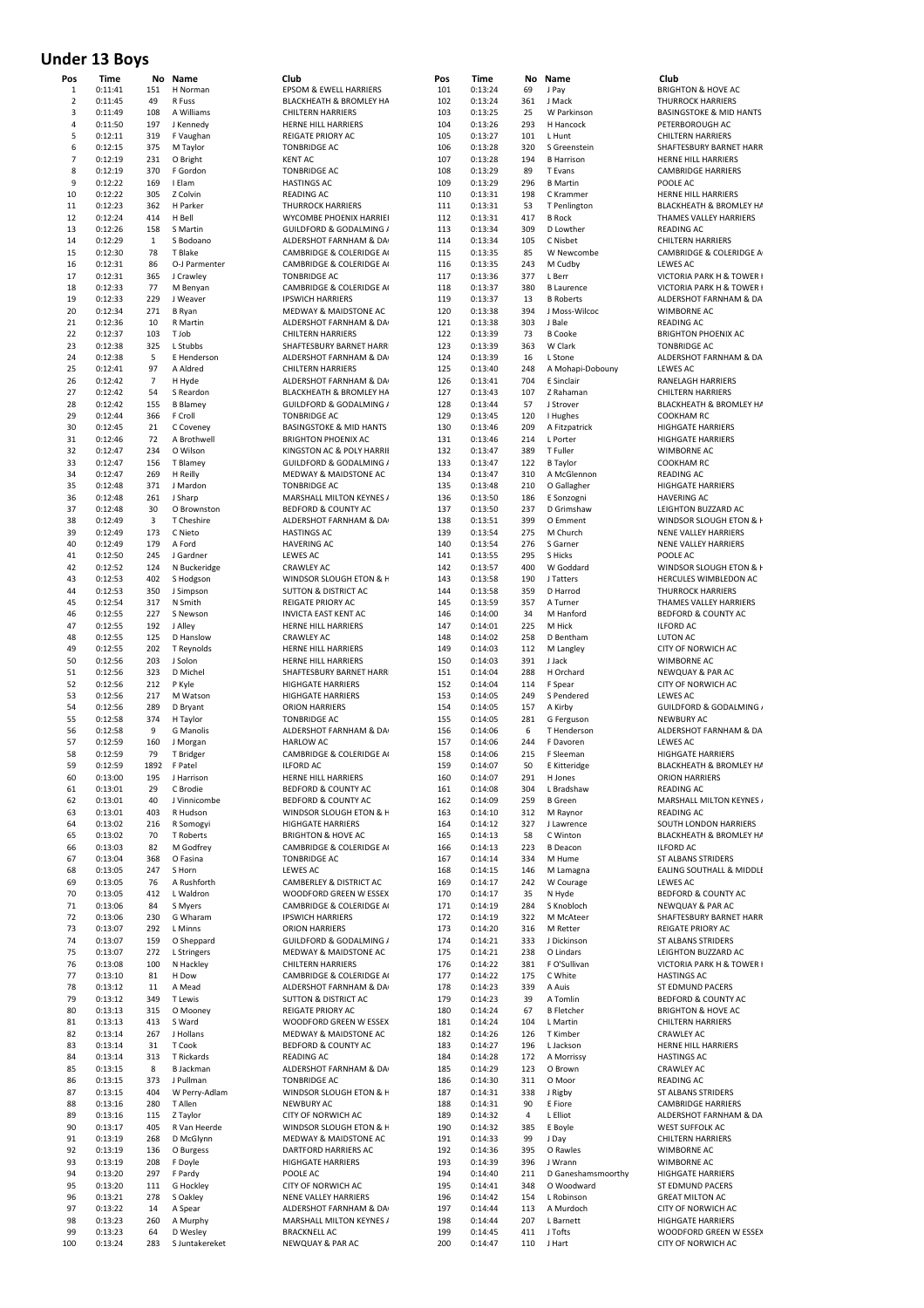## **Under 13 Boys**

| Pos        | Time               | No         | Name                  | Club                                      | Pos                  | Time | No Name                               | Club            |
|------------|--------------------|------------|-----------------------|-------------------------------------------|----------------------|------|---------------------------------------|-----------------|
| 201        | 0:14:48            | 274        | G Wallace             | MEDWAY & MAIDSTONE AC                     | <b>Team Results:</b> |      |                                       |                 |
| 202        | 0:14:49            | 220        | S Evans               | HUNTINGDONSHIRE AC                        |                      |      |                                       |                 |
| 203        | 0:14:49            | 96         | T Woodward            | CHELMSFORD AC                             | Pos                  |      | Points Team / Club                    | <b>Placings</b> |
| 204        | 0:14:49            | 46         | E Smith               | <b>BEXLEY AC</b>                          | $\mathbf 1$          | 60   | <b>TONBRIDGE AC</b>                   | (681729)        |
| 205        | 0:14:50            | 352        | S Bateman             | THE STRAGGLERS RC                         | $\overline{2}$       | 85   | ALDERSHOT FARNHAM & DAC               | (14212426)      |
| 206        | 0:14:51            | 22         | J Grice               | <b>BASINGSTOKE &amp; MID HANTS</b>        | 3                    | 107  | CAMBRIDGE & COLERIDGE AC              | (15161858)      |
| 207        | 0:14:52            | 137        | H Ives                | DARTFORD HARRIERS AC                      | 4                    | 126  | <b>CHILTERN HARRIERS</b>              | (3222576)       |
| 208        | 0:14:53            | 236        | H Bell                | LEIGHTON BUZZARD AC                       | 5                    | 148  | GUILDFORD & GODALMING AC              | (13283374)      |
| 209        | 0:14:53            | 51         | J Leng                | BLACKHEATH & BROMLEY HA                   |                      |      |                                       |                 |
| 210        | 0:14:55            | 145        | M Koulwiloyan         | EALING SOUTHALL & MIDDLE                  | 6                    | 150  | HERNE HILL HARRIERS                   | (4474950)       |
| 211        | 0:14:57            | 346        | C Wakefield           | ST EDMUND PACERS                          | 7                    | 211  | MEDWAY & MAIDSTONE AC                 | (20347582)      |
| 212        | 0:14:57            | 386        | J Bradford            | <b>WEST SUFFOLK AC</b>                    | 8                    | 243  | BEDFORD & COUNTY AC                   | (37616283)      |
| 213        | 0:14:57            | 130        | D Westwood            | <b>CRAWLEY AC</b>                         | 9                    | 262  | <b>HIGHGATE HARRIERS</b>              | (52536493)      |
| 214<br>215 | 0:14:58<br>0:15:00 | 324<br>265 | D Stolarski<br>G Dadd | SHAFTESBURY BARNET HARR                   | 10                   | 268  | <b>BLACKHEATH &amp; BROMLEY HARRI</b> | (227 111 128    |
| 216        |                    | 44         |                       | MEDWAY & MAIDSTONE AC<br><b>BEXLEY AC</b> | 11                   | 283  | WINDSOR SLOUGH ETON & H AC            | (43638790)      |
| 217        | 0:15:01<br>0:15:05 | 332        | J Mint<br>L Randall   | SOUTHEND ON SEA                           | 12                   | 303  | REIGATE PRIORY AC                     | (54580173)      |
| 218        | 0:15:05            | 273        | M Uzozie              | MEDWAY & MAIDSTONE AC                     | 13                   | 328  | <b>READING AC</b>                     | (10 84 113 12:  |
| 219        | 0:15:07            | 255        | O O'Connor            | <b>LONDON HEATHSIDE</b>                   | 14                   | 350  | <b>LEWES AC</b>                       | (41 68 116 12)  |
| 220        | 0:15:09            | 174        | E Salmon              | <b>HASTINGS AC</b>                        |                      |      |                                       |                 |
| 221        | 0:15:11            | 356        | H Sheppard            | THAMES VALLEY HARRIERS                    | 15                   | 352  | SHAFTESBURY BARNET HARRIERS           | (23 51 106 17)  |
| 222        | 0:15:12            | 139        | L Treadwell           | DARTFORD HARRIERS AC                      | 16                   | 409  | <b>HASTINGS AC</b>                    | (939 177 184    |
| 223        | 0:15:14            | 270        | F Rodgers             | MEDWAY & MAIDSTONE AC                     | 17                   | 457  | <b>CRAWLEY AC</b>                     | (42 48 182 18!  |
| 224        | 0:15:15            | 165        | I Ogundere            | <b>HARROW AC</b>                          | 18                   | 485  | CITY OF NORWICH AC                    | (89 95 149 15)  |
| 225        | 0:15:16            | 378        | A Drabwell-McIlwaine  | VICTORIA PARK H & TOWER I                 | 19                   | 594  | <b>WIMBORNE AC</b>                    | (120 132 150 )  |
| 226        | 0:15:16            | 95         | S Thomas              | CHELMSFORD AC                             | 20                   | 594  | <b>BRIGHTON &amp; HOVE AC</b>         | (65 101 180 24  |
| 227        | 0:15:16            | 162        | C Hudson              | <b>HARROW AC</b>                          | 21                   | 611  | POOLE AC                              | (94 109 141 2)  |
| 228        | 0:15:19            | 12         | J Monday              | ALDERSHOT FARNHAM & DA                    |                      |      |                                       |                 |
| 229        | 0:15:20            | 189        | S Ormiston            | HERCULES WIMBLEDON AC                     | 22                   | 632  | <b>ILFORD AC</b>                      | (59 147 166 2)  |
| 230        | 0:15:22            | 262        | Z Austin              | MEDWAY & MAIDSTONE AC                     | 23                   | 636  | VICTORIA PARK H & TOWER H AC          | (117 118 176)   |
| 231        | 0:15:22            | 181        | H Lay                 | <b>HAVERING AC</b>                        | 24                   | 640  | <b>HAVERING AC</b>                    | (40 136 231 23  |
| 232        | 0:15:23            | 106        | F O'Brien             | <b>CHILTERN HARRIERS</b>                  | 25                   | 742  | THAMES VALLEY HARRIERS                | (112 145 221)   |
| 233        | 0:15:23            | 177        | R Debenham            | <b>HAVERING AC</b>                        | 26                   | 770  | LEIGHTON BUZZARD AC                   | (137 175 208)   |
| 234        | 0:15:24            | 83         | L Harhalakis          | CAMBRIDGE & COLERIDGE A                   | 27                   | 783  | <b>CAMBRIDGE HARRIERS</b>             | (108 188 238 )  |
| 235        | 0:15:24            | 15         | F Spear               | ALDERSHOT FARNHAM & DA                    | 28                   | 821  | ST EDMUND PACERS                      | (178 195 211)   |
| 236        | 0:15:26            | 390        | J Healey              | <b>WIMBORNE AC</b>                        | 29                   | 871  | HERCULES WIMBLEDON AC                 | (143 229 244 )  |
| 237        | 0:15:27            | 347        | J Webb                | ST EDMUND PACERS                          |                      |      |                                       |                 |
| 238        | 0:15:30            | 88         | T Carbin              | <b>CAMBRIDGE HARRIERS</b>                 | 30                   | 1003 | <b>CROYDON HARRIERS</b>               | (239 240 261)   |
| 239        | 0:15:32            | 132        | Z Blair               | <b>CROYDON HARRIERS</b>                   |                      |      |                                       |                 |
| 240        | 0:15:36            | 134        | I Salim               | <b>CROYDON HARRIERS</b>                   |                      |      |                                       |                 |
| 241        | 0:15:38            | 301        | L Maguire             | <b>RANELAGH HARRIERS</b>                  |                      |      |                                       |                 |
| 242        | 0:15:41            | 341        | D Brandnam            | ST EDMUND PACERS                          |                      |      |                                       |                 |
| 243        | 0:15:43            | 171        | K Hopkins-Parry       | <b>HASTINGS AC</b>                        |                      |      |                                       |                 |
| 244        | 0:15:45            | 191        | M Tyson               | HERCULES WIMBLEDON AC                     |                      |      |                                       |                 |
| 245        | 0:15:46            | 48         | <b>B</b> Corry        | BLACKHEATH & BROMLEY HA                   |                      |      |                                       |                 |
| 246        | 0:15:49            | 183        | T McDaniel            | <b>HAVERING AC</b>                        |                      |      |                                       |                 |
| 247        | 0:15:53            | 306        | G Evans               | <b>READING AC</b>                         |                      |      |                                       |                 |
| 248        | 0:15:55            | 71         | G Taylor              | <b>BRIGHTON &amp; HOVE AC</b>             |                      |      |                                       |                 |
| 249        | 0:15:56            | 93         | F Nordgren            | <b>CAMBRIDGE HARRIERS</b>                 |                      |      |                                       |                 |
| 250        | 0:16:03            | 239        | M Rose                | LEIGHTON BUZZARD AC                       |                      |      |                                       |                 |
| 251        | 0:16:04            | 150        | J Green               | EPSOM & EWELL HARRIERS                    |                      |      |                                       |                 |
| 252        | 0:16:12            | 185        | J Ryan                | <b>HAVERING AC</b>                        |                      |      |                                       |                 |
| 253        | 0:16:13            | 91         | C Hooper              | <b>CAMBRIDGE HARRIERS</b>                 |                      |      |                                       |                 |
| 254        | 0:16:13            | 118        | L Knight              | CITY OF PORTSMOUTH AC                     |                      |      |                                       |                 |
| 255        | 0:16:16            | 187        | J Bonetti             | HERCULES WIMBLEDON AC                     |                      |      |                                       |                 |
| 256        | 0:16:22            | 345        | A Richardson          | ST EDMUND PACERS                          |                      |      |                                       |                 |
| 257        | 0:16:22            | 364        | F Coates              | <b>TONBRIDGE AC</b>                       |                      |      |                                       |                 |
| 258        | 0:16:23            | 163        | Q McGrath             | <b>HARROW AC</b>                          |                      |      |                                       |                 |
| 259        | 0:16:24            | 343        | J Kenworthy           | ST EDMUND PACERS                          |                      |      |                                       |                 |
| 260        | 0:16:30            | 1891       | E Johnstone           | <b>ILFORD AC</b>                          |                      |      |                                       |                 |
| 261        | 0:16:36            | 131        | D Aikman              | <b>CROYDON HARRIERS</b>                   |                      |      |                                       |                 |
| 262        | 0:16:46            | 170        | J Frankham            | <b>HASTINGS AC</b>                        |                      |      |                                       |                 |
| 263        | 0:16:50            | 135        | M Varathan            | <b>CROYDON HARRIERS</b>                   |                      |      |                                       |                 |
| 264        | 0:16:55            | 354        | J Gunn                | THAMES VALLEY HARRIERS                    |                      |      |                                       |                 |
| 265        | 0:17:34            | 141        | <b>B</b> Rawstorne    | <b>FALING FAGLES</b>                      |                      |      |                                       |                 |
| 266        | 0:17:57            | 18         | E Bolter              | AVON VALLEY RUNNERS                       |                      |      |                                       |                 |
| 267        | 0:18:12            | 294        | A Coombes             | POOLE AC                                  |                      |      |                                       |                 |

| гиз            | ,,,,,, | <b>NO NAME</b>                              | uuw               |
|----------------|--------|---------------------------------------------|-------------------|
| Team Results:  |        |                                             |                   |
| Pos            |        | Points Team / Club                          | <b>Placings</b>   |
| 1              | 60     | <b>TONBRIDGE AC</b>                         | (681729)          |
| $\mathfrak{p}$ | 85     | ALDERSHOT FARNHAM & DAC                     | (14212426)        |
| 3              | 107    | CAMBRIDGE & COLERIDGE AC                    | (15161858)        |
| 4              | 126    | <b>CHILTERN HARRIERS</b>                    | (3222576)         |
| 5              | 148    | GUILDFORD & GODALMING AC                    | (13283374)        |
| 6              | 150    | <b>HERNE HILL HARRIERS</b>                  | (4474950)         |
| 7              | 211    | MEDWAY & MAIDSTONE AC                       | (20347582)        |
| 8              | 243    | <b>BEDFORD &amp; COUNTY AC</b>              | (37616283)        |
| 9              | 262    | <b>HIGHGATE HARRIERS</b>                    | (52536493)        |
| 10             | 268    | BLACKHEATH & BROMLEY HARRI (227 111 128)    |                   |
| 11             | 283    | WINDSOR SLOUGH ETON & HAC (43 63 87 90)     |                   |
| 12             | 303    | <b>REIGATE PRIORY AC</b>                    | (54580173)        |
| 13             | 328    | READING AC                                  | (1084113121)      |
| 14             | 350    | LEWES AC                                    | (4168116125)      |
| 15             | 352    | SHAFTESBURY BARNET HARRIERS (23 51 106 172) |                   |
| 16             | 409    | <b>HASTINGS AC</b>                          | (939177184)       |
| 17             | 457    | <b>CRAWLEY AC</b>                           | (42 48 182 185)   |
| 18             | 485    | <b>CITY OF NORWICH AC</b>                   | (89 95 149 152)   |
| 19             | 594    | <b>WIMBORNE AC</b>                          | (120 132 150 192) |
| 20             | 594    | <b>BRIGHTON &amp; HOVE AC</b>               | (65101180248)     |
| 21             | 611    | POOLE AC                                    | (94109141267)     |
| 22             | 632    | <b>ILFORD AC</b>                            | (59147166260)     |
| 23             | 636    | VICTORIA PARK H & TOWER H AC                | (117 118 176 225) |
| 24             | 640    | <b>HAVERING AC</b>                          | (40136231233)     |
| 25             | 742    | THAMES VALLEY HARRIERS                      | (112 145 221 264) |
| 26             | 770    | LEIGHTON BUZZARD AC                         | (137 175 208 250) |
| 27             | 783    | <b>CAMBRIDGE HARRIERS</b>                   | (108188238249)    |
| 28             | 821    | <b>ST EDMUND PACERS</b>                     | (178 195 211 237) |
| 29             | 871    | HERCULES WIMBLEDON AC                       | (143 229 244 255) |
| 30             | 1003   | <b>CROYDON HARRIERS</b>                     | (239 240 261 263) |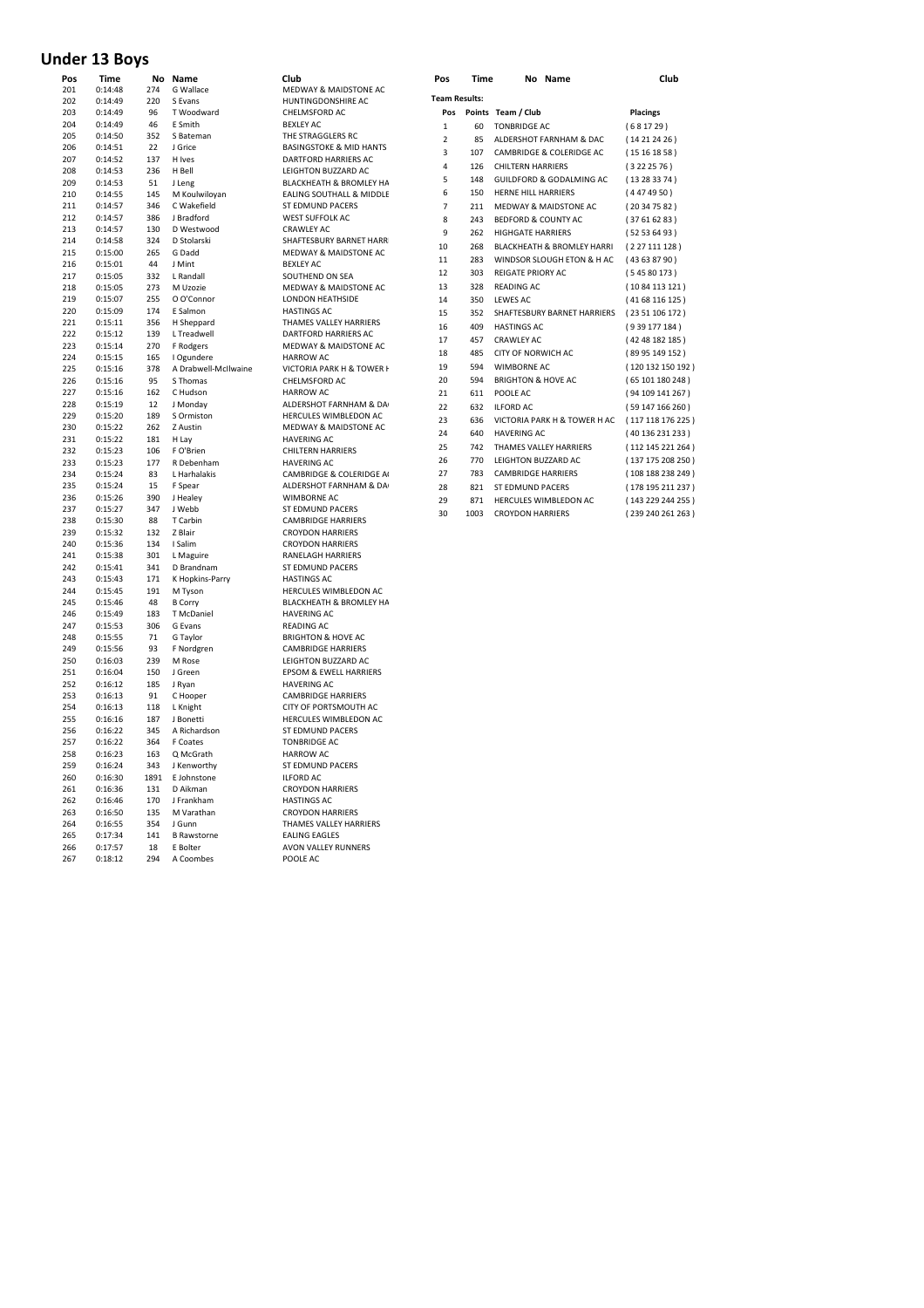### **Under 15 Girls**

| ۲OS<br>1 | i ime<br>0:16:32   | 1454         | no name<br>J Czura                  | ciup<br>CITY OF PORTSMOUTH AC                         |
|----------|--------------------|--------------|-------------------------------------|-------------------------------------------------------|
| 2        | 0:17:32            | 1523         | A Brown                             | HERNE HILL HARRIERS                                   |
| 3        | 0:17:36            |              | 1540 S Flockhart                    | HUNTINGDONSHIRE AC                                    |
| 4        | 0:17:38            | 1516         | K O'Neil                            | <b>HAVERING AC</b>                                    |
| 5        | 0:17:43            |              | 1644 D Corradi                      | <b>SUTTON &amp; DISTRICT AC</b>                       |
| 6        | 0:17:48            | 1450         | M Winship                           | CITY OF NORWICH AC                                    |
| 7        | 0:17:48            | 1681         | G Copeland                          | <b>WIMBORNE AC</b>                                    |
| 8        | 0:17:51            | 1466         | G Brock                             | <b>CORNWALL AC</b>                                    |
| 9        | 0:17:52            |              | 1447 N Porter                       | CITY OF NORWICH AC                                    |
| 10       | 0:17:59            | 1403         | A Wills                             | <b>BRACKNELL AC</b>                                   |
| 11       | 0:18:09            | 1493         | O McDonald                          | GUILDFORD & GODALMING /                               |
| 12<br>13 | 0:18:12<br>0:18:23 | 1702<br>1525 | K Hopkins<br>E Griffin              | <b>WOKING AC</b><br>HERNE HILL HARRIERS               |
| 14       | 0:18:25            | 1386         | M Smith                             | BLACKHEATH & BROMLEY HA                               |
| 15       | 0:18:28            | 1522         | K Balme                             | <b>HERNE HILL HARRIERS</b>                            |
| 16       | 0:18:31            | 1362         | T Wilson                            | BEDFORD & COUNTY AC                                   |
| 17       | 0:18:32            | 1657         | <b>B</b> Williams                   | THANET ROAD RUNNERS AC                                |
| 18       | 0:18:33            | 1536         | P Litler                            | <b>HIGHGATE HARRIERS</b>                              |
| 19       | 0:18:34            | 1674         | K Shepherd Cross                    | VALE OF AYLESBURY AC                                  |
| 20       | 0:18:36            | 1545         | A Millard                           | <b>INVICTA EAST KENT AC</b>                           |
| 21       | 0:18:38            |              | 1448 E Taylor                       | CITY OF NORWICH AC                                    |
| 22       | 0:18:39            | 1449         | E Hunter                            | CITY OF NORWICH AC                                    |
| 23       | 0:18:40            | 1344         | R Bullock                           | <b>BASINGSTOKE &amp; MID HANTS</b>                    |
| 24       | 0:18:40            | 1608         | E Kenyon-Brown                      | <b>REIGATE PRIORY AC</b>                              |
| 25       | 0:18:45            | 1646         | O Stillman                          | <b>SUTTON &amp; DISTRICT AC</b>                       |
| 26       | 0:18:47            | 1435         | S Morton                            | <b>CHILTERN HARRIERS</b>                              |
| 27       | 0:18:48            |              | 1673 C Tyler                        | <b>TONBRIDGE AC</b>                                   |
| 28       | 0:18:49            | 1631         | J Rimmington                        | SOUTHEND ON SEA AC                                    |
| 29       | 0:18:50            |              | 1443 K Goldsmith                    | <b>CITY OF NORWICH AC</b>                             |
| 30       | 0:18:52            | 1348         | R Poole                             | <b>BASINGSTOKE &amp; MID HANTS</b>                    |
| 31<br>32 | 0:18:55            | 1611<br>1528 | P Wardley                           | <b>REIGATE PRIORY AC</b>                              |
|          | 0:18:56            |              | C Nicholls                          | HERNE HILL HARRIERS<br>SOUTHAMPTON AC                 |
| 33<br>34 | 0:18:56            | 1477         | 1625 P Moriarty-Palios<br>M Johnson | DORCHESTER AC                                         |
| 35       | 0:19:05<br>0:19:06 |              | 1514 J Mitchell                     | <b>HAVERING AC</b>                                    |
| 36       | 0:19:07            | 1438         | R Watkins                           | <b>CHILTERN HARRIERS</b>                              |
| 37       | 0:19:08            |              | 1475 A Field                        | DARTFORD HARRIERS AC                                  |
| 38       | 0:19:09            | 1336         | N Reid-Smith                        | ALDERSHOT FARNHAM & DA                                |
| 39       | 0:19:11            | 1527         | L Newton                            | HERNE HILL HARRIERS                                   |
| 40       | 0:19:14            |              | 1459 A Pigden                       | CITY OF PORTSMOUTH AC                                 |
| 41       | 0:19:15            |              | 1683 A Kelliher                     | WIMBORNE AC                                           |
| 42       | 0:19:15            | 1639         | K Stern                             | ST ALBANS STRIDERS                                    |
| 43       | 0:19:15            | 1079         | D Knotkova-Hanley                   | HAYWARDS HEATH HARRIERS                               |
| 44       | 0:19:17            | 1547         | E Bacon                             | <b>ISLE OF WIGHT AC</b>                               |
| 45       | 0:19:18            | 1560         | L Jay                               | <b>LUTON AC</b>                                       |
| 46       | 0:19:19            | 1716         | L Rowedder                          | <b>HARLOW AC</b>                                      |
| 47       | 0:19:19            | 1396         | So Poole                            | <b>BRACKNELL AC</b>                                   |
| 48       | 0:19:19            |              | 1461 B Sansom                       | CITY OF PORTSMOUTH AC                                 |
| 49       | 0:19:21            |              | 1693 P Clements                     | WINCHESTER & DISTRICT AC                              |
| 50       | 0:19:24            | 1534         | S Fear                              | <b>HIGHGATE HARRIERS</b>                              |
| 51       | 0:19:24            |              | 1490 C Griffiths                    | GUILDFORD & GODALMING /                               |
| 52       | 0:19:25            | 1672         | S Puxty                             | <b>TONBRIDGE AC</b>                                   |
| 53       | 0:19:27            |              | 1334 K Brown                        | ALDERSHOT FARNHAM & DA<br><b>NENE VALLEY HARRIERS</b> |
| 54<br>55 | 0:19:30<br>0:19:32 | 1570         | J Fortune                           | WIMBORNE AC                                           |
| 56       | 0:19:33            |              | 1690 H Slater<br>1563 E Deysel      | MARSHALL MILTON KEYNES /                              |
| 57       | 0:19:33            | 1530         | K Ria Wilks                         | HERNE HILL HARRIERS                                   |
| 58       | 0:19:34            | 1568         | M Atkins                            | <b>MEDWAY &amp; MAIDSTONE AC</b>                      |
| 59       | 0:19:34            | 1517         | S Rand                              | <b>HAVERING AC</b>                                    |
| 60       | 0:19:35            |              | 1354 Ma Reiton                      | BEDFORD & COUNTY AC                                   |
| 61       | 0:19:35            |              | 1420 L Atkinson                     | <b>CAMBRIDGE HARRIERS</b>                             |
| 62       | 0:19:36            |              | 1430 L Aitchinson                   | CHELMSFORD AC                                         |
| 63       | 0:19:37            |              | 1347   Mannion                      | <b>BASINGSTOKE &amp; MID HANTS</b>                    |
| 64       | 0:19:38            |              | 1441 R Bruce                        | CITY OF NORWICH AC                                    |
| 65       | 0:19:39            |              | 1626 H Powell                       | SOUTHAMPTON AC                                        |
| 66       | 0:19:40            |              | 1408 O Monk                         | <b>BRIGHTON &amp; HOVE AC</b>                         |
| 67       | 0:19:41            |              | 1640 F Weddell                      | <b>ST ALBANS STRIDERS</b>                             |
| 68       | 0:19:41            |              | 1694 E Coulson                      | WINCHESTER & DISTRICT AC                              |
| 69       | 0:19:44            |              | 1574 A Park                         | NENE VALLEY HARRIERS                                  |
| 70<br>71 | 0:19:44<br>0:19:44 |              | 1412 S Dove<br>1651 M Couffon       | CAMBERLEY & DISTRICT AC<br>THAMES VALLEY HARRIERS     |
| 72       | 0:19:45            |              | 1691   Allan                        | <b>WINCHESTER &amp; DISTRICT AC</b>                   |
| 73       | 0:19:45            |              | 1402 A Wilks                        | <b>BRACKNELL AC</b>                                   |
| 74       | 0:19:46            |              | 1445 S Loke                         | CITY OF NORWICH AC                                    |
| 75       | 0:19:46            |              | 1689 C Rogers                       | WIMBORNE AC                                           |
| 76       | 0:19:46            |              | 1413 C Holden                       | <b>CAMBERLEY &amp; DISTRICT AC</b>                    |
| 77       | 0:19:47            |              | 1473 C Cerely                       | DARTFORD HARRIERS AC                                  |
| 78       | 0:19:48            |              | 1446 S Peach                        | CITY OF NORWICH AC                                    |
| 79       | 0:19:49            |              | 1469   Wood                         | CORNWALL AC                                           |
| 80       | 0:19:49            |              | 1506 E Crombe                       | <b>HASTINGS AC</b>                                    |
| 81       | 0:19:52            |              | 1627 A Rayner                       | SOUTHAMPTON AC                                        |
| 82       | 0:19:53            |              | 1650 C Buckley                      | THAMES VALLEY HARRIERS                                |
| 83       | 0:19:53            |              | 1338 A White                        | ALDERSHOT FARNHAM & DA                                |
| 84       | 0:19:54            |              | 1604 K Rodda                        | READING AC                                            |
| 85<br>86 | 0:19:56<br>0:19:56 | 1615         | 1715 J Garry<br>J Chadwick          | <b>OXFORD CITY</b><br>SHAFTESBURY BARNET HARR         |
| 87       | 0:19:57            |              | 1606 H Walker                       | READING AC                                            |
| 88       | 0:19:58            |              | 1392 E D'Abreo                      | <b>BRACKNELL AC</b>                                   |
| 89       | 0:19:59            |              | 1481 A Ibrahim                      | EALING SOUTHALL & MIDDLE                              |
| 90       | 0:20:01            |              | 1584 A Pearce                       | <b>ORION HARRIERS</b>                                 |
| 91       | 0:20:02            | 1508 A Loh   |                                     | <b>HAVANT AC</b>                                      |
| 92       | 0:20:06            |              | 1579 E Penfold                      | NEWQUAY & PAR AC                                      |
| 93       | 0:20:07            |              | 1434 S Lockwood                     | <b>CHILTERN HARRIERS</b>                              |
| 94       | 0:20:09            |              | 1659 H Instance                     | <b>THURROCK HARRIERS</b>                              |
| 95       | 0:20:11            |              | 1433 E Alderson                     | <b>CHILTERN HARRIERS</b>                              |
| 96       | 0:20:13            |              | 1614 S Butler                       | SHAFTESBURY BARNET HARR                               |
| 97       | 0:20:14            |              | 1554 R Gainsford                    | <b>LEWES AC</b>                                       |
| 98       | 0:20:15            |              | 1496 L Wright                       | GUILDFORD & GODALMING /                               |
| 99       | 0:20:16            | 1397         | St Poole                            | <b>BRACKNELL AC</b>                                   |
| 100      | 0:20:17            |              | 1589   Tavlor                       | POOLE AC                                              |

| Pos<br>1       | Time<br>0:16:32    | 1454         | No Name<br>J Czura            | Club<br>CITY OF PORTSMOUTH AC                            | Pos<br>101 | Time<br>0:20:18    | 1561         | No Name<br>G Nunn                   | Club<br>LUTON AC                                           |
|----------------|--------------------|--------------|-------------------------------|----------------------------------------------------------|------------|--------------------|--------------|-------------------------------------|------------------------------------------------------------|
| $\overline{2}$ | 0:17:32            | 1523         | A Brown                       | HERNE HILL HARRIERS                                      | 102        | 0:20:18            | 1532         | M Chapman                           | <b>HIGHGATE HARRIERS</b>                                   |
| 3              | 0:17:36            | 1540         | S Flockhart                   | HUNTINGDONSHIRE AC                                       | 103        | 0:20:20            | 1546         | A Mount                             | <b>INVICTA EAST KENT AC</b>                                |
| 4<br>5         | 0:17:38<br>0:17:43 | 1516<br>1644 | K O'Neil<br>D Corradi         | <b>HAVERING AC</b><br>SUTTON & DISTRICT AC               | 104<br>105 | 0:20:21<br>0:20:21 | 1684<br>1677 | <b>B Kingswell-Farr</b><br>F Waters | <b>WIMBORNE AC</b><br>VICTORIA PARK H & TOW                |
| 6              | 0:17:48            | 1450         | M Winship                     | CITY OF NORWICH AC                                       | 106        | 0:20:23            | 1675         | D Day-Fawcett                       | VICTORIA PARK H & TOW                                      |
| $\overline{7}$ | 0:17:48            | 1681         | G Copeland                    | <b>WIMBORNE AC</b>                                       | 107        | 0:20:25            | 1453         | M Billins                           | CITY OF PORTSMOUTH A                                       |
| 8<br>9         | 0:17:51<br>0:17:52 | 1466<br>1447 | G Brock<br>N Porter           | <b>CORNWALL AC</b><br>CITY OF NORWICH AC                 | 108<br>109 | 0:20:26<br>0:20:28 | 1439<br>1411 | <b>B</b> Welham<br>K Beckett        | <b>CHILTERN HARRIERS</b><br>CAMBERLEY & DISTRICT           |
| 10             | 0:17:59            | 1403         | A Wills                       | <b>BRACKNELL AC</b>                                      | 110        | 0:20:28            | 1695         | N Miles                             | <b>WINCHESTER &amp; DISTRICT</b>                           |
| 11             | 0:18:09            | 1493         | O McDonald                    | <b>GUILDFORD &amp; GODALMING /</b>                       | 111        | 0:20:30            | 1562         | A Jones                             | MAIDENHEAD AC                                              |
| 12             | 0:18:12            | 1702         | K Hopkins                     | <b>WOKING AC</b>                                         | 112        | 0:20:30            | 1575         | E Piccaner                          | NENE VALLEY HARRIERS                                       |
| 13<br>14       | 0:18:23<br>0:18:25 | 1525<br>1386 | E Griffin<br>M Smith          | HERNE HILL HARRIERS<br>BLACKHEATH & BROMLEY HA           | 113<br>114 | 0:20:32<br>0:20:34 | 1714<br>1417 | M Waterhouse<br>J Rapley            | WYCOMBE PHOENIX HAP<br><b>CAMBRIDGE &amp; COLERIDO</b>     |
| 15             | 0:18:28            | 1522         | K Balme                       | HERNE HILL HARRIERS                                      | 115        | 0:20:35            | 1578         | R Giles                             | NEWQUAY & PAR AC                                           |
| 16             | 0:18:31            | 1362         | T Wilson                      | BEDFORD & COUNTY AC                                      | 116        | 0:20:37            | 1593         | C Barnes                            | READING AC                                                 |
| 17<br>18       | 0:18:32<br>0:18:33 | 1657<br>1536 | <b>B</b> Williams<br>P Litler | THANET ROAD RUNNERS AC<br><b>HIGHGATE HARRIERS</b>       | 117<br>118 | 0:20:38<br>0:20:38 | 1410<br>1686 | A Wright<br>A Mercer                | <b>BRIGHTON &amp; HOVE AC</b><br><b>WIMBORNE AC</b>        |
| 19             | 0:18:34            | 1674         | K Shepherd Cross              | VALE OF AYLESBURY AC                                     | 119        | 0:20:39            | 1599         | S Charles                           | <b>READING AC</b>                                          |
| 20             | 0:18:36            | 1545         | A Millard                     | <b>INVICTA EAST KENT AC</b>                              | 120        | 0:20:40            | 1647         | <b>B</b> Brown                      | <b>TAUNTON AC</b>                                          |
| 21<br>22       | 0:18:38<br>0:18:39 | 1448<br>1449 | E Taylor<br>E Hunter          | CITY OF NORWICH AC                                       | 121<br>122 | 0:20:40<br>0:20:41 | 1658         | L Ball<br>M Bath                    | <b>THURROCK HARRIERS</b><br><b>HAVERING AC</b>             |
| 23             | 0:18:40            | 1344         | R Bullock                     | CITY OF NORWICH AC<br><b>BASINGSTOKE &amp; MID HANTS</b> | 123        | 0:20:41            | 1511<br>1558 | M Naylor                            | LONDON HEATHSIDE AC                                        |
| 24             | 0:18:40            | 1608         | E Kenyon-Brown                | REIGATE PRIORY AC                                        | 124        | 0:20:42            | 1370         | I Bridge                            | <b>BLACKHEATH &amp; BROMLE</b>                             |
| 25             | 0:18:45            | 1646         | O Stillman                    | SUTTON & DISTRICT AC                                     | 125        | 0:20:44            | 1656         | A Piper                             | THANET ROAD RUNNERS                                        |
| 26<br>27       | 0:18:47<br>0:18:48 | 1435<br>1673 | S Morton<br>C Tyler           | <b>CHILTERN HARRIERS</b><br><b>TONBRIDGE AC</b>          | 126<br>127 | 0:20:45<br>0:20:48 | 1618<br>1667 | M Groom<br>M Hall                   | SHAFTESBURY BARNET H<br><b>TONBRIDGE AC</b>                |
| 28             | 0:18:49            | 1631         | J Rimmington                  | SOUTHEND ON SEA AC                                       | 128        | 0:20:49            | 1391         | N Bruce                             | <b>BRACKNELL AC</b>                                        |
| 29             | 0:18:50            | 1443         | K Goldsmith                   | CITY OF NORWICH AC                                       | 129        | 0:20:51            | 1710         | A Montgomey                         | WYCOMBE PHOENIX HAP                                        |
| 30             | 0:18:52            | 1348         | R Poole                       | <b>BASINGSTOKE &amp; MID HANTS</b>                       | 130        | 0:20:54            | 1440         | N Anderson                          | CITY OF NORWICH AC                                         |
| 31<br>32       | 0:18:55<br>0:18:56 | 1611<br>1528 | P Wardley<br>C Nicholls       | <b>REIGATE PRIORY AC</b><br><b>HERNE HILL HARRIERS</b>   | 131<br>132 | 0:20:56<br>0:20:56 | 1384<br>1539 | G Scopes<br>E Willets               | <b>BLACKHEATH &amp; BROMLE</b><br><b>HIGHGATE HARRIERS</b> |
| 33             | 0:18:56            | 1625         | P Moriarty-Palios             | SOUTHAMPTON AC                                           | 133        | 0:20:57            | 1353         | A Hyde                              | BEDFORD & COUNTY AC                                        |
| 34             | 0:19:05            | 1477         | M Johnson                     | DORCHESTER AC                                            | 134        | 0:20:58            | 1487         | I Stockley                          | <b>EPSOM &amp; EWELL HARRIE</b>                            |
| 35<br>36       | 0:19:06<br>0:19:07 | 1514<br>1438 | J Mitchell<br>R Watkins       | <b>HAVERING AC</b><br><b>CHILTERN HARRIERS</b>           | 135<br>136 | 0:20:59<br>0:21:00 | 1342<br>1494 | A Rex<br>A Russell-Moore            | <b>BASILDON AC</b><br><b>GUILDFORD &amp; GODALMI</b>       |
| 37             | 0:19:08            | 1475         | A Field                       | DARTFORD HARRIERS AC                                     | 137        | 0:21:02            | 1533         | C Di Borgoricco                     | <b>HIGHGATE HARRIERS</b>                                   |
| 38             | 0:19:09            | 1336         | N Reid-Smith                  | ALDERSHOT FARNHAM & DA                                   | 138        | 0:21:02            | 1500         | G Hooper                            | <b>HARROW AC</b>                                           |
| 39             | 0:19:11            | 1527         | L Newton                      | <b>HERNE HILL HARRIERS</b>                               | 139        | 0:21:03            | 1559         | E Bentham                           | <b>LUTON AC</b>                                            |
| 40<br>41       | 0:19:14<br>0:19:15 | 1459<br>1683 | A Pigden<br>A Kelliher        | CITY OF PORTSMOUTH AC<br><b>WIMBORNE AC</b>              | 140<br>141 | 0:21:04<br>0:21:06 | 1416<br>1335 | <b>B</b> Hall<br>E Monday           | <b>CAMBRIDGE &amp; COLERIDO</b><br>ALDERSHOT FARNHAM 8     |
| 42             | 0:19:15            | 1639         | K Stern                       | <b>ST ALBANS STRIDERS</b>                                | 142        | 0:21:08            | 1471         | J Moore                             | <b>CROYDON HARRIERS</b>                                    |
| 43             | 0:19:15            | 1079         | D Knotkova-Hanley             | <b>HAYWARDS HEATH HARRIERS</b>                           | 143        | 0:21:08            | 1630         | J LeMare                            | SOUTHEND ON SEA AC                                         |
| 44<br>45       | 0:19:17<br>0:19:18 | 1547<br>1560 | E Bacon<br>L Jay              | ISLE OF WIGHT AC<br><b>LUTON AC</b>                      | 144<br>145 | 0:21:12<br>0:21:15 | 1596<br>1617 | E Bolton<br>S Dempsey               | <b>READING AC</b><br>SHAFTESBURY BARNET H                  |
| 46             | 0:19:19            | 1716         | L Rowedder                    | <b>HARLOW AC</b>                                         | 146        | 0:21:15            | 1401         | E Spencer-Jones                     | <b>BRACKNELL AC</b>                                        |
| 47             | 0:19:19            | 1396         | So Poole                      | <b>BRACKNELL AC</b>                                      | 147        | 0:21:16            | 1653         | R Lawrence                          | <b>TEAM KENNET TRIATHLO</b>                                |
| 48             | 0:19:19            | 1461         | <b>B</b> Sansom               | CITY OF PORTSMOUTH AC                                    | 148        | 0:21:16            | 1676         | G Miller                            | VICTORIA PARK H & TOW                                      |
| 49<br>50       | 0:19:21<br>0:19:24 | 1693<br>1534 | P Clements<br>S Fear          | WINCHESTER & DISTRICT AC<br><b>HIGHGATE HARRIERS</b>     | 149<br>150 | 0:21:17<br>0:21:18 | 1387<br>1616 | L Tappenden<br>L Cornwell           | <b>BLACKHEATH &amp; BROMLE</b><br>SHAFTESBURY BARNET H     |
| 51             | 0:19:24            | 1490         | C Griffiths                   | <b>GUILDFORD &amp; GODALMING /</b>                       | 151        | 0:21:19            | 1632         | J Williams                          | SOUTHEND ON SEA AC                                         |
| 52             | 0:19:25            | 1672         | S Puxty                       | <b>TONBRIDGE AC</b>                                      | 152        | 0:21:20            | 1512         | G Dukelow                           | <b>HAVERING AC</b>                                         |
| 53<br>54       | 0:19:27<br>0:19:30 | 1334<br>1570 | K Brown<br>J Fortune          | ALDERSHOT FARNHAM & DA<br>NENE VALLEY HARRIERS           | 153<br>154 | 0:21:22<br>0:21:23 | 1622<br>1405 | K Michel<br>K Hornsby               | SHAFTESBURY BARNET H<br><b>BRAINTREE &amp; DISTRICT A</b>  |
| 55             | 0:19:32            | 1690         | H Slater                      | <b>WIMBORNE AC</b>                                       | 155        | 0:21:25            | 1595         | M Batt                              | <b>READING AC</b>                                          |
| 56             | 0:19:33            | 1563         | E Deysel                      | MARSHALL MILTON KEYNES /                                 | 156        | 0:21:26            | 1542         | J Hinds                             | <b>ILFORD AC</b>                                           |
| 57             | 0:19:33            | 1530         | K Ria Wilks                   | <b>HERNE HILL HARRIERS</b>                               | 157        | 0:21:30            | 1442         | L Emmett                            | CITY OF NORWICH AC                                         |
| 58<br>59       | 0:19:34<br>0:19:34 | 1568<br>1517 | M Atkins<br>S Rand            | MEDWAY & MAIDSTONE AC<br><b>HAVERING AC</b>              | 158<br>159 | 0:21:31<br>0:21:36 | 1577<br>1649 | O Carthew<br>R Barkle               | NEWQUAY & PAR AC<br>THAMES VALLEY HARRIE                   |
| 60             | 0:19:35            | 1354         | Ma Relton                     | BEDFORD & COUNTY AC                                      | 160        | 0:21:39            | 1712         | C Vico                              | WYCOMBE PHOENIX HAP                                        |
| 61             | 0:19:35            | 1420         | L Atkinson                    | <b>CAMBRIDGE HARRIERS</b>                                | 161        | 0:21:40            | 1642         | K O'Brien                           | ST EDMUND PACERS                                           |
| 62             | 0:19:36            | 1430<br>1347 | L Aitchinson<br>I Mannion     | CHELMSFORD AC                                            | 162<br>163 | 0:21:44            | 1594<br>1332 | Y Bartlett<br>K Harris              | <b>READING AC</b><br>ABINGDON AC                           |
| 63<br>64       | 0:19:37<br>0:19:38 | 1441         | R Bruce                       | <b>BASINGSTOKE &amp; MID HANTS</b><br>CITY OF NORWICH AC | 164        | 0:21:44<br>0:21:44 | 1356         | H Shelton                           | <b>BEDFORD &amp; COUNTY AC</b>                             |
| 65             | 0:19:39            | 1626         | H Powell                      | SOUTHAMPTON AC                                           | 165        | 0:21:45            | 1706         | S Taylor                            | WOODFORD GREEN W E                                         |
| 66             | 0:19:40            | 1408         | O Monk                        | <b>BRIGHTON &amp; HOVE AC</b>                            | 166        | 0:21:46            | 1524         | S DiCarlo                           | HERNE HILL HARRIERS                                        |
| 67<br>68       | 0:19:41<br>0:19:41 | 1640<br>1694 | F Weddell<br>E Coulson        | ST ALBANS STRIDERS<br>WINCHESTER & DISTRICT AC           | 167<br>168 | 0:21:48<br>0:21:50 | 1359<br>1654 | M Tapster<br>R Hales                | BEDFORD & COUNTY AC<br>THANET ROAD RUNNERS                 |
| 69             | 0:19:44            | 1574         | A Park                        | NENE VALLEY HARRIERS                                     | 169        | 0:21:52            | 1484         | C Thomas                            | <b>EALING SOUTHALL &amp; MIL</b>                           |
| 70             | 0:19:44            | 1412         | S Dove                        | CAMBERLEY & DISTRICT AC                                  | 170        | 0:21:53            | 1664         | M Crabb                             | <b>TONBRIDGE AC</b>                                        |
| 71             | 0:19:44            | 1651         | M Couffon                     | THAMES VALLEY HARRIERS                                   | 171        | 0:21:54            | 1557         | L McKay                             | LONDON HEATHSIDE AC                                        |
| 72<br>73       | 0:19:45<br>0:19:45 | 1691<br>1402 | I Allan<br>A Wilks            | WINCHESTER & DISTRICT AC<br><b>BRACKNELL AC</b>          | 172<br>173 | 0:21:54<br>0:21:57 | 1588<br>1655 | C Sheppard<br>E Palmer-Cooper       | POOLE AC<br>THANET ROAD RUNNERS                            |
| 74             | 0:19:46            | 1445         | S Loke                        | CITY OF NORWICH AC                                       | 174        | 0:21:57            | 1709         | A Jarvis                            | WYCOMBE PHOENIX HAP                                        |
| 75             | 0:19:46            | 1689         | C Rogers                      | <b>WIMBORNE AC</b>                                       | 175        | 0:21:58            | 1696         | G Spelman                           | <b>WINCHESTER &amp; DISTRICT</b>                           |
| 76             | 0:19:46            | 1413         | C Holden                      | CAMBERLEY & DISTRICT AC                                  | 176        | 0:22:01            | 1582         | A Cole                              | <b>ORION HARRIERS</b>                                      |
| 77<br>78       | 0:19:47<br>0:19:48 | 1473<br>1446 | C Cerely<br>S Peach           | DARTFORD HARRIERS AC<br>CITY OF NORWICH AC               | 177<br>178 | 0:22:02<br>0:22:03 | 1428<br>1565 | F Smith<br>L Herdman-Smith          | <b>CHICHESTER RUNNERS &amp;</b><br>MARSHALL MILTON KEYN    |
| 79             | 0:19:49            | 1469         | I Wood                        | CORNWALL AC                                              | 179        | 0:22:05            | 1400         | F Smith                             | <b>BRACKNELL AC</b>                                        |
| 80             | 0:19:49            | 1506         | E Crombe                      | <b>HASTINGS AC</b>                                       | 180        | 0:22:06            | 1633         | E Anders                            | ST ALBANS STRIDERS                                         |
| 81<br>82       | 0:19:52            | 1627         | A Rayner                      | SOUTHAMPTON AC                                           | 181<br>182 | 0:22:07            | 1462<br>1661 | K Simister                          | CITY OF PORTSMOUTH A                                       |
| 83             | 0:19:53<br>0:19:53 | 1650<br>1338 | C Buckley<br>A White          | THAMES VALLEY HARRIERS<br>ALDERSHOT FARNHAM & DA         | 183        | 0:22:09<br>0:22:11 | 1591         | A Raven<br>L Short                  | <b>THURROCK HARRIERS</b><br>POOLE RUNNERS                  |
| 84             | 0:19:54            | 1604         | K Rodda                       | <b>READING AC</b>                                        | 184        | 0:22:14            |              | 1472 C Bates                        | DARTFORD HARRIERS AC                                       |
| 85             | 0:19:56            |              | 1715 J Garry                  | <b>OXFORD CITY</b>                                       | 185        | 0:22:14            |              | 1612 T Wardley                      | REIGATE PRIORY AC                                          |
| 86<br>87       | 0:19:56<br>0:19:57 | 1615<br>1606 | J Chadwick<br>H Walker        | SHAFTESBURY BARNET HARR<br><b>READING AC</b>             | 186<br>187 | 0:22:15<br>0:22:15 | 1463<br>1414 | A Slingsby<br>S Stapinoiu           | CITY OF PORTSMOUTH A<br><b>CAMBERLEY &amp; DISTRICT.</b>   |
| 88             | 0:19:58            | 1392         | E D'Abreo                     | <b>BRACKNELL AC</b>                                      | 188        | 0:22:15            | 1665         | G Crawley                           | <b>TONBRIDGE AC</b>                                        |
| 89             | 0:19:59            | 1481         | A Ibrahim                     | EALING SOUTHALL & MIDDLE                                 | 189        | 0:22:17            | 1452         | P Batty                             | CITY OF PORTSMOUTH A                                       |
| 90             | 0:20:01            | 1584         | A Pearce                      | <b>ORION HARRIERS</b>                                    | 190        | 0:22:19            | 1701         | N Carey                             | <b>WOKING AC</b>                                           |
| 91<br>92       | 0:20:02<br>0:20:06 | 1508<br>1579 | A Loh<br>E Penfold            | <b>HAVANT AC</b><br>NEWQUAY & PAR AC                     | 191<br>192 | 0:22:20<br>0:22:21 | 1652<br>1426 | H Findlater<br>C Brown              | THAMES VALLEY HARRIE<br><b>CHICHESTER RUNNERS &amp;</b>    |
| 93             | 0:20:07            | 1434         | S Lockwood                    | <b>CHILTERN HARRIERS</b>                                 | 193        | 0:22:24            | 1518         | M Sweetman                          | <b>HAVERING AC</b>                                         |
| 94             | 0:20:09            | 1659         | H Instance                    | <b>THURROCK HARRIERS</b>                                 | 194        | 0:22:25            | 1507         | K Titmus                            | <b>HASTINGS AC</b>                                         |
| 95             | 0:20:11            | 1433         | E Alderson                    | <b>CHILTERN HARRIERS</b>                                 | 195        | 0:22:25            | 1619         | G Harper                            | SHAFTESBURY BARNET H                                       |
| 96<br>97       | 0:20:13<br>0:20:14 | 1614<br>1554 | S Butler<br>R Gainsford       | SHAFTESBURY BARNET HARR<br>LEWES AC                      | 196<br>197 | 0:22:27<br>0:22:28 | 1458<br>1467 | H Newton<br>T Earnshaw              | CITY OF PORTSMOUTH A<br>CORNWALL AC                        |
| 98             | 0:20:15            | 1496         | L Wright                      | <b>GUILDFORD &amp; GODALMING /</b>                       | 198        | 0:22:30            | 1339         | G Burrell                           | <b>BASILDON AC</b>                                         |
| 99             | 0:20:16            | 1397         | St Poole                      | <b>BRACKNELL AC</b>                                      | 199        | 0:22:32            | 1638         | S Robin                             | ST ALBANS STRIDERS                                         |
| 100            | 0:20:17            | 1589         | I Taylor                      | POOLE AC                                                 | 200        | 0:22:35            | 1548         | A Hobday                            | KINGSTON AC & POLY HA                                      |

 0:20:18 1561 G Nunn LUTON AC 0:20:18 1532 M Chapman HIGHGATE HARRIERS **INVICTA EAST KENT AC**<br>WIMBORNE AC 0:20:21 1677 F Waters VICTORIA PARK H & TOWER H A 106 Day-Fawcett VICTORIA PARK H & TOWER H A DOWER H AT DUIS 107 M Billins CITY OF PORTSMOUTH AC<br>107 B Welham CHILTERN HARRIERS 108 0:11 0:11 0:11 0:11 0:11 0:11 0:12<br>B Welham CHILTERN HARRIERS<br>K Beckett CAMBERLEY & DISTR 0:20:28 1411 K Beckett CAMBERLEY & DISTRICT AC WINCHESTER & DISTRICT AC 111 111 121 MAIDENHEAD AC<br>1111 1212 1220 1231 1242 A JUNEO NENE VALLEY HAR 0:20:30 1575 E Piccaner NENE VALLEY HARRIERS WYCOMBE PHOENIX HARRIEL 1 Rapley **CAMBRIDGE & COLERIDGE A**<br>R Giles **NEWQUAY & PAR AC** 115 R Giles<br>
115 DE NEWQUAY & PAR AC<br>
125 DEADING AC READING AC 0:20:38 1410 A Wright BRIGHTON & HOVE AC 118 118 2012<br>118 1686 1687 1686 A MIMBORNE AC<br>118 1686 1687 1686 1687 1688 1691 1692 1694 1695 1692 1694 1694 1695 1696 1697 1698 1699 169 READING AC 0:20:40 1647 B Brown TAUNTON AC 0:20:40 1658 L Ball THURROCK HARRIERS HAVERING AC M Naylor **123 UDDON HEATHSIDE AC**<br>123 BLACKHEATH & BROMLE 0:20:42 1370 I Bridge BLACKHEATH & BROMLEY HARR THANET ROAD RUNNERS AC M Groom SHAFTESBURY BARNET HARR<br>126 M Hall M Hall TONBRIDGE AC 127 M Hall TONBRIDGE AC<br>127 M Bruce BRACKNELL AC BRACKNELL AC A Montgomey **WYCOMBE PHOENIX HARRIEI**<br>129 OITY OF NORWICH AC 0:20:54 1440 N Anderson CITY OF NORWICH AC BLACKHEATH & BROMLEY HA E Willets **HIGHGATE HARRIERS** 133 A Hyde BEDFORD & COUNTY AC<br>1313 1353 1353 BEDFORD & EWELL HARRIE **EPSOM & EWELL HARRIERS** 135 A Rex BASILDON AC<br>135 A Russell-Moore 6001LDFORD & 0:21:00 1494 A Russell-Moore GUILDFORD & GODALMING AC HIGHGATE HARRIERS 138 139 139 1300 G Hooper 138 148 HARROW AC<br>138 1200 E Bentham CAMBRIDGE & COLERIDGE A 141 E Monday **ALDERSHOT FARNHAM & DACK**<br>1414 J. Moore **CROYDON HARRIERS**  0:21:08 1471 J Moore CROYDON HARRIERS SOUTHEND ON SEA AC 144 E Bolton READING AC<br>144 S Dempsey SHAFTESBUR 145 000 AC<br>145 SHAFTESBURY BARNET HARR<br>BRACKNELL AC 0:21:16 1653 R Lawrence TEAM KENNET TRIATHLON AC 0:21:16 1676 G Miller VICTORIA PARK H & TOWER H A BLACKHEATH & BROMLEY HA L Cornwell **150 SHAFTESBURY BARNET HARR**<br>1500 UNIVERSITY DRIVER DON SEARCH 151 1533 J.M. LESSON DANNER<br>151 J.Williams SOUTHEND ON SEA AC<br>6 Dukelow HAVERING AC HAVERING AC 153 153 153 163 Michel SHAFTESBURY BARNET HARR<br>153 1622 1623 1624 BRAINTREE & DISTRICT AC 0:21:23 1405 K Hornsby BRAINTREE & DISTRICT AC READING AC 157 111103<br>
157 111103<br>
157 111103<br>
CITY OF NORWICH AC<br>
NEWQUAY & PAR AC 0:21:31 1577 O Carthew NEWQUAY & PAR AC 0:21:36 1649 R Barkle THAMES VALLEY HARRIERS 0:21:39 1712 C Vico WYCOMBE PHOENIX HARRIERS ST EDMUND PACERS 0:21:44 1594 Y Bartlett READING AC 0:21:44 1332 K Harris ABINGDON AC 0:21:44 1356 H Shelton BEDFORD & COUNTY AC 0:21:45 1706 S Taylor WOODFORD GREEN W ESSEX L 0:21:46 1524 S DiCarlo HERNE HILL HARRIERS 167 M Tapster **167 BEDFORD & COUNTY AC**<br>167 R Hales **R Hales** THANFT ROAD RUNNERS 169 168 168 168 THANET ROAD RUNNERS ACTES<br>169 169 164 EALING SOUTHALL & MIDDL 0:21:52 1484 C Thomas EALING SOUTHALL & MIDDLESE 0:21:53 1664 M Crabb TONBRIDGE AC LONDON HEATHSIDE AC<br>POOLE AC 0:21:57 1655 E Palmer-Cooper THANET ROAD RUNNERS AC WYCOMBE PHOENIX HARRIEL 0:21:58 1696 G Spelman WINCHESTER & DISTRICT AC 0:22:01 1582 A Cole ORION HARRIERS 177 177 177 177 177 177 177 178 EHICHESTER RUNNERS & AC<br>177 177 177 178 MARSHALL MILTON KEYNES L Herdman-Smith MARSHALL MILTON KEYNES /<br>F Smith BRACKNELL AC 0:22:05 1400 F Smith BRACKNELL AC ST ALBANS STRIDERS 181 1822<br>
181 181 1822<br>
181 1822 1822 THURROCK HARRIERS<br>
THURROCK HARRIERS 182 1922 1923 1936 1937 1938 1946<br>
182 1946 1958 1961 1962<br>
182 1960 15 1960 15 1960 15 1960 15 1960 15 1960 15 1960 15 1970 15 1980 15 185 1962<br>
185 1962 1963 1964<br>
185 1962 1972<br>
186 1972<br>
186 1972<br>
186 1972<br>
187 1972<br>
187 1972<br>
187 1972<br>
187 1972<br>
187 1973<br>
187 1974<br>
187 1975<br>
187 1975<br>
187 1975<br>
187 1975<br>
187 1975<br>
187 1975<br>
187 1975<br>
187 1975<br>
187 197 186 A Slingsby CITY OF PORTSMOUTH AC<br>1965 Staninoiu CAMBERI EY & DISTRICT AC 0:22:15 1414 S Stapinoiu CAMBERLEY & DISTRICT AC 188 Campioner Campioner Campioner<br>
188 Octaver Contract Contract Contract Contract Contract Contract Contract Contract Contract Contract Contract Contract Contract Contract Contract Contract Contract Contract Contract Cont P Batty<br>
189 0:22:17 1452 P Batty<br>
MOKING AC 0:22:19 1701 N Carey WOKING AC 0:22:20 1652 H Findlater THAMES VALLEY HARRIERS 2 C Brown CHICHESTER RUNNERS & AC<br>1922 M Sweetman HAVERING AC 193 M Sweetman M Sweetman HAVERING AC<br>193 K Titmus HASTINGS AC 0:22:25 1507 K Titmus HASTINGS AC 195 6 Harper SHAFTESBURY BARNET HARR<br>195 1619 HARRIE CITY OF PORTSMOUTH AC 196 1196 1196 H Newton CITY OF PORTSMOUTH ACT Earnshaw 0:22:28 1467 T Earnshaw CORNWALL AC 198 6:22:30 1339 BASILDON AC<br>1981 ST ALBANS ST ST ALBANS ST **ST ALBANS STRIDERS** 200 B A Hobday **KINGSTON AC & POLY HARRIE**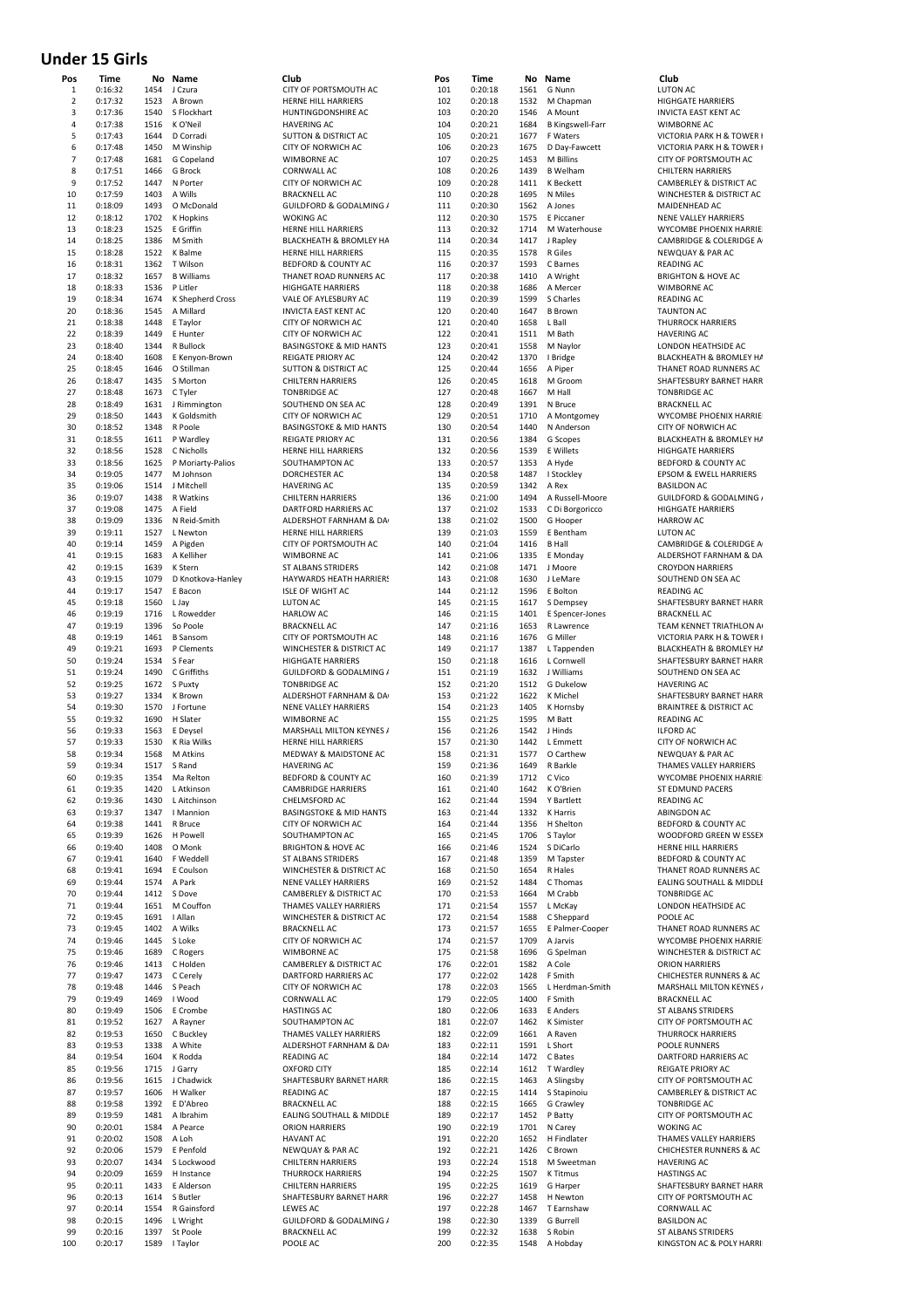# **Under 15 Girls**

| Pos                  | Time    |                                | No Name                     |                 | Club                                | Pos | Time | No Name | Club |
|----------------------|---------|--------------------------------|-----------------------------|-----------------|-------------------------------------|-----|------|---------|------|
| 201                  | 0:22:35 | 1580                           | D Rawson                    |                 | NEWQUAY & PAR AC                    |     |      |         |      |
| 202                  | 0:22:37 | 1685                           | I Kingswell-Farr            |                 | <b>WIMBORNE AC</b>                  |     |      |         |      |
| 203                  | 0:22:38 | 1436                           | S Pohlman                   |                 | <b>CHILTERN HARRIERS</b>            |     |      |         |      |
| 204                  | 0:22:40 | 1566                           | R Merrin                    |                 | MARSHALL MILTON KEYNES /            |     |      |         |      |
| 205                  | 0:22:42 | 1406                           | J Edwards                   |                 | <b>BRIGHTON &amp; HOVE AC</b>       |     |      |         |      |
| 206                  | 0:22:43 | 1603                           | C Robertson                 |                 | <b>READING AC</b>                   |     |      |         |      |
| 207                  | 0:22:51 | 1600                           | A Hoadley                   |                 | <b>READING AC</b>                   |     |      |         |      |
| 208                  | 0:22:52 | 1480                           | M Hussein                   |                 | EALING SOUTHALL & MIDDLE            |     |      |         |      |
| 209                  | 0:22:55 | 1549                           | D Carter                    |                 | LEIGHTON BUZZARD AC                 |     |      |         |      |
| 210                  | 0:23:00 | 1587                           | E Jeffries                  |                 | POOLE AC                            |     |      |         |      |
| 211                  | 0:23:02 | 1432                           | T Smith                     |                 | CHELMSFORD AC                       |     |      |         |      |
| 212                  | 0:23:05 | 1671                           | S Palmer                    |                 | <b>TONBRIDGE AC</b>                 |     |      |         |      |
| 213                  | 0:23:07 | 1499                           | A Freely                    |                 | <b>HARROW AC</b>                    |     |      |         |      |
| 214                  | 0:23:12 | 1586                           | H Earley                    |                 | POOLE AC                            |     |      |         |      |
| 215                  | 0:23:21 | 1515                           | C Morter                    |                 | <b>HAVERING AC</b>                  |     |      |         |      |
| 216                  | 0:23:26 | 1468                           | S Rescorla-Brown            |                 | CORNWALL AC                         |     |      |         |      |
| 217                  | 0:23:28 | 1486                           | L Howley                    |                 | EPSOM & EWELL HARRIERS              |     |      |         |      |
| 218                  | 0:23:30 | 1708                           | J Young                     |                 | <b>WORTHING &amp; DISTRICT HARF</b> |     |      |         |      |
| 219                  | 0:23:32 | 1643                           | R Sheehy                    |                 | ST EDMUND PACERS                    |     |      |         |      |
| 220                  | 0:23:39 | 1352                           | A Avey                      |                 | BEDFORD & COUNTY AC                 |     |      |         |      |
|                      |         |                                |                             |                 |                                     |     |      |         |      |
| 221                  | 0:23:40 | 1393                           | M Halliday                  |                 | <b>BRACKNELL AC</b>                 |     |      |         |      |
| 222                  | 0:23:42 | 1590                           | H Bruce                     |                 | POOLE RUNNERS                       |     |      |         |      |
| 223                  | 0:23:43 | 1369                           | Z Austridge                 |                 | BLACKHEATH & BROMLEY HA             |     |      |         |      |
| 224                  | 0:23:44 | 1343                           | S Thorpe                    |                 | <b>BASILDON AC</b>                  |     |      |         |      |
| 225                  | 0:23:52 | 1623                           | L Rachel                    |                 | SHAFTESBURY BARNET HARR             |     |      |         |      |
| 226                  | 0:23:53 | 1390                           | M Bailey                    |                 | <b>BOURNEMOUTH AC</b>               |     |      |         |      |
| 227                  | 0:23:55 | 1669                           | L Kingston                  |                 | <b>TONBRIDGE AC</b>                 |     |      |         |      |
| 228                  | 0:24:04 | 1713                           | S Vico                      |                 | <b>WYCOMBE PHOENIX HARRIEI</b>      |     |      |         |      |
| 229                  | 0:24:08 | 1478                           | Z Crown                     |                 | EALING SOUTHALL & MIDDLE            |     |      |         |      |
| 230                  | 0:24:10 | 1456                           | M Hoskins                   |                 | CITY OF PORTSMOUTH AC               |     |      |         |      |
| 231                  | 0:24:13 | 1541                           | I Hick                      |                 | <b>ILFORD AC</b>                    |     |      |         |      |
| 232                  | 0:24:15 | 1360                           | G Tarrant                   |                 | BEDFORD & COUNTY AC                 |     |      |         |      |
| 233                  | 0:24:27 | 1427                           | A Dodd                      |                 | <b>CHICHESTER RUNNERS &amp; AC</b>  |     |      |         |      |
| 234                  | 0:24:56 | 1474                           | J Fairman                   |                 | DARTFORD HARRIERS AC                |     |      |         |      |
| 235                  | 0:25:06 | 1503                           | J Rosewarn                  |                 | <b>HARROW AC</b>                    |     |      |         |      |
| 236                  | 0:25:35 | 1519                           | K Walker                    |                 | <b>HAVERING AC</b>                  |     |      |         |      |
| 237                  | 0:25:39 | 1552                           | H Baty                      |                 | <b>LEWES AC</b>                     |     |      |         |      |
| 238                  | 0:25:41 | 1509                           | J Rorke                     |                 | <b>HAVANT AC</b>                    |     |      |         |      |
| 239                  | 0:25:48 | 1555                           | E Conlan                    |                 | LONDON HEATHSIDE AC                 |     |      |         |      |
| 240                  | 0:26:08 | 1581                           | C Tapsell                   |                 | NEWQUAY & PAR AC                    |     |      |         |      |
| 241                  | 0:26:21 | 1479                           | S Freegard                  |                 | EALING SOUTHALL & MIDDLE            |     |      |         |      |
| 242                  | 0:26:31 | 1550                           | M Keefe                     |                 | LEIGHTON BUZZARD AC                 |     |      |         |      |
| 243                  | 0:26:42 | 1682                           | E Gill                      |                 | WIMBORNE AC                         |     |      |         |      |
| 244                  | 0:27:28 | 1556                           | P Crockford                 |                 | LONDON HEATHSIDE AC                 |     |      |         |      |
|                      |         |                                |                             |                 |                                     |     |      |         |      |
| <b>Team Results:</b> |         |                                |                             |                 |                                     |     |      |         |      |
| Pos                  |         | Points Team / Club             |                             | Placings        |                                     |     |      |         |      |
| 1                    | 58      | CITY OF NORWICH AC             |                             | (692122)        |                                     |     |      |         |      |
|                      |         |                                |                             |                 |                                     |     |      |         |      |
| 2                    | 62      | HERNE HILL HARRIERS            |                             | (2131532)       |                                     |     |      |         |      |
| 3                    | 178     | WIMBORNE AC                    |                             | (7415575)       |                                     |     |      |         |      |
| 4                    | 196     | CITY OF PORTSMOUTH AC          |                             | (14048107)      |                                     |     |      |         |      |
| 5                    | 218     | <b>BRACKNELL AC</b>            |                             | (10477388)      |                                     |     |      |         |      |
| 6                    | 220     | <b>HAVERING AC</b>             |                             | (435 59 122)    |                                     |     |      |         |      |
| 7                    | 250     | <b>CHILTERN HARRIERS</b>       |                             | (26369395)      |                                     |     |      |         |      |
|                      |         |                                |                             |                 |                                     |     |      |         |      |
| 8                    | 296     |                                | GUILDFORD & GODALMING AC    | (11 51 98 136 ) |                                     |     |      |         |      |
| 9                    | 299     |                                | WINCHESTER & DISTRICT AC    | (496872110)     |                                     |     |      |         |      |
| 10                   | 302     | HIGHGATE HARRIERS              |                             | (1850102132)    |                                     |     |      |         |      |
| 11                   | 315     |                                | ALDERSHOT FARNHAM & DAC     | (385383141)     |                                     |     |      |         |      |
| 12                   | 373     | <b>BEDFORD &amp; COUNTY AC</b> |                             | (1660133164)    |                                     |     |      |         |      |
| 13                   | 376     | <b>TONBRIDGE AC</b>            |                             | (2752127170)    |                                     |     |      |         |      |
|                      |         |                                |                             |                 |                                     |     |      |         |      |
| 14                   | 406     | READING AC                     |                             | (8487116119)    |                                     |     |      |         |      |
| 15                   | 418     |                                | BLACKHEATH & BROMLEY HARRI  |                 | (14 124 131 149)                    |     |      |         |      |
| 16                   | 442     |                                | CAMBERLEY & DISTRICT AC     | (7076109187)    |                                     |     |      |         |      |
| 17                   | 453     |                                | SHAFTESBURY BARNET HARRIERS | (8696126145)    |                                     |     |      |         |      |
| 18                   | 483     |                                | THANET ROAD RUNNERS AC      |                 | (17125168173)                       |     |      |         |      |
| 19                   | 488     | ST ALBANS STRIDERS             |                             |                 |                                     |     |      |         |      |
|                      |         |                                |                             | (42 67 180 199) |                                     |     |      |         |      |
| 20                   | 500     | <b>CORNWALL AC</b>             |                             | (879 197 216)   |                                     |     |      |         |      |
| 21                   | 503     |                                | THAMES VALLEY HARRIERS      | (71 82 159 191) |                                     |     |      |         |      |
| 22                   | 532     | DARTFORD HARRIERS AC           |                             | (3777184234)    |                                     |     |      |         |      |
| 23                   | 566     | NEWQUAY & PAR AC               |                             |                 | (92 115 158 201)                    |     |      |         |      |
| 24                   | 576     |                                | WYCOMBE PHOENIX HARRIERS &  |                 | (113129160174)                      |     |      |         |      |
| 25                   | 695     |                                | EALING SOUTHALL & MIDDLESEX |                 | (89169208229)                       |     |      |         |      |
|                      |         |                                |                             |                 |                                     |     |      |         |      |
| 26                   | 696     | POOLE AC                       |                             |                 | (100 172 210 214)                   |     |      |         |      |
| 27                   | 777     | LONDON HEATHSIDE AC            |                             |                 | (123 171 239 244)                   |     |      |         |      |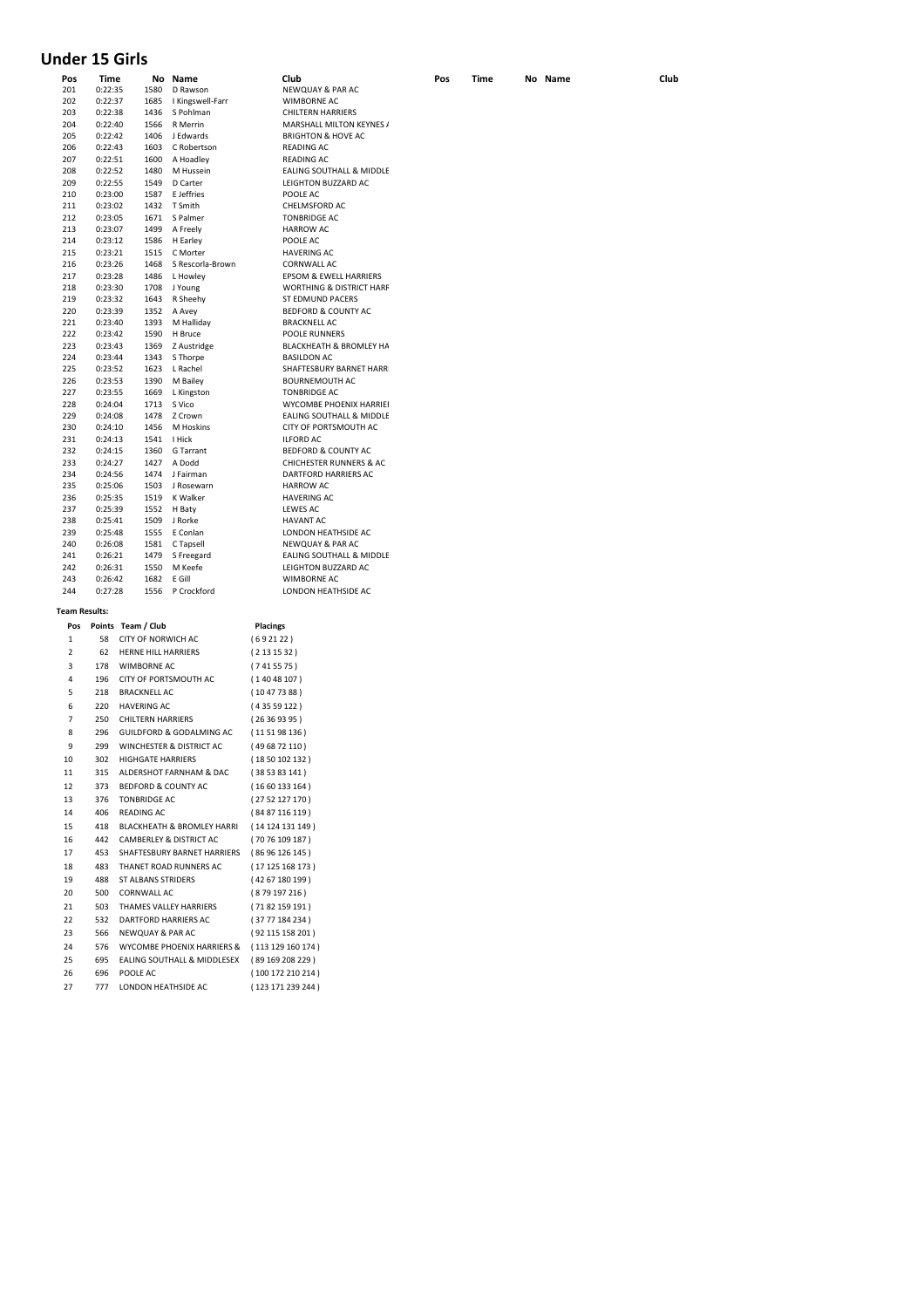## **Under 15 Boys**

| Pos<br>1                | Time<br>0:16:18    | No<br>1209   | Name<br>Z Mahamed              | Club<br>SOUTHAMPTON AC                            |
|-------------------------|--------------------|--------------|--------------------------------|---------------------------------------------------|
| $\overline{\mathbf{c}}$ | 0:16:28            | 1013         | L Wellington                   | CITY OF PORTSMOUTH AC                             |
| 3                       | 0:16:44            | 1173         | J Owen                         | <b>ORION HARRIERS</b>                             |
| 4                       | 0:16:44            | 1002         | J White                        | <b>CITY OF NORWICH AC</b>                         |
| 5                       | 0:16:52            | 1194         | N Wiltshire                    | <b>READING AC</b>                                 |
| 6                       | 0:16:59            | 1010         | J O'Hara                       | CITY OF PORTSMOUTH AC                             |
| 7                       | 0:17:01            | 1179         | J Skilton                      | POOLE AC                                          |
| 8                       | 0:17:03            | 963          | D Dow                          | CAMBRIDGE & COLERIDGE A                           |
| 9                       | 0:17:04            | 1163         | F Birnie                       | NEWQUAY & PAR AC                                  |
| 10                      | 0:17:04            | 947          | C Page                         | <b>BRAINTREE &amp; DISTRICT AC</b>                |
| 11<br>12                | 0:17:04<br>0:17:05 | 1164<br>1235 | J Greenwood<br>S Hart          | NEWQUAY & PAR AC<br>TEAM KENNET TRIATHLON AO      |
| 13                      | 0:17:06            | 888          | L Van Oudtshoorn               | ALDERSHOT FARNHAM & DA                            |
| 14                      | 0:17:06            | 1178         | <b>B</b> Lewis                 | POOLE AC                                          |
| 15                      | 0:17:07            | 1263         | J Stoney                       | <b>TONBRIDGE AC</b>                               |
| 16                      | 0:17:12            | 1207         | D Stone                        | SHAFTESBURY BARNET HARR                           |
| 17                      | 0:17:13            | 965          | T Keen                         | CAMBRIDGE & COLERIDGE A                           |
| 18                      | 0:17:15            | 943          | A Enser                        | <b>BRACKNELL AC</b>                               |
| 19                      | 0:17:16            | 1287         | D Brookling                    | WINDSOR SLOUGH ETON & F                           |
| 20                      | 0:17:17            | 1135         | <b>B</b> Martin                | <b>LEWES AC</b>                                   |
| 21                      | 0:17:21            | 1103         | O Millard                      | HERNE HILL HARRIERS                               |
| 22                      | 0:17:25            | 954          | T Tarragano                    | <b>BRIGHTON &amp; HOVE AC</b>                     |
| 23                      | 0:17:25            | 1259         | C Roberts                      | <b>TONBRIDGE AC</b>                               |
| 24<br>25                | 0:17:25<br>0:17:26 | 879<br>885   | M Heyden<br>M Shantry          | ALDERSHOT FARNHAM & DA<br>ALDERSHOT FARNHAM & DA  |
| 26                      | 0:17:28            | 1290         | S Hudson                       | WINDSOR SLOUGH ETON & H                           |
| 27                      | 0:17:31            | 1292         | D McDougall                    | WINDSOR SLOUGH ETON & F                           |
| 28                      | 0:17:32            | 1205         | T Patrick                      | SHAFTESBURY BARNET HARR                           |
| 29                      | 0:17:33            | 1031         | J Smith                        | <b>CRAWLEY AC</b>                                 |
| 30                      | 0:17:35            | 1208         | T Hale                         | SOUTHAMPTON AC                                    |
| 31                      | 0:17:41            | 1113         | A Sink-Uribe                   | <b>HIGHGATE HARRIERS</b>                          |
| 32                      | 0:17:43            | 1134         | L Brewer                       | <b>LEWES AC</b>                                   |
| 33                      | 0:17:44            | 1127         | J Hulse                        | <b>IPSWICH HARRIERS</b>                           |
| 34                      | 0:17:45            | 1115         | M Etheridge                    | <b>INVICTA EAST KENT AC</b>                       |
| 35                      | 0:17:47            | 982          | E Cordery                      | CHELMSFORD AC                                     |
| 36                      | 0:17:49            | 1190         | H Roe                          | <b>READING AC</b>                                 |
| 37                      | 0:17:51            | 1023         | H Turner                       | <b>COOKHAM RC</b>                                 |
| 38<br>39                | 0:17:51            | 1059<br>874  | N Janmohamed                   | GUILDFORD & GODALMING /<br>ALDERSHOT FARNHAM & DA |
| 40                      | 0:17:51<br>0:17:52 | 942          | E Canning<br>H Digby           | <b>BRACKNELL AC</b>                               |
| 41                      | 0:17:53            | 993          | G Cardwell                     | CITY OF NORWICH AC                                |
| 42                      | 0:17:53            | 1224         | O Davis                        | <b>ST ALBANS STRIDERS</b>                         |
| 43                      | 0:17:54            | 1291         | O McArthur                     | WINDSOR SLOUGH ETON & F                           |
| 44                      | 0:17:54            | 1203         | F Harvey                       | SHAFTESBURY BARNET HARR                           |
| 45                      | 0:17:54            | 1258         | J Kingston                     | <b>TONBRIDGE AC</b>                               |
| 46                      | 0:17:59            | 1212         | S Norris                       | SOUTHEND ON SEA AC                                |
| 47                      | 0:18:00            | 917          | J Higgins                      | <b>BEXLEY AC</b>                                  |
| 48                      | 0:18:00            | 931          | A Harrington                   | BLACKHEATH & BROMLEY HA                           |
| 49                      | 0:18:00            | 1301         | F Bell                         | WYCOMBE PHOENIX HARRIEI                           |
| 50                      | 0:18:01            | 890          | M Davis                        | AVON VALLEY RUNNERS                               |
| 51<br>52                | 0:18:02            | 1142         | J O'Flaherty<br><b>B</b> Smith | LONDON HEATHSIDE AC                               |
| 53                      | 0:18:02<br>0:18:02 | 991<br>1015  | S Goodchild                    | CHILTERN HARRIERS AC<br><b>CORNWALL AC</b>        |
| 54                      | 0:18:02            | 1016         | K Klimek                       | <b>CORNWALL AC</b>                                |
| 55                      | 0:18:02            | 1293         | M Stringer                     | WINDSOR SLOUGH ETON & H                           |
| 56                      | 0:18:03            | 886          | <b>B</b> Smith                 | ALDERSHOT FARNHAM & DA                            |
| 57                      | 0:18:03            | 1090         | Z Purnell                      | HERCULES WIMBLEDON AC                             |
| 58                      | 0:18:04            | 1000         | W Mahoney                      | CITY OF NORWICH AC                                |
| 59                      | 0:18:04            | 967          | O Newman                       | CAMBRIDGE & COLERIDGE A                           |
| 60                      | 0:18:04            | 1262         | D Schofield                    | <b>TONBRIDGE AC</b>                               |
| 61                      | 0:18:05            | 964          | N Harhalakis                   | CAMBRIDGE & COLERIDGE A                           |
| 62                      | 0:18:05            |              | 1039 A May                     | DARTFORD HARRIERS AC                              |
| 63                      | 0:18:09            | 979          | L Stallarn                     | <b>CHICHESTER RUNNERS &amp; AC</b>                |
| 64<br>65                | 0:18:09<br>0:18:13 | 1225         | 1104 M Mohamud<br>J Lumb       | HERNE HILL HARRIERS<br>ST ALBANS STRIDERS         |
| 66                      | 0:18:13            |              | 1117 J Griffiths               | <b>INVICTA EAST KENT AC</b>                       |
| 67                      | 0:18:13            | 1256         | T Emm                          | <b>TONBRIDGE AC</b>                               |
| 68                      | 0:18:15            |              | 1257   Gunn                    | <b>TONBRIDGE AC</b>                               |
| 69                      | 0:18:15            | 1245         | T Mead                         | THETFORD AC                                       |
| 70                      | 0:18:17            |              | 1093 H Silverstein             | HERCULES WIMBLEDON AC                             |
| 71                      | 0:18:18            | 876          | T Doran                        | ALDERSHOT FARNHAM & DA                            |
| 72                      | 0:18:20            |              | 1254 L Wheeler                 | <b>THURROCK HARRIERS</b>                          |
| 73                      | 0:18:21            |              | 1229 R Handy                   | ST EDMUND PACERS                                  |
| 74                      | 0:18:22            |              | 1102 J Krammer                 | HERNE HILL HARRIERS                               |
| 75                      | 0:18:23            |              | 1233 H Steele                  | ST EDMUND PACERS                                  |
| 76                      | 0:18:23            |              | 1143 B Winfield                | LUTON AC                                          |
| 77                      | 0:18:24            | 945          | <b>B</b> Wills                 | <b>BRACKNELL AC</b>                               |
| 78<br>79                | 0:18:24<br>0:18:24 | 903          | 1276 C Ackroyd<br>E Hoskin     | <b>WEST SUFFOLK AC</b><br>BEDFORD & COUNTY AC     |
| 80                      | 0:18:26            | 1247 A Try   |                                | THETFORD AC                                       |
| 81                      | 0:18:27            | 1171         | J Clark                        | <b>ORION HARRIERS</b>                             |
| 82                      | 0:18:27            | 960          | J Mellor                       | CAMBERLEY & DISTRICT AC                           |
| 83                      | 0:18:29            | 933          | K Lundy                        | BLACKHEATH & BROMLEY HA                           |
| 84                      | 0:18:30            |              | 1060 L Harknett                | <b>HARLOW AC</b>                                  |
| 85                      | 0:18:31            | 873          | J Blacknell                    | ALDERSHOT FARNHAM & DA                            |
| 86                      | 0:18:32            |              | 1014 A Gutia                   | <b>CORNWALL AC</b>                                |
| 87                      | 0:18:34            | 1270         | L Minale                       | VICTORIA PARK H & TOWER I                         |
| 88                      | 0:18:35            |              | 1130   Du Val                  | JERSEY SPARTAN AC                                 |
| 89                      | 0:18:36            | 918          | T Higgins                      | <b>BEXLEY AC</b>                                  |
| 90                      | 0:18:37            | 899          | O Davies                       | BEDFORD & COUNTY AC                               |
| 91<br>92                | 0:18:37<br>0:18:37 |              | 1273 C Keogh<br>1185 M Martin  | <b>WATFORD HARRIERS</b><br><b>READING AC</b>      |
| 93                      | 0:18:37            |              | 1265 A Van Der Plas            | <b>TONBRIDGE AC</b>                               |
| 94                      | 0:18:39            |              | 1177 M Freeman                 | POOLE AC                                          |
| 95                      | 0:18:39            | 929          | J Georgiadis                   | BLACKHEATH & BROMLEY HA                           |
| 96                      | 0:18:41            |              | 1140 L Garrett                 | LONDON HEATHSIDE AC                               |
| 97                      | 0:18:42            | 1283         | M Johnson                      | WIMBORNE AC                                       |
| 98                      | 0:18:42            | 1082         | S Barker                       | HERCULES WIMBLEDON AC                             |
| 99                      | 0:18:42            | 927          | M Eagling                      | BLACKHEATH & BROMLEY HA                           |
| 100                     | 0:18:46            | 1112         | A Harris                       | HIGHGATE HARRIERS                                 |

| Pos            | Time               |              | No Name               | Club                                              | Pos        | Time               |              | No Name                    | Club                   |
|----------------|--------------------|--------------|-----------------------|---------------------------------------------------|------------|--------------------|--------------|----------------------------|------------------------|
| 1              | 0:16:18            | 1209         | Z Mahamed             | SOUTHAMPTON AC                                    | 101        | 0:18:46            | 1202         | J Harper                   | <b>SHAF</b>            |
| $\overline{2}$ | 0:16:28            | 1013         | L Wellington          | CITY OF PORTSMOUTH AC                             | 102        | 0:18:46            | 1107         | N Zapico                   | <b>HERTS</b>           |
| 3              | 0:16:44            | 1173         | J Owen                | <b>ORION HARRIERS</b>                             | 103        | 0:18:47            | 1070         | M Ramnarine                | <b>HASTI</b>           |
| 4              | 0:16:44            | 1002         | J White               | CITY OF NORWICH AC                                | 104        | 0:18:47            | 1106         | J Smith                    | <b>HERTS</b>           |
| 5              | 0:16:52            | 1194         | N Wiltshire           | <b>READING AC</b>                                 | 105        | 0:18:48            | 1089         | E Orenstein                | <b>HERC</b>            |
| 6              | 0:16:59            | 1010         | J O'Hara              | CITY OF PORTSMOUTH AC                             | 106        | 0:18:48            | 1251         | <b>T</b> Newell            | <b>THUR</b>            |
| $\overline{7}$ | 0:17:01            | 1179         | J Skilton             | POOLE AC                                          | 107        | 0:18:49            | 1144         | F Gibbs                    | MARS                   |
| 8              | 0:17:03            | 963          | D Dow                 | CAMBRIDGE & COLERIDGE A                           | 108        | 0:18:49            | 1274         | L Baker                    | WELL:                  |
| 9              | 0:17:04            | 1163         | F Birnie              | NEWQUAY & PAR AC                                  | 109        | 0:18:50            | 981          | Z Bridgeland               | CHELI                  |
| 10             | 0:17:04            | 947          | C Page                | <b>BRAINTREE &amp; DISTRICT AC</b>                | 110        | 0:18:50            | 889          | J Rolfe                    | ANDC                   |
| 11             | 0:17:04            | 1164         | J Greenwood           | NEWQUAY & PAR AC                                  | 111        | 0:18:51            | 1005         | S Cross                    | CITY <sub>C</sub>      |
| 12             | 0:17:05            | 1235         | S Hart                | TEAM KENNET TRIATHLON A                           | 112        | 0:18:51            | 957          | J Johnson                  | CAME                   |
| 13             | 0:17:06            | 888          | L Van Oudtshoorn      | ALDERSHOT FARNHAM & DA                            | 113        | 0:18:53            | 1064         | L Edwards                  | <b>HARR</b>            |
| 14             | 0:17:06            | 1178         | <b>B</b> Lewis        | POOLE AC                                          | 114        | 0:18:53            | 1072         | S Atkins                   | <b>HAVE</b>            |
| 15             | 0:17:07            | 1263         |                       |                                                   | 115        | 0:18:54            | 922          | C Andrews                  | <b>BLACK</b>           |
|                |                    |              | J Stoney              | <b>TONBRIDGE AC</b><br>SHAFTESBURY BARNET HARR    |            |                    |              | C Dauven                   |                        |
| 16             | 0:17:12            | 1207         | D Stone               |                                                   | 116        | 0:18:55            | 875          |                            | ALDER                  |
| 17             | 0:17:13            | 965          | T Keen                | CAMBRIDGE & COLERIDGE A                           | 117        | 0:18:56            | 1149         | Q Austin                   | <b>MEDV</b>            |
| 18             | 0:17:15            | 943          | A Enser               | <b>BRACKNELL AC</b>                               | 118        | 0:18:57            | 884          | C Kershaw                  | ALDER                  |
| 19             | 0:17:16            | 1287         | D Brookling           | WINDSOR SLOUGH ETON & H                           | 119        | 0:18:57            | 1137         | <b>B</b> Walters           | LEWE                   |
| 20             | 0:17:17            | 1135         | <b>B</b> Martin       | LEWES AC                                          | 120        | 0:18:58            | 1125         | J Grady                    | <b>IPSWI</b>           |
| 21<br>22       | 0:17:21            | 1103<br>954  | O Millard             | HERNE HILL HARRIERS                               | 121<br>122 | 0:18:59            | 1132         | S Shaw                     | <b>KINGS</b><br>SOUT   |
|                | 0:17:25            |              | T Tarragano           | <b>BRIGHTON &amp; HOVE AC</b>                     |            | 0:18:59            | 1210         | M Satterley<br>P Crutchlow | WEST                   |
| 23<br>24       | 0:17:25            | 1259<br>879  | C Roberts             | <b>TONBRIDGE AC</b>                               | 123<br>124 | 0:19:00            | 1277<br>1226 | C Walsh                    |                        |
| 25             | 0:17:25<br>0:17:26 | 885          | M Heyden              | ALDERSHOT FARNHAM & DA                            | 125        | 0:19:01<br>0:19:05 | 925          | C Coleman                  | ST ALI<br><b>BLACK</b> |
| 26             | 0:17:28            | 1290         | M Shantry<br>S Hudson | ALDERSHOT FARNHAM & DA<br>WINDSOR SLOUGH ETON & H | 126        | 0:19:05            | 1232         | J Robson                   | ST ED                  |
| 27             | 0:17:31            | 1292         | D McDougall           | WINDSOR SLOUGH ETON & F                           | 127        | 0:19:06            | 1213         | O Randall                  | SOUT                   |
|                |                    |              |                       |                                                   |            |                    |              |                            | ALDER                  |
| 28<br>29       | 0:17:32<br>0:17:33 | 1205<br>1031 | T Patrick<br>J Smith  | SHAFTESBURY BARNET HARR<br><b>CRAWLEY AC</b>      | 128<br>129 | 0:19:06<br>0:19:07 | 880<br>1146  | L Hillary<br>R Hickman     | MARS                   |
| 30             | 0:17:35            | 1208         | T Hale                | SOUTHAMPTON AC                                    | 130        | 0:19:07            | 1252         | <b>B</b> Prior             | <b>THUR</b>            |
|                |                    |              |                       |                                                   |            |                    |              | J Mott                     |                        |
| 31             | 0:17:41            | 1113         | A Sink-Uribe          | <b>HIGHGATE HARRIERS</b>                          | 131        | 0:19:07            | 1187         |                            | <b>READ</b>            |
| 32             | 0:17:43            | 1134         | L Brewer              | LEWES AC                                          | 132        | 0:19:07            | 1150         | <b>B</b> Blake             | <b>MEDV</b>            |
| 33             | 0:17:44            | 1127         | J Hulse               | <b>IPSWICH HARRIERS</b>                           | 133        | 0:19:07            | 920          | R Stowell                  | <b>BEXLE</b>           |
| 34             | 0:17:45            | 1115         | M Etheridge           | <b>INVICTA EAST KENT AC</b>                       | 134        | 0:19:08            | 1288         | M Clutterbuck              | WIND                   |
| 35             | 0:17:47            | 982          | E Cordery             | CHELMSFORD AC                                     | 135        | 0:19:08            | 1007         | J Goldfinch                | CITY <sub>C</sub>      |
| 36             | 0:17:49            | 1190         | H Roe                 | <b>READING AC</b>                                 | 136        | 0:19:09            | 1216         | S Wheatley                 | SOUT                   |
| 37             | 0:17:51            | 1023         | H Turner              | COOKHAM RC                                        | 137        | 0:19:09            | 1148         | R Archer                   | <b>MEDV</b>            |
| 38             | 0:17:51            | 1059         | N Janmohamed          | GUILDFORD & GODALMING /                           | 138        | 0:19:10            | 1246         | J Smythe                   | THETP                  |
| 39             | 0:17:51            | 874          | E Canning             | ALDERSHOT FARNHAM & DA                            | 139        | 0:19:11            | 872          | A Pennington               | <b>ABIN</b>            |
| 40             | 0:17:52            | 942          | H Digby               | <b>BRACKNELL AC</b>                               | 140        | 0:19:11            | 1174         | J Shotter                  | ORIO                   |
| 41             | 0:17:53            | 993          | G Cardwell            | CITY OF NORWICH AC                                | 141        | 0:19:12            | 1124         | T Abbott                   | <b>IPSWI</b>           |
| 42             | 0:17:53            | 1224         | O Davis               | ST ALBANS STRIDERS                                | 142        | 0:19:12            | 1080         | J Martin                   | <b>HAYW</b>            |
| 43             | 0:17:54            | 1291         | O McArthur            | WINDSOR SLOUGH ETON & H                           | 143        | 0:19:14            | 1244         | J Yee                      | THE S                  |
| 44             | 0:17:54            | 1203         | F Harvey              | SHAFTESBURY BARNET HARR                           | 144        | 0:19:14            | 992          | E Watson                   | CHILT                  |
| 45             | 0:17:54            | 1258         | J Kingston            | <b>TONBRIDGE AC</b>                               | 145        | 0:19:16            | 1056         | M West                     | <b>FOLKE</b>           |
| 46             | 0:17:59            | 1212         | S Norris              | SOUTHEND ON SEA AC                                | 146        | 0:19:16            | 966          | C Kielinger                | CAME                   |
| 47             | 0:18:00            | 917          | J Higgins             | <b>BEXLEY AC</b>                                  | 147        | 0:19:17            | 1184         | M Cleare                   | READ                   |
| 48             | 0:18:00            | 931          | A Harrington          | <b>BLACKHEATH &amp; BROMLEY HA</b>                | 148        | 0:19:18            | 1201         | D Greenstein               | SHAF <sup>T</sup>      |
| 49             | 0:18:00            | 1301         | F Bell                | WYCOMBE PHOENIX HARRIEI                           | 149        | 0:19:18            | 1242         | K Desmond                  | THE S                  |
| 50             | 0:18:01            | 890          | M Davis               | AVON VALLEY RUNNERS                               | 150        | 0:19:19            | 1188         | T Nike                     | <b>READ</b>            |
| 51             | 0:18:02            |              | 1142 J O'Flaherty     | LONDON HEATHSIDE AC                               | 151        | 0:19:20            | 934          | C Myatt                    | <b>BLACK</b>           |
| 52             | 0:18:02            | 991          | <b>B</b> Smith        | CHILTERN HARRIERS AC                              | 152        | 0:19:22            | 1281         | D Baynham                  | <b>WIME</b>            |
| 53             | 0:18:02            | 1015         | S Goodchild           | CORNWALL AC                                       | 153        | 0:19:23            | 887          | G Tucker                   | ALDER                  |
| 54             | 0:18:02            | 1016         | <b>K</b> Klimek       | CORNWALL AC                                       | 154        | 0:19:23            | 1289         | M Daines                   | WIND                   |
| 55             | 0:18:02            | 1293         | M Stringer            | WINDSOR SLOUGH ETON & H                           | 155        | 0:19:24            | 870          | D Bunn                     | <b>ABIN</b>            |
| 56             | 0:18:03            | 886          | <b>B</b> Smith        | ALDERSHOT FARNHAM & DA                            | 156        | 0:19:24            | 1081         | A Abraham                  | <b>HERC</b>            |
| 57             | 0:18:03            | 1090         | Z Purnell             | HERCULES WIMBLEDON AC                             | 157        | 0:19:26            | 898          | H Brodie                   | <b>BEDF</b>            |
| 58             | 0:18:04            | 1000         | W Mahoney             | CITY OF NORWICH AC                                | 158        | 0:19:28            |              | 1272 O Griffiths           | <b>WATF</b>            |
| 59             | 0:18:04            | 967          | O Newman              | CAMBRIDGE & COLERIDGE A                           | 159        | 0:19:29            |              | 1085 D Illis               | <b>HERC</b>            |
| 60             | 0:18:04            | 1262         | D Schofield           | <b>TONBRIDGE AC</b>                               | 160        | 0:19:29            | 938          | C Swatton                  | <b>BLACK</b>           |
| 61             | 0:18:05            | 964          | N Harhalakis          | CAMBRIDGE & COLERIDGE A                           | 161        | 0:19:30            | 946          | H Wither                   | <b>BRAC</b>            |
| 62             | 0:18:05            | 1039         | A May                 | DARTFORD HARRIERS AC                              | 162        | 0:19:30            | 1284         | E Symes                    | <b>WIME</b>            |
| 63             | 0:18:09            | 979          | L Stallarn            | CHICHESTER RUNNERS & AC                           | 163        | 0:19:32            | 1055         | J Rowson                   | <b>ENFIE</b>           |
| 64             | 0:18:09            | 1104         | M Mohamud             | HERNE HILL HARRIERS                               | 164        | 0:19:33            | 958          | E Kendall                  | CAME                   |
| 65             | 0:18:13            | 1225         | J Lumb                | ST ALBANS STRIDERS                                | 165        | 0:19:34            | 1211         | <b>B</b> Williams          | SOUT                   |
| 66             | 0:18:13            | 1117         | J Griffiths           | <b>INVICTA EAST KENT AC</b>                       | 166        | 0:19:35            | 1008         | T Haskell                  | CITY <sub>C</sub>      |
| 67             | 0:18:13            | 1256         | T Emm                 | <b>TONBRIDGE AC</b>                               | 167        | 0:19:40            | 1260         | T Ross                     | <b>TONB</b>            |
| 68             | 0:18:15            | 1257         | I Gunn                | <b>TONBRIDGE AC</b>                               | 168        | 0:19:41            | 902          | C Gillies                  | <b>BEDF</b>            |
| 69             | 0:18:15            | 1245         | T Mead                | THETFORD AC                                       | 169        | 0:19:42            | 1217         | C Wheeler                  | SOUT                   |
| 70             | 0:18:17            | 1093         | H Silverstein         | HERCULES WIMBLEDON AC                             | 170        | 0:19:43            | 914          | J O'Clery                  | <b>BELGI</b>           |
| 71             | 0:18:18            | 876          | T Doran               | ALDERSHOT FARNHAM & DA                            | 171        | 0:19:43            | 940          | M Borgnis                  | <b>BRAC</b>            |
| 72             | 0:18:20            | 1254         | L Wheeler             | <b>THURROCK HARRIERS</b>                          | 172        | 0:19:44            | 1133         | J Atkins                   | LEWE                   |
| 73             | 0:18:21            | 1229         | R Handy               | ST EDMUND PACERS                                  | 173        | 0:19:44            | 906          | R Laursen                  | <b>BEDF</b>            |
| 74             | 0:18:22            | 1102         | J Krammer             | HERNE HILL HARRIERS                               | 174        | 0:19:47            | 996          | R Foyster                  | CITY <sub>C</sub>      |
| 75             | 0:18:23            | 1233         | H Steele              | ST EDMUND PACERS                                  | 175        | 0:19:48            | 1152         | <b>B</b> Hughes            | <b>MEDV</b>            |
| 76             | 0:18:23            | 1143         | <b>B</b> Winfield     | <b>LUTON AC</b>                                   | 176        | 0:19:50            | 1218         | W Bowran                   | <b>ST ALI</b>          |
| 77             | 0:18:24            | 945          | <b>B Wills</b>        | <b>BRACKNELL AC</b>                               | 177        | 0:19:52            | 1126         | L Harrison                 | <b>IPSWI</b>           |
| 78             | 0:18:24            | 1276         | C Ackroyd             | WEST SUFFOLK AC                                   | 178        | 0:19:54            | 901          | M Gilhespy                 | <b>BEDF</b>            |
| 79             | 0:18:24            | 903          | E Hoskin              | BEDFORD & COUNTY AC                               | 179        | 0:19:54            | 948          | M Brazier                  | <b>BRIGH</b>           |
| 80             | 0:18:26            | 1247         | A Try                 | THETFORD AC                                       | 180        | 0:19:55            | 1159         | M Mutukuma                 | <b>NENE</b>            |
| 81             | 0:18:27            | 1171         | J Clark               | <b>ORION HARRIERS</b>                             | 181        | 0:19:56            | 955          | S Wickinson                | <b>BRIGH</b>           |
| 82             | 0:18:27            | 960          | J Mellor              | CAMBERLEY & DISTRICT AC                           | 182        | 0:19:57            | 1003         | E Whiting                  | CITY <sub>C</sub>      |
| 83             | 0:18:29            | 933          | K Lundy               | BLACKHEATH & BROMLEY HA                           | 183        | 0:19:58            | 988          | O Jackson                  | CHILT                  |
| 84             | 0:18:30            | 1060         | L Harknett            | <b>HARLOW AC</b>                                  | 184        | 0:19:58            | 1215         | T Stuttle                  | SOUT                   |
| 85             | 0:18:31            | 873          | J Blacknell           | ALDERSHOT FARNHAM & DA                            | 185        | 0:19:59            | 1182         | N Willmore                 | POOL                   |
| 86             | 0:18:32            | 1014         | A Gutia               | CORNWALL AC                                       | 186        | 0:20:01            | 1296         | J Geller                   | WOO!                   |
| 87             | 0:18:34            | 1270         | L Minale              | VICTORIA PARK H & TOWER H                         | 187        | 0:20:02            | 1068         | <b>B</b> Morley            | HASTI                  |
| 88             | 0:18:35            | 1130         | I Du Val              | JERSEY SPARTAN AC                                 | 188        | 0:20:02            | 1167         | W Wright                   | <b>NEWC</b>            |
| 89             | 0:18:36            | 918          | T Higgins             | <b>BEXLEY AC</b>                                  | 189        | 0:20:03            | 891          | N Thorne                   | <b>AVON</b>            |
| 90             | 0:18:37            | 899          | O Davies              | BEDFORD & COUNTY AC                               | 190        | 0:20:05            | 1076         | A Friend                   | <b>HAVE</b>            |
| 91             | 0:18:37            | 1273         | C Keogh               | <b>WATFORD HARRIERS</b>                           | 191        | 0:20:05            | 912          | A Worrall                  | <b>BEDF</b>            |
| 92             | 0:18:37            | 1185         | M Martin              | READING AC                                        | 192        | 0:20:05            | 1295         | <b>B</b> Rolfe             | <b>WOKI</b>            |
| 93             | 0:18:37            | 1265         | A Van Der Plas        | <b>TONBRIDGE AC</b>                               | 193        | 0:20:07            | 977          | H Sage                     | <b>CHICH</b>           |
| 94             | 0:18:39            | 1177         | M Freeman             | POOLE AC                                          | 194        | 0:20:07            | 1160         | O Oakley                   | <b>NENE</b>            |
| 95             | 0:18:39            | 929          | J Georgiadis          | BLACKHEATH & BROMLEY HA                           | 195        | 0:20:08            | 1095         | G Trimm                    | <b>HERC</b>            |
| 96             | 0:18:41            | 1140         | L Garrett             | LONDON HEATHSIDE AC                               | 196        | 0:20:09            | 994          | E Cator                    | CITY <sub>C</sub>      |
| 97             | 0:18:42            | 1283         | M Johnson             | WIMBORNE AC                                       | 197        | 0:20:12            | 1166         | M Squire                   | <b>NEWO</b>            |
| 98             | 0:18:42            | 1082         | S Barker              | HERCULES WIMBLEDON AC                             | 198        | 0:20:13            | 1214         | H Smith                    | SOUT                   |
| 99             | 0:18:42            | 927          | M Eagling             | BLACKHEATH & BROMLEY HA                           | 199        | 0:20:17            | 881          | N Holmes                   | ALDER                  |
| 100            | 0:18:46            | 1112         | A Harris              | <b>HIGHGATE HARRIERS</b>                          | 200        | 0:20:17            |              | 1050 N Kanai               | <b>FALIN</b>           |

 0:18:46 1202 J Harper SHAFTESBURY BARNET HARRIE 0:18:46 1107 N Zapico HERTS PHOENIX AC M Ramnarine **HASTINGS ACTES**<br>15 Smith HERTS PHOEN 1 Smith HERTS PHOENIX AC<br>1 E Orenstein HERCULES WIMBLE 0:18:48 1089 E Orenstein HERCULES WIMBLEDON AC T Newell<br>
F Gibbs<br>
F Gibbs<br>
MARSHALL MILTON KI 107 107 107 107 1144 F Gibbs MARSHALL MILTON KEYNES ALL Baker 0:18:49 1274 L Baker WELLS CITY HARRIERS 2 Bridgeland CHELMSFORD AC<br>1 Bolfe 1091 Bolden ANDOVER AC ANDOVER AC S Cross CITY OF PORTSMOUTH AC<br>
J Johnson CAMBERLEY & DISTRICT AC 112 Johnson CAMBERLEY & DISTRICT AC<br>112 Edwards HARROW AC HARROW AC 114 5 SAtkins 114 114 HAVERING AC<br>114 C Andrews 125 HACKHEATH 115 C Andrews **BLACKHEATH & BROMLEY HARR**<br>115 Dailyen **BLACKHEATH & BROMLEY HARR** ALDERSHOT FARNHAM & DA 0:18:56 1149 Q Austin MEDWAY & MAIDSTONE AC 118 C Kershaw **ALDERSHOT FARNHAM & DAC**<br>118 Walters **B** Walters LEWES AC 0:18:58 1125 J Grady IPSWICH HARRIERS 121 121 2:19 12:29 12:29 12:29 12:29 12:29 12:29 12:29 12:29 12:29 12:29 12:29 12:29 12:29 12:29 12:29 12:29 12:20 12:20 12:20 12:20 12:20 12:20 12:20 12:20 12:20 12:20 12:20 12:20 12:20 12:20 12:20 12:20 12:20 12:20 12:20 SOUTHAMPTON AC P Crutchlow WEST SUFFOLK AC<br>
C Walsh ST ALBANS STRIDE 124 1226 C Walsh ST ALBANS STRIDERS<br>C Coleman BLACKHEATH & BROM BLACKHEATH & BROMLEY HA J Robson ST EDMUND PACERS<br>
O Randall SOUTHEND ON SEA A 0:19:06 1213 O Randall SOUTHEND ON SEA AC ALDERSHOT FARNHAM & DA 0:19:07 1146 R Hickman MARSHALL MILTON KEYNES AC 130 B Prior THURROCK HARRIERS<br>1 Mott READING AC **READING AC** 132 132 132 132 132 132 133 142 143 150 161 162 163 163 164 164 165 166 167 168 169 169 169 169 169 169 169 16<br>BEXLEY AC 0:19:07 920 R Stowell BEXLEY AC WINDSOR SLOUGH ETON & H J Goldfinch CITY OF PORTSMOUTH AC<br>S Wheatley SOUTHEND ON SEA AC 0:19:09 1216 S Wheatley SOUTHEND ON SEA AC MEDWAY & MAIDSTONE AC 1 Smythe THETFORD AC<br>A Pennington ABINGDON AC 0:19:11 872 A Pennington ABINGDON AC ORION HARRIERS 0:19:12 1124 T Abbott IPSWICH HARRIERS 0:19:12 1080 J Martin HAYWARDS HEATH HARRIERS **1 Yee THE STRAGGLERS RC** E Watson **1444 CHILTERN HARRIERS AC**<br>1444 M West **FOLKESTONE AC**  0:19:16 1056 M West FOLKESTONE AC CAMBRIDGE & COLERIDGE A M Cleare READING AC<br>
D Greenstein SHAFTESBUR 148 December 148 October 148 October 148 December 148 December 148 December 148 December 148 December 148 December 148 December 148 December 148 December 148 December 148 December 148 December 148 December 148 December 148 THE STRAGGLERS RC 0:19:19 1188 T Nike READING AC 0:19:20 934 C Myatt BLACKHEATH & BROMLEY HARR WIMBORNE AC 153 G Tucker 2015 2015 ALDERSHOT FARNHAM & DAM<br>153 MINDSOR SLOUGH ETON & HTML & DAMAS AND BOOM & DAMAS AND BOOM & DAMAS AND BOOM & DAMAS AND BOOM BOOM & DAMA 0:19:23 1289 M Daines WINDSOR SLOUGH ETON & H A ABINGDON AC 0:19:24 1081 A Abraham HERCULES WIMBLEDON AC 157 167 167 1689 H Brodie<br>
157 167 1699 H Brodie BEDFORD & COUNTY AC<br>
20 Griffiths MATFORD HARRIERS 0:19:28 1272 O Griffiths WATFORD HARRIERS 0:19:29 1085 D Illis HERCULES WIMBLEDON AC 0:19:29 938 C Swatton BLACKHEATH & BROMLEY HARR BRACKNELL AC E Symes WIMBORNE AC 0:19:32 1055 J Rowson ENFIELD & HARINGEY AC 164 CAMBERLEY & DISTRICT AC<br>
164 CAMBERLEY & DISTRICT AC<br>
164 NVIIIams<br>
260 ITHAMPTON AC 165 B Williams SOUTHAMPTON AC<br>165 11 1215 1212 1214 1215 1216 1217 1218 1219 1221 16 UNIVERSITY OF PORTSMOUTH ACTRISIS T Ross TONBRIDGE AC<br>
C Gillies BEDFORD & CO 168 C Gillies **168 DEDFORD & COUNTY AC**<br>168 C Wheeler SOUTHEND ON SEA AC 169 CONTRACT COMMENCEMENT COMMENCEMENT COMMENCEMENT CONTRACT SOUTHEND ON SEA ACTS. 0:19:43 914 J O'Clery BELGRAVE AC 171 M Borgnis<br>
171 Atkins 171 M BRACKNELL AC 0:19:44 1133 J Atkins LEWES AC 0:19:44 906 R Laursen BEDFORD & COUNTY AC CITY OF NORWICH AC 0:19:48 1152 B Hughes MEDWAY & MAIDSTONE AC 0:19:50 1218 W Bowran ST ALBANS STRIDERS 0:19:52 1126 L Harrison IPSWICH HARRIERS 179 M Gilhespy BEDFORD & COUNTY AC<br>179 M Brazier BRIGHTON & HOVE AC 0:19:54 948 M Brazier BRIGHTON & HOVE AC 180 M Mutukuma NENE VALLEY HARRIERS<br>1901 S Wickinson NG BRIGHTON & HOVE AC 181 Vickinson<br>181 BRIGHTON & HOVE AC<br>181 CITY OF NORWICH AC E Whiting CITY OF NORWICH AC<br>
C Lackson CHILTERN HARRIERS A **CHILTERN HARRIERS AC**  0:19:58 1215 T Stuttle SOUTHEND ON SEA AC 0:19:59 1182 N Willmore POOLE RUNNERS 1 Geller WOODFORD GREEN W ESSEX<br>
B Morley HASTINGS AC 187 B Morley<br>187 1068 B MORTINGS AC<br>197 106 NEWQUAY & 0:20:02 1167 W Wright NEWQUAY & PAR AC 0:20:03 891 N Thorne AVON VALLEY RUNNERS 0:20:05 1076 A Friend HAVERING AC 0:20:05 912 A Worrall BEDFORD & COUNTY AC 192 B Rolfe WOKING AC<br>1920 B Rolfe CHICHESTER 193 0:01:07 193 0:01:07<br>
193 1 H Sage CHICHESTER RUNNERS & AC<br>
193 102:07 102:07 102:07 102:07 102:07 102:07 102:07 102:07 102:07 102:07 102:07 102:07 102:07 102:07 102:07 0 Oakley **194 ORIGINAL INCIDENT OF A DEALLEY HARRIERS**<br>194 **1160 ORIGINAL INCIDENT OF A DEAL OF A DEAL OF A DEAL OF A DEAL OF A DEAL OF A DEAL OF A DEAL OF A DEAL OF** 195 6 Trimm HERCULES WIMBLEDON ACCHERCULES WIMBLEDON ACCHERCULES WIMBLEDON ACCHERCULES WIMBLEDON ACCHERCULES WIMBLEDON ACCHERCULES WIMBLEDON ACCHERCULES WIMBLEDON ACCHERCULES WIMBLEDON ACCHERCULES WIMBLEDON ACCHERCULES 196 E Cator CITY OF NORWICH AC<br>196 M Squire CITY OF NORWICH AC 197 MEWQUAY & PAR AC NEWQUAY & PAR AC<br>197 H Smith SOUTHEND ON SEA 0:20:13 1214 H Smith SOUTHEND ON SEA AC ALDERSHOT FARNHAM & DA N Kanai **EALING SOUTHALL & MIDDLE**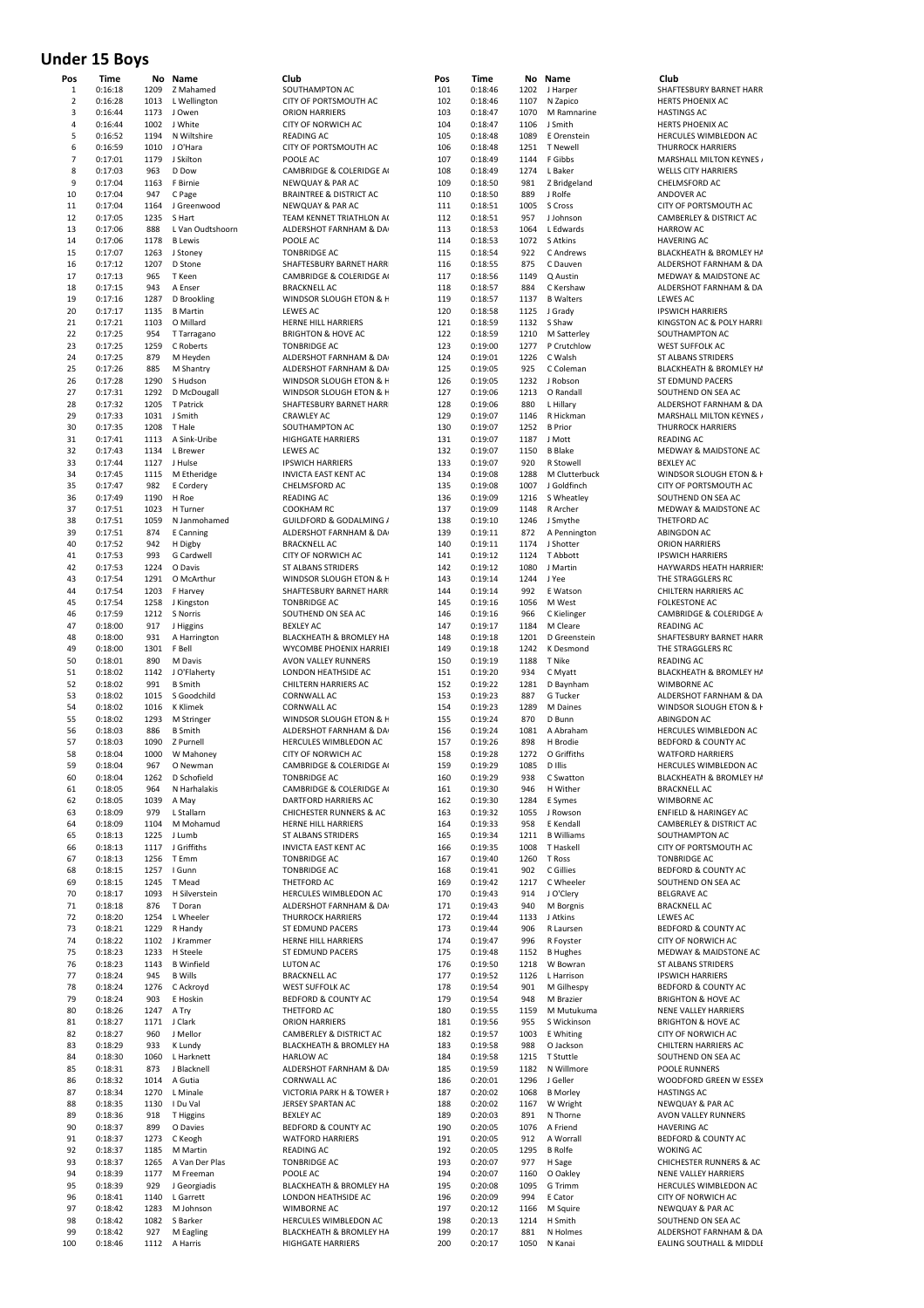# **Under 15 Boys**

| Pos | Time    | No   | Name              | Club                               |
|-----|---------|------|-------------------|------------------------------------|
| 201 | 0:20:18 | 976  | N Potter          | <b>CHICHESTER RUNNERS &amp; AC</b> |
| 202 | 0:20:20 | 1230 | K Moody           | ST EDMUND PACERS                   |
| 203 | 0:20:20 | 986  | P Everiss         | CHILTERN HARRIERS AC               |
| 204 | 0:20:20 | 1237 | N Duer            | THAMES VALLEY HARRIERS             |
| 205 | 0:20:21 | 1280 | A Newton          | <b>WEST SUFFOLK AC</b>             |
| 206 | 0:20:26 | 1063 | L Bunn            | <b>HARROW AC</b>                   |
| 207 | 0:20:27 | 1172 | W Jones           | <b>ORION HARRIERS</b>              |
| 208 | 0:20:28 | 1978 | H Swandale        | THANET ROAD RUNNERS AC             |
| 209 | 0:20:31 | 1136 | A Monson          | <b>LEWES AC</b>                    |
| 210 | 0:20:33 | 1248 | S Dhillon         | <b>THURROCK HARRIERS</b>           |
| 211 | 0:20:34 | 1153 | <b>R</b> Perkins  | <b>MEDWAY &amp; MAIDSTONE AC</b>   |
| 212 | 0:20:37 | 1250 | M Hambleton       | <b>THURROCK HARRIERS</b>           |
| 213 | 0:20:38 | 1096 | M Ali             | HERNE HILL HARRIERS                |
| 214 | 0:20:38 | 1240 | L Medd            | THAMES VALLEY HARRIERS             |
| 215 | 0:20:39 | 1222 | J Chakraverty     | <b>ST ALBANS STRIDERS</b>          |
| 216 | 0:20:41 | 1097 | A Chilton         | HERNE HILL HARRIERS                |
| 217 | 0:20:45 | 1151 | A Donnelly        | <b>MEDWAY &amp; MAIDSTONE AC</b>   |
| 218 | 0:20:46 | 983  | G Joslin          | CHELMSFORD AC                      |
| 219 | 0:20:47 | 1162 | <b>K</b> Spurdens | <b>NENE VALLEY HARRIERS</b>        |
| 220 | 0:20:47 | 978  | J Sharp           | <b>CHICHESTER RUNNERS &amp; AC</b> |
| 221 | 0:20:49 | 1253 | H Willett         | <b>THURROCK HARRIERS</b>           |
| 222 |         |      |                   | <b>INVICTA EAST KENT AC</b>        |
|     | 0:20:50 | 1118 | A Holiday         |                                    |
| 223 | 0:20:50 | 973  | H Rutman          | <b>CANTERBURY HARRIERS</b>         |
| 224 | 0:20:50 | 219  | C Evans           | HUNTINGDONSHIRE AC                 |
| 225 | 0:20:50 | 1221 | A Busby           | <b>ST ALBANS STRIDERS</b>          |
| 226 | 0:20:54 | 1020 | A Gambrill        | <b>COOKHAM RC</b>                  |
| 227 | 0:20:56 | 1261 | A Sandbag         | <b>TONBRIDGE AC</b>                |
| 228 | 0:21:00 | 1181 | J Dunning         | <b>POOLE RUNNERS</b>               |
| 229 | 0:21:01 | 1071 | T Salmon          | <b>HASTINGS AC</b>                 |
| 230 | 0:21:01 | 1234 | D Kan             | <b>SUTTON &amp; DISTRICT AC</b>    |
| 231 | 0:21:02 | 944  | O Hall            | <b>BRACKNELL AC</b>                |
| 232 | 0:21:03 | 1264 | J Thompson        | <b>TONBRIDGE AC</b>                |
| 233 | 0:21:04 | 1138 | G Bazzarelli      | LONDON HEATHSIDE AC                |
| 234 | 0:21:06 | 1036 | J O'Dongo         | <b>CROYDON HARRIERS</b>            |
| 235 | 0:21:10 | 1282 | Z Fenwick         | <b>WIMBORNE AC</b>                 |
| 236 | 0:21:18 | 1001 | E Short           | <b>CITY OF NORWICH AC</b>          |
| 237 | 0:21:18 | 1168 | S Ashton          | <b>ORION HARRIERS</b>              |
| 238 | 0:21:26 | 1231 | S Quercia-Smale   | ST EDMUND PACERS                   |
| 239 | 0:21:32 | 995  | J Chaney-Baxter   | CITY OF NORWICH AC                 |
| 240 | 0:21:43 | 915  | M Crane           | <b>BEXLEY AC</b>                   |
| 241 | 0:21:46 | 1129 | C Bilner          | <b>IPSWICH JAFFA RC</b>            |
| 242 |         |      |                   | HERCULES WIMBLEDON AC              |
|     | 0:21:47 | 1084 | J Forde           |                                    |
| 243 | 0:21:58 | 924  | L Braden          | BLACKHEATH & BROMLEY HA            |
| 244 | 0:21:58 | 1038 | A Shew            | <b>CROYDON HARRIERS</b>            |
| 245 | 0:21:59 | 1243 | H Horsman         | THE STRAGGLERS RC                  |
| 246 | 0:22:03 | 1006 | B Czura           | CITY OF PORTSMOUTH AC              |
| 247 | 0:22:13 | 1156 | D Lawrence        | <b>NENE VALLEY HARRIERS</b>        |
| 248 | 0:22:14 | 1035 | J Long            | <b>CROYDON HARRIERS</b>            |
| 249 | 0:22:17 | 580  | J Long            | <b>FOLKESTONE AC</b>               |
| 250 | 0:22:20 | 932  | S Large           | BLACKHEATH & BROMLEY HA            |
| 251 | 0:22:34 | 971  | N Jordan          | <b>CAMBRIDGE HARRIERS</b>          |
| 252 | 0:22:36 | 1029 | A Perana          | <b>CRAWLEY AC</b>                  |
| 253 | 0:22:38 | 1086 | F Jimack          | HERCULES WIMBLEDON AC              |
| 254 | 0:22:48 | 1065 | C Morris          | <b>HARROW AC</b>                   |
| 255 | 0:22:49 | 1034 | N Kesterson       | <b>CROYDON HARRIERS</b>            |
| 256 | 0:22:55 | 1098 | N Craddock        | HERNE HILL HARRIERS                |
| 257 | 0:22:59 | 905  | M Knee-Robinson   | <b>BEDFORD &amp; COUNTY AC</b>     |
| 258 | 0:23:06 | 1099 | <b>B</b> Harris   | HERNE HILL HARRIERS                |
| 259 | 0:23:25 | 1170 | C Campbell        | <b>ORION HARRIERS</b>              |
| 260 | 0:23:37 | 980  | J Staples         | CHICHESTER RUNNERS & AC            |
| 261 | 0:23:38 |      | 1266 S McKernan   | <b>TORBAY AC</b>                   |
| 262 | 0:23:48 |      | 1220 M Brooks     | ST ALBANS STRIDERS                 |
| 263 | 0:24:02 |      | 1051 D Lamagna    | EALING SOUTHALL & MIDDLE           |
|     |         |      |                   |                                    |
| 264 | 0:24:07 |      | 1180 W Brodie     | POOLE RUNNERS                      |
| 265 | 0:24:14 |      | 1028 J Greetham   | CRAWLEY AC                         |
| 266 | 0:24:22 |      | 1204 B Kelly      | SHAFTESBURY BARNET HARR            |
| 267 | 0:24:39 |      | 1033 C Drummond   | <b>CROYDON HARRIERS</b>            |
| 268 | 0:24:48 | 1294 | A Goransson       | <b>WOKING AC</b>                   |
| 269 | 0:25:19 | 1037 | I Salako          | <b>CROYDON HARRIERS</b>            |
| 270 | 0:30:34 | 224  | J Halil           | <b>ILFORD AC</b>                   |
| 271 | 0:48:41 | 1110 | <b>TEIwes</b>     | <b>HIGHGATE HARRIERS</b>           |

| Club                                                  |
|-------------------------------------------------------|
| CHICHESTER RUNNERS & AC<br>ST EDMUND PACERS           |
| CHILTERN HARRIERS AC                                  |
| THAMES VALLEY HARRIERS                                |
| <b>WEST SUFFOLK AC</b>                                |
| <b>HARROW AC</b>                                      |
| <b>ORION HARRIERS</b>                                 |
| THANET ROAD RUNNERS AC                                |
| <b>LEWES AC</b>                                       |
| <b>THURROCK HARRIERS</b>                              |
| <b>MEDWAY &amp; MAIDSTONE AC</b><br>THURROCK HARRIERS |
| HERNE HILL HARRIERS                                   |
| THAMES VALLEY HARRIERS                                |
| <b>ST ALBANS STRIDERS</b>                             |
| HERNE HILL HARRIERS                                   |
| <b>MEDWAY &amp; MAIDSTONE AC</b>                      |
| CHELMSFORD AC                                         |
| <b>NENE VALLEY HARRIERS</b>                           |
| CHICHESTER RUNNERS & AC<br><b>THURROCK HARRIERS</b>   |
| <b>INVICTA EAST KENT AC</b>                           |
| <b>CANTERBURY HARRIERS</b>                            |
| HUNTINGDONSHIRE AC                                    |
| <b>ST ALBANS STRIDERS</b>                             |
| <b>COOKHAM RC</b>                                     |
| <b>TONBRIDGE AC</b>                                   |
| POOLE RUNNERS                                         |
| <b>HASTINGS AC</b><br><b>SUTTON &amp; DISTRICT AC</b> |
| <b>BRACKNELL AC</b>                                   |
| <b>TONBRIDGE AC</b>                                   |
| LONDON HEATHSIDE AC                                   |
| <b>CROYDON HARRIERS</b>                               |
| WIMBORNE AC                                           |
| CITY OF NORWICH AC                                    |
| <b>ORION HARRIERS</b>                                 |
| ST EDMUND PACERS<br>CITY OF NORWICH AC                |
| <b>BEXLEY AC</b>                                      |
| <b>IPSWICH JAFFA RC</b>                               |
| HERCULES WIMBLEDON AC                                 |
| BLACKHEATH & BROMLEY HA                               |
| <b>CROYDON HARRIERS</b>                               |
| THE STRAGGLERS RC                                     |
| CITY OF PORTSMOUTH AC                                 |
| NENE VALLEY HARRIERS<br><b>CROYDON HARRIERS</b>       |
| <b>FOLKESTONE AC</b>                                  |
| BLACKHEATH & BROMLEY HA                               |
| <b>CAMBRIDGE HARRIERS</b>                             |
| CRAWLEY AC                                            |
| HERCULES WIMBLEDON AC                                 |
| <b>HARROW AC</b>                                      |
| <b>CROYDON HARRIERS</b>                               |
| HERNE HILL HARRIERS<br><b>BEDFORD &amp; COUNTY AC</b> |
| HERNE HILL HARRIERS                                   |
| <b>ORION HARRIERS</b>                                 |
| CHICHESTER RUNNERS & AC                               |
| <b>TORBAY AC</b>                                      |
| <b>ST ALBANS STRIDERS</b>                             |
| EALING SOUTHALL & MIDDLE                              |
| <b>POOLE RUNNERS</b>                                  |
| <b>CRAWLEY AC</b>                                     |
| SHAFTESBURY BARNET HARR<br><b>CROYDON HARRIERS</b>    |
| <b>WOKING AC</b>                                      |
| <b>CROYDON HARRIERS</b>                               |
| <b>ILFORD AC</b>                                      |
| HIGHGATE HARRIERS                                     |

| Pos        | <b>Time</b>        | No          | Name                 | Club                                                   | Pos                  | <b>Time</b> | No Name                               | Club              |
|------------|--------------------|-------------|----------------------|--------------------------------------------------------|----------------------|-------------|---------------------------------------|-------------------|
| 201        | 0:20:18<br>0:20:20 | 976         | N Potter             | <b>CHICHESTER RUNNERS &amp; AC</b><br>ST EDMUND PACERS | <b>Team Results:</b> |             |                                       |                   |
| 202        | 0:20:20            | 1230<br>986 | K Moody<br>P Everiss | CHILTERN HARRIERS AC                                   | Pos                  |             | Points Team / Club                    |                   |
| 203<br>204 | 0:20:20            | 1237        | N Duer               | THAMES VALLEY HARRIERS                                 |                      |             |                                       | <b>Placings</b>   |
| 205        | 0:20:21            | 1280        | A Newton             | <b>WEST SUFFOLK AC</b>                                 | $\mathbf{1}$         | 101         | ALDERSHOT FARNHAM & DAC               | (13242539)        |
| 206        | 0:20:26            | 1063        | L Bunn               | <b>HARROW AC</b>                                       | $\overline{2}$       | 115         | WINDSOR SLOUGH ETON & H AC            | (19262743)        |
| 207        | 0:20:27            | 1172        | W Jones              | <b>ORION HARRIERS</b>                                  | 3                    | 143         | <b>TONBRIDGE AC</b>                   | (15234560)        |
| 208        | 0:20:28            | 1978        | H Swandale           | THANET ROAD RUNNERS AC                                 | 4                    | 145         | CAMBRIDGE & COLERIDGE AC              | (8175961)         |
| 209        | 0:20:31            | 1136        | A Monson             | LEWES AC                                               | 5                    | 189         | SHAFTESBURY BARNET HARRIERS           | (162844101)       |
| 210        | 0:20:33            | 1248        | S Dhillon            | <b>THURROCK HARRIERS</b>                               | 6                    | 254         | CITY OF PORTSMOUTH AC                 | (26111135)        |
| 211        | 0:20:34            | 1153        | <b>R</b> Perkins     | <b>MEDWAY &amp; MAIDSTONE AC</b>                       | $\overline{7}$       | 264         | <b>READING AC</b>                     | (53692131)        |
| 212        | 0:20:37            | 1250        | M Hambleton          | <b>THURROCK HARRIERS</b>                               |                      |             |                                       |                   |
| 213        | 0:20:38            | 1096        | M Ali                | <b>HERNE HILL HARRIERS</b>                             | 8                    | 277         | CITY OF NORWICH AC                    | (44158174)        |
| 214        | 0:20:38            | 1240        | L Medd               | THAMES VALLEY HARRIERS                                 | 9                    | 296         | <b>BRACKNELL AC</b>                   | (184077161)       |
| 215        | 0:20:39            | 1222        | J Chakraverty        | <b>ST ALBANS STRIDERS</b>                              | 10                   | 318         | SOUTHAMPTON AC                        | (130122165)       |
| 216        | 0:20:41            | 1097        | A Chilton            | <b>HERNE HILL HARRIERS</b>                             | 11                   | 325         | <b>BLACKHEATH &amp; BROMLEY HARRI</b> | (48839599)        |
| 217        | 0:20:45            | 1151        | A Donnelly           | <b>MEDWAY &amp; MAIDSTONE AC</b>                       | 12                   | 330         | <b>HERCULES WIMBLEDON AC</b>          | (57 70 98 105)    |
| 218        | 0:20:46            | 983         | G Joslin             | CHELMSFORD AC                                          | 13                   | 343         | <b>LEWES AC</b>                       | (20 32 119 172)   |
| 219        | 0:20:47            | 1162        | <b>K</b> Spurdens    | <b>NENE VALLEY HARRIERS</b>                            | 14                   | 372         | <b>HERNE HILL HARRIERS</b>            | (216474213)       |
| 220        | 0:20:47            | 978         | J Sharp              | <b>CHICHESTER RUNNERS &amp; AC</b>                     | 15                   | 405         | <b>NEWQUAY &amp; PAR AC</b>           | (911188197)       |
| 221        | 0:20:49            | 1253        | H Willett            | <b>THURROCK HARRIERS</b>                               | 16                   | 407         | <b>ST ALBANS STRIDERS</b>             | (4265124176)      |
| 222        | 0:20:50            | 1118        | A Holiday            | <b>INVICTA EAST KENT AC</b>                            |                      |             |                                       |                   |
| 223        | 0:20:50            | 973         | H Rutman             | <b>CANTERBURY HARRIERS</b>                             | 17                   | 431         | <b>ORION HARRIERS</b>                 | (381 140 207)     |
| 224        | 0:20:50            | 219         | C Evans              | HUNTINGDONSHIRE AC                                     | 18                   | 471         | <b>IPSWICH HARRIERS</b>               | (33 120 141 177)  |
| 225        | 0:20:50            | 1221        | A Busby              | <b>ST ALBANS STRIDERS</b>                              | 19                   | 476         | ST EDMUND PACERS                      | (73 75 126 202)   |
| 226        | 0:20:54            | 1020        | A Gambrill           | <b>COOKHAM RC</b>                                      | 20                   | 478         | SOUTHEND ON SEA AC                    | (46 127 136 169)  |
| 227        | 0:20:56            | 1261        | A Sandbag            | <b>TONBRIDGE AC</b>                                    | 21                   | 494         | <b>BEDFORD &amp; COUNTY AC</b>        | (79 90 157 168)   |
| 228        | 0:21:00            | 1181        | J Dunning            | <b>POOLE RUNNERS</b>                                   | 22                   | 509         | <b>BEXLEY AC</b>                      | (4789133240)      |
| 229        | 0:21:01            | 1071        | T Salmon             | <b>HASTINGS AC</b>                                     | 23                   | 518         | <b>THURROCK HARRIERS</b>              | (72 106 130 210)  |
| 230        | 0:21:01            | 1234        | D Kan                | <b>SUTTON &amp; DISTRICT AC</b>                        | 24                   | 561         | <b>MEDWAY &amp; MAIDSTONE AC</b>      | (117 132 137 175) |
| 231        | 0:21:02            | 944         | O Hall               | <b>BRACKNELL AC</b>                                    |                      |             |                                       |                   |
| 232        | 0:21:03            | 1264        | J Thompson           | <b>TONBRIDGE AC</b>                                    | 25                   | 582         | <b>CHILTERN HARRIERS AC</b>           | (52 144 183 203)  |
| 233        | 0:21:04            | 1138        | G Bazzarelli         | LONDON HEATHSIDE AC                                    | 26                   | 646         | <b>WIMBORNE AC</b>                    | (97 152 162 235)  |
| 234        | 0:21:06            | 1036        | J O'Dongo            | <b>CROYDON HARRIERS</b>                                | 27                   | 677         | <b>CHICHESTER RUNNERS &amp; AC</b>    | (63 193 201 220)  |
| 235        | 0:21:10            | 1282        | Z Fenwick            | WIMBORNE AC                                            | 28                   | 840         | <b>NENE VALLEY HARRIERS</b>           | (180 194 219 247) |
|            |                    |             | $- - -$              |                                                        |                      |             |                                       |                   |

981 CROYDON HARRIERS ( 234 244 248 255 )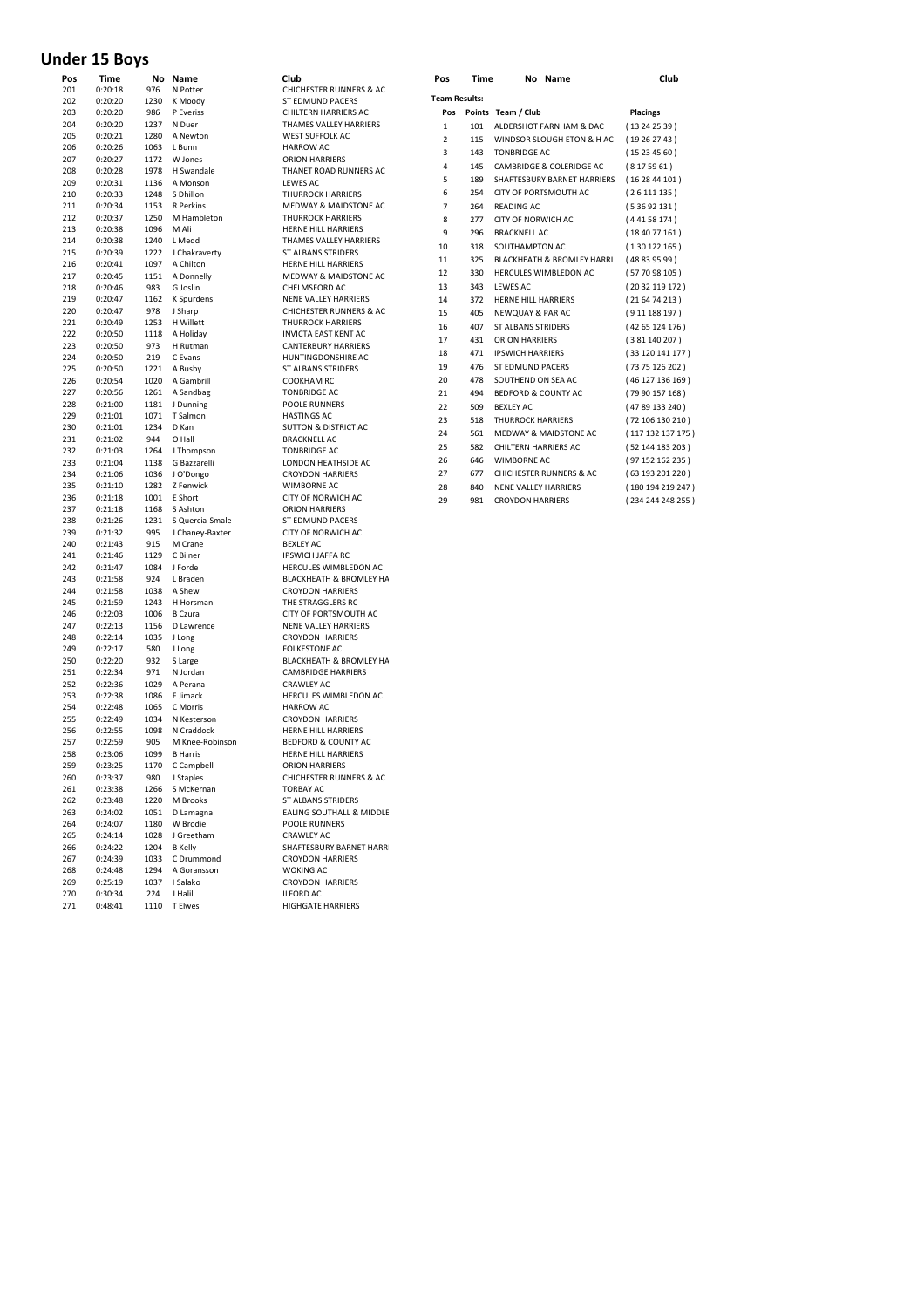# **Under 17 Women**

| Pos | Time    | No   | Name                | Club                                |
|-----|---------|------|---------------------|-------------------------------------|
| 1   | 0:19:59 | 2066 | N Brown             | ALDERSHOT FARNHAM & DA              |
| 2   | 0:20:08 | 2075 | L Pygott            | ALDERSHOT FARNHAM & DA              |
| 3   | 0:20:27 | 2253 | S O'Connor          | <b>POOLE RUNNERS</b>                |
| 4   | 0:20:32 | 2122 | A Quirk             | <b>BRACKNELL AC</b>                 |
| 5   | 0:20:32 | 2153 | K Mhlanga           | CHELMSFORD AC                       |
| 6   | 0:20:54 | 2308 | M Newton            | <b>WEST SUFFOLK AC</b>              |
| 7   | 0:21:02 | 2131 | J Paternain         | CAMBRIDGE & COLERIDGE A             |
| 8   | 0:21:06 | 2262 | <b>K Walker</b>     | <b>READING AC</b>                   |
| 9   | 0:21:12 | 2060 | F Bunn              | <b>ABINGDON AC</b>                  |
| 10  | 0:21:12 | 2296 | P Barker            | <b>TONBRIDGE AC</b>                 |
| 11  | 0:21:19 | 2152 | J Judd              | CHELMSFORD AC                       |
| 12  | 0:21:19 | 2181 | H Page              | DARTFORD HARRIERS AC                |
| 13  | 0:21:21 | 2067 | S Burrows           | ALDERSHOT FARNHAM & DA              |
| 14  | 0:21:24 | 2086 | M Deadman           | <b>BASINGSTOKE &amp; MID HANTS</b>  |
| 15  | 0:21:29 | 2108 | J Keene             | <b>BLACKHEATH &amp; BROMLEY HA</b>  |
| 16  | 0:21:40 | 2244 | S Temple            | NEWQUAY & PAR AC                    |
| 17  | 0:21:41 | 2068 | E Cockle            | ALDERSHOT FARNHAM & DA              |
| 18  | 0:21:44 | 2101 |                     | BLACKHEATH & BROMLEY HA             |
| 19  | 0:21:44 | 2130 | Y Austridge         |                                     |
|     |         |      | A Newcombe          | CAMBRIDGE & COLERIDGE A             |
| 20  | 0:21:48 | 2074 | T Horton            | ALDERSHOT FARNHAM & DA              |
| 21  | 0:21:56 | 2105 | K Fuss              | <b>BLACKHEATH &amp; BROMLEY HA</b>  |
| 22  | 0:21:58 | 2266 | G Kyriacou          | SHAFTESBURY BARNET HARR             |
| 23  | 0:22:03 | 2216 | Z Tompkins          | HERNE HILL HARRIERS                 |
| 24  | 0:22:07 | 2316 | A Barbour           | WINDSOR SLOUGH ETON & H             |
| 25  | 0:22:12 | 2250 | E Martin            | POOLE AC                            |
| 26  | 0:22:14 | 2077 | N Scott             | ALDERSHOT FARNHAM & DA              |
| 27  | 0:22:18 | 2149 | R Broom             | CHELMSFORD AC                       |
| 28  | 0:22:19 | 2129 | <b>B</b> Dow        | CAMBRIDGE & COLERIDGE A             |
| 29  | 0:22:20 | 2070 | M Grice             | ALDERSHOT FARNHAM & DA              |
| 30  | 0:22:20 | 2235 | L Wheeler           | <b>MEDWAY &amp; MAIDSTONE AC</b>    |
| 31  | 0:22:22 | 2169 | E Hedley            | CITY OF PORTSMOUTH AC               |
| 32  | 0:22:28 | 2302 | A Ralph             | <b>TONBRIDGE AC</b>                 |
| 33  | 0:22:29 | 2292 | I Weir              | THAMES VALLEY HARRIERS              |
| 34  | 0:22:31 | 2208 | T Cooke             | HERNE HILL HARRIERS                 |
| 35  | 0:22:32 | 2111 | A Leach             | <b>BLACKHEATH &amp; BROMLEY HA</b>  |
| 36  | 0:22:40 | 2088 | E McCaffray         | <b>BEDFORD &amp; COUNTY AC</b>      |
| 37  | 0:22:45 | 2117 | H Barnard           | <b>BRACKNELL AC</b>                 |
| 38  | 0:22:50 | 2211 | E Newton            | <b>HERNE HILL HARRIERS</b>          |
| 39  | 0:22:58 | 2100 | G Allan             | BLACKHEATH & BROMLEY HA             |
| 40  | 0:23:02 | 2207 | K Brown             | HERNE HILL HARRIERS                 |
| 41  | 0:23:04 | 2175 | O Dowle             | <b>CRAWLEY AC</b>                   |
| 42  | 0:23:06 | 2079 | K Standen           | ALDERSHOT FARNHAM & DA              |
| 43  | 0:23:08 | 2143 | K Bennett           | <b>CHICHESTER RUNNERS &amp; AC</b>  |
| 44  | 0:23:09 | 2183 | H Morris            | DORKING & MOLE VALLEY AC            |
| 45  | 0:23:12 | 2309 | L Ballam            | WIMBORNE AC                         |
| 46  | 0:23:13 | 2094 | F Worrall           | <b>BEDFORD &amp; COUNTY AC</b>      |
| 47  | 0:23:14 | 2167 | M Solway            | CITY OF NORWICH AC                  |
| 48  | 0:23:15 | 2078 | L Squibbs           | ALDERSHOT FARNHAM & DA              |
| 49  | 0:23:25 | 2303 | L Thompson          | <b>TONBRIDGE AC</b>                 |
| 50  | 0:23:26 | 2176 | S Dowle             | CRAWLEY AC                          |
|     |         |      |                     |                                     |
|     |         |      |                     |                                     |
| 51  | 0:23:28 | 2073 | E Higton            | ALDERSHOT FARNHAM & DA              |
| 52  | 0:23:32 | 2326 | N Taylor            | WYCOMBE PHOENIX HARRIEI             |
| 53  | 0:23:33 | 2306 | H Davies            | <b>WEST SUFFOLK AC</b>              |
| 54  | 0:23:36 | 2118 | E Carey             | <b>BRACKNELL AC</b>                 |
| 55  | 0:23:37 | 2132 | E Schaertlin Coffey | CAMBRIDGE & COLERIDGE A             |
| 56  | 0:23:39 | 2289 | O Olsher            | THAMES VALLEY HARRIERS              |
| 57  | 0:23:40 | 2227 | L Woodruff          | <b>IPSWICH HARRIERS</b>             |
| 58  | 0:23:41 | 2159 | R Padwick           | CHILTERN HARRIERS AC                |
| 59  | 0:23:46 | 2166 | A Rees              | CITY OF NORWICH AC                  |
| 60  | 0:23:49 | 2116 | C Weitzel           | BLACKHEATH & BROMLEY HA             |
| 61  | 0:23:52 | 2214 | M Shaw              | HERNE HILL HARRIERS                 |
| 62  | 0:23:57 | 2148 | G Wills             | CHICHESTER RUNNERS & AC             |
| 63  | 0:23:58 | 2323 | J Soane             | WINDSOR SLOUGH ETON & F             |
| 64  | 0:24:00 | 2269 | H Polden            | SOUTHAMPTON AC                      |
| 65  | 0:24:01 |      | 2089 L Nichols      | BEDFORD & COUNTY AC                 |
| 66  | 0:24:02 |      | 2280 T Weddell      | ST ALBANS STRIDERS                  |
| 67  | 0:24:03 |      | 2224 J Carley       | <b>INVICTA EAST KENT AC</b>         |
| 68  | 0:24:04 | 2170 | E Rose              | CITY OF PORTSMOUTH AC               |
| 69  | 0:24:06 | 2311 | A Stubbs            | WIMBORNE AC                         |
| 70  | 0:24:07 |      | 2076 A Ratcliffe    | ALDERSHOT FARNHAM & DA              |
| 71  | 0:24:10 |      | 2156 O Fawcett      | CHILTERN HARRIERS AC                |
| 72  | 0:24:13 | 2182 | F Johnson           | DORCHESTER AC                       |
| 73  | 0:24:13 | 2236 | M Ellison           | NENE VALLEY HARRIERS                |
| 74  | 0:24:13 | 2180 | R Burford           | DARTFORD HARRIERS AC                |
| 75  | 0:24:15 |      | 2115 G Taylor       | BLACKHEATH & BROMLEY HA             |
| 76  | 0:24:18 | 2297 | E Cohen             | <b>TONBRIDGE AC</b>                 |
| 77  | 0:24:19 | 2259 | E Saunders          | <b>READING AC</b>                   |
| 78  | 0:24:20 |      | 2270 A Reavey       | SOUTHAMPTON AC                      |
| 79  | 0:24:26 |      | 2154 E Perks        | CHELMSFORD AC                       |
| 80  | 0:24:31 | 2239 | O Ozkan             | NENE VALLEY HARRIERS                |
| 81  | 0:24:33 | 2230 | M O'Sullivan        | KINGSTON AC & POLY HARRII           |
| 82  | 0:24:34 | 2324 | H Binstead          | <b>WORTHING &amp; DISTRICT HARF</b> |
| 83  | 0:24:40 | 2128 | K Bell              | CAMBRIDGE & COLERIDGE A             |
| 84  | 0:24:46 | 2286 | J Brown             | <b>TAUNTON AC</b>                   |
| 85  | 0:24:46 | 2061 | J Duckett           | ABINGDON AC                         |
| 86  | 0:24:48 | 2064 | S Bonny             | ALDERSHOT FARNHAM & DA              |
| 87  | 0:24:49 | 2184 | L Morris            | DORKING & MOLE VALLEY AC            |
| 88  | 0:24:51 | 2196 | J Leane             | <b>HARROW AC</b>                    |
| 89  | 0:24:53 |      | 2285 G Bell         | <b>SUTTON &amp; DISTRICT AC</b>     |
| 90  | 0:24:56 | 2150 | L Callan            | CHELMSFORD AC                       |
| 91  | 0:24:57 | 2325 | M Styles            | WYCOMBE PHOENIX HARRIEI             |
| 92  | 0:24:58 | 2147 | A Westron           | <b>CHICHESTER RUNNERS &amp; AC</b>  |
| 93  | 0:24:59 | 2243 | L England           | NEWQUAY & PAR AC                    |
| 94  | 0:24:59 | 2197 | J Edmonds           | <b>HASTINGS AC</b>                  |
| 95  | 0:25:00 |      | 2276 S Olivey       | <b>ST ALBANS STRIDERS</b>           |
| 96  | 0:25:01 | 2162 | A Bakewell          | CITY OF NORWICH AC                  |
| 97  | 0:25:01 | 2231 | E Mundy             | <b>LEWES AC</b>                     |
| 98  | 0:25:01 | 2109 | C Kibblewhite       | BLACKHEATH & BROMLEY HA             |
| 99  | 0:25:02 | 2263 | H Willis            | READING AC                          |

| ub<br>DERSHOT FARNHAM & DA                                    | POS<br>101           | 1 I n<br>0:2!      |
|---------------------------------------------------------------|----------------------|--------------------|
| DERSHOT FARNHAM & DA                                          | 102                  | 0:2!               |
| <b>OLE RUNNERS</b>                                            | 103                  | 0:2!               |
| <b>ACKNELL AC</b>                                             | 104                  | 0:2!               |
| <b>IELMSFORD AC</b>                                           | 105                  | 0:2!               |
| EST SUFFOLK AC<br>MBRIDGE & COLERIDGE A                       | 106<br>107           | 0:2!<br>0:2!       |
| ADING AC                                                      | 108                  | 0:2!               |
| <b>INGDON AC</b>                                              | 109                  | 0:2!               |
| <b>NBRIDGE AC</b>                                             | 110                  | 0:2!               |
| <b>IELMSFORD AC</b>                                           | 111                  | 0:2!               |
| <b>RTFORD HARRIERS AC</b><br>DERSHOT FARNHAM & DA             | 112<br>113           | 0:2!<br>0:2!       |
| SINGSTOKE & MID HANTS                                         | 114                  | 0:2!               |
| ACKHEATH & BROMLEY HA                                         | 115                  | 0:2!               |
| WQUAY & PAR AC                                                | 116                  | 0:2!               |
| DERSHOT FARNHAM & DA                                          | 117                  | 0:20               |
| ACKHEATH & BROMLEY HA                                         | 118                  | 0:20               |
| MBRIDGE & COLERIDGE A<br>DERSHOT FARNHAM & DA                 | 119<br>120           | 0:20<br>0:20       |
| ACKHEATH & BROMLEY HA                                         | 121                  | 0:20               |
| AFTESBURY BARNET HARR                                         | 122                  | 0:20               |
| RNE HILL HARRIERS                                             | 123                  | 0:20               |
| INDSOR SLOUGH ETON & H                                        | 124                  | 0:20               |
| OLE AC                                                        | 125                  | 0:20               |
| DERSHOT FARNHAM & DA<br><b>IELMSFORD AC</b>                   | 126<br>127           | 0:20<br>0:20       |
| MBRIDGE & COLERIDGE A                                         | 128                  | 0:20               |
| DERSHOT FARNHAM & DA                                          | 129                  | 0:20               |
| EDWAY & MAIDSTONE AC                                          | 130                  | 0:20               |
| IY OF PORTSMOUTH AC                                           | 131                  | 0:20               |
| <b>NBRIDGE AC</b>                                             | 132                  | 0:20               |
| AMES VALLEY HARRIERS                                          | 133                  | 0:20               |
| RNE HILL HARRIERS<br>ACKHEATH & BROMLEY HA                    | 134<br>135           | 0:20<br>0:2        |
| <b>DFORD &amp; COUNTY AC</b>                                  | 136                  | $0:2^-$            |
| <b>ACKNELL AC</b>                                             | 137                  | 0:2                |
| RNE HILL HARRIERS                                             | 138                  | $0:2^-$            |
| ACKHEATH & BROMLEY HA                                         | 139                  | $0:2^-$            |
| RNE HILL HARRIERS<br><b>AWLEY AC</b>                          | 140<br>141           | $0:2^-$            |
| DERSHOT FARNHAM & DA                                          | 142                  | $0:2^-$<br>$0:2^-$ |
| <b>IICHESTER RUNNERS &amp; AC</b>                             | 143                  | $0:2^-$            |
| RKING & MOLE VALLEY AC                                        | 144                  | $0:2^-$            |
| <b>IMBORNE AC</b>                                             | 145                  | $0:2^-$            |
| <b>DFORD &amp; COUNTY AC</b>                                  | 146                  | 0:2                |
| <b>IY OF NORWICH AC</b><br>DERSHOT FARNHAM & DA               | 147<br>148           | $0:2^-$<br>0:2     |
| <b>NBRIDGE AC</b>                                             | 149                  | 0:28               |
| <b>AWLEY AC</b>                                               | 150                  | 0:28               |
| DERSHOT FARNHAM & DA                                          | 151                  | 0:28               |
| YCOMBE PHOENIX HARRIEI                                        | 152                  | 0:28               |
| EST SUFFOLK AC                                                | 153                  | 0:28               |
| <b>ACKNELL AC</b><br>MBRIDGE & COLERIDGE A                    | 154<br>155           | 0:28<br>0:28       |
| AMES VALLEY HARRIERS                                          | 156                  | 0:28               |
| <b>SWICH HARRIERS</b>                                         | 157                  | 0:28               |
| <b>IILTERN HARRIERS AC</b>                                    | 158                  | 0:28               |
| <b>IY OF NORWICH AC</b>                                       | 159                  | 0:28               |
| ACKHEATH & BROMLEY HA                                         | 160                  | 0:28               |
| RNE HILL HARRIERS<br><b>IICHESTER RUNNERS &amp; AC</b>        | 161<br>162           | 0:28<br>0:28       |
| <b>INDSOR SLOUGH ETON &amp; F</b>                             | 163                  | 0:29               |
| UTHAMPTON AC                                                  | 164                  | 0:29               |
| DFORD & COUNTY AC                                             | 165                  | 0:29               |
| <b>ALBANS STRIDERS</b>                                        | 166                  | 0:29               |
| VICTA EAST KENT AC<br>IY OF PORTSMOUTH AC                     | 167                  | 0:29               |
| <b>IMBORNE AC</b>                                             | 168<br>169           | 0:30<br>0:3:       |
| DERSHOT FARNHAM & DA                                          | 170                  | 0:32               |
| <b>IILTERN HARRIERS AC</b>                                    |                      |                    |
| RCHESTER AC                                                   | <b>Team Results:</b> |                    |
| NE VALLEY HARRIERS                                            | Pos                  | Point              |
| RTFORD HARRIERS AC                                            | 1                    | 33                 |
| ACKHEATH & BROMLEY HA<br><b>NBRIDGE AC</b>                    | 2                    | 89                 |
| ADING AC                                                      | 3                    | 109                |
| UTHAMPTON AC                                                  | 4                    | 122                |
| <b>IELMSFORD AC</b>                                           | 5                    | 135                |
| NE VALLEY HARRIERS                                            | 6                    | 167                |
| <b>NGSTON AC &amp; POLY HARRII</b><br>ORTHING & DISTRICT HARF | 7                    | 251                |
| MBRIDGE & COLERIDGE A                                         | 8                    | 304                |
| UNTON AC                                                      | 9                    | 325                |
| <b>INGDON AC</b>                                              | 10                   | 354                |
| DERSHOT FARNHAM & DA                                          | 11                   | 355                |
| RKING & MOLE VALLEY AC                                        | 12                   | 362                |
| <b>RROW AC</b>                                                | 13                   | 378                |
| TTON & DISTRICT AC<br><b>IELMSFORD AC</b>                     | 14                   | 384                |
| YCOMBE PHOENIX HARRIEI                                        | 15                   | 387                |
| IICHESTER RUNNERS & AC                                        | 16                   | 580                |
| WQUAY & PAR AC                                                |                      |                    |
| <b>STINGS AC</b>                                              |                      |                    |
| <b>ALBANS STRIDERS</b>                                        |                      |                    |
| <b>IY OF NORWICH AC</b><br>WES AC                             |                      |                    |
| <b>ACKHEATH &amp; BROMLEY HA</b>                              |                      |                    |
| ADING AC                                                      |                      |                    |
|                                                               |                      |                    |

| Pos            | Time    |      | No Name             | Club                                | Pos                  | Time    | No                             | Name                                  | Club                               |
|----------------|---------|------|---------------------|-------------------------------------|----------------------|---------|--------------------------------|---------------------------------------|------------------------------------|
| 1              | 0:19:59 | 2066 | N Brown             | ALDERSHOT FARNHAM & DA              | 101                  | 0:25:04 | 2212                           | A Setyabule                           | HERNE HILL HARRIERS                |
| 2              | 0:20:08 | 2075 | L Pygott            | ALDERSHOT FARNHAM & DA              | 102                  | 0:25:11 | 2290                           | R Vallance                            | THAMES VALLEY HARRIERS             |
| 3              | 0:20:27 | 2253 | S O'Connor          | POOLE RUNNERS                       | 103                  | 0:25:13 | 2301                           | P Pitcairn-Knowles                    | <b>TONBRIDGE AC</b>                |
| 4              | 0:20:32 | 2122 | A Quirk             | <b>BRACKNELL AC</b>                 | 104                  | 0:25:14 | 2090                           | M Pritchard                           | BEDFORD & COUNTY AC                |
| 5              | 0:20:32 | 2153 | K Mhlanga           | CHELMSFORD AC                       | 105                  | 0:25:17 | 2158                           | J Orr                                 | CHILTERN HARRIERS AC               |
| 6              | 0:20:54 | 2308 | M Newton            | <b>WEST SUFFOLK AC</b>              | 106                  | 0:25:17 | 2299                           | E Hale                                | <b>TONBRIDGE AC</b>                |
| $\overline{7}$ | 0:21:02 | 2131 | J Paternain         | CAMBRIDGE & COLERIDGE A             | 107                  | 0:25:19 | 2192                           | M Morrison                            | EPSOM & EWELL HARRIERS             |
| 8              | 0:21:06 | 2262 | K Walker            | <b>READING AC</b>                   | 108                  | 0:25:22 | 2063                           | V Tilling                             | ABINGDON AC                        |
| 9              | 0:21:12 | 2060 | F Bunn              | <b>ABINGDON AC</b>                  | 109                  | 0:25:23 | 2096                           | N Toft                                | <b>BELGRAVE AC</b>                 |
| 10             | 0:21:12 | 2296 | P Barker            | <b>TONBRIDGE AC</b>                 | 110                  | 0:25:25 | 2295                           | <b>B</b> Mensah                       | <b>THURROCK HARRIERS</b>           |
| 11             | 0:21:19 |      | 2152 J Judd         | CHELMSFORD AC                       | 111                  | 0:25:26 | 2084                           | N Smith                               | <b>BASILDON AC</b>                 |
| 12             | 0:21:19 | 2181 | H Page              | DARTFORD HARRIERS AC                | 112                  | 0:25:28 | 2300                           | E Hope                                | <b>TONBRIDGE AC</b>                |
| 13             | 0:21:21 | 2067 | S Burrows           | ALDERSHOT FARNHAM & DA              | 113                  | 0:25:34 | 2091                           | J Smith                               | BEDFORD & COUNTY AC                |
| 14             | 0:21:24 | 2086 | M Deadman           | <b>BASINGSTOKE &amp; MID HANTS</b>  | 114                  | 0:25:54 | 2268                           | M Gill                                | SOUTHAMPTON AC                     |
| 15             | 0:21:29 | 2108 | J Keene             | <b>BLACKHEATH &amp; BROMLEY HA</b>  | 115                  | 0:25:55 | 2173                           | N Rescorla-Brown                      | CORNWALL AC                        |
| 16             | 0:21:40 | 2244 | S Temple            | NEWQUAY & PAR AC                    | 116                  | 0:25:55 | 2198                           | N Edmonds                             | <b>HASTINGS AC</b>                 |
| 17             | 0:21:41 | 2068 | E Cockle            | ALDERSHOT FARNHAM & DA              | 117                  | 0:26:05 | 2312                           | M Williams                            | <b>WIMBORNE AC</b>                 |
| 18             | 0:21:44 | 2101 | Y Austridge         | BLACKHEATH & BROMLEY HA             | 118                  | 0:26:07 | 2188                           | L Stewart                             | EALING SOUTHALL & MIDDLE           |
| 19             | 0:21:44 | 2130 | A Newcombe          | CAMBRIDGE & COLERIDGE A             | 119                  | 0:26:08 | 2218                           | L Fear                                | <b>HIGHGATE HARRIERS</b>           |
| 20             | 0:21:48 | 2074 | T Horton            | ALDERSHOT FARNHAM & DA              | 120                  | 0:26:15 | 2260                           | E Thomas                              | <b>READING AC</b>                  |
| 21             | 0:21:56 | 2105 | K Fuss              | <b>BLACKHEATH &amp; BROMLEY HA</b>  | 121                  | 0:26:17 | 2174                           | N Savage                              | CORNWALL AC                        |
| 22             | 0:21:58 | 2266 | G Kyriacou          | SHAFTESBURY BARNET HARR             | 122                  | 0:26:19 | 2206                           | I Ellis                               | HERCULES WIMBLEDON AC              |
| 23             | 0:22:03 | 2216 | Z Tompkins          | HERNE HILL HARRIERS                 | 123                  | 0:26:19 | 2277                           | H Rayden                              | <b>ST ALBANS STRIDERS</b>          |
| 24             | 0:22:07 | 2316 | A Barbour           | WINDSOR SLOUGH ETON & F             | 124                  | 0:26:20 | 2282                           | C Doyle                               | ST EDMUND PACERS                   |
| 25             | 0:22:12 | 2250 | E Martin            | POOLE AC                            | 125                  | 0:26:20 | 2278                           | G Robin                               | ST ALBANS STRIDERS                 |
| 26             | 0:22:14 | 2077 | N Scott             | ALDERSHOT FARNHAM & DA              | 126                  | 0:26:23 | 2194                           | L Cottell                             | <b>HARROW AC</b>                   |
| 27             | 0:22:18 | 2149 | R Broom             | CHELMSFORD AC                       | 127                  | 0:26:26 | 2081                           | L Wagstaff                            | ALDERSHOT FARNHAM & DA             |
| 28             | 0:22:19 | 2129 | <b>B</b> Dow        | CAMBRIDGE & COLERIDGE A             | 128                  | 0:26:27 | 2145                           | A Jeffries                            | <b>CHICHESTER RUNNERS &amp; AC</b> |
| 29             | 0:22:20 | 2070 | M Grice             | ALDERSHOT FARNHAM & DA              | 129                  | 0:26:35 | 2322                           | R Pope                                | WINDSOR SLOUGH ETON & H            |
| 30             | 0:22:20 | 2235 | L Wheeler           | MEDWAY & MAIDSTONE AC               | 130                  | 0:26:39 | 2080                           | M Sturgess                            | ALDERSHOT FARNHAM & DA             |
| 31             | 0:22:22 | 2169 | E Hedley            | CITY OF PORTSMOUTH AC               | 131                  | 0:26:39 | 2310                           | G Palmer                              | <b>WIMBORNE AC</b>                 |
| 32             | 0:22:28 | 2302 | A Ralph             | <b>TONBRIDGE AC</b>                 | 132                  | 0:26:47 | 2221                           | A Darnell                             | HUNTINGDONSHIRE AC                 |
| 33             | 0:22:29 | 2292 | I Weir              | THAMES VALLEY HARRIERS              | 133                  | 0:26:52 | 2261                           | Y Thompson                            | <b>READING AC</b>                  |
| 34             | 0:22:31 | 2208 | T Cooke             | <b>HERNE HILL HARRIERS</b>          | 134                  | 0:26:53 | 2298                           | H Gordon                              | <b>TONBRIDGE AC</b>                |
| 35             | 0:22:32 | 2111 | A Leach             | BLACKHEATH & BROMLEY HA             | 135                  | 0:27:01 | 2071                           | T Hart                                | ALDERSHOT FARNHAM & DA             |
| 36             | 0:22:40 | 2088 | E McCaffray         | BEDFORD & COUNTY AC                 | 136                  | 0:27:03 | 2219                           | E Pigney                              | <b>HIGHGATE HARRIERS</b>           |
| 37             | 0:22:45 | 2117 | H Barnard           | <b>BRACKNELL AC</b>                 | 137                  | 0:27:07 | 2220                           | S Russell Don                         | <b>HIGHGATE HARRIERS</b>           |
| 38             | 0:22:50 | 2211 | E Newton            | HERNE HILL HARRIERS                 | 138                  | 0:27:08 | 2317                           | A Clarke                              | WINDSOR SLOUGH ETON & H            |
| 39             | 0:22:58 | 2100 | G Allan             | BLACKHEATH & BROMLEY HA             | 139                  | 0:27:09 | 2124                           | E Barbato                             | CAMBERLEY & DISTRICT AC            |
| 40             | 0:23:02 | 2207 | K Brown             | HERNE HILL HARRIERS                 | 140                  | 0:27:11 | 2245                           | C Huxley                              | OXFORD CITY AC                     |
| 41             | 0:23:04 | 2175 | O Dowle             | <b>CRAWLEY AC</b>                   | 141                  | 0:27:13 | 2177                           | T Forde                               | <b>CRAWLEY AC</b>                  |
| 42             | 0:23:06 | 2079 | K Standen           | ALDERSHOT FARNHAM & DA              | 142                  | 0:27:17 | 2069                           | T Davey                               | ALDERSHOT FARNHAM & DA             |
| 43             | 0:23:08 | 2143 | K Bennett           | CHICHESTER RUNNERS & AC             | 143                  | 0:27:31 | 2146                           | R Reidel-O'Brien                      | <b>CHICHESTER RUNNERS &amp; AC</b> |
|                |         |      |                     |                                     |                      |         |                                |                                       |                                    |
| 44             | 0:23:09 | 2183 | H Morris            | DORKING & MOLE VALLEY AC            | 144                  | 0:27:37 | 2160                           | H Thear                               | CHILTERN HARRIERS AC               |
| 45             | 0:23:12 | 2309 | L Ballam            | WIMBORNE AC                         | 145                  | 0:27:48 | 2195                           | R Haddow                              | <b>HARROW AC</b>                   |
| 46             | 0:23:13 | 2094 | F Worrall           | BEDFORD & COUNTY AC                 | 146                  | 0:27:50 | 2284                           | L Webb                                | ST EDMUND PACERS                   |
| 47             | 0:23:14 | 2167 | M Solway            | CITY OF NORWICH AC                  | 147                  | 0:27:53 | 2127                           | M Raby                                | CAMBERLEY & DISTRICT AC            |
| 48             | 0:23:15 | 2078 | L Squibbs           | ALDERSHOT FARNHAM & DA              | 148                  | 0:27:57 | 2254                           | Z Stilby                              | <b>POOLE RUNNERS</b>               |
| 49             | 0:23:25 | 2303 | L Thompson          | <b>TONBRIDGE AC</b>                 | 149                  | 0:28:04 | 2228                           | E Crumplin                            | <b>ISLE OF WIGHT AC</b>            |
| 50             | 0:23:26 | 2176 | S Dowle             | <b>CRAWLEY AC</b>                   | 150                  | 0:28:06 | 2157                           | M Houlihan-Burne                      | CHILTERN HARRIERS AC               |
| 51             | 0:23:28 | 2073 | E Higton            | ALDERSHOT FARNHAM & DA              | 151                  | 0:28:06 | 2240                           | I Woodard                             | NENE VALLEY HARRIERS               |
| 52             | 0:23:32 | 2326 | N Taylor            | <b>WYCOMBE PHOENIX HARRIEI</b>      | 152                  | 0:28:10 | 2168                           | L Bradford                            | CITY OF PORTSMOUTH AC              |
| 53             | 0:23:33 | 2306 | H Davies            | <b>WEST SUFFOLK AC</b>              | 153                  | 0:28:12 | 2163                           | <b>G</b> Bowett                       | <b>CITY OF NORWICH AC</b>          |
| 54             | 0:23:36 | 2118 | E Carey             | <b>BRACKNELL AC</b>                 | 154                  | 0:28:20 | 2281                           | A Bell                                | ST EDMUND PACERS                   |
| 55             | 0:23:37 | 2132 | E Schaertlin Coffey | CAMBRIDGE & COLERIDGE A             | 155                  | 0:28:21 | 2178                           | E Pratt                               | <b>CRAWLEY AC</b>                  |
| 56             | 0:23:39 | 2289 | O Olsher            | THAMES VALLEY HARRIERS              | 156                  | 0:28:23 | 2283                           | E Temple                              | ST EDMUND PACERS                   |
| 57             | 0:23:40 | 2227 | L Woodruff          | <b>IPSWICH HARRIERS</b>             | 157                  | 0:28:30 | 2186                           | R Lynch                               | EALING SOUTHALL & MIDDLE           |
| 58             | 0:23:41 | 2159 | R Padwick           | CHILTERN HARRIERS AC                | 158                  | 0:28:34 |                                | 2247 L Brain                          | POOLE AC                           |
| 59             | 0:23:46 |      | 2166 A Rees         | CITY OF NORWICH AC                  | 159                  | 0:28:37 |                                | 2271 E Williams                       | SOUTHEND ON SEA AC                 |
| 60             | 0:23:49 | 2116 | C Weitzel           | <b>BLACKHEATH &amp; BROMLEY HA</b>  | 160                  | 0:28:52 | 2258                           | A Rayfield                            | READING AC                         |
| 61             | 0:23:52 | 2214 | M Shaw              | HERNE HILL HARRIERS                 | 161                  | 0:28:54 | 2222                           | C Wilson                              | HUNTINGDONSHIRE AC                 |
| 62             | 0:23:57 | 2148 | G Wills             | CHICHESTER RUNNERS & AC             | 162                  | 0:28:55 | 2204                           | <b>G Phillips</b>                     | <b>HAVERING AC</b>                 |
| 63             | 0:23:58 | 2323 | J Soane             | WINDSOR SLOUGH ETON & F             | 163                  | 0:29:12 | 2251                           | A Rutter                              | POOLE AC                           |
| 64             | 0:24:00 | 2269 | H Polden            | SOUTHAMPTON AC                      | 164                  | 0:29:14 | 2138                           | C Mitchell                            | <b>CAMBRIDGE HARRIERS</b>          |
| 65             | 0:24:01 | 2089 | L Nichols           | BEDFORD & COUNTY AC                 | 165                  | 0:29:29 | 2272                           | J Barnes                              | <b>ST ALBANS STRIDERS</b>          |
| 66             | 0:24:02 | 2280 | T Weddell           | ST ALBANS STRIDERS                  | 166                  | 0:29:33 | 2126                           | S Hay                                 | CAMBERLEY & DISTRICT AC            |
| 67             | 0:24:03 | 2224 | J Carley            | <b>INVICTA EAST KENT AC</b>         | 167                  | 0:29:56 | 2135                           | A Evans                               | <b>CAMBRIDGE HARRIERS</b>          |
| 68             | 0:24:04 | 2170 | E Rose              | CITY OF PORTSMOUTH AC               | 168                  | 0:30:52 | 2203                           | E James                               | <b>HAVERING AC</b>                 |
| 69             | 0:24:06 | 2311 | A Stubbs            | <b>WIMBORNE AC</b>                  | 169                  | 0:31:20 | 2200                           | <b>B</b> Sherrell                     | <b>HAVANT AC</b>                   |
| 70             | 0:24:07 | 2076 | A Ratcliffe         | ALDERSHOT FARNHAM & DA              | 170                  | 0:32:20 | 2327                           | L Jackson                             | ST EDMUND PACERS                   |
| 71             | 0:24:10 | 2156 | O Fawcett           | CHILTERN HARRIERS AC                |                      |         |                                |                                       |                                    |
| 72             | 0:24:13 | 2182 | F Johnson           | DORCHESTER AC                       | <b>Team Results:</b> |         |                                |                                       |                                    |
| 73             | 0:24:13 | 2236 | M Ellison           | NENE VALLEY HARRIERS                | Pos                  |         | Points Team / Club             |                                       | <b>Placings</b>                    |
| 74             | 0:24:13 | 2180 | R Burford           | DARTFORD HARRIERS AC                | $\mathbf{1}$         | 33      |                                | ALDERSHOT FARNHAM & DAC               | (121317)                           |
| 75             | 0:24:15 | 2115 | G Taylor            | BLACKHEATH & BROMLEY HA             |                      |         |                                |                                       |                                    |
| 76             | 0:24:18 | 2297 | E Cohen             | <b>TONBRIDGE AC</b>                 | $\mathbf 2$          | 89      |                                | <b>BLACKHEATH &amp; BROMLEY HARRI</b> | (15182135)                         |
| 77             | 0:24:19 | 2259 | E Saunders          | <b>READING AC</b>                   | 3                    | 109     |                                | CAMBRIDGE & COLERIDGE AC              | (7192855)                          |
| 78             | 0:24:20 | 2270 | A Reavey            | SOUTHAMPTON AC                      | 4                    | 122     | CHELMSFORD AC                  |                                       | (5112779)                          |
| 79             | 0:24:26 | 2154 | E Perks             | CHELMSFORD AC                       | 5                    | 135     | HERNE HILL HARRIERS            |                                       | (23343840)                         |
| 80             | 0:24:31 | 2239 | O Ozkan             | NENE VALLEY HARRIERS                | 6                    | 167     | <b>TONBRIDGE AC</b>            |                                       | (10324976)                         |
| 81             | 0:24:33 | 2230 | M O'Sullivan        | KINGSTON AC & POLY HARRII           | 7                    | 251     | <b>BEDFORD &amp; COUNTY AC</b> |                                       | (364665104)                        |
| 82             | 0:24:34 | 2324 | H Binstead          | <b>WORTHING &amp; DISTRICT HARF</b> |                      |         |                                |                                       |                                    |
|                |         | 2128 |                     |                                     | 8                    | 304     | <b>READING AC</b>              |                                       | (87799120)                         |
| 83             | 0:24:40 |      | K Bell              | CAMBRIDGE & COLERIDGE A             | 9                    | 325     |                                | CHICHESTER RUNNERS & AC               | (436292128)                        |
| 84             | 0:24:46 | 2286 | J Brown             | <b>TAUNTON AC</b>                   | 10                   | 354     |                                | WINDSOR SLOUGH ETON & H AC            | (2463129138)                       |
| 85             | 0:24:46 | 2061 | J Duckett           | ABINGDON AC                         | 11                   | 355     | CITY OF NORWICH AC             |                                       | (475996153)                        |
| 86             | 0:24:48 | 2064 | S Bonny             | ALDERSHOT FARNHAM & DA              | 12                   | 362     | WIMBORNE AC                    |                                       | (4569117131)                       |
| 87             | 0:24:49 | 2184 | L Morris            | DORKING & MOLE VALLEY AC            |                      |         |                                |                                       |                                    |
| 88             | 0:24:51 | 2196 | J Leane             | HARROW AC                           | 13                   | 378     | CHILTERN HARRIERS AC           |                                       | (58 71 105 144)                    |
| 89             | 0:24:53 | 2285 | G Bell              | SUTTON & DISTRICT AC                | 14                   | 384     | ST ALBANS STRIDERS             |                                       | (6695100123)                       |
| 90             | 0:24:56 | 2150 | L Callan            | CHELMSFORD AC                       | 15                   | 387     | <b>CRAWLEY AC</b>              |                                       | (41 50 141 155 )                   |
| 91             | 0:24:57 | 2325 | M Styles            | WYCOMBE PHOENIX HARRIEI             | 16                   |         | 580 ST EDMUND PACERS           |                                       | (124 146 154 156)                  |

| ALDERSHOT FARNHAM & DAC               | (121317)           |
|---------------------------------------|--------------------|
| <b>BLACKHEATH &amp; BROMLEY HARRI</b> | (15182135)         |
| CAMBRIDGE & COLERIDGE AC              | (7192855)          |
| CHELMSFORD AC                         | (5112779)          |
| <b>HERNE HILL HARRIERS</b>            | (23343840)         |
| <b>TONBRIDGE AC</b>                   | (10324976)         |
| <b>BEDFORD &amp; COUNTY AC</b>        | (364665104)        |
| <b>READING AC</b>                     | (87799120)         |
| <b>CHICHESTER RUNNERS &amp; AC</b>    | (43 62 92 128)     |
| WINDSOR SLOUGH ETON & H AC            | (2463129138)       |
| CITY OF NORWICH AC                    | (47 59 96 153)     |
| WIMBORNE AC                           | (45 69 117 131)    |
| CHILTERN HARRIERS AC                  | (5871105144)       |
| <b>ST ALBANS STRIDERS</b>             | (66 95 100 123)    |
| <b>CRAWLEY AC</b>                     | (4150141155)       |
| ST EDMUND PACERS                      | (124 146 154 156 ) |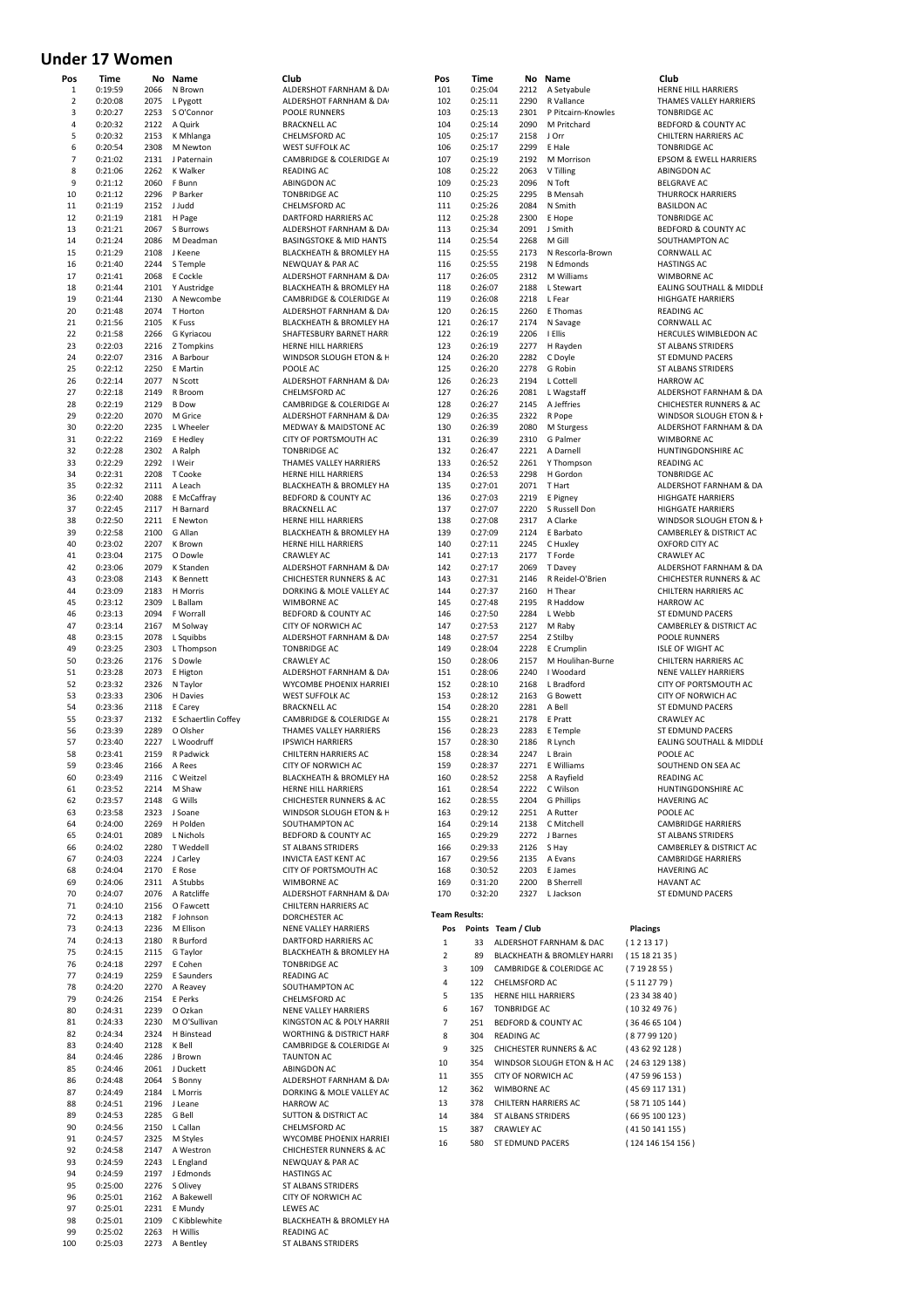# **Under 17 Men**

| Pos                 | Time               | No           | Name                        | Club                                                   | Pos                     | Time               |                           | No Name                        | Club                                                           |
|---------------------|--------------------|--------------|-----------------------------|--------------------------------------------------------|-------------------------|--------------------|---------------------------|--------------------------------|----------------------------------------------------------------|
| 1<br>$\overline{2}$ | 0:20:17<br>0:20:28 | 1801<br>1913 | R Huckle<br>J Berry         | CAMBRIDGE & COLERIDGE A<br>MEDWAY & MAIDSTONE AC       | 101<br>102              | 0:23:52<br>0:23:55 | 1771<br>1751              | <b>D</b> Menzies<br>W Brockman | BEDFORD & COUNTY AC<br>ALDERSHOT FARNHAM & DA                  |
| 3                   | 0:20:29            | 1750         | J Boswell                   | ALDERSHOT FARNHAM & DA                                 | 103                     | 0:23:56            | 2026                      | M Kopernicky                   | WINDSOR SLOUGH ETON & H                                        |
| 4                   | 0:20:44            | 1996         | J Puxty                     | <b>TONBRIDGE AC</b>                                    | 104                     | 0:23:58            | 1983                      | S Smith                        | <b>THURROCK HARRIERS</b>                                       |
| 5                   | 0:20:50            | 1992         | A Kinloch                   | <b>TONBRIDGE AC</b>                                    | 105                     | 0:23:59            | 1859                      | O Bath                         | <b>HAVERING AC</b>                                             |
| 6                   | 0:20:54            | 1878         | J Philpott                  | HERTS PHOENIX AC                                       | 106                     | 0:24:01            | 1782                      | J Crawley                      | BLACKHEATH & BROMLEY HA                                        |
| $\overline{7}$      | 0:20:54            | 1806         | N Armitage-Hookes           | <b>CAMBRIDGE HARRIERS</b>                              | 107                     | 0:24:03            | 1923                      | A Herbert                      | NENE VALLEY HARRIERS                                           |
| 8                   | 0:20:59            | 1800         | A Brown                     | CAMBRIDGE & COLERIDGE A                                | 108                     | 0:24:04            | 1825                      | H Cox                          | <b>CHILTERN HARRIERS AC</b>                                    |
| 9                   | 0:21:06            | 1927         | A Kent                      | NEWQUAY & PAR AC                                       | 109                     | 0:24:06            | 1861                      | L Debenham                     | <b>HAVERING AC</b>                                             |
| 10                  | 0:21:08            | 1990         | J Goodge                    | <b>TONBRIDGE AC</b>                                    | 110                     | 0:24:09            | 1947                      | <b>B</b> Corless               | <b>READING AC</b>                                              |
| 11                  | 0:21:11            | 1804         | O Sewell                    | CAMBRIDGE & COLERIDGE A                                | 111                     | 0:24:10            | 1774                      | J Roger                        | BEDFORD & COUNTY AC                                            |
| 12<br>13            | 0:21:11<br>0:21:12 | 1953<br>1957 | M Rawlings<br>E Dee         | READING AC<br>SHAFTESBURY BARNET HARR                  | 112<br>113              | 0:24:13<br>0:24:15 | 1950<br>1902              | S Kanyady<br>J Baker           | <b>READING AC</b><br>LEWES AC                                  |
| 14                  | 0:21:17            | 1830         | W Perkin                    | CHILTERN HARRIERS AC                                   | 114                     | 0:24:19            | 2034                      | S Whitby                       | WORTHING & DISTRICT HARF                                       |
| 15                  | 0:21:30            | 1946         | P Cook                      | <b>READING AC</b>                                      | 115                     | 0:24:20            | 1812                      | C McMenemy                     | <b>CANTERBURY HARRIERS</b>                                     |
| 16                  | 0:21:34            | 1761         | J Beeks                     | <b>BASINGSTOKE &amp; MID HANTS</b>                     | 116                     | 0:24:20            | 1869                      | C Barker                       | HERNE HILL HARRIERS                                            |
| 17                  | 0:21:38            | 1954         | S Rodda                     | READING AC                                             | 117                     | 0:24:21            | 2017                      | M Yates                        | <b>WIMBORNE AC</b>                                             |
| 18                  | 0:21:41            | 2025         | N Unger                     | WINDSOR SLOUGH ETON & F                                | 118                     | 0:24:25            | 1943                      | J Mitchell                     | POOLE RUNNERS                                                  |
| 19                  | 0:21:41            | 1963         | S Costley                   | SOUTHAMPTON AC                                         | 119                     | 0:24:33            | 1991                      | I Harding                      | <b>TONBRIDGE AC</b>                                            |
| 20                  | 0:21:42            | 1881         | T Fawnden                   | <b>HIGHGATE HARRIERS</b>                               | 120                     | 0:24:35            | 2031                      | H Cavell                       | WOODFORD GREEN W ESSEX                                         |
| 21                  | 0:21:43            | 1805         | J Wood                      | CAMBRIDGE & COLERIDGE A                                | 121                     | 0:24:37            | 1883                      | O Kemp                         | <b>HIGHGATE HARRIERS</b>                                       |
| 22                  | 0:21:43            | 1896         | T Adams                     | <b>IPSWICH HARRIERS</b>                                | 122                     | 0:24:39            | 1967                      | M Hodges                       | SOUTHEND ON SEA AC                                             |
| 23                  | 0:21:44            | 1855         | S Cheesman                  | GUILDFORD & GODALMING /                                | 123                     | 0:24:39            | 1823                      | G Brown                        | <b>CHILTERN HARRIERS AC</b>                                    |
| 24<br>25            | 0:21:46            | 1752<br>1966 | R Coupland                  | ALDERSHOT FARNHAM & DA                                 | 124<br>125              | 0:24:46            | 1999<br>1776              | W Ralston<br>R Ward            | VALE OF AYLESBURY AC                                           |
| 26                  | 0:21:46<br>0:21:48 | 1796         | J Lyne<br><b>B</b> Denholm  | SOUTH LONDON HARRIERS<br><b>BRIGHTON &amp; HOVE AC</b> | 126                     | 0:24:50<br>0:24:52 | 1989                      | M Emmerson                     | <b>BEDFORD &amp; COUNTY AC</b><br><b>TONBRIDGE AC</b>          |
| 27                  | 0:21:49            | 1995         | <b>B Pitcairn-Knowles</b>   | <b>TONBRIDGE AC</b>                                    | 127                     | 0:24:53            | 2005                      | M Biss                         | <b>WELLS CITY HARRIERS</b>                                     |
| 28                  | 0:21:50            | 1958         | J Dempsey                   | SHAFTESBURY BARNET HARR                                | 128                     | 0:24:53            | 1838                      | J Williams                     | <b>CORNWALL AC</b>                                             |
| 29                  | 0:21:53            | 2020         | M Bradly                    | WINDSOR SLOUGH ETON & F                                | 129                     | 0:24:54            | 1819                      | <b>B</b> Keates                | CHICHESTER RUNNERS & AC                                        |
| 30                  | 0:21:54            | 222          | A Abdulle                   | <b>ILFORD AC</b>                                       | 130                     | 0:24:55            | 1764                      | H Richardson                   | <b>BASINGSTOKE &amp; MID HANTS</b>                             |
| 31                  | 0:21:54            | 1952         | M Lennon                    | <b>READING AC</b>                                      | 131                     | 0:24:58            | 1871                      | P Chalobah                     | HERNE HILL HARRIERS                                            |
| 32                  | 0:22:00            | 2018         | J Heneghan                  | WINCHESTER & DISTRICT AC                               | 132                     | 0:24:58            | 1864                      | J Stewart                      | <b>HAVERING AC</b>                                             |
| 33                  | 0:22:02            | 1976         | R Lutakome                  | <b>SUTTON &amp; DISTRICT AC</b>                        | 133                     | 0:25:01            | 1941                      | S Shepherd                     | POOLE AC                                                       |
| 34                  | 0:22:03            | 1890         | J Croft                     | HUNTINGDONSHIRE AC                                     | 134                     | 0:25:01            | 2010                      | J Freeborough                  | WEST SUFFOLK AC                                                |
| 35                  | 0:22:04            | 1780         | M Arcuri                    | BLACKHEATH & BROMLEY HA                                | 135                     | 0:25:02            | 1872                      | J Chen                         | HERNE HILL HARRIERS                                            |
| 36                  | 0:22:04            | 1964         | L Powell                    | SOUTHAMPTON AC                                         | 136                     | 0:25:02            | 2033                      | L Weaver                       | WORTHING & DISTRICT HARF                                       |
| 37                  | 0:22:05            | 1767         | S Barton                    | BEDFORD & COUNTY AC                                    | 137                     | 0:25:02            | 2015                      | S Davies                       | <b>WIMBORNE AC</b>                                             |
| 38<br>39            | 0:22:06<br>0:22:07 | 1755         | O Percival                  | ALDERSHOT FARNHAM & DA                                 | 138<br>139              | 0:25:08            | 2004<br>1982              | D Johal<br>J Meredith          | <b>WATFORD HARRIERS</b>                                        |
| 40                  | 0:22:11            | 1942<br>2019 | S Brown<br>K Sullivan       | POOLE RUNNERS<br>WINCHESTER & DISTRICT AC              | 140                     | 0:25:11<br>0:25:14 | 1794                      | C Culham                       | <b>THURROCK HARRIERS</b><br><b>BRAINTREE &amp; DISTRICT AC</b> |
| 41                  | 0:22:12            | 1985         | D Blades                    | <b>TONBRIDGE AC</b>                                    | 141                     | 0:25:18            | 2008                      | A Bartlett                     | WEST SUFFOLK AC                                                |
| 42                  | 0:22:13            | 1756         | S Pocknee                   | ALDERSHOT FARNHAM & DA                                 | 142                     | 0:25:18            | 1789                      | <b>B</b> Meredith              | <b>BOURNEMOUTH AC</b>                                          |
| 43                  | 0:22:16            | 1860         | <b>B</b> Davies             | <b>HAVERING AC</b>                                     | 143                     | 0:25:19            | 1919                      | <b>B</b> Allan                 | NENE VALLEY HARRIERS                                           |
| 44                  | 0:22:21            | 1987         | S Crick                     | <b>TONBRIDGE AC</b>                                    | 144                     | 0:25:21            | 1836                      | C Wiseman                      | <b>CITY OF NORWICH AC</b>                                      |
| 45                  | 0:22:22            | 1765         | T Angell                    | BEDFORD & COUNTY AC                                    | 145                     | 0:25:23            | 1848                      | A Gurteen                      | <b>EPSOM &amp; EWELL HARRIERS</b>                              |
| 46                  | 0:22:26            | 2023         | J Goddard                   | WINDSOR SLOUGH ETON & F                                | 146                     | 0:25:27            | 1907                      | W Griffiths                    | LONDON HEATHSIDE AC                                            |
| 47                  | 0:22:28            | 1831         | R Slade                     | CHILTERN HARRIERS AC                                   | 147                     | 0:25:33            | 1820                      | S Reading                      | CHICHESTER RUNNERS & AC                                        |
| 48                  | 0:22:29            | 1894         | T Platts                    | <b>INVICTA EAST KENT AC</b>                            | 148                     | 0:25:36            | 1972                      | A Doughty                      | ST ALBANS STRIDERS                                             |
| 49                  | 0:22:29            | 1899         | S Maher                     | JERSEY SPARTAN AC                                      | 149                     | 0:25:41            | 1920                      | W Baker                        | NENE VALLEY HARRIERS                                           |
| 50                  | 0:22:31            | 1994         | C Lindsay                   | <b>TONBRIDGE AC</b>                                    | 150                     | 0:25:48            | 2036                      | D Weathers                     | WYCOMBE PHOENIX HARRIEI                                        |
| 51                  | 0:22:33            | 1956         | A Sutton                    | READING AC                                             | 151                     | 0:25:51            | 1909                      | A Weston                       | LONDON HEATHSIDE AC                                            |
| 52                  | 0:22:34            | 1810         | <b>B</b> Massey             | <b>CAMBRIDGE HARRIERS</b>                              | 152                     | 0:25:53            | 1888                      | F Sousou                       | <b>HIGHGATE HARRIERS</b>                                       |
| 53                  | 0:22:37<br>0:22:38 | 1875         | L Pope<br>C Mullins         | HERNE HILL HARRIERS                                    | 153                     | 0:26:03            | 1887                      | C Smith                        | <b>HIGHGATE HARRIERS</b>                                       |
| 54<br>55            | 0:22:41            | 1772<br>1898 | W Brown                     | BEDFORD & COUNTY AC<br>JERSEY SPARTAN AC               | 154<br>155              | 0:26:10<br>0:26:12 | 1965<br>1979              | P Whelan<br>C Stone            | SOUTHAMPTON AC<br>THETFORD AC                                  |
| 56                  | 0:22:41            | 1969         | A Mason                     | STEVENAGE & NORTH HERTS                                | 156                     | 0:26:13            | 1926                      | N Bygrave                      | NEWQUAY & PAR AC                                               |
| 57                  | 0:22:43            | 1951         | C Kemp                      | READING AC                                             | 157                     | 0:26:14            | 2027                      | P Taplin                       | WINDSOR SLOUGH ETON & H                                        |
| 58                  | 0:22:47            | 1775         | J Viney                     | BEDFORD & COUNTY AC                                    | 158                     | 0:26:20            | 1822                      | S Pink                         | <b>CHICHESTER RUNNERS &amp; AC</b>                             |
| 59                  | 0:22:48            | 1911         | E Forsythe                  | MARSHALL MILTON KEYNES /                               | 159                     | 0:26:31            | 1758                      | L Wilton                       | ALDERSHOT FARNHAM & DA                                         |
| 60                  | 0:22:50            | 2016         | J Kelliher                  | WIMBORNE AC                                            | 160                     | 0:26:32            | 1866                      | L Jeffs                        | HERCULES WIMBLEDON AC                                          |
| 61                  | 0:22:50            | 1837         | <b>T Slattery</b>           | <b>CORNWALL AC</b>                                     | 161                     | 0:26:36            | 1862                      | O Morter                       | <b>HAVERING AC</b>                                             |
| 62                  | 0:22:52            | 1944         | D Willmore                  | POOLE RUNNERS                                          | 162                     | 0:26:39            | 1840                      | D Lawrence                     | <b>CROYDON HARRIERS</b>                                        |
| 63                  | 0:22:52            | 1988         | O Dunn                      | <b>TONBRIDGE AC</b>                                    | 163                     | 0:26:41            | 1858                      | J Williams                     | <b>HAVANT AC</b>                                               |
| 64                  | 0:22:53            | 1839         | G Crocker                   | CRAWLEY AC                                             | 164                     | 0:26:43            | 1802                      | A Lione                        | CAMBRIDGE & COLERIDGE A                                        |
| 65                  | 0:22:53            | 1885         | A Sinko-Uribe               | <b>HIGHGATE HARRIERS</b>                               | 165                     | 0:26:59            | 1759                      | S Walsh                        | <b>BASILDON AC</b>                                             |
| 66                  | 0:22:56            | 1824         | W Brown                     | CHILTERN HARRIERS AC                                   | 166                     | 0:27:12            | 2014                      | E Dart                         | <b>WIMBORNE AC</b>                                             |
| 67                  | 0:22:57            | 1945         | G Atkins                    | RANELAGH HARRIERS                                      | 167                     | 0:27:16            | 1863                      | K O'Hara                       | <b>HAVERING AC</b>                                             |
| 68<br>69            | 0:22:58            | 1916         | S Habtom                    | MEDWAY & MAIDSTONE AC                                  | 168                     | 0:27:34            | 2003<br>1939              | <b>B</b> Johal<br>A Jeffries   | <b>WATFORD HARRIERS</b>                                        |
| 70                  | 0:22:58<br>0:22:58 | 1803<br>1835 | C Sanz Alejandre<br>L Spear | CAMBRIDGE & COLERIDGE A<br>CITY OF NORWICH AC          | 169<br>170              | 0:28:20<br>0:28:33 | 1762                      | M Chiossone                    | POOLE AC<br><b>BASINGSTOKE &amp; MID HANTS</b>                 |
| 71                  | 0:22:59            | 1921         | O Bowling                   | <b>NENE VALLEY HARRIERS</b>                            | 171                     | 0:28:42            | 1807                      | J Christopher                  | <b>CAMBRIDGE HARRIERS</b>                                      |
| 72                  | 0:23:01            | 1938         | T Freeman                   | POOLE AC                                               | 172                     | 0:29:30            | 1937                      | M Cornes                       | POOLE AC                                                       |
| 73                  | 0:23:01            | 1842         | J Rolls                     | DARTFORD HARRIERS AC                                   | 173                     | 0:29:40            |                           | 1971 R Daly                    | ST ALBANS STRIDERS                                             |
| 74                  | 0:23:02            | 1813         | R Zaytsev                   | <b>CANTERBURY HARRIERS</b>                             |                         |                    |                           |                                |                                                                |
| 75                  | 0:23:05            | 1754         | H Grace                     | ALDERSHOT FARNHAM & DA                                 | <b>Team Results:</b>    |                    |                           |                                |                                                                |
| 76                  | 0:23:07            | 1955         | J Steveni                   | READING AC                                             | Pos                     |                    | Points Team / Club        |                                | <b>Placings</b>                                                |
| 77                  | 0:23:09            | 1784         | O Hussey                    | BLACKHEATH & BROMLEY HA                                | $\,1\,$                 | 41                 |                           | CAMBRIDGE & COLERIDGE AC       | (181121)                                                       |
| 78                  | 0:23:10            | 4114         | J Patterson                 | <b>COLCHESTER &amp; TENDRING AC</b>                    | $\overline{\mathbf{2}}$ | 46                 | <b>TONBRIDGE AC</b>       |                                | (451027)                                                       |
| 79                  | 0:23:10            | 1949         | I Farnworth                 | READING AC                                             | 3                       | 75                 | <b>READING AC</b>         |                                | (12151731)                                                     |
| 80                  | 0:23:11            | 2009         | A Crawford                  | <b>WEST SUFFOLK AC</b>                                 | 4                       | 107                |                           | ALDERSHOT FARNHAM & DAC        | (3243842)                                                      |
| 81                  | 0:23:13            | 1770         | W Forster                   | BEDFORD & COUNTY AC                                    | 5                       | 194                |                           | BEDFORD & COUNTY AC            |                                                                |
| 82                  | 0:23:13            | 1914         | J Cunningham-Marsh          | MEDWAY & MAIDSTONE AC                                  | 6                       | 196                |                           |                                | (37455458)                                                     |
| 83                  | 0:23:15            | 1798         | L Reid                      | CAMBERLEY & DISTRICT AC                                |                         |                    |                           | WINDSOR SLOUGH ETON & H AC     | (182946103)                                                    |
| 84<br>85            | 0:23:15<br>0:23:18 | 1811<br>1980 | R Miles<br>J Logan          | <b>CAMBRIDGE HARRIERS</b><br><b>THURROCK HARRIERS</b>  | 7                       | 218                |                           | CHILTERN HARRIERS AC           | (14476691)                                                     |
| 86                  | 0:23:19            | 1975         | R Galvin                    | SUTTON & DISTRICT AC                                   | 8                       | 314                | <b>CAMBRIDGE HARRIERS</b> |                                | (75284171)                                                     |
| 87                  | 0:23:20            | 1974         | A Galvin                    | <b>SUTTON &amp; DISTRICT AC</b>                        | 9                       | 358                | <b>HIGHGATE HARRIERS</b>  |                                | (2065121152)                                                   |
| 88                  | 0:23:28            | 1816         | O Thomas                    | CHELMSFORD AC                                          | $10\,$                  | 389                | <b>HAVERING AC</b>        |                                | (43 105 109 132)                                               |
| 89                  | 0:23:29            | 2007         | N Ackroyd                   | <b>WEST SUFFOLK AC</b>                                 | 11                      | 424                | <b>THURROCK HARRIERS</b>  |                                | (8596104139)                                                   |
| 90                  | 0:23:31            | 1961         | H Kadir                     | SHAFTESBURY BARNET HARR                                | 12                      | 435                | HERNE HILL HARRIERS       |                                | (53 116 131 135)                                               |
| 91                  | 0:23:32            | 1832         | D Thomas                    | CHILTERN HARRIERS AC                                   | 13                      | 444                | WEST SUFFOLK AC           |                                | (8089134141)                                                   |
| 92                  | 0:23:34            | 1877         | A Hughes                    | HERTS PHOENIX AC                                       | 14                      | 470                |                           | NENE VALLEY HARRIERS           | (71 107 143 149)                                               |
| 93                  | 0:23:35            | 1908         | D Keto                      | LONDON HEATHSIDE AC                                    | 15                      | 480                | WIMBORNE AC               |                                | (60117137166)                                                  |
| 94                  | 0:23:36            | 1986         | <b>B</b> Brooks             | <b>TONBRIDGE AC</b>                                    | 16                      | 546                | POOLE AC                  |                                | (72 133 169 172)                                               |
| 95                  | 0:23:37            | 1977         | L Burrell                   | THAMES VALLEY HARRIERS                                 |                         |                    |                           |                                |                                                                |
| 96                  | 0:23:39            | 1981         | O Mann                      | <b>THURROCK HARRIERS</b>                               |                         |                    |                           |                                |                                                                |
| 97                  | 0:23:45            | 1968         | T Wright                    | SOUTHEND ON SEA AC                                     |                         |                    |                           |                                |                                                                |
| 98                  | 0:23:47            | 1827         | R Hall                      | CHILTERN HARRIERS AC                                   |                         |                    |                           |                                |                                                                |
| 99                  | 0:23:47            | 1799         | D Arbide                    | CAMBRIDGE & COLERIDGE A                                |                         |                    |                           |                                |                                                                |
| 100                 | 0:23:49            | 1814         | J Denyer                    | CHELMSFORD AC                                          |                         |                    |                           |                                |                                                                |

| Club                           | <b>Placings</b>  |
|--------------------------------|------------------|
| <b>IDGE &amp; COLERIDGE AC</b> | (181121)         |
| DGE AC                         | (451027)         |
| G AC                           | (12 15 17 31 )   |
| <b>HOT FARNHAM &amp; DAC</b>   | (3243842)        |
| <b>D &amp; COUNTY AC</b>       | (37455458)       |
| OR SLOUGH ETON & H AC          | (182946103)      |
| IN HARRIERS AC                 | (14 47 66 91)    |
| <b>IDGE HARRIERS</b>           | (75284171)       |
| <b>ITE HARRIERS</b>            | (2065121152)     |
| NG AC                          | (43 105 109 132) |
| <b>OCK HARRIERS</b>            | (85 96 104 139)  |
| <b>HILL HARRIERS</b>           | (53 116 131 135) |
| <b>UFFOLK AC</b>               | (80 89 134 141)  |
| <b>ALLEY HARRIERS</b>          | (71 107 143 149) |
| <b>RNE AC</b>                  | (60 117 137 166) |
| AC.                            | (72 133 169 172) |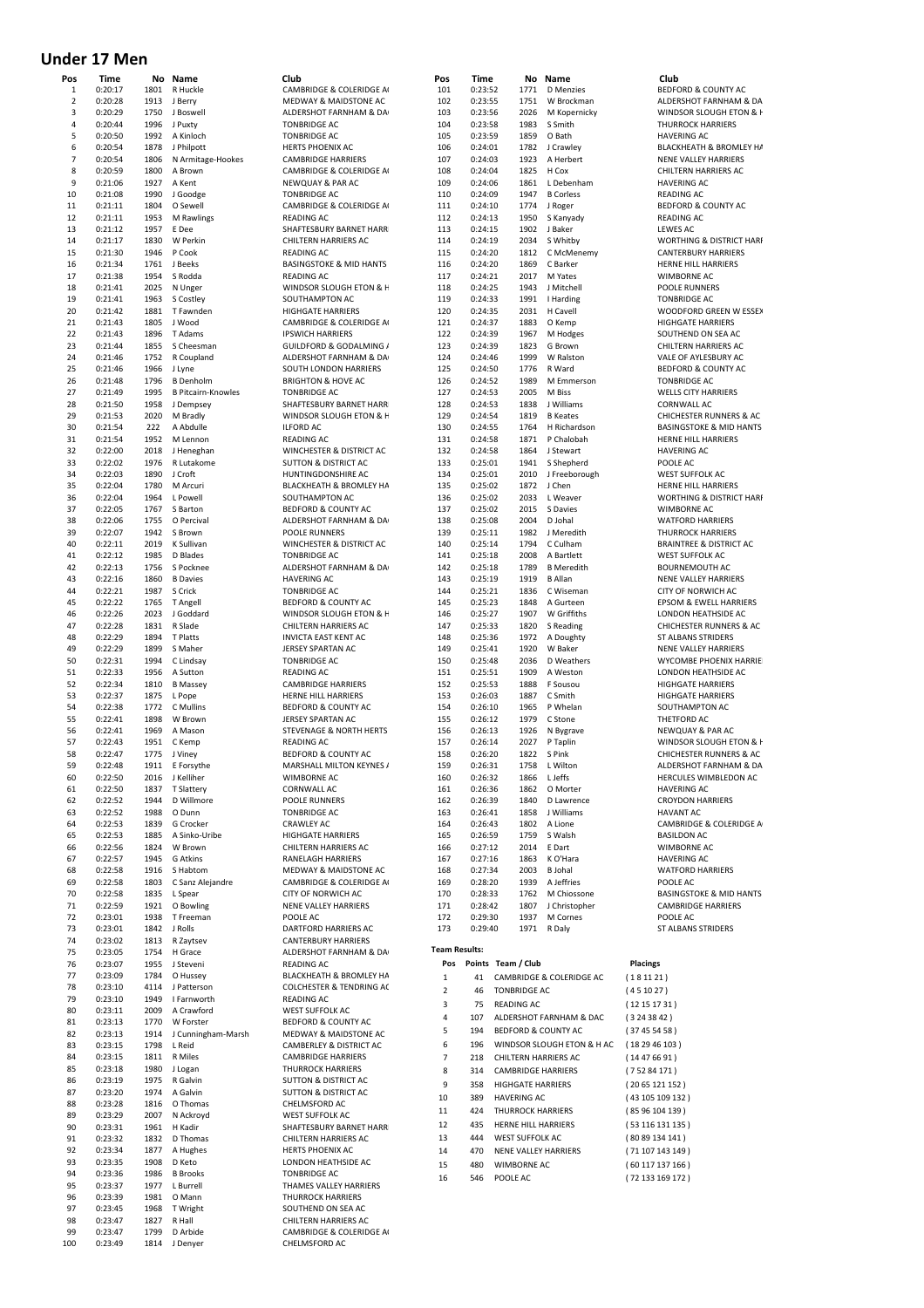# **Under 20 Women**

| Pos | Time    |      | No Name           | Club                                | Pos | Time | No Name | Club |
|-----|---------|------|-------------------|-------------------------------------|-----|------|---------|------|
| 1   | 0:22:26 | 3735 | G Holloway        | <b>THURROCK HARRIERS</b>            |     |      |         |      |
| 2   | 0:22:33 | 3693 | P Law             | KINGSTON AC & POLY HARRII           |     |      |         |      |
| 3   | 0:22:51 | 3730 | T Masselink       | <b>TAVISTOCK AC</b>                 |     |      |         |      |
|     |         |      |                   |                                     |     |      |         |      |
| 4   | 0:23:06 | 3601 | G Baker           | ALDERSHOT FARNHAM & DA              |     |      |         |      |
| 5   | 0:23:24 | 3683 | H Viner           | <b>HIGHGATE HARRIERS</b>            |     |      |         |      |
| 6   | 0:23:38 | 3609 | R Howard          | ALDERSHOT FARNHAM & DA              |     |      |         |      |
| 7   | 0:24:04 | 3622 | A Harris          | BEDFORD & COUNTY AC                 |     |      |         |      |
| 8   | 0:24:07 | 3639 | M Coyle           | <b>BRIGHTON &amp; HOVE AC</b>       |     |      |         |      |
| 9   | 0:24:12 | 3629 | N Birdson-Hubbard | BLACKHEATH & BROMLEY HA             |     |      |         |      |
| 10  | 0:24:14 | 3710 | J Gibbon          | <b>READING AC</b>                   |     |      |         |      |
|     |         |      |                   |                                     |     |      |         |      |
| 11  | 0:24:17 | 3615 | K Shiel-Rankin    | ALDERSHOT FARNHAM & DA              |     |      |         |      |
| 12  | 0:24:23 | 3746 | C Murphy          | <b>WEST SUFFOLK AC</b>              |     |      |         |      |
| 13  | 0:24:34 | 3643 | S Reid            | CAMBRIDGE & COLERIDGE A             |     |      |         |      |
| 14  | 0:24:37 | 3706 | E Hood            | POOLE AC                            |     |      |         |      |
| 15  | 0:24:38 | 3644 | C Wilson          | CAMBRIDGE & COLERIDGE A             |     |      |         |      |
| 16  | 0:24:45 | 3682 | G Fear            | <b>HIGHGATE HARRIERS</b>            |     |      |         |      |
| 17  | 0:24:46 | 3701 | Y Ryder           | <b>NEWBURY AC</b>                   |     |      |         |      |
| 18  | 0:24:50 | 3650 | R Ellis           | <b>CHICHESTER RUNNERS &amp; AC</b>  |     |      |         |      |
|     |         |      |                   |                                     |     |      |         |      |
| 19  | 0:24:53 | 3688 | A Old             | <b>INVICTA EAST KENT AC</b>         |     |      |         |      |
| 20  | 0:25:00 | 3755 | F Johnson         | WINDSOR SLOUGH ETON & F             |     |      |         |      |
| 21  | 0:25:03 | 3736 | C Bird            | <b>TONBRIDGE AC</b>                 |     |      |         |      |
| 22  | 0:25:10 | 3696 | R Seckl           | LONDON HEATHSIDE AC                 |     |      |         |      |
| 23  | 0:25:20 | 3604 | G Eglen           | ALDERSHOT FARNHAM & DA              |     |      |         |      |
| 24  | 0:25:24 | 3623 | S Kerr            | BEDFORD & COUNTY AC                 |     |      |         |      |
| 25  | 0:25:25 | 3704 | M Humphreys       | <b>OXFORD CITY</b>                  |     |      |         |      |
| 26  | 0:25:42 | 3676 | L Hallam          | <b>HAVERING AC</b>                  |     |      |         |      |
| 27  | 0:25:48 | 3729 | R Parlour         | ST ALBANS STRIDERS                  |     |      |         |      |
|     |         |      |                   |                                     |     |      |         |      |
| 28  | 0:25:50 | 3756 | H Novakovic       | WINDSOR SLOUGH ETON & F             |     |      |         |      |
| 29  | 0:25:53 | 3687 | E McKane          | <b>INVICTA EAST KENT AC</b>         |     |      |         |      |
| 30  | 0:26:02 | 3691 | I Bradley         | <b>KENT AC</b>                      |     |      |         |      |
| 31  | 0:26:09 | 3668 | E Harrison        | GUILDFORD & GODALMING /             |     |      |         |      |
| 32  | 0:26:12 | 3603 | D D'Santos        | ALDERSHOT FARNHAM & DA              |     |      |         |      |
| 33  | 0:26:15 | 3719 | C Johnstone       | SHAFTESBURY BARNET HARR             |     |      |         |      |
| 34  | 0:26:18 | 3652 | C Reading         | <b>CHICHESTER RUNNERS &amp; AC</b>  |     |      |         |      |
|     | 0:26:26 |      |                   | <b>BASINGSTOKE &amp; MID HANTS</b>  |     |      |         |      |
| 35  |         | 3620 | C Chalwin         |                                     |     |      |         |      |
| 36  | 0:26:39 | 3738 | S Foreman         | <b>TONBRIDGE AC</b>                 |     |      |         |      |
| 37  | 0:26:41 | 3658 | L Howe            | CITY OF NORWICH AC                  |     |      |         |      |
| 38  | 0:26:42 | 3708 | L Blythe          | <b>READING AC</b>                   |     |      |         |      |
| 39  | 0:26:42 | 3747 | M Butler          | <b>WIMBORNE AC</b>                  |     |      |         |      |
| 40  | 0:26:51 | 3720 | F Arnott          | SOUTHAMPTON AC                      |     |      |         |      |
| 41  | 0:26:51 | 3757 | I Rayner          | WINDSOR SLOUGH ETON & F             |     |      |         |      |
| 42  | 0:26:52 | 3606 | E Grice           | ALDERSHOT FARNHAM & DA              |     |      |         |      |
| 43  | 0:26:56 | 3655 | S Alden           | CITY OF NORWICH AC                  |     |      |         |      |
|     |         |      |                   |                                     |     |      |         |      |
| 44  | 0:27:01 | 3721 | A Sharp           | SOUTHAMPTON AC                      |     |      |         |      |
| 45  | 0:27:08 | 3653 | M Henderson       | CHELMSFORD AC                       |     |      |         |      |
| 46  | 0:27:11 | 3743 | A Wright          | VALE OF AYLESBURY AC                |     |      |         |      |
| 47  | 0:27:16 | 3684 | P Smith           | HUNTINGDONSHIRE AC                  |     |      |         |      |
| 48  | 0:27:18 | 3709 | L Church          | <b>READING AC</b>                   |     |      |         |      |
| 49  | 0:27:20 | 3674 | S Markwich        | <b>HASTINGS AC</b>                  |     |      |         |      |
| 50  | 0:27:34 | 3672 | E Rose Senior     | <b>HARROW AC</b>                    |     |      |         |      |
| 51  | 0:27:38 | 3661 | K Marsh           | <b>CRAWLEY AC</b>                   |     |      |         |      |
| 52  |         |      |                   |                                     |     |      |         |      |
|     | 0:27:47 | 3621 | D Chalmers        | BEDFORD & COUNTY AC                 |     |      |         |      |
| 53  | 0:27:59 | 3694 | R White-Wilding   | LEWES AC                            |     |      |         |      |
| 54  | 0:28:02 | 3761 | E Delgado         | WYCOMBE PHOENIX HARRIEI             |     |      |         |      |
| 55  | 0:28:03 | 3690 | J Troy            | JERSEY SPARTAN AC                   |     |      |         |      |
| 56  | 0:28:14 | 3680 | I Woods           | <b>HAVERING AC</b>                  |     |      |         |      |
| 57  | 0:28:18 | 3663 | <b>K</b> Peters   | <b>CRAWLEY AC</b>                   |     |      |         |      |
| 58  | 0:28:35 | 3739 | K Marsh           | <b>TONBRIDGE AC</b>                 |     |      |         |      |
| 59  | 0:28:41 | 3748 | A Hine            | <b>WIMBORNE AC</b>                  |     |      |         |      |
| 60  | 0:28:42 | 3727 | L Eckley          | <b>ST ALBANS STRIDERS</b>           |     |      |         |      |
| 61  | 0:28:46 | 3610 | L Lafreniere      | ALDERSHOT FARNHAM & DA              |     |      |         |      |
| 62  | 0:28:54 | 3745 | C Baker           | <b>WELLS CITY HARRIERS</b>          |     |      |         |      |
|     |         |      |                   |                                     |     |      |         |      |
| 63  | 0:29:01 | 3642 | H Hall            | CAMBRIDGE & COLERIDGE A             |     |      |         |      |
| 64  | 0:29:10 | 3697 | G Weston          | LONDON HEATHSIDE AC                 |     |      |         |      |
| 65  | 0:29:18 | 3659 | K Johns           | CITY OF PORTSMOUTH AC               |     |      |         |      |
| 66  | 0:29:29 | 3605 | <b>B</b> Gibson   | ALDERSHOT FARNHAM & DA              |     |      |         |      |
| 67  | 0:29:53 | 3667 | C Dunnett         | <b>ENFIELD &amp; HARINGEY AC</b>    |     |      |         |      |
| 68  | 0:30:07 | 3718 | P Dart            | SHAFTESBURY BARNET HARR             |     |      |         |      |
| 69  | 0:30:20 | 3612 | R Pantony         | ALDERSHOT FARNHAM & DA              |     |      |         |      |
| 70  | 0:30:22 | 3666 | <b>B</b> Maugey   | DARTFORD HARRIERS AC                |     |      |         |      |
| 71  | 0:30:28 | 3737 | H Czarnowski      | <b>TONBRIDGE AC</b>                 |     |      |         |      |
|     |         |      |                   |                                     |     |      |         |      |
| 72  | 0:30:39 | 3715 | G Walton          | <b>READING AC</b>                   |     |      |         |      |
| 73  | 0:31:15 | 3657 | K Fairman         | CITY OF NORWICH AC                  |     |      |         |      |
| 74  | 0:31:22 | 3665 | E Howe            | <b>CROYDON HARRIERS</b>             |     |      |         |      |
| 75  | 0:31:50 | 3711 | M Haines          | <b>READING AC</b>                   |     |      |         |      |
| 76  | 0:31:58 | 3751 | R Upton           | WINCHESTER & DISTRICT AC            |     |      |         |      |
| 77  | 0:32:20 | 3744 | C Dearman         | <b>WATFORD HARRIERS</b>             |     |      |         |      |
| 78  | 0:32:53 | 3646 | M Mills           | <b>CANTERBURY HARRIERS</b>          |     |      |         |      |
| 79  | 0:33:10 | 3617 | H Newman          | AVON VALLEY RUNNERS                 |     |      |         |      |
| 80  | 0:33:29 | 3647 | O Wilson          | <b>CANTERBURY HARRIERS</b>          |     |      |         |      |
|     |         |      |                   |                                     |     |      |         |      |
| 81  | 0:33:52 | 3698 | F Vafadari        | <b>LUTON AC</b>                     |     |      |         |      |
| 82  | 0:35:35 | 3673 | R Smart           | <b>HARROW AC</b>                    |     |      |         |      |
| 83  | 0:35:35 | 3670 | M Hill            | <b>HARROW AC</b>                    |     |      |         |      |
| 84  | 0:40:10 | 3760 | A Pink            | <b>WORTHING &amp; DISTRICT HARF</b> |     |      |         |      |
| 85  | 0:40:10 | 3677 | Z Rudgley         | <b>HAVERING AC</b>                  |     |      |         |      |
|     |         |      |                   |                                     |     |      |         |      |

# **Team Results:**

| Pos                     |     | Points Team / Club      | <b>Placings</b> |
|-------------------------|-----|-------------------------|-----------------|
| -1                      | 44  | ALDERSHOT FARNHAM & DAC | (461123)        |
| $\overline{2}$          | 168 | READING AC              | (10384872)      |
| $\overline{\mathbf{3}}$ | 186 | TONBRIDGE AC            | (21365871)      |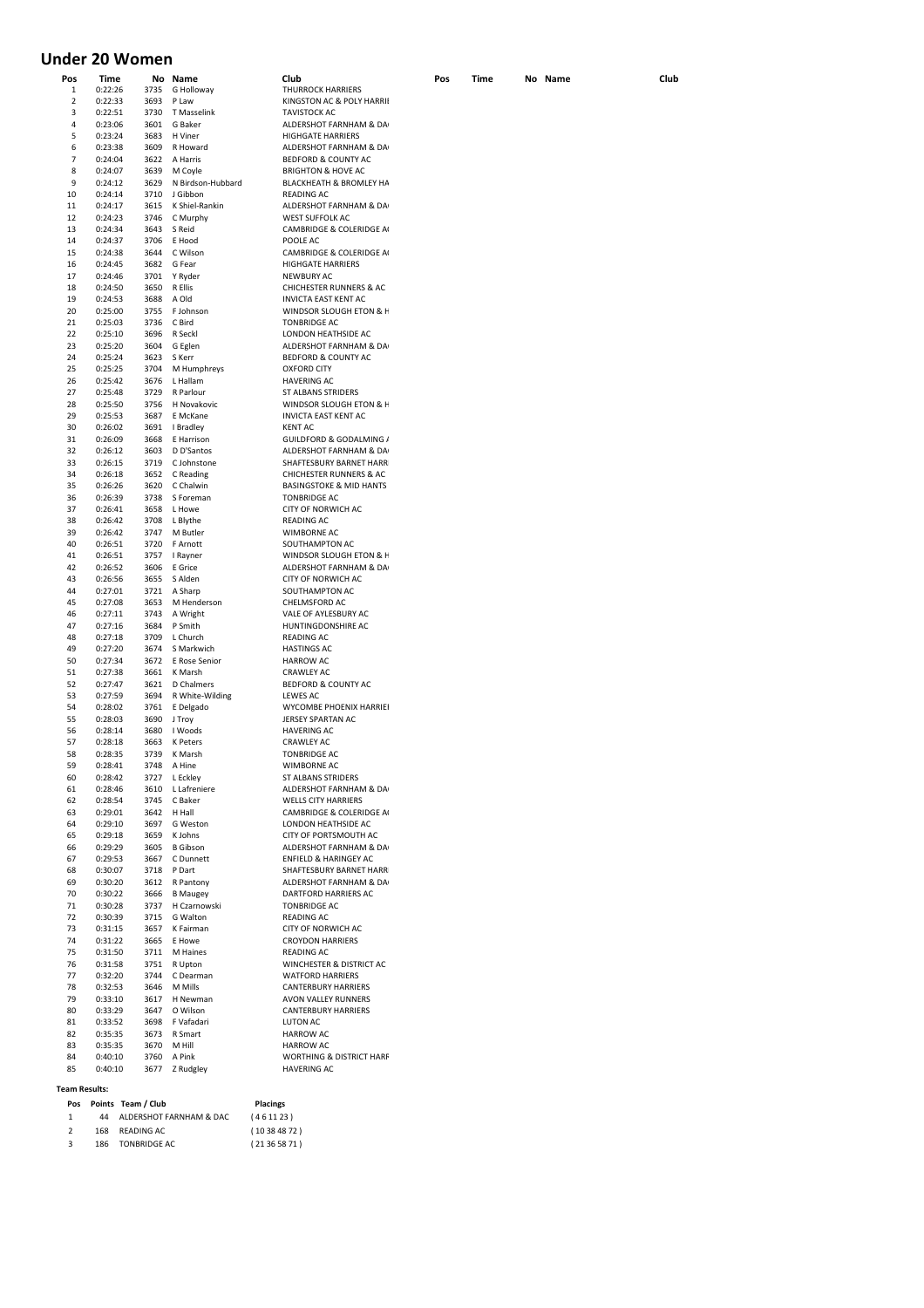## **Under 20 Men**

| Pos      | Time               |              | No Name                          | Club                                                | Pos                  | Time |                           | No Name                     | Club            |
|----------|--------------------|--------------|----------------------------------|-----------------------------------------------------|----------------------|------|---------------------------|-----------------------------|-----------------|
| 1        | 0:26:02<br>0:26:25 | 3532         | M Nicholls                       | <b>TONBRIDGE AC</b>                                 | <b>Team Results:</b> |      |                           |                             |                 |
| 2<br>3   |                    | 3503<br>3366 | M Mahamed                        | SOUTHAMPTON AC                                      |                      |      | Pos Points Team / Club    |                             |                 |
| 4        | 0:26:35<br>0:26:38 | 3533         | J Rowe<br>C Olley                | ALDERSHOT FARNHAM & DA<br><b>TONBRIDGE AC</b>       |                      |      |                           |                             | <b>Placings</b> |
| 5        | 0:26:55            | 3361         | E Cross                          | ALDERSHOT FARNHAM & DA                              | $\mathbf 1$          | 25   |                           | ALDERSHOT FARNHAM & DAC     | (35611)         |
| 6        | 0:26:56            | 3358         | G Cockle                         | ALDERSHOT FARNHAM & DA                              | $\overline{2}$       | 28   | <b>TONBRIDGE AC</b>       |                             | (14815)         |
| 7        | 0:27:14            | 3495         | J Dee                            | SHAFTESBURY BARNET HARR                             | 3                    | 58   |                           | SHAFTESBURY BARNET HARRIERS | (791923)        |
| 8        | 0:27:22            | 3526         | G Duggan                         | <b>TONBRIDGE AC</b>                                 | 4                    | 142  | BEDFORD & COUNTY AC       |                             | (21304447)      |
| 9        | 0:27:32            | 3499         | M Pearce                         | SHAFTESBURY BARNET HARR                             | 5                    | 209  | <b>CITY OF NORWICH AC</b> |                             | (29525375)      |
| 10       | 0:27:38            | 3401         | R Tennant                        | CAMBRIDGE & COLERIDGE A                             |                      |      |                           |                             |                 |
| 11       | 0:27:52            | 3355         | M Arnold                         | ALDERSHOT FARNHAM & DA                              |                      |      |                           |                             |                 |
| 12       | 0:27:59            | 3536         | M Bartram                        | <b>WEST SUFFOLK AC</b>                              |                      |      |                           |                             |                 |
| 13       | 0:28:10            | 3460         | A Tsegay                         | <b>INVICTA EAST KENT AC</b>                         |                      |      |                           |                             |                 |
| 14       | 0:28:10            | 3359         | M Cox                            | ALDERSHOT FARNHAM & DA                              |                      |      |                           |                             |                 |
| 15       | 0:28:20            | 3525         | C De'ath                         | <b>TONBRIDGE AC</b>                                 |                      |      |                           |                             |                 |
| 16       | 0:28:39            | 3529         | N Marsh                          | <b>TONBRIDGE AC</b>                                 |                      |      |                           |                             |                 |
| 17       | 0:28:43            | 3531         | E Nicholls                       | <b>TONBRIDGE AC</b>                                 |                      |      |                           |                             |                 |
| 18<br>19 | 0:28:46<br>0:28:48 | 257<br>3571  | J Wooldrige<br><b>B</b> Rochford | LONDON HEATHSIDE<br>SHAFTESBURY BARNET HARR         |                      |      |                           |                             |                 |
| 20       | 0:28:50            | 3461         | J Millar                         | <b>IPSWICH HARRIERS</b>                             |                      |      |                           |                             |                 |
| 21       | 0:28:57            | 3380         | S Knee-Robinson                  | BEDFORD & COUNTY AC                                 |                      |      |                           |                             |                 |
| 22       | 0:28:58            | 3554         | Tom Butler                       | <b>BARNET &amp; DISTRICT AC</b>                     |                      |      |                           |                             |                 |
| 23       | 0:28:59            | 3497         | R Lightowler                     | SHAFTESBURY BARNET HARR                             |                      |      |                           |                             |                 |
| 24       | 0:29:01            | 3363         | N Gibson                         | ALDERSHOT FARNHAM & DA                              |                      |      |                           |                             |                 |
| 25       | 0:29:09            | 3535         | S Anthony                        | WEST SUFFOLK AC                                     |                      |      |                           |                             |                 |
| 26       | 0:29:11            | 3502         | A Mahamed                        | SOUTHAMPTON AC                                      |                      |      |                           |                             |                 |
| 27       | 0:29:16            | 3552         | <b>B</b> Sulivan                 | WINCHESTER & DISTRICT AC                            |                      |      |                           |                             |                 |
| 28       | 0:29:23            | 3479         | A Hampson                        | NENE VALLEY HARRIERS                                |                      |      |                           |                             |                 |
| 29       | 0:29:24            | 3423         | D Oliver                         | CITY OF NORWICH AC                                  |                      |      |                           |                             |                 |
| 30       | 0:29:36            | 3378         | S Headley                        | BEDFORD & COUNTY AC                                 |                      |      |                           |                             |                 |
| 31       | 0:29:39            | 3369         | G Elliott                        | <b>BASILDON AC</b>                                  |                      |      |                           |                             |                 |
| 32       | 0:29:40            | 3465         | K McMorran                       | <b>IPSWICH JAFFA RC</b>                             |                      |      |                           |                             |                 |
| 33<br>34 | 0:29:46            | 3496         | S Girffiths                      | SHAFTESBURY BARNET HARR<br>U20M Spare               |                      |      |                           |                             |                 |
| 35       | 0:29:47<br>0:29:48 | 3551<br>3430 | Runner 3551<br>A Cameron         | DARTFORD HARRIERS AC                                |                      |      |                           |                             |                 |
| 36       | 0:29:51            | 3527         | M Ellis                          | <b>TONBRIDGE AC</b>                                 |                      |      |                           |                             |                 |
| 37       | 0:29:53            | 3447         | <b>B</b> Woods                   | HERCULES WIMBLEDON AC                               |                      |      |                           |                             |                 |
| 38       | 0:29:55            | 3365         | D Rickards                       | ALDERSHOT FARNHAM & DA                              |                      |      |                           |                             |                 |
| 39       | 0:30:00            | 3428         | J Attkins                        | DARTFORD HARRIERS AC                                |                      |      |                           |                             |                 |
| 40       | 0:30:01            | 3437         | D Carpenter                      | <b>ENFIELD &amp; HARINGEY AC</b>                    |                      |      |                           |                             |                 |
| 41       | 0:30:13            | 3544         | J Leitch                         | <b>WORTHING &amp; DISTRICT HARF</b>                 |                      |      |                           |                             |                 |
| 42       | 0:30:17            | 3367         | <b>B</b> Smith                   | ALDERSHOT FARNHAM & DA                              |                      |      |                           |                             |                 |
| 43       | 0:30:20            | 3518         | R Vallance                       | THAMES VALLEY HARRIERS                              |                      |      |                           |                             |                 |
| 44       | 0:30:30            | 3377         | A Headley                        | BEDFORD & COUNTY AC                                 |                      |      |                           |                             |                 |
| 45       | 0:30:34            | 3550         | <b>B</b> Lawrence                | WYCOMBE PHOENIX HARRIEI                             |                      |      |                           |                             |                 |
| 46       | 0:30:40            | 4812         | W Gardner                        | OXFORD CITY AC                                      |                      |      |                           |                             |                 |
| 47<br>48 | 0:30:42<br>0:30:58 | 3375<br>3480 | M Bray<br>J Robertson            | BEDFORD & COUNTY AC<br>NENE VALLEY HARRIERS         |                      |      |                           |                             |                 |
| 49       | 0:31:02            | 3501         | T Cully                          | SOUTHAMPTON AC                                      |                      |      |                           |                             |                 |
| 50       | 0:31:05            | 3555         | Oliver Formby                    | <b>BARNET &amp; DISTRICT AC</b>                     |                      |      |                           |                             |                 |
| 51       | 0:31:11            | 3540         | R Walbridge                      | WIMBORNE AC                                         |                      |      |                           |                             |                 |
| 52       | 0:31:13            | 3418         | M Chaney-Baxter                  | CITY OF NORWICH AC                                  |                      |      |                           |                             |                 |
| 53       | 0:31:17            | 3425         | <b>B</b> Spratling               | CITY OF NORWICH AC                                  |                      |      |                           |                             |                 |
| 54       | 0:31:25            | 3433         | M Kunwar                         | EALING SOUTHALL & MIDDLE                            |                      |      |                           |                             |                 |
| 55       | 0:31:31            | 3449         | <b>B</b> Black                   | HERNE HILL HARRIERS                                 |                      |      |                           |                             |                 |
| 56       | 0:31:32            | 3481         | <b>B</b> Spurdens                | <b>NENE VALLEY HARRIERS</b>                         |                      |      |                           |                             |                 |
| 57       | 0:31:54            | 3400         | J Davies                         | CAMBRIDGE & COLERIDGE A                             |                      |      |                           |                             |                 |
| 58       | 0:31:56            | 3476         | C Payas                          | MEDWAY & MAIDSTONE AC                               |                      |      |                           |                             |                 |
| 59       | 0:32:00            | 3456         | J Millett                        | <b>HIGHGATE HARRIERS</b>                            |                      |      |                           |                             |                 |
| 60<br>61 | 0:32:05<br>0:32:06 | 3553<br>3469 | Dominic Speight<br>H Wells       | HILLINGDON AC<br><b>LUTON AC</b>                    |                      |      |                           |                             |                 |
| 62       | 0:32:08            | 256          | J Phillips                       | LONDON HEATHSIDE                                    |                      |      |                           |                             |                 |
| 63       | 0:32:09            | 3398         | M Brooks                         | <b>BRIGHTON &amp; HOVE AC</b>                       |                      |      |                           |                             |                 |
| 64       | 0:32:11            | 3382         | J Hiscock                        | BENFLEET RUNNING CLUB                               |                      |      |                           |                             |                 |
| 65       | 0:32:17            | 3492         | <b>B</b> Priddle                 | <b>READING AC</b>                                   |                      |      |                           |                             |                 |
| 66       | 0:32:19            | 3429         | C Burford                        | DARTFORD HARRIERS AC                                |                      |      |                           |                             |                 |
| 67       | 0:32:23            | 3453         | A Chau                           | <b>HIGHGATE HARRIERS</b>                            |                      |      |                           |                             |                 |
| 68       | 0:32:26            | 3474         | A Lindfield                      | MEDWAY & MAIDSTONE AC                               |                      |      |                           |                             |                 |
| 69       | 0:32:33            | 3388         | T Desborough                     | BLACKHEATH & BROMLEY HA                             |                      |      |                           |                             |                 |
| 70       | 0:32:36            | 3548         | P Finn                           | WYCOMBE PHOENIX HARRIEI                             |                      |      |                           |                             |                 |
| 71       | 0:32:43            | 3467         | C Mead                           | LEIGHTON BUZZARD AC                                 |                      |      |                           |                             |                 |
| 72<br>73 | 0:32:53<br>0:33:02 | 3539<br>3384 | C Morton<br>L Lelon              | WEST SUFFOLK AC<br><b>BEXLEY AC</b>                 |                      |      |                           |                             |                 |
| 74       | 0:33:10            | 3482         | S Lane De Courtin                | <b>NEWQUAY &amp; PAR AC</b>                         |                      |      |                           |                             |                 |
| 75       | 0:33:18            |              | 3424 J Shorrock                  | CITY OF NORWICH AC                                  |                      |      |                           |                             |                 |
| 76       | 0:33:21            | 3506         | D LeMare                         | SOUTHEND ON SEA AC                                  |                      |      |                           |                             |                 |
| 77       | 0:33:27            | 3409         | W Kallaway                       | <b>CHICHESTER RUNNERS &amp; AC</b>                  |                      |      |                           |                             |                 |
| 78       | 0:33:35            | 3463         | J Thompson                       | <b>IPSWICH HARRIERS</b>                             |                      |      |                           |                             |                 |
| 79       | 0:33:35            | 3509         | J Hine                           | ST ALBANS STRIDERS                                  |                      |      |                           |                             |                 |
| 80       | 0:33:41            | 3464         | G Dixon                          | <b>IPSWICH JAFFA RC</b>                             |                      |      |                           |                             |                 |
| 81       | 0:33:43            | 3371         | L Chiossone                      | <b>BASINGSTOKE &amp; MID HANTS</b>                  |                      |      |                           |                             |                 |
| 82       | 0:33:47            | 3454         | A Collins                        | <b>HIGHGATE HARRIERS</b>                            |                      |      |                           |                             |                 |
| 83       | 0:34:00            | 3523         | M Coates                         | <b>TONBRIDGE AC</b>                                 |                      |      |                           |                             |                 |
| 84       | 0:34:13            | 3477         | M Read                           | MEDWAY & MAIDSTONE AC                               |                      |      |                           |                             |                 |
| 85<br>86 | 0:34:22            | 3546<br>3435 | D Clark<br>C McCarthy            | WYCOMBE PHOENIX HARRIEI<br>EALING SOUTHALL & MIDDLE |                      |      |                           |                             |                 |
| 87       | 0:34:39<br>0:34:53 | 3507         | E Anders                         | ST ALBANS STRIDERS                                  |                      |      |                           |                             |                 |
| 88       | 0:34:57            | 3530         | <b>B</b> Murphy                  | <b>TONBRIDGE AC</b>                                 |                      |      |                           |                             |                 |
| 89       | 0:35:22            | 3545         | M Leitch                         | <b>WORTHING &amp; DISTRICT HARF</b>                 |                      |      |                           |                             |                 |
| 90       | 0:35:28            | 3493         | L Skidmore                       | READING AC                                          |                      |      |                           |                             |                 |
| 91       | 0:35:49            | 3521         | S Avis                           | <b>TONBRIDGE AC</b>                                 |                      |      |                           |                             |                 |
| 92       | 0:37:37            | 3490         | T East                           | POOLE RUNNERS                                       |                      |      |                           |                             |                 |
| 93       | 0:38:53            | 3510         | J Gladman                        | STEVENAGE & NORTH HERTS                             |                      |      |                           |                             |                 |
| 94       | 0:39:11            | 3457         | A Ellwood                        | HUNTINGDONSHIRE AC                                  |                      |      |                           |                             |                 |

| Pos                  | Time | Nο |
|----------------------|------|----|
| <b>Team Results:</b> |      |    |

|                | am Results: |                                |                 |  |  |  |  |  |  |  |  |  |
|----------------|-------------|--------------------------------|-----------------|--|--|--|--|--|--|--|--|--|
| Pos            |             | Points Team / Club             | <b>Placings</b> |  |  |  |  |  |  |  |  |  |
| 1              | 25.         | ALDERSHOT FARNHAM & DAC        | (35611)         |  |  |  |  |  |  |  |  |  |
| $\overline{2}$ | 28          | <b>TONBRIDGE AC</b>            | (14815)         |  |  |  |  |  |  |  |  |  |
| 3              | 58          | SHAFTESBURY BARNET HARRIERS    | (791923)        |  |  |  |  |  |  |  |  |  |
| 4              | 142         | <b>BEDFORD &amp; COUNTY AC</b> | (21304447)      |  |  |  |  |  |  |  |  |  |
| 5              | 209         | CITY OF NORWICH AC             | (29525375)      |  |  |  |  |  |  |  |  |  |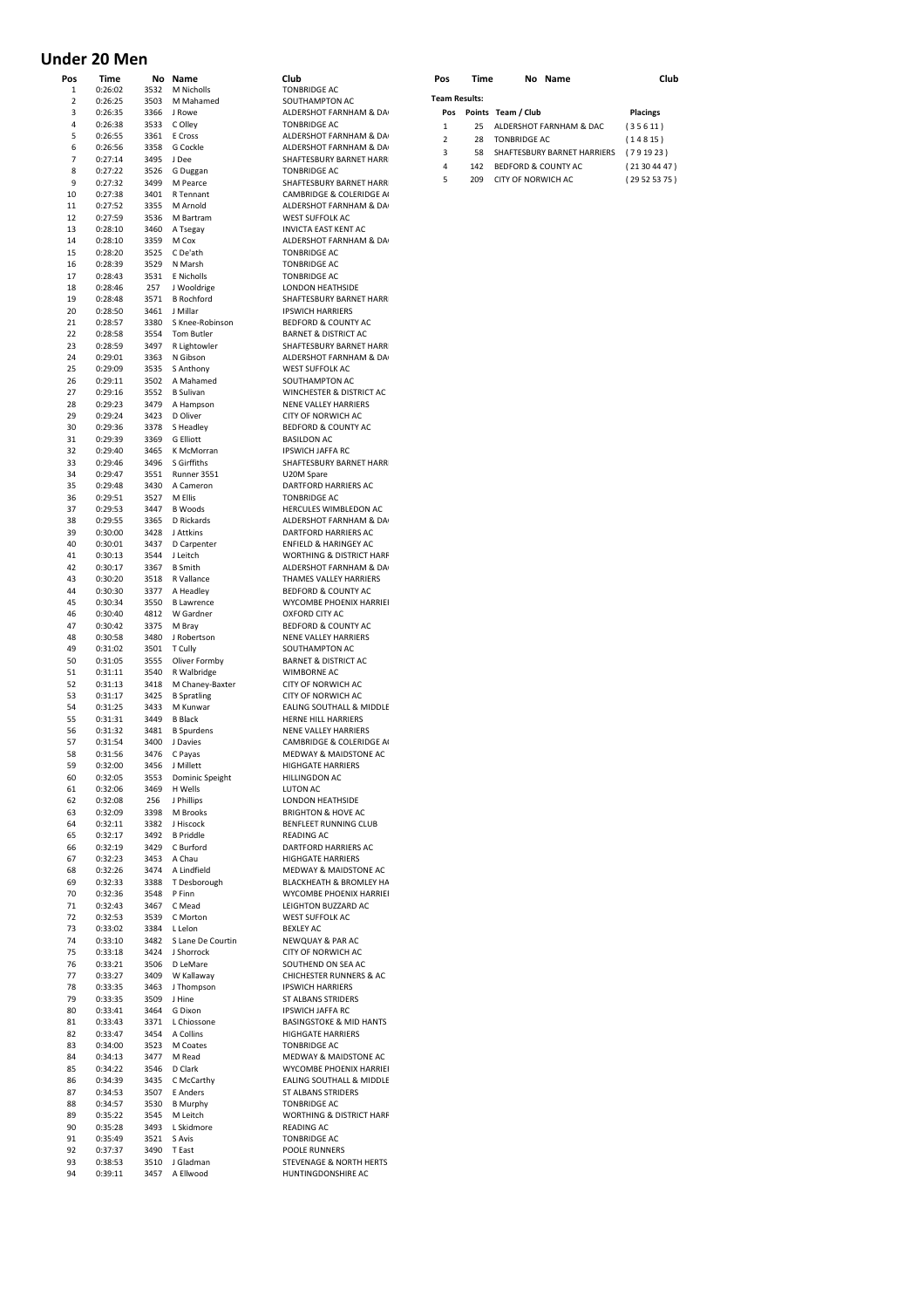### **Senior Women**

| Pos            | Time               | Νo<br>3035   | Name                         | Club                                                     |
|----------------|--------------------|--------------|------------------------------|----------------------------------------------------------|
| 1<br>2         | 0:30:34<br>0:30:43 | 2721         | N Taschimowitz<br>S Abel     | SHAFTESBURY BARNET HARR<br><b>HIGHGATE HARRIERS</b>      |
| 3              | 0:30:58            | 2361         | G Brunivels                  | ALDERSHOT FARNHAM & DA                                   |
| 4              | 0:31:00            | 2720         | E Janes                      | <b>HERTS PHOENIX AC</b>                                  |
| 5              | 0:31:02            | 3045         | S McCall                     | SOUTH LONDON HARRIERS                                    |
| 6              | 0:31:06            | 3244         | E Macready                   | WORTHING & DISTRICT HARF                                 |
| $\overline{7}$ | 0:31:18            | 2714         | S Ward                       | HERNE HILL HARRIERS                                      |
| 8              | 0:31:41            | 3143         | A Gibson                     | <b>TONBRIDGE AC</b>                                      |
| 9              | 0:31:43            | 2864         | C Foley-Wray                 | <b>NENE VALLEY HARRIERS</b>                              |
| 10             | 0:31:48            | 2941         | G Sanders                    | RANELAGH HARRIERS                                        |
| 11             | 0:31:50            | 2481         | C Christensen                | CAMBRIDGE & COLERIDGE A                                  |
| 12             | 0:31:53            | 2371         | <b>B</b> Proctor             | ALDERSHOT FARNHAM & DA                                   |
| 13             | 0:31:55            | 2404         | R Humphreys                  | BEDFORD & COUNTY AC                                      |
| 14             | 0:31:57            | 2360         | K Bingle                     | ALDERSHOT FARNHAM & DA                                   |
| 15             | 0:31:58            | 3147         | N Taylor                     | <b>TONBRIDGE AC</b>                                      |
| 16             | 0:32:00            | 2823         | R Keane                      | <b>LUTON AC</b>                                          |
| 17             | 0:32:06            | 3217         | L Elliott<br>C Firth         | WINCHESTER & DISTRICT AC<br>WINDSOR SLOUGH ETON & H      |
| 18<br>19       | 0:32:07            | 3227         |                              |                                                          |
| 20             | 0:32:08<br>0:32:12 | 2612<br>3048 | I Brinsden<br>L Brenton      | EPSOM & EWELL HARRIERS<br>SOUTHAMPTON AC                 |
| 21             | 0:32:14            | 3050         | E Monks                      | SOUTHAMPTON AC                                           |
| 22             | 0:32:20            | 2376         | R Barnes                     | AVON VALLEY RUNNERS                                      |
| 23             | 0:32:26            | 2948         | A Boniface                   | <b>READING AC</b>                                        |
| 24             | 0:32:42            | 2765         | A Clements                   | <b>KENT AC</b>                                           |
| 25             | 0:32:43            | 2524         | E Stepto                     | CORNWALL AC                                              |
| 26             | 0:32:50            | 3036         | V Walker                     | SHAFTESBURY BARNET HARR                                  |
| 27             | 0:32:56            | 2365         | L Hall                       | ALDERSHOT FARNHAM & DA                                   |
| 28             | 0:33:03            | 2808         | R Piggott                    | LONDON HEATHSIDE AC                                      |
| 29             | 0:33:04            | 2401         | A Burgin                     | BEDFORD & COUNTY AC                                      |
| 30             | 0:33:08            | 2816         | E Waldman                    | LONDON HEATHSIDE AC                                      |
| 31             | 0:33:10            | 3240         | S Turvey                     | WOODFORD GREEN W ESSEX                                   |
| 32             | 0:33:12            | 3014         | S Pemberton                  | SERPENTINE RC                                            |
| 33             | 0:33:21            | 2730         | A Scott-Wilson               | <b>HIGHGATE HARRIERS</b>                                 |
| 34             | 0:33:23            | 2702         | K Ellison                    | HERNE HILL HARRIERS                                      |
| 35             | 0:33:23            | 2515         | C Rose                       | CITY OF NORWICH AC                                       |
| 36             | 0:33:26            | 2834         | L Bromilow                   | MARSHALL MILTON KEYNES /                                 |
| 37             | 0:33:36            | 3006         | S Ludlow-Taylor              | SERPENTINE RC                                            |
| 38<br>39       | 0:33:45<br>0:33:49 | 2867<br>3178 | <b>G</b> Mullins<br>J Singer | <b>NENE VALLEY HARRIERS</b><br>VICTORIA PARK H & TOWER H |
| 40             | 0:33:52            | 2555         | E Mace                       | DULWICH RUNNERS AC                                       |
| 41             | 0:33:56            | 2432         | M Wilkins                    | <b>BELGRAVE HARRIERS</b>                                 |
| 42             | 0:34:01            | 3198         | R Nicholson                  | <b>WAVENEY VALLEY AC</b>                                 |
| 43             | 0:34:03            | 3025         | K Williams                   | SERPENTINE RC                                            |
| 44             | 0:34:05            | 3017         | N Sheel                      | SERPENTINE RC                                            |
| 45             | 0:34:08            | 3030         | R Gardiner                   | SHAFTESBURY BARNET HARR                                  |
| 46             | 0:34:09            | 2619         | A Gounelas                   | ETON MANOR AC                                            |
| 47             | 0:34:09            | 2629         | H Hale                       | EYNSHAM ROAD RUNNERS                                     |
| 48             | 0:34:10            | 2822         | J Evans                      | LUTON AC                                                 |
| 49             | 0:34:13            | 3113         | S Hazel                      | THAMES HARE & HOUNDS                                     |
| 50             | 0:34:20            | 2375         | H Thomas                     | ALDERSHOT FARNHAM & DA                                   |
| 51             | 0:34:24            | 3222         | J Meek                       | WINCHESTER & DISTRICT AC                                 |
| 52             | 0:34:25            | 2837         | N Lewycky                    | MARSHALL MILTON KEYNES /                                 |
| 53             | 0:34:35            | 2393         | J Kent                       | <b>BARNET &amp; DISTRICT AC</b>                          |
| 54             | 0:34:40            | 3126         | S Johnson                    | THAMES VALLEY HARRIERS                                   |
| 55             | 0:34:43            | 2505<br>2462 | S Judd                       | CHELMSFORD AC                                            |
| 56<br>57       | 0:34:43<br>0:34:44 | 2805         | C Penlington<br>A O'Hare     | BLACKHEATH & BROMLEY HA<br>LONDON HEATHSIDE AC           |
| 58             | 0:34:45            | 3089         | C Lathwell                   | STOPSLEY STRIDERS AC                                     |
| 59             | 0:34:46            | 2519         | H Cooper                     | <b>CLAPHAM CHASERS RC</b>                                |
| 60             | 0:34:48            |              | 2774 C Stibbs                | KENT AC                                                  |
| 61             | 0:34:51            | 3086         | L Waterlow                   | <b>ST ALBANS STRIDERS</b>                                |
| 62             | 0:35:01            | 2824         | C McMahon-Adie               | LUTON AC                                                 |
| 63             | 0:35:05            | 2484         | K Hedgethorne                | CAMBRIDGE & COLERIDGE A                                  |
| 64             | 0:35:06            |              | 2468 H Tregenza              | <b>BOURNEMOUTH AC</b>                                    |
| 65             | 0:35:07            | 2958         | N Mitchell                   | <b>READING AC</b>                                        |
| 66             | 0:35:07            | 3100         | R Lord                       | STUBBINGTON GREEN RUNN                                   |
| 67             | 0:35:08            | 2396         | L Brooks                     | <b>BASILDON AC</b>                                       |
| 68             | 0:35:09            | 2464         | A Reed                       | BLACKHEATH & BROMLEY HA                                  |
| 69<br>70       | 0:35:09            | 2724         | E Burgess<br>S Shepheard     | <b>HIGHGATE HARRIERS</b><br>PADDOCK WOOD AC              |
| 71             | 0:35:10<br>0:35:11 | 2906<br>3220 | M McCallum                   | WINCHESTER & DISTRICT AC                                 |
| 72             | 0:35:11            |              | 2709 K Moore                 | HERNE HILL HARRIERS                                      |
| 73             | 0:35:11            | 2502         | G Barry                      | CHELMSFORD AC                                            |
| 74             | 0:35:12            | 2810         | S Rust                       | LONDON HEATHSIDE AC                                      |
| 75             | 0:35:14            | 2711         | A Stevens                    | HERNE HILL HARRIERS                                      |
| 76             | 0:35:18            | 2933         | M De Silva                   | RANELAGH HARRIERS                                        |
| 77             | 0:35:20            | 2931         | J Bailey                     | RANELAGH HARRIERS                                        |
| 78             | 0:35:24            |              | 2512 A Hoogmaker             | CITY OF NORWICH AC                                       |
| 79             | 0:35:26            | 2614         | D Norman                     | EPSOM & EWELL HARRIERS                                   |
| 80             | 0:35:33            | 2421         | F Cole                       | <b>BELGRAVE HARRIERS</b>                                 |
| 81             | 0:35:36            | 3166         | S Bint                       | VICTORIA PARK H & TOWER I                                |
| 82             | 0:35:44            |              | 3047 B Browness              | SOUTHAMPTON AC                                           |
| 83             | 0:35:44            | 2836         | G Childs                     | MARSHALL MILTON KEYNES /                                 |
| 84             | 0:35:45            | 2467         | N Sandell                    | <b>BOURNEMOUTH AC</b>                                    |
| 85             | 0:35:45            | 3043         | M James                      | SOUTH LONDON HARRIERS                                    |
| 86             | 0:35:46            | 2428         | J Rhodes                     | <b>BELGRAVE HARRIERS</b>                                 |
| 87<br>88       | 0:35:51            | 2953         | J Folk                       | <b>READING AC</b><br>LONDON HEATHSIDE AC                 |
| 89             | 0:35:52<br>0:35:54 | 2821<br>2529 | C Wright<br>A Johnson        | DARTFORD HARRIERS AC                                     |
| 90             | 0:35:57            |              | 2882 L Hodgson               | NEWQUAY & PAR AC                                         |
| 91             | 0:35:57            | 2482         | R Frake                      | CAMBRIDGE & COLERIDGE A                                  |
| 92             | 0:36:02            |              | 2659 Y Goater                | GUILDFORD & GODALMING /                                  |
| 93             | 0:36:03            | 2770         | T Murphy                     | <b>KENT AC</b>                                           |
|                |                    |              | R Coe-O'Brien                | SOUTH LONDON HARRIERS                                    |
| 94             | 0:36:04            | 3037         |                              |                                                          |
| 95             | 0:36:05            | 2731         | S Sheldrake                  | <b>HIGHGATE HARRIERS</b>                                 |
| 96             | 0:36:06            | 2905         | T Oldershaw                  | PADDOCK WOOD AC                                          |
| 97             | 0:36:10            | 3223         | K Rushton                    | WINCHESTER & DISTRICT AC                                 |
| 98             | 0:36:14            | 2828         | S Hearn                      | MEDWAY & MAIDSTONE AC                                    |
| 99<br>100      | 0:36:17<br>0:36:17 | 2677<br>2903 | L Barker<br>C Dav            | <b>HEADINGTON ROAD RUNNEF</b><br>PADDOCK WOOD AC         |

| ישיי                         | vv v i             |              |                               |                                                             |            |                    |              |                          |                                                           |
|------------------------------|--------------------|--------------|-------------------------------|-------------------------------------------------------------|------------|--------------------|--------------|--------------------------|-----------------------------------------------------------|
| Pos                          | Time               | No           | Name                          | Club                                                        | Pos        | Time               | No           | Name                     | Club                                                      |
| $\mathbf{1}$                 | 0:30:34            | 3035         | N Taschimowitz                | SHAFTESBURY BARNET HARR                                     | 101        | 0:36:18            | 2545         | M Edwards                | DULWICH RUNNERS AC                                        |
| $\overline{\mathbf{2}}$<br>3 | 0:30:43<br>0:30:58 | 2721<br>2361 | S Abel<br><b>G</b> Brunivels  | <b>HIGHGATE HARRIERS</b><br>ALDERSHOT FARNHAM & DA          | 102<br>103 | 0:36:20<br>0:36:20 | 2907<br>2800 | S Caskey<br>L James      | PETERBOROUGH AC<br>LONDON HEATHSIDE AC                    |
| 4                            | 0:31:00            | 2720         | E Janes                       | <b>HERTS PHOENIX AC</b>                                     | 104        | 0:36:22            | 3205         | I Rea                    | <b>WEST 4 HARRIERS</b>                                    |
| 5                            | 0:31:02            | 3045         | S McCall                      | SOUTH LONDON HARRIERS                                       | 105        | 0:36:25            | 2652         | M Hall                   | <b>GARDEN CITY RUNNERS</b>                                |
| 6                            | 0:31:06            | 3244         | E Macready                    | WORTHING & DISTRICT HARF                                    | 106        | 0:36:26            | 2904         | M Heslop                 | PADDOCK WOOD AC                                           |
| $\overline{7}$               | 0:31:18            | 2714         | S Ward                        | <b>HERNE HILL HARRIERS</b>                                  | 107        | 0:36:26            | 3214         | J Bowling                | WINCHESTER & DISTRICT AC                                  |
| 8                            | 0:31:41            | 3143         | A Gibson                      | <b>TONBRIDGE AC</b>                                         | 108        | 0:36:33            | 2454         | S Bealon                 | BLACKHEATH & BROMLEY HA                                   |
| 9                            | 0:31:43            | 2864         | C Foley-Wray                  | NENE VALLEY HARRIERS                                        | 109        | 0:36:37            | 2587         | S Gerrie                 | EALING SOUTHALL & MIDDLE                                  |
| 10                           | 0:31:48            | 2941         | G Sanders                     | <b>RANELAGH HARRIERS</b>                                    | 110        | 0:36:38            | 2539         | C Baglin                 | DULWICH RUNNERS AC                                        |
| 11                           | 0:31:50            | 2481         | C Christensen                 | CAMBRIDGE & COLERIDGE A                                     | 111        | 0:36:40            | 2962         | H Wood                   | <b>READING AC</b>                                         |
| 12                           | 0:31:53            | 2371         | <b>B</b> Proctor              | ALDERSHOT FARNHAM & DA                                      | 112        | 0:36:41            | 2530         | R Wilby                  | <b>DARTFORD HARRIERS AC</b>                               |
| 13                           | 0:31:55            | 2404         | R Humphreys                   | <b>BEDFORD &amp; COUNTY AC</b>                              | 113        | 0:36:45            | 2362         | L Butt                   | ALDERSHOT FARNHAM & DA                                    |
| 14                           | 0:31:57            | 2360         | K Bingle                      | ALDERSHOT FARNHAM & DA                                      | 114        | 0:36:46            | 2755         | S Gruber                 | <b>INVICTA EAST KENT AC</b>                               |
| 15                           | 0:31:58            | 3147         | N Taylor                      | <b>TONBRIDGE AC</b>                                         | 115        | 0:36:52            | 2866         | N Morgan                 | <b>NENE VALLEY HARRIERS</b>                               |
| 16                           | 0:32:00            | 2823<br>3217 | R Keane                       | <b>LUTON AC</b>                                             | 116        | 0:36:53            | 2499         | A Hollingsworth          | CAMBRIDGE UNIVERSITY HAF                                  |
| 17<br>18                     | 0:32:06<br>0:32:07 | 3227         | L Elliott<br>C Firth          | WINCHESTER & DISTRICT AC<br>WINDSOR SLOUGH ETON & F         | 117<br>118 | 0:36:53<br>0:36:55 | 2936<br>3053 | R Hall<br>T English      | RANELAGH HARRIERS<br>SOUTHEND ON SEA                      |
| 19                           | 0:32:08            | 2612         | I Brinsden                    | <b>EPSOM &amp; EWELL HARRIERS</b>                           | 119        | 0:36:57            | 2506         | W King                   | CHELMSFORD AC                                             |
| 20                           | 0:32:12            | 3048         | L Brenton                     | SOUTHAMPTON AC                                              | 120        | 0:36:58            | 2548         | E Gelder                 | DULWICH RUNNERS AC                                        |
| 21                           | 0:32:14            | 3050         | E Monks                       | SOUTHAMPTON AC                                              | 121        | 0:36:59            | 3119         | E Stavreski              | THAMES HARE & HOUNDS                                      |
| 22                           | 0:32:20            | 2376         | R Barnes                      | AVON VALLEY RUNNERS                                         | 122        | 0:37:00            | 2585         | J Watt                   | <b>EALING EAGLES</b>                                      |
| 23                           | 0:32:26            | 2948         | A Boniface                    | <b>READING AC</b>                                           | 123        | 0:37:03            | 2688         | G Galbraith              | HERCULES WIMBLEDON AC                                     |
| 24                           | 0:32:42            | 2765         | A Clements                    | <b>KENT AC</b>                                              | 124        | 0:37:04            | 3208         | M McCarthy               | WEST SUFFOLK AC                                           |
| 25                           | 0:32:43            | 2524         | E Stepto                      | <b>CORNWALL AC</b>                                          | 125        | 0:37:05            | 2917         | Ha Hughes                | POOLE AC                                                  |
| 26                           | 0:32:50            | 3036         | V Walker                      | SHAFTESBURY BARNET HARR                                     | 126        | 0:37:07            | 2397         | L Douglas                | <b>BASILDON AC</b>                                        |
| 27                           | 0:32:56            | 2365         | L Hall                        | ALDERSHOT FARNHAM & DA                                      | 127        | 0:37:08            | 2998         | P Keast                  | SERPENTINE RC                                             |
| 28                           | 0:33:03            | 2808         | R Piggott                     | LONDON HEATHSIDE AC                                         | 128        | 0:37:08            | 2990         | T Carro Noya             | <b>SERPENTINE RC</b>                                      |
| 29                           | 0:33:04            | 2401         | A Burgin                      | BEDFORD & COUNTY AC                                         | 129        | 0:37:10            | 2642         | K Hassall                | <b>FOLKESTONE AC</b>                                      |
| 30                           | 0:33:08            | 2816         | E Waldman                     | LONDON HEATHSIDE AC                                         | 130        | 0:37:10            | 2886         | K Harbon                 | NORTH HERTS ROAD RUNNER                                   |
| 31                           | 0:33:10            | 3240         | S Turvey                      | WOODFORD GREEN W ESSEX                                      | 131        | 0:37:10            | 2384         | J Rockliffe              | <b>AVON VALLEY RUNNERS</b>                                |
| 32                           | 0:33:12            | 3014         | S Pemberton                   | <b>SERPENTINE RC</b>                                        | 132        | 0:37:12            | 2368         | S Kent                   | ALDERSHOT FARNHAM & DA                                    |
| 33                           | 0:33:21            | 2730         | A Scott-Wilson<br>K Ellison   | <b>HIGHGATE HARRIERS</b>                                    | 133        | 0:37:15            | 2743         | H Wells                  | HILLINGDON AC                                             |
| 34<br>35                     | 0:33:23            | 2702<br>2515 | C Rose                        | <b>HERNE HILL HARRIERS</b>                                  | 134<br>135 | 0:37:15<br>0:37:18 | 2773<br>2706 | J Smith                  | <b>KENT AC</b>                                            |
| 36                           | 0:33:23<br>0:33:26 | 2834         |                               | CITY OF NORWICH AC<br>MARSHALL MILTON KEYNES /              | 136        | 0:37:20            | 2511         | N Lodge<br>N Alford      | HERNE HILL HARRIERS<br>CITY OF NORWICH AC                 |
| 37                           | 0:33:36            | 3006         | L Bromilow<br>S Ludlow-Taylor | <b>SERPENTINE RC</b>                                        | 137        | 0:37:21            | 2372         | S Shiel-Rankin           | ALDERSHOT FARNHAM & DA                                    |
| 38                           | 0:33:45            | 2867         | <b>G</b> Mullins              | NENE VALLEY HARRIERS                                        | 138        | 0:37:22            | 3038         | N Gentry                 | SOUTH LONDON HARRIERS                                     |
| 39                           | 0:33:49            | 3178         | J Singer                      | VICTORIA PARK H & TOWER H                                   | 139        | 0:37:22            | 3023         | <b>B</b> Van Wijk        | SERPENTINE RC                                             |
| 40                           | 0:33:52            | 2555         | E Mace                        | DULWICH RUNNERS AC                                          | 140        | 0:37:23            | 2690         | L Thomas                 | HERCULES WIMBLEDON AC                                     |
| 41                           | 0:33:56            | 2432         | M Wilkins                     | <b>BELGRAVE HARRIERS</b>                                    | 141        | 0:37:28            | 3046         | J Vickers                | SOUTH LONDON HARRIERS                                     |
| 42                           | 0:34:01            | 3198         | R Nicholson                   | WAVENEY VALLEY AC                                           | 142        | 0:37:33            | 3179         | R Thomas                 | VICTORIA PARK H & TOWER H                                 |
| 43                           | 0:34:03            | 3025         | K Williams                    | SERPENTINE RC                                               | 143        | 0:37:33            | 3177         | R Pitt                   | VICTORIA PARK H & TOWER H                                 |
| 44                           | 0:34:05            | 3017         | N Sheel                       | <b>SERPENTINE RC</b>                                        | 144        | 0:37:39            | 3194         | H Johal                  | <b>WATFORD HARRIERS</b>                                   |
| 45                           | 0:34:08            | 3030         | R Gardiner                    | SHAFTESBURY BARNET HARR                                     | 145        | 0:37:48            | 2591         | S Richardson             | EALING SOUTHALL & MIDDLE                                  |
| 46                           | 0:34:09            | 2619         | A Gounelas                    | ETON MANOR AC                                               | 146        | 0:37:54            | 3201         | A Critchlow              | <b>WEST 4 HARRIERS</b>                                    |
| 47                           | 0:34:09            | 2629         | H Hale                        | EYNSHAM ROAD RUNNERS                                        | 147        | 0:37:55            | 2803         | C Monahan                | LONDON HEATHSIDE AC                                       |
| 48                           | 0:34:10            | 2822         | J Evans                       | <b>LUTON AC</b>                                             | 148        | 0:37:57            | 3195         | H Kitchen                | <b>WATFORD HARRIERS</b>                                   |
| 49                           | 0:34:13            | 3113         | S Hazel                       | THAMES HARE & HOUNDS                                        | 149        | 0:38:01            | 2939         | <b>B</b> Morgan          | RANELAGH HARRIERS                                         |
| 50                           | 0:34:20            | 2375         | H Thomas                      | ALDERSHOT FARNHAM & DA                                      | 150        | 0:38:01            | 2947         | S Whatmough              | RANELAGH HARRIERS                                         |
| 51                           | 0:34:24            | 3222         | J Meek                        | WINCHESTER & DISTRICT AC                                    | 151        | 0:38:05            | 3099         | D Hall                   | STUBBINGTON GREEN RUNN                                    |
| 52                           | 0:34:25            | 2837         | N Lewycky<br>J Kent           | MARSHALL MILTON KEYNES /<br><b>BARNET &amp; DISTRICT AC</b> | 152        | 0:38:10            | 2985         | A Ben Gueblia            | <b>SERPENTINE RC</b>                                      |
| 53<br>54                     | 0:34:35<br>0:34:40 | 2393<br>3126 |                               |                                                             | 153<br>154 | 0:38:12<br>0:38:12 | 2682<br>2550 | A Johnson                | <b>HEADINGTON ROAD RUNNEF</b>                             |
| 55                           | 0:34:43            | 2505         | S Johnson<br>S Judd           | THAMES VALLEY HARRIERS<br>CHELMSFORD AC                     | 155        | 0:38:13            | 2801         | E Ibell<br>C Jeremiah    | DULWICH RUNNERS AC<br>LONDON HEATHSIDE AC                 |
| 56                           | 0:34:43            | 2462         | C Penlington                  | BLACKHEATH & BROMLEY HA                                     | 156        | 0:38:14            | 2857         | F Russell                | MORNINGTON CHASERS RC                                     |
| 57                           | 0:34:44            | 2805         | A O'Hare                      | LONDON HEATHSIDE AC                                         | 157        | 0:38:17            | 2556         | A Norris                 | DULWICH RUNNERS AC                                        |
| 58                           | 0:34:45            | 3089         | C Lathwell                    | STOPSLEY STRIDERS AC                                        | 158        | 0:38:19            | 2830         | N Baker                  | MARSHALL MILTON KEYNES /                                  |
| 59                           | 0:34:46            | 2519         | H Cooper                      | <b>CLAPHAM CHASERS RC</b>                                   | 159        | 0:38:21            | 3207         | C Anthony                | <b>WEST SUFFOLK AC</b>                                    |
| 60                           | 0:34:48            | 2774         | C Stibbs                      | <b>KENT AC</b>                                              | 160        | 0:38:21            | 2551         | R Johnson                | DULWICH RUNNERS AC                                        |
| 61                           | 0:34:51            | 3086         | L Waterlow                    | <b>ST ALBANS STRIDERS</b>                                   | 161        | 0:38:24            | 3229         | M Riglin                 | WINDSOR SLOUGH ETON & F                                   |
| 62                           | 0:35:01            | 2824         | C McMahon-Adie                | <b>LUTON AC</b>                                             | 162        | 0:38:25            | 3232         | J Tarrant                | <b>WOKING AC</b>                                          |
| 63                           | 0:35:05            | 2484         | K Hedgethorne                 | CAMBRIDGE & COLERIDGE A                                     | 163        | 0:38:27            | 2932         | E Clague                 | RANELAGH HARRIERS                                         |
| 64                           | 0:35:06            | 2468         | H Tregenza                    | <b>BOURNEMOUTH AC</b>                                       | 164        | 0:38:28            | 2878         | L Portway                | NEW ELTHAM JOGGERS                                        |
| 65                           | 0:35:07            | 2958         | N Mitchell                    | <b>READING AC</b>                                           | 165        | 0:38:28            | 2380         | C Howard                 | AVON VALLEY RUNNERS                                       |
| 66                           | 0:35:07            | 3100         | R Lord                        | STUBBINGTON GREEN RUNN                                      | 166        | 0:38:36            | 2427         | C Pennock                | <b>BELGRAVE HARRIERS</b>                                  |
| 67                           | 0:35:08            | 2396         | L Brooks                      | <b>BASILDON AC</b>                                          | 167        | 0:38:38            | 2796         | S Hietanen               | LONDON HEATHSIDE AC                                       |
| 68                           | 0:35:09            | 2464         | A Reed<br>E Burgess           | BLACKHEATH & BROMLEY HA                                     | 168        | 0:38:38            | 3200         | R Badham                 | <b>WEST 4 HARRIERS</b>                                    |
| 69<br>70                     | 0:35:09<br>0:35:10 | 2724<br>2906 | S Shepheard                   | <b>HIGHGATE HARRIERS</b><br>PADDOCK WOOD AC                 | 169<br>170 | 0:38:39<br>0:38:41 | 3110<br>2744 | Jo Davies<br>C Williams  | THAMES HARE & HOUNDS<br><b>HILLINGDON AC</b>              |
| 71                           | 0:35:11            | 3220         | M McCallum                    | WINCHESTER & DISTRICT AC                                    | 171        | 0:38:42            | 2807         | S Ourida                 | LONDON HEATHSIDE AC                                       |
| 72                           | 0:35:11            | 2709         | K Moore                       | HERNE HILL HARRIERS                                         | 172        | 0:38:43            | 2661         | J Hunt                   | GUILDFORD & GODALMING /                                   |
| 73                           | 0:35:11            | 2502         | G Barry                       | CHELMSFORD AC                                               | 173        | 0:38:44            | 2520         | K Ferguson               | <b>CLAPHAM CHASERS RC</b>                                 |
| 74                           | 0:35:12            | 2810         | S Rust                        | LONDON HEATHSIDE AC                                         | 174        | 0:38:45            | 2540         | O Balme                  | DULWICH RUNNERS AC                                        |
| 75                           | 0:35:14            | 2711         | A Stevens                     | HERNE HILL HARRIERS                                         | 175        | 0:38:48            | 2789         | R Bunting                | LONDON HEATHSIDE AC                                       |
| 76                           | 0:35:18            | 2933         | M De Silva                    | RANELAGH HARRIERS                                           | 176        | 0:38:53            | 2593         | J Ansell                 | <b>EAST LONDON RUNNERS</b>                                |
| 77                           | 0:35:20            | 2931         | J Bailey                      | <b>RANELAGH HARRIERS</b>                                    | 177        | 0:38:54            | 3160         | P Clements               | TUNBRIDGE WELLS HARRIERS                                  |
| 78                           | 0:35:24            | 2512         | A Hoogmaker                   | CITY OF NORWICH AC                                          | 178        | 0:38:55            | 2570         | S Bailey                 | <b>EALING EAGLES</b>                                      |
| 79                           | 0:35:26            | 2614         | D Norman                      | EPSOM & EWELL HARRIERS                                      | 179        | 0:38:57            | 2762         | L Blackmore              | <b>KENT AC</b>                                            |
| 80                           | 0:35:33            | 2421         | F Cole                        | <b>BELGRAVE HARRIERS</b>                                    | 180        | 0:38:58            | 2757         | G Gavin                  | <b>IPSWICH JAFFA RC</b>                                   |
| 81                           | 0:35:36            | 3166         | S Bint                        | VICTORIA PARK H & TOWER I                                   | 181        | 0:39:00            | 2792         | U Cartwright-Finch       | LONDON HEATHSIDE AC                                       |
| 82                           | 0:35:44            | 3047         | <b>B</b> Browness             | SOUTHAMPTON AC                                              | 182        | 0:39:01            | 2955         | A Godfrey                | <b>READING AC</b>                                         |
| 83                           | 0:35:44            | 2836         | G Childs                      | MARSHALL MILTON KEYNES /                                    | 183        | 0:39:04            | 3158         | L Hembury                | TRING RUNNING CLUB                                        |
| 84                           | 0:35:45            | 2467         | N Sandell                     | BOURNEMOUTH AC                                              | 184        | 0:39:06            | 2943         | M Synnott-Wells          | RANELAGH HARRIERS                                         |
| 85                           | 0:35:45            | 3043         | M James                       | SOUTH LONDON HARRIERS                                       | 185        | 0:39:07            | 3105         | R Dunlop                 | <b>TAUNTON AC</b>                                         |
| 86                           | 0:35:46            | 2428         | J Rhodes                      | <b>BELGRAVE HARRIERS</b>                                    | 186        | 0:39:10            | 2488         | E Swire                  | CAMBRIDGE & COLERIDGE A                                   |
| 87<br>88                     | 0:35:51            | 2953<br>2821 | J Folk                        | <b>READING AC</b>                                           | 187<br>188 | 0:39:11            | 2719<br>2395 | O Zeltner                | HERNE HILL HARRIERS                                       |
| 89                           | 0:35:52<br>0:35:54 | 2529         | C Wright<br>A Johnson         | LONDON HEATHSIDE AC<br>DARTFORD HARRIERS AC                 | 189        | 0:39:12<br>0:39:13 | 2613         | D Stapleton<br>M Cecconi | <b>BARNET &amp; DISTRICT AC</b><br>EPSOM & EWELL HARRIERS |
| 90                           | 0:35:57            | 2882         | L Hodgson                     | NEWQUAY & PAR AC                                            | 190        | 0:39:14            | 2660         | S Harrison               | GUILDFORD & GODALMING /                                   |
| 91                           | 0:35:57            | 2482         | R Frake                       | CAMBRIDGE & COLERIDGE A                                     | 191        | 0:39:15            | 2418         | M Bailey                 | <b>BELGRAVE HARRIERS</b>                                  |
| 92                           | 0:36:02            | 2659         | Y Goater                      | GUILDFORD & GODALMING /                                     | 192        | 0:39:16            | 2775         | K Williams               | <b>KENT AC</b>                                            |
| 93                           | 0:36:03            | 2770         | T Murphy                      | <b>KENT AC</b>                                              | 193        | 0:39:18            | 2523         | D Raggett                | CORNWALL AC                                               |
| 94                           | 0:36:04            | 3037         | R Coe-O'Brien                 | SOUTH LONDON HARRIERS                                       | 194        | 0:39:18            | 2469         | J Wright                 | <b>BOURNEMOUTH AC</b>                                     |
| 95                           | 0:36:05            | 2731         | S Sheldrake                   | <b>HIGHGATE HARRIERS</b>                                    | 195        | 0:39:19            | 3175         | L Morgan                 | VICTORIA PARK H & TOWER I                                 |
| 96                           | 0:36:06            | 2905         | T Oldershaw                   | PADDOCK WOOD AC                                             | 196        | 0:39:20            | 2988         | J Bradley                | SERPENTINE RC                                             |
| 97                           | 0:36:10            | 3223         | K Rushton                     | WINCHESTER & DISTRICT AC                                    | 197        | 0:39:22            | 2940         | R Northmore              | RANELAGH HARRIERS                                         |
| 98                           | 0:36:14            | 2828         | S Hearn                       | MEDWAY & MAIDSTONE AC                                       | 198        | 0:39:23            | 2363         | N Fowler                 | ALDERSHOT FARNHAM & DA                                    |
| 99                           | 0:36:17            | 2677         | L Barker                      | <b>HEADINGTON ROAD RUNNER</b>                               | 199        | 0:39:25            | 2542         | S Benattia               | DULWICH RUNNERS AC                                        |
| 100                          | 0:36:17            | 2903         | C Dav                         | PADDOCK WOOD AC                                             | 200        | 0:39:25            | 2379         | D Hier                   | AVON VALLEY RUNNERS                                       |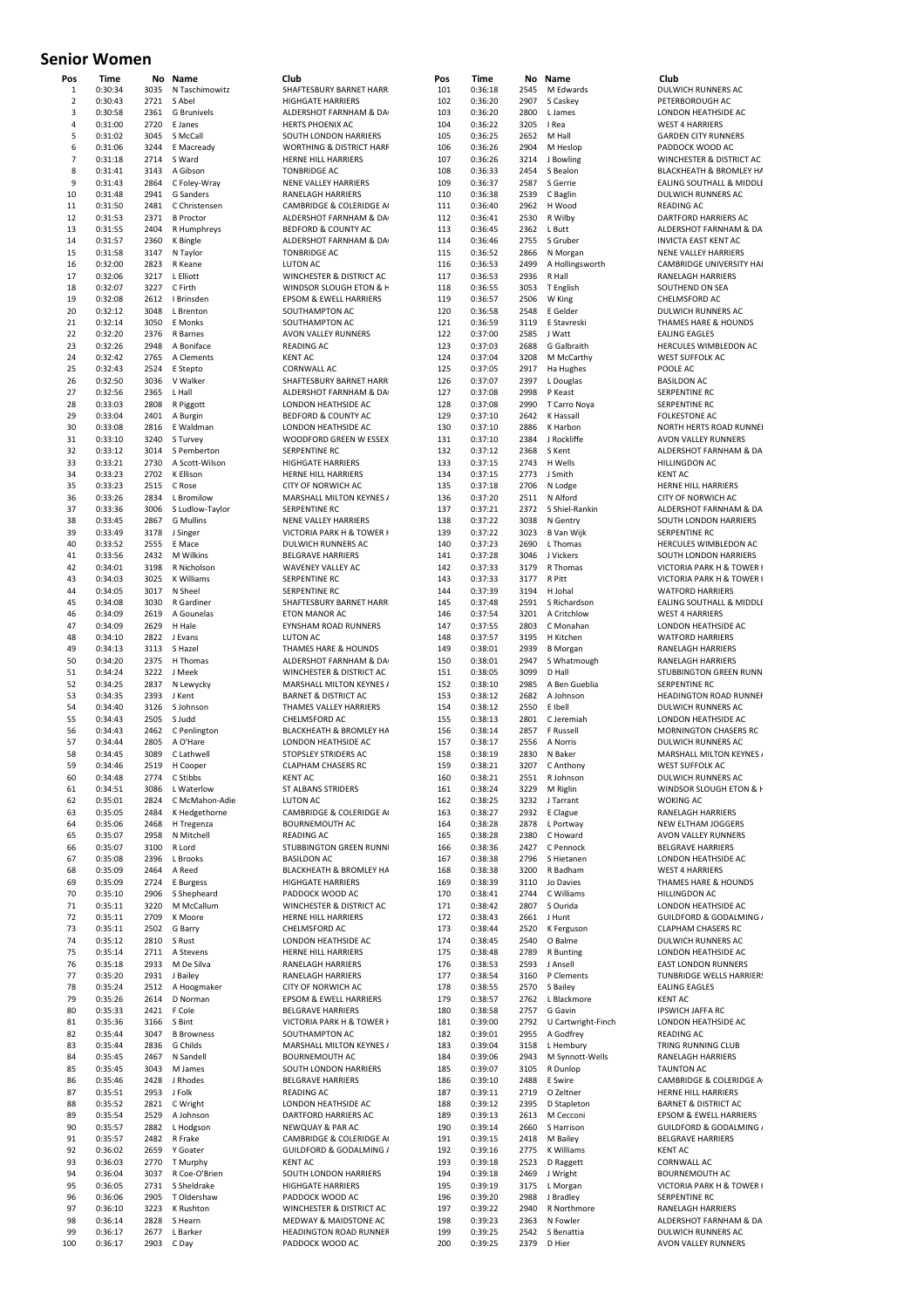#### **Senior Women**

| 201        | Time               | Νo<br>3001   | Name                             | Club                                                         |
|------------|--------------------|--------------|----------------------------------|--------------------------------------------------------------|
| 202        | 0:39:26<br>0:39:27 | 2859         | S Knox<br>H Sloly                | SERPENTINE RC<br><b>MORNINGTON CHASERS RC</b>                |
| 203        | 0:39:30            | 3167         | K Clark                          | VICTORIA PARK H & TOWER I                                    |
| 204        | 0:39:30            | 2996         | K Gregory                        | <b>SERPENTINE RC</b>                                         |
| 205        | 0:39:31            | 2650         | T Wilkinson-Begg                 | <b>FOLKESTONE AC</b>                                         |
| 206        | 0:39:33            | 3041         | P lannella                       | SOUTH LONDON HARRIERS                                        |
| 207<br>208 | 0:39:33<br>0:39:41 | 3171<br>2390 | C Evans<br>S Boxer               | VICTORIA PARK H & TOWER I<br><b>BARNET &amp; DISTRICT AC</b> |
| 209        | 0:39:47            | 3019         | L Singer                         | <b>SERPENTINE RC</b>                                         |
| 210        | 0:39:47            | 2552         | M Lennon                         | DULWICH RUNNERS AC                                           |
| 211        | 0:39:50            | 2916         | D Dibden                         | POOLE AC                                                     |
| 212        | 0:39:51            | 2973         | L Davison                        | <b>ROYSTON RUNNERS</b>                                       |
| 213        | 0:39:58            | 3057         | N Lagden                         | SOUTHEND ON SEA                                              |
| 214<br>215 | 0:40:01<br>0:40:01 | 3202<br>2562 | J Kingwill                       | <b>WEST 4 HARRIERS</b><br><b>DULWICH RUNNERS AC</b>          |
| 216        | 0:40:02            | 2451         | E Simmons<br>S Colvin            | <b>BIDEFORD AAC</b>                                          |
| 217        | 0:40:03            | 2563         | K Styles                         | <b>DULWICH RUNNERS AC</b>                                    |
| 218        | 0:40:05            | 2825         | J Winfield                       | <b>LUTON AC</b>                                              |
| 219        | 0:40:07            | 2740         | K Shockley                       | <b>HILLINGDON AC</b>                                         |
| 220        | 0:40:08            | 2674         | R Matson                         | <b>HAVERING AC</b>                                           |
| 221        | 0:40:09            | 3112         | V Filsell                        | THAMES HARE & HOUNDS                                         |
| 222<br>223 | 0:40:10            | 2855         | C Ray<br>M Ford                  | <b>MORNINGTON CHASERS RC</b><br><b>QUEENS PARK HARRIERS</b>  |
| 224        | 0:40:11<br>0:40:15 | 2927<br>2981 | F Slevin-Brown                   | SANDHURST JOGGERS                                            |
| 225        | 0:40:18            | 2767         | A Farrall                        | <b>KENT AC</b>                                               |
| 226        | 0:40:21            | 2669         | R Maslen                         | <b>HASTINGS AC</b>                                           |
| 227        | 0:40:24            | 3203         | R Lewis                          | <b>WEST 4 HARRIERS</b>                                       |
| 228        | 0:40:25            | 2452         | H Colwill                        | <b>BIDEFORD AAC</b>                                          |
| 229        | 0:40:27            | 2388         | N Atherton                       | <b>BARNET &amp; DISTRICT AC</b>                              |
| 230<br>231 | 0:40:28<br>0:40:28 | 3215<br>2995 | E Carter<br>A Eden               | WINCHESTER & DISTRICT AC<br><b>SERPENTINE RC</b>             |
| 232        | 0:40:29            | 2989         | V Brown                          | SERPENTINE RC                                                |
| 233        | 0:40:29            | 3173         | F Jeacocke                       | <b>VICTORIA PARK H &amp; TOWER H</b>                         |
| 234        | 0:40:29            | 2745         | M Statham                        | <b>HOLLAND SPORTS AC</b>                                     |
| 235        | 0:40:30            | 2949         | N Cooke                          | <b>READING AC</b>                                            |
| 236        | 0:40:31            | 2461         | J Neal                           | BLACKHEATH & BROMLEY HA                                      |
| 237        | 0:40:32            | 2817         | J Wastell                        | LONDON HEATHSIDE AC                                          |
| 238<br>239 | 0:40:33<br>0:40:39 | 2919<br>3159 | L Moore<br>M Ward                | POOLE AC<br>TRING RUNNING CLUB                               |
| 240        | 0:40:43            | 2686         | M Crouse                         | HERCULES WIMBLEDON AC                                        |
| 241        | 0:40:43            | 3075         | Z Lowe                           | <b>ST ALBANS STRIDERS</b>                                    |
| 242        | 0:40:44            | 2819         | J Wing                           | LONDON HEATHSIDE AC                                          |
| 243        | 0:40:45            | 2925         | E Buck                           | <b>QUEENS PARK HARRIERS</b>                                  |
| 244        | 0:40:46            | 2871         | J Cobby                          | NEW ELTHAM JOGGERS                                           |
| 245        | 0:40:47            | 2776         | S Young                          | <b>KENT AC</b>                                               |
| 246        | 0:40:49            | 2888         | N Pitman                         | NORTH HERTS ROAD RUNNEI<br><b>EALING EAGLES</b>              |
| 247<br>248 | 0:40:49<br>0:40:50 | 2573<br>2794 | E Easten<br>E Guijarro           | LONDON HEATHSIDE AC                                          |
| 249        | 0:40:51            | 2734         | Z Dobbs                          | HILLINGDON AC                                                |
| 250        | 0:40:53            | 2501         | <b>B</b> Wenman                  | <b>CANTERBURY HARRIERS</b>                                   |
| 251        | 0:40:54            | 2621         | K Malcolm                        | <b>ETON MANOR AC</b>                                         |
| 252        | 0:40:56            | 3157         | Z Redondo                        | <b>TRENT PARK RC</b>                                         |
| 253        | 0:41:00            | 2725         | N Cendrowicz                     | <b>HIGHGATE HARRIERS</b>                                     |
| 254<br>255 | 0:41:04            | 2385         | J Westwood                       | <b>AVON VALLEY RUNNERS</b><br>MARSHALL MILTON KEYNES /       |
|            |                    |              |                                  |                                                              |
|            | 0:41:10            | 2840         | M Wright                         |                                                              |
| 256<br>257 | 0:41:11<br>0:41:11 | 2657<br>3145 | V Bingham                        | GUILDFORD & GODALMING /<br><b>TONBRIDGE AC</b>               |
| 258        | 0:41:14            | 2977         | L Pitcairn-Knowles<br>R Sturgess | <b>ROYSTON RUNNERS</b>                                       |
| 259        | 0:41:23            | 3096         | S Upton                          | STRIDERS OF CROYDON                                          |
| 260        | 0:41:32            | 3042         | L Ingram                         | SOUTH LONDON HARRIERS                                        |
| 261        | 0:41:32            | 2809         | L Pointon                        | LONDON HEATHSIDE AC                                          |
| 262        | 0:41:36            | 2465         | L Price                          | BOURNEMOUTH AC                                               |
| 263<br>264 | 0:41:38<br>0:41:38 | 2446<br>2952 | <b>D</b> Saunders<br>S Dix       | <b>BEXLEY AC</b><br><b>READING AC</b>                        |
| 265        | 0:41:42            | 2638         | E Stradling                      | <b>FARNHAM RUNNERS</b>                                       |
| 266        | 0:41:44            | 2847         | J Kemps                          | <b>MORNINGTON CHASERS RC</b>                                 |
| 267        | 0:41:47            | 2779         | A Farnfield                      | LEIGHTON BUZZARD AC                                          |
| 268        | 0:41:51            | 3169         | G Dunlop                         | VICTORIA PARK H & TOWER I                                    |
| 269        | 0:41:51            | 2892         | D English                        | <b>NORWICH ROAD RUNNERS</b>                                  |
| 270<br>271 | 0:41:52<br>0:41:55 | 2483<br>2577 | H Grant<br>Y Linney              | CAMBRIDGE & COLERIDGE A<br><b>EALING EAGLES</b>              |
| 272        | 0:41:56            | 2697         | R Barrow                         | HERNE HILL HARRIERS                                          |
| 273        | 0:41:59            | 2435         | L Crane                          | <b>BEXLEY AC</b>                                             |
| 274        | 0:42:00            | 3189         | <b>B</b> McLees                  | <b>WARE JOGGERS</b>                                          |
| 275        | 0:42:01            | 3082         | A Tanner                         | <b>ST ALBANS STRIDERS</b>                                    |
| 276        | 0:42:02            | 2627         | Z Woodward                       | <b>ETON MANOR AC</b>                                         |
| 277        | 0:42:03            | 2848         | M Kimura                         | <b>MORNINGTON CHASERS RC</b>                                 |
| 278        | 0:42:03            | 2718         | J Winfield<br>G Huss             | HERNE HILL HARRIERS                                          |
| 279<br>280 | 0:42:05<br>0:42:06 | 2997<br>2791 | H Carmichael                     | <b>SERPENTINE RC</b><br>LONDON HEATHSIDE AC                  |
| 281        | 0:42:07            | 3064         | R Pitman                         | SPRINGFIELD STRIDERS                                         |
| 282        | 0:42:09            | 3098         | P Forse                          | STUBBINGTON GREEN RUNN                                       |
| 283        | 0:42:12            | 2772         | <b>B</b> Shakespeare             | <b>KENT AC</b>                                               |
| 284        | 0:42:12            | 2518         | J Kitching                       | CITY OF PORTSMOUTH AC                                        |
| 285        | 0:42:13            | 2639         | E Whittaker-Axon                 | <b>FARNHAM RUNNERS</b>                                       |
| 286<br>287 | 0:42:16<br>0:42:24 | 2799<br>3093 | A Howe<br><b>B</b> Laurence      | LONDON HEATHSIDE AC<br>STRIDERS OF CROYDON                   |
| 288        | 0:42:31            | 3137         | H Davies                         | THE STRAGGLERS RC                                            |
| 289        | 0:42:32            | 2814         | J Vinluan                        | LONDON HEATHSIDE AC                                          |
| 290        | 0:42:34            | 2381         | S Jeddi                          | AVON VALLEY RUNNERS                                          |
| 291        | 0:42:40            | 2901         | L Hall                           | <b>ORION HARRIERS</b>                                        |
| 292        | 0:42:43            | 2377         | J Coulson                        | AVON VALLEY RUNNERS                                          |
| 293<br>294 | 0:42:47<br>0:42:47 | 2811<br>2850 | H Standforth<br>M Lomax          | LONDON HEATHSIDE AC<br><b>MORNINGTON CHASERS RC</b>          |
| 295        | 0:42:54            | 3226         | V Brookling                      | WINDSOR SLOUGH ETON & F                                      |
| 296        | 0:42:57            | 2935         | V Elbourne                       | RANELAGH HARRIERS                                            |
| 297        | 0:42:58            | 2856         | A Riddell                        | <b>MORNINGTON CHASERS RC</b>                                 |
| 298<br>299 | 0:43:01<br>0:43:03 | 2777<br>3116 | N Atkins<br>I Kriauzaite         | KINGSTON AC & POLY HARRII<br>THAMES HARE & HOUNDS            |

| Pos        | <b>Time</b>        | No           | Name                   | Club                                         | Pos        | Time               |              | No Name                  | Club                                                 |
|------------|--------------------|--------------|------------------------|----------------------------------------------|------------|--------------------|--------------|--------------------------|------------------------------------------------------|
| 201        | 0:39:26            | 3001         | S Knox                 | SERPENTINE RC                                | 301        | 0:43:09            | 3187         | A Fairhurst              | <b>WARE JOGGERS</b>                                  |
| 202        | 0:39:27            | 2859         | H Sloly                | MORNINGTON CHASERS RC                        | 302        | 0:43:10            | 2737         | L Hyde                   | <b>HILLINGDON AC</b>                                 |
| 203        | 0:39:30            | 3167         | K Clark                | VICTORIA PARK H & TOWER I                    | 303        | 0:43:11            | 3015         | C Ringrow                | <b>SERPENTINE RC</b>                                 |
| 204        | 0:39:30            | 2996         | K Gregory              | <b>SERPENTINE RC</b>                         | 304        | 0:43:15            | 3230         | J Barclay                | <b>WOKING AC</b>                                     |
| 205        | 0:39:31            | 2650         | T Wilkinson-Begg       | <b>FOLKESTONE AC</b>                         | 305        | 0:43:16            | 2535         | Runner 2535              | DORKING & MOLE VALLEY                                |
| 206        | 0:39:33            | 3041         | P lannella             | SOUTH LONDON HARRIERS                        | 306        | 0:43:17            | 2833         | D Brent                  | MARSHALL MILTON KEYNE                                |
| 207        | 0:39:33            |              | 3171 C Evans           | VICTORIA PARK H & TOWER I                    | 307        | 0:43:18            | 3084         | E Walls                  | ST ALBANS STRIDERS                                   |
| 208        | 0:39:41            | 2390         | S Boxer                | <b>BARNET &amp; DISTRICT AC</b>              | 308        | 0:43:19            | 2479         | I Anderson               | <b>BRIGHTON PHOENIX AC</b>                           |
| 209        | 0:39:47            | 3019         | L Singer               | <b>SERPENTINE RC</b>                         | 309        | 0:43:21            | 3196         | A Putko                  | <b>WATFORD HARRIERS</b>                              |
| 210        | 0:39:47            | 2552         | M Lennon               | DULWICH RUNNERS AC                           | 310        | 0:43:22            | 2969         | R Chamberlain            | RIVERSIDE RUNNERS ST NE                              |
| 211        | 0:39:50<br>0:39:51 | 2916<br>2973 | D Dibden               | POOLE AC                                     | 311        | 0:43:25            | 3151         | C Coles                  | <b>TRENT PARK RC</b>                                 |
| 212        | 0:39:58            | 3057         | L Davison<br>N Lagden  | <b>ROYSTON RUNNERS</b>                       | 312<br>313 | 0:43:26<br>0:43:43 | 3123<br>2559 | J Bass<br>L Reed         | THAMES VALLEY HARRIERS<br>DULWICH RUNNERS AC         |
| 213<br>214 | 0:40:01            | 3202         | J Kingwill             | SOUTHEND ON SEA<br><b>WEST 4 HARRIERS</b>    | 314        | 0:43:45            | 3000         | M King                   | <b>SERPENTINE RC</b>                                 |
| 215        | 0:40:01            | 2562         | E Simmons              | DULWICH RUNNERS AC                           | 315        | 0:43:51            | 2405         | R Kerr                   | BEDFORD & COUNTY AC                                  |
| 216        | 0:40:02            | 2451         | S Colvin               | <b>BIDEFORD AAC</b>                          | 316        | 0:43:57            | 3162         | L Mercer                 | <b>TUNBRIDGE WELLS HARRIE</b>                        |
| 217        | 0:40:03            | 2563         | K Styles               | DULWICH RUNNERS AC                           | 317        | 0:43:58            | 2485         | R Leah                   | <b>CAMBRIDGE &amp; COLERIDGE</b>                     |
| 218        | 0:40:05            | 2825         | J Winfield             | <b>LUTON AC</b>                              | 318        | 0:43:59            | 2378         | F Gibbs                  | AVON VALLEY RUNNERS                                  |
| 219        | 0:40:07            | 2740         | K Shockley             | <b>HILLINGDON AC</b>                         | 319        | 0:44:02            | 2628         | T Evans                  | EYNSHAM ROAD RUNNERS                                 |
| 220        | 0:40:08            | 2674         | R Matson               | <b>HAVERING AC</b>                           | 320        | 0:44:03            | 2636         | L Bamford                | <b>FARNHAM RUNNERS</b>                               |
| 221        | 0:40:09            | 3112         | V Filsell              | THAMES HARE & HOUNDS                         | 321        | 0:44:04            | 3142         | R Fagg                   | <b>TONBRIDGE AC</b>                                  |
| 222        | 0:40:10            | 2855         | C Ray                  | MORNINGTON CHASERS RC                        | 322        | 0:44:05            | 2733         | L Conway                 | <b>HILLINGDON AC</b>                                 |
| 223        | 0:40:11            | 2927         | M Ford                 | <b>QUEENS PARK HARRIERS</b>                  | 323        | 0:44:05            | 2609         | E Wilkinson              | <b>EAST LONDON RUNNERS</b>                           |
| 224        | 0:40:15            | 2981         | F Slevin-Brown         | SANDHURST JOGGERS                            | 324        | 0:44:07            | 2768         | N Hayes                  | <b>KENT AC</b>                                       |
| 225        | 0:40:18            | 2767         | A Farrall              | <b>KENT AC</b>                               | 325        | 0:44:09            | 2797         | J Higgins                | LONDON HEATHSIDE AC                                  |
| 226        | 0:40:21            | 2669         | R Maslen               | <b>HASTINGS AC</b>                           | 326        | 0:44:17            | 2543         | L Clapp                  | DULWICH RUNNERS AC                                   |
| 227        | 0:40:24            | 3203         | R Lewis                | <b>WEST 4 HARRIERS</b>                       | 327        | 0:44:18            | 2582         | E Schmidt                | <b>EALING EAGLES</b>                                 |
| 228        | 0:40:25            | 2452         | H Colwill              | <b>BIDEFORD AAC</b>                          | 328        | 0:44:23            | 2815         | K Vinnicombe             | LONDON HEATHSIDE AC                                  |
| 229        | 0:40:27            | 2388         | N Atherton             | <b>BARNET &amp; DISTRICT AC</b>              | 329        | 0:44:24            | 3068         | M Attree                 | ST ALBANS STRIDERS                                   |
| 230        | 0:40:28            | 3215         | E Carter               | WINCHESTER & DISTRICT AC                     | 330        | 0:44:25            | 2760         | C Palfrey                | <b>IPSWICH JAFFA RC</b>                              |
| 231        | 0:40:28            | 2995         | A Eden                 | SERPENTINE RC                                | 331        | 0:44:25            | 2637         | J Georghiou              | <b>FARNHAM RUNNERS</b>                               |
| 232        | 0:40:29            | 2989         | V Brown                | <b>SERPENTINE RC</b>                         | 332        | 0:44:26            | 2634         | M Pritchard              | FAIRLANDS VALLEY SPARTA                              |
| 233        | 0:40:29            | 3173         | F Jeacocke             | VICTORIA PARK H & TOWER I                    | 333        | 0:44:29            | 2658         | L Ellis                  | <b>GUILDFORD &amp; GODALMING</b>                     |
| 234        | 0:40:29            | 2745         | M Statham              | HOLLAND SPORTS AC                            | 334        | 0:44:29            | 3172         | M Harrison               | VICTORIA PARK H & TOWEI                              |
| 235        | 0:40:30            | 2949         | N Cooke                | <b>READING AC</b>                            | 335        | 0:44:31            | 3063         | H Eastwood               | SPRINGFIELD STRIDERS                                 |
| 236        | 0:40:31            | 2461         | J Neal                 | BLACKHEATH & BROMLEY HA                      | 336        | 0:44:32            | 2967         | S Whalley                | READING ROADRUNNERS                                  |
| 237        | 0:40:32            | 2817         | J Wastell              | LONDON HEATHSIDE AC                          | 337        | 0:44:32            | 2557         | L Pickering              | DULWICH RUNNERS AC                                   |
| 238        | 0:40:33<br>0:40:39 | 2919<br>3159 | L Moore<br>M Ward      | POOLE AC                                     | 338<br>339 | 0:44:38<br>0:44:39 | 2692<br>2806 | H Walker                 | HERCULES WIMBLEDON AO                                |
| 239<br>240 | 0:40:43            | 2686         | M Crouse               | TRING RUNNING CLUB                           | 340        | 0:44:42            | 2748         | N O'Regan<br>J Muspratt  | LONDON HEATHSIDE AC<br>HUNTINGDONSHIRE AC            |
| 241        | 0:40:43            | 3075         | Z Lowe                 | HERCULES WIMBLEDON AC<br>ST ALBANS STRIDERS  | 341        | 0:44:46            | 2968         | S Galloway               | <b>REIGATE PRIORY AC</b>                             |
| 242        | 0:40:44            | 2819         | J Wing                 | LONDON HEATHSIDE AC                          | 342        | 0:44:49            | 2517         | K Carew-Robinson         | CITY OF PORTSMOUTH AC                                |
| 243        | 0:40:45            | 2925         | E Buck                 | <b>QUEENS PARK HARRIERS</b>                  | 343        | 0:44:51            | 3141         | E Avis                   | <b>TONBRIDGE AC</b>                                  |
| 244        | 0:40:46            | 2871         | J Cobby                | NEW ELTHAM JOGGERS                           | 344        | 0:44:53            | 2920         | M Vaughan-Johncey        | POOLE AC                                             |
| 245        | 0:40:47            | 2776         | S Young                | <b>KENT AC</b>                               | 345        | 0:44:54            | 3104         | L Wainwright             | STUBBINGTON GREEN RUN                                |
| 246        | 0:40:49            | 2888         | N Pitman               | NORTH HERTS ROAD RUNNER                      | 346        | 0:44:55            | 2533         | L Ionascu                | DORKING & MOLE VALLEY.                               |
| 247        | 0:40:49            | 2573         | E Easten               | <b>EALING EAGLES</b>                         | 347        | 0:44:57            | 2742         | M Spencer                | HILLINGDON AC                                        |
| 248        | 0:40:50            | 2794         | E Guijarro             | LONDON HEATHSIDE AC                          | 348        | 0:44:59            | 3190         | L Oliver                 | <b>WARE JOGGERS</b>                                  |
| 249        | 0:40:51            | 2734         | Z Dobbs                | HILLINGDON AC                                | 349        | 0:45:03            | 2849         | R Lamour                 | <b>MORNINGTON CHASERS RO</b>                         |
| 250        | 0:40:53            | 2501         | <b>B</b> Wenman        | <b>CANTERBURY HARRIERS</b>                   | 350        | 0:45:08            | 3149         | E Pilbeam                | <b>TOTTON RC</b>                                     |
| 251        | 0:40:54            | 2621         | K Malcolm              | <b>ETON MANOR AC</b>                         | 351        | 0:45:08            | 2604         | M Hodson                 | <b>EAST LONDON RUNNERS</b>                           |
| 252        | 0:40:56            | 3157         | Z Redondo              | <b>TRENT PARK RC</b>                         | 352        | 0:45:11            | 2645         | C O'Connor               | <b>FOLKESTONE AC</b>                                 |
| 253        | 0:41:00            | 2725         | N Cendrowicz           | <b>HIGHGATE HARRIERS</b>                     | 353        | 0:45:12            | 2564         | R Tabor                  | DULWICH RUNNERS AC                                   |
| 254        | 0:41:04            | 2385         | J Westwood             | AVON VALLEY RUNNERS                          | 354        | 0:45:15            | 2691         | V Urban                  | HERCULES WIMBLEDON AO                                |
| 255        | 0:41:10            | 2840         | M Wright               | MARSHALL MILTON KEYNES /                     | 355        | 0:45:17            | 3164         | J Barrow-Green           | VICTORIA PARK H & TOWEI                              |
| 256        | 0:41:11            | 2657         | V Bingham              | GUILDFORD & GODALMING /                      | 356        | 0:45:25            | 2611         | S Collins-Shirley        | <b>ELY RUNNERS</b>                                   |
| 257        | 0:41:11            | 3145         | L Pitcairn-Knowles     | <b>TONBRIDGE AC</b>                          | 357        | 0:45:25            | 2588         | C Jones                  | EALING SOUTHALL & MIDD                               |
| 258        | 0:41:14            | 2977         | R Sturgess             | <b>ROYSTON RUNNERS</b>                       | 358        | 0:45:27            |              | 2735 P Fischer           | <b>HILLINGDON AC</b>                                 |
| 259        | 0:41:23            |              | 3096 S Upton           | STRIDERS OF CROYDON                          | 359        | 0:45:30            |              | 2665 J Body              | <b>HASTINGS AC</b>                                   |
| 260        | 0:41:32            | 3042         | L Ingram               | SOUTH LONDON HARRIERS                        | 360        | 0:45:31            | 2922         | S Swift                  | POOLE RUNNERS                                        |
| 261        | 0:41:32            | 2809         | L Pointon              | LONDON HEATHSIDE AC                          | 361        | 0:45:32            | 2923         | L Tidbury                | POOLE RUNNERS                                        |
| 262        | 0:41:36            | 2465         | L Price                | <b>BOURNEMOUTH AC</b>                        | 362        | 0:45:34            | 2666         | R Clements               | <b>HASTINGS AC</b>                                   |
| 263        | 0:41:38            | 2446         | D Saunders             | <b>BEXLEY AC</b>                             | 363        | 0:45:39            | 2759         | S Heath                  | <b>IPSWICH JAFFA RC</b>                              |
| 264        | 0:41:38            | 2952<br>2638 | S Dix                  | READING AC                                   | 364        | 0:45:39            | 3204<br>3188 | S Nambassa<br>K Liddiard | <b>WEST 4 HARRIERS</b>                               |
| 265        | 0:41:42<br>0:41:44 | 2847         | E Stradling<br>J Kemps | <b>FARNHAM RUNNERS</b>                       | 365<br>366 | 0:45:42<br>0:45:46 | 2970         | D Parr                   | WARE JOGGERS<br>RIVERSIDE RUNNERS ST NE              |
| 266<br>267 | 0:41:47            | 2779         | A Farnfield            | MORNINGTON CHASERS RC<br>LEIGHTON BUZZARD AC | 367        | 0:45:47            | 2750         | E Smith                  | HUNTINGDONSHIRE AC                                   |
| 268        | 0:41:51            | 3169         | G Dunlop               | VICTORIA PARK H & TOWER H                    | 368        | 0:45:49            | 3097         | S Wong                   | STRIDERS OF CROYDON                                  |
| 269        | 0:41:51            | 2892         | D English              | NORWICH ROAD RUNNERS                         | 369        | 0:45:51            | 3072         | D Heydecker              | ST ALBANS STRIDERS                                   |
| 270        | 0:41:52            | 2483         | H Grant                | CAMBRIDGE & COLERIDGE A                      | 370        | 0:45:52            | 2602         | H Harris                 | <b>EAST LONDON RUNNERS</b>                           |
| 271        | 0:41:55            | 2577         | Y Linney               | <b>EALING EAGLES</b>                         | 371        | 0:46:04            | 2521         | M Pike                   | <b>CLAPHAM CHASERS RC</b>                            |
| 272        | 0:41:56            | 2697         | R Barrow               | HERNE HILL HARRIERS                          | 372        | 0:46:05            | 3152         | T Green                  | <b>TRENT PARK RC</b>                                 |
| 273        | 0:41:59            | 2435         | L Crane                | <b>BEXLEY AC</b>                             | 373        | 0:46:10            | 3004         | T Lopez                  | SERPENTINE RC                                        |
| 274        | 0:42:00            | 3189         | <b>B</b> McLees        | WARE JOGGERS                                 | 374        | 0:46:13            | 2400         | M Brodie                 | BEDFORD & COUNTY AC                                  |
| 275        | 0:42:01            | 3082         | A Tanner               | ST ALBANS STRIDERS                           | 375        | 0:46:15            | 2567         | A Golding                | DUNSTABLE ROAD RUNNER                                |
| 276        | 0:42:02            | 2627         | Z Woodward             | ETON MANOR AC                                | 376        | 0:46:19            | 2858         | A Sanders-Reece          | <b>MORNINGTON CHASERS RO</b>                         |
| 277        | 0:42:03            | 2848         | M Kimura               | MORNINGTON CHASERS RC                        | 377        | 0:46:22            | 2607         | C Payaneeandee           | <b>EAST LONDON RUNNERS</b>                           |
| 278        | 0:42:03            | 2718         | J Winfield             | HERNE HILL HARRIERS                          | 378        | 0:46:25            | 2771         | Z Nemeckova              | <b>KENT AC</b>                                       |
| 279        | 0:42:05            | 2997         | G Huss                 | <b>SERPENTINE RC</b>                         | 379        | 0:46:27            | 3021         | L Stewart                | <b>SERPENTINE RC</b>                                 |
| 280        | 0:42:06            | 2791         | H Carmichael           | LONDON HEATHSIDE AC                          | 380        | 0:46:28            | 3054         | C Frampton               | SOUTHEND ON SEA                                      |
| 281        | 0:42:07            | 3064         | R Pitman               | SPRINGFIELD STRIDERS                         | 381        | 0:46:31            | 2975         | I Marriage               | <b>ROYSTON RUNNERS</b>                               |
| 282        | 0:42:09            | 3098         | P Forse                | STUBBINGTON GREEN RUNN                       | 382        | 0:46:33            | 2853         | H McQuarrie              | <b>MORNINGTON CHASERS RO</b>                         |
| 283        | 0:42:12            | 2772         | <b>B</b> Shakespeare   | <b>KENT AC</b>                               | 383        | 0:46:39            | 2580         | S Park                   | <b>EALING EAGLES</b>                                 |
| 284        | 0:42:12            | 2518         | J Kitching             | CITY OF PORTSMOUTH AC                        | 384        | 0:46:41            | 3061         | H Bateman                | SPRINGFIELD STRIDERS                                 |
| 285        | 0:42:13            | 2639         | E Whittaker-Axon       | <b>FARNHAM RUNNERS</b>                       | 385        | 0:46:42            | 2450         | S Barnbrook              | <b>BIDEFORD AAC</b>                                  |
| 286        | 0:42:16            | 2799         | A Howe                 | LONDON HEATHSIDE AC                          | 386        | 0:46:45            | 3009         | N McGlennon              | <b>SERPENTINE RC</b>                                 |
| 287        | 0:42:24            | 3093         | <b>B</b> Laurence      | STRIDERS OF CROYDON                          | 387        | 0:46:46            | 2536         | V Victor                 | DORKING & MOLE VALLEY                                |
| 288        | 0:42:31            | 3137         | H Davies               | THE STRAGGLERS RC                            | 388        | 0:46:47            | 2474         | E Pritty                 | <b>BRIGHTON &amp; HOVE AC</b>                        |
| 289        | 0:42:32            | 2814         | J Vinluan              | LONDON HEATHSIDE AC                          | 389        | 0:46:51            | 2991         | J Conn                   | <b>SERPENTINE RC</b>                                 |
| 290        | 0:42:34            | 2381<br>2901 | S Jeddi<br>L Hall      | AVON VALLEY RUNNERS                          | 390<br>391 | 0:46:56            | 2842<br>2994 | L Connolly               | <b>MORNINGTON CHASERS RO</b><br><b>SERPENTINE RC</b> |
| 291<br>292 | 0:42:40<br>0:42:43 | 2377         | J Coulson              | <b>ORION HARRIERS</b><br>AVON VALLEY RUNNERS | 392        | 0:46:57<br>0:46:59 | 3109         | R Doyle<br>Je Davies     | THAMES HARE & HOUNDS                                 |
| 293        | 0:42:47            | 2811         | H Standforth           | LONDON HEATHSIDE AC                          | 393        | 0:47:00            | 2852         | P Marton                 | <b>MORNINGTON CHASERS RO</b>                         |
| 294        | 0:42:47            | 2850         | M Lomax                | MORNINGTON CHASERS RC                        | 394        | 0:47:01            | 3095         | C Storey                 | STRIDERS OF CROYDON                                  |
| 295        | 0:42:54            | 3226         | V Brookling            | WINDSOR SLOUGH ETON & H                      | 395        | 0:47:06            | 3153         | C Harding                | <b>TRENT PARK RC</b>                                 |
| 296        | 0:42:57            | 2935         | V Elbourne             | RANELAGH HARRIERS                            | 396        | 0:47:08            | 3067         | S Williams               | SPRINGFIELD STRIDERS                                 |
| 297        | 0:42:58            | 2856         | A Riddell              | <b>MORNINGTON CHASERS RC</b>                 | 397        | 0:47:12            | 2392         | K Johnstone              | <b>BARNET &amp; DISTRICT AC</b>                      |
| 298        | 0:43:01            | 2777         | N Atkins               | KINGSTON AC & POLY HARRII                    | 398        | 0:47:14            | 3192         | S Rowe                   | WARE JOGGERS                                         |
| 299        | 0:43:03            | 3116         | I Kriauzaite           | THAMES HARE & HOUNDS                         | 399        | 0:47:19            | 3060         | S Bannister              | SPRINGFIELD STRIDERS                                 |
| 300        | 0:43:07            | 2466         | C Rowley               | <b>BOURNEMOUTH AC</b>                        | 400        | 0:47:21            | 2453         | K Shapland               | <b>BIDEFORD AAC</b>                                  |

**Club**<br>3151 WARE JOGGERS 332<br>HILLINGDON AC<br>SERPENTINE RC SERPENTINE RC 304 0:43:15 3230 J Barclay WOKING AC 305 0:43:16 2535 Runner 2535 DORKING & MOLE VALLEY AC MARSHALL MILTON KEYNES ST ALBANS STRIDERS on BRIGHTON PHOENIX AC Example 19 WATFORD HARRIERS<br>309 Putkin 2009 BIVERSIDE RUNNERS RIVERSIDE RUNNERS ST NEOT **TRENT PARK RC** THAMES VALLEY HARRIERS DULWICH RUNNERS AC SERPENTINE RC BEDFORD & COUNTY AC TUNBRIDGE WELLS HARRIERS CAMBRIDGE & COLERIDGE A AVON VALLEY RUNNERS TONBRIDGE AC HILLINGDON AC <sup>2</sup><br>523 EAST LONDON RUNNERS KENT AC dt EALING EAGLES<br>327 EALING EAGLES<br>327 LONDON HFATH **230 1230 PSWICH JAFFA RC**<br>330 DEARNHAM RUNNEL FARNHAM RUNNERS and **FAIRLANDS VALLEY SPARTAN GUILDFORD & GODALMING A** 334 3134 3134 VICTORIA PARK H & TOWER 335 0:44:31 3063 H Eastwood SPRINGFIELD STRIDERS 336 0:44:32 2967 S Whalley READING ROADRUNNERS .<br>3<br>337 DULWICH RUNNERS AC 338 0:44:38 2692 H Walker HERCULES WIMBLEDON AC 339 0:44:39 2806 N O'Regan LONDON HEATHSIDE AC HUNTINGDONSHIRE AC ay REIGATE PRIORY AC<br>-Robinson CITY OF PORTSMOU CITY OF PORTSMOUTH AC TONBRIDGE AC aan-Johncey POOLE AC 1441 Somecy<br>  $350 \text{ m}^2$ <br>  $350 \text{ m}^2$ <br>  $350 \text{ m}^2$ <br>  $350 \text{ m}^2$ <br>  $350 \text{ m}^2$ <br>  $350 \text{ m}^2$ <br>  $350 \text{ m}^2$ <br>  $350 \text{ m}^2$ <br>  $350 \text{ m}^2$ <br>  $350 \text{ m}^2$ a<br>346 DORKING & MOLE VALLEY AC 347 0:44:57 2742 M Spencer HILLINGDON AC WARE JOGGERS MORNINGTON CHASERS RC and the TOTTON RC 351 0:45:08 2604 M Hodson EAST LONDON RUNNERS nor FOLKESTONE AC DULWICH RUNNERS AC 55211161116111218.716<br>HERCULES WIMBLEDON AC<br>VICTORIA PARK H & TOWER VICTORIA PARK H & TOWER H 356 0:45:25 2611 S Collins-Shirley ELY RUNNERS EET NONNENS<br>EALING SOUTHALL & MIDDLE 358 0:45:27 2735 P Fischer HILLINGDON AC HASTINGS AC POOLE RUNNERS POOLE RUNNERS ants **HASTINGS AC** 11.3<br>IPSWICH JAFFA RC<br>IPSWICH JAFFA RC<br>WEST 4 HARRIERS 364 0:45:39 3204 S Nambassa WEST 4 HARRIERS WARE JOGGERS **RIVERSIDE RUNNERS ST NEOTS** HUNTINGDONSHIRE AC STRIDERS OF CROYDON 369 0:45:51 3072 D Heydecker ST ALBANS STRIDERS EAST LONDON RUNNERS CLAPHAM CHASERS RC 372 0:46:05 3152 T Green TRENT PARK RC SERPENTINE RC BEDFORD & COUNTY AC Example of the disconsitivity of the second of the second of the second of the second of the second of the second of the second of the second of the second of the second of the second of the second of the second of the sec 376 0:46:19 2858 A Sanders-Reece MORNINGTON CHASERS RC EAST LONDON RUNNERS<br>KENT AC 379 0:46:27 3021 L Stewart SERPENTINE RC SOUTHEND ON SEA e<br>1991 - BROYSTON RUNNERS<br>31 2975 - MORNINGTON CHA MORNINGTON CHASERS RC 386.16.12<br>Took BIDEFORD AAC<br>SERPENTINE RC SERPENTINE RC 387 0:46:46 2536 V Victor DORKING & MOLE VALLEY AC BRIGHTON & HOVE AC SERPENTINE RC<br>اساسه MORNINGTON 390 0:46:56 2842 L Connolly MORNINGTON CHASERS RC 391 0:46:57 2994 R Doyle SERPENTINE RC THAMES HARE & HOUNDS **393 1:47:00 293 MORNINGTON CHASERS RC** 394 0:47:01 3095 C Storey STRIDERS OF CROYDON 397 0:47:12 2392 K Johnstone BARNET & DISTRICT AC 14<br>398 WARE JOGGERS<br>398 SPRINGFIELD STE 399 0:47:19 3060 S Bannister SPRINGFIELD STRIDERS and BIDEFORD AAC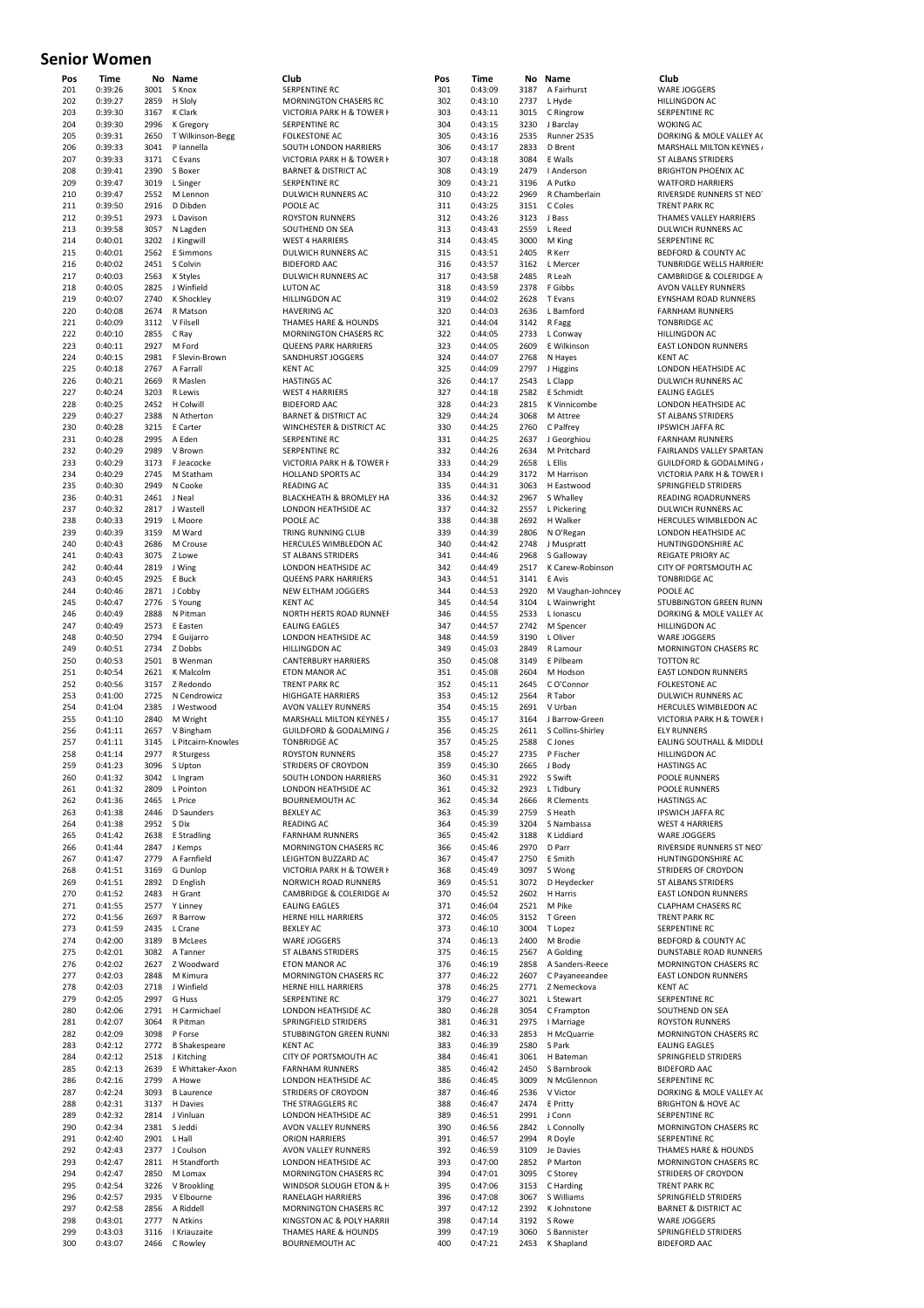# **Senior Women**

| POS<br>401 | Time<br>0:47:23    | 2965         | No Name<br>C Seymour        | Club<br>READING ROADRUNNER                              |
|------------|--------------------|--------------|-----------------------------|---------------------------------------------------------|
| 402        | 0:47:33            | 2900         | P Dowsell                   | <b>ORION HARRIERS</b>                                   |
| 403        | 0:47:36            |              | 2874 G Eastment             | NEW ELTHAM JOGGERS                                      |
| 404        | 0:47:46            | 2802         | K Kinhelin                  | LONDON HEATHSIDE AC                                     |
| 405        | 0:47:57            | 3066         | E Tribley                   | SPRINGFIELD STRIDERS                                    |
| 406        | 0:47:59            | 3062         | K Chapman                   | SPRINGFIELD STRIDERS                                    |
| 407<br>408 | 0:48:09<br>0:48:12 | 3191<br>3154 | F Price<br>J Moss           | <b>WARE JOGGERS</b><br><b>TRENT PARK RC</b>             |
| 409        | 0:48:19            | 2980         | S Kendall-Woods             | SANDHURST JOGGERS                                       |
| 410        | 0:48:26            | 2885         | J Harbon                    | NORTH HERTS ROAD RUI                                    |
| 411        | 0:48:28            |              | 2449 S Antell               | <b>BIDEFORD AAC</b>                                     |
| 412        | 0:48:31            |              | 2538 L Annabel              | DULWICH RUNNERS AC                                      |
| 413        | 0:48:33            |              | 3184 J Booker               | <b>WARE JOGGERS</b>                                     |
| 414        | 0:48:46            | 2966         | M Starks                    | READING ROADRUNNER                                      |
| 415        | 0:48:48            | 2599 F Day   |                             | <b>EAST LONDON RUNNERS</b>                              |
| 416        | 0:48:53            | 2976         | L Mitchell                  | <b>ROYSTON RUNNERS</b>                                  |
| 417<br>418 | 0:48:57<br>0:48:58 | 2687<br>2594 | M De Luca<br>L Barron       | HERCULES WIMBLEDON<br><b>EAST LONDON RUNNERS</b>        |
| 419        | 0:49:02            |              | 2689 R Hornshaw             | HERCULES WIMBLEDON                                      |
| 420        | 0:49:02            | 3185         | H Clark                     | <b>WARE JOGGERS</b>                                     |
| 421        | 0:49:02            | 3193         | J Stock                     | <b>WARE JOGGERS</b>                                     |
| 422        | 0:49:05            | 2790         | K Butler                    | LONDON HEATHSIDE AC                                     |
| 423        | 0:49:05            | 2894         | L Jones                     | NORWICH ROAD RUNNE                                      |
| 424        | 0:49:06            | 2610         | R Young                     | <b>EAST LONDON RUNNERS</b>                              |
| 425        | 0:49:14            | 2620         | J Hall                      | ETON MANOR AC                                           |
| 426        | 0:49:15            | 2575         | J Hood                      | <b>EALING EAGLES</b>                                    |
| 427<br>428 | 0:49:34<br>0:49:36 | 3163         | C Tsang<br>K Bonner         | <b>TUNBRIDGE WELLS HARR</b><br>YEOVIL TOWN RRC          |
| 429        | 0:49:38            | 3246         | 2398 H White                | <b>BEARBROOK RC</b>                                     |
| 430        | 0:49:40            | 3165         | E Battson                   | VICTORIA PARK H & TOW                                   |
| 431        | 0:49:42            | 2630         | T Lawfull                   | EYNSHAM ROAD RUNNE                                      |
| 432        | 0:49:44            | 3070         | C Drage                     | ST ALBANS STRIDERS                                      |
| 433        | 0:49:57            | 2992         | S Day                       | <b>SERPENTINE RC</b>                                    |
| 434        | 0:50:00            | 3128         | <b>B</b> Maddison           | THAMES VALLEY HARRIE                                    |
| 435        | 0:50:04            | 2617         | R Brittle                   | ETON MANOR AC                                           |
| 436        | 0:50:14            |              | 2971 A Thompson             | RIVERSIDE RUNNERS ST I                                  |
| 437        | 0:50:17            | 2595         | A Brown                     | <b>EAST LONDON RUNNERS</b>                              |
| 438        | 0:50:19            | 2860         | A Sullivan                  | <b>MORNINGTON CHASERS</b><br>LONDON HEATHSIDE AC        |
| 439<br>440 | 0:50:32<br>0:50:43 | 2795<br>3168 | A Harrow<br>P Cockman       | VICTORIA PARK H & TOW                                   |
| 441        | 0:50:57            | 3074         | C Jack                      | <b>ST ALBANS STRIDERS</b>                               |
| 442        | 0:51:13            | 3090         | A Boeswinger                | STRIDERS OF CROYDON                                     |
| 443        | 0:51:24            | 2643         | E Long                      | <b>FOLKESTONE AC</b>                                    |
| 444        | 0:51:28            | 2635         | P Wilson                    | <b>FAIRLANDS VALLEY SPAR</b>                            |
| 445        | 0:51:28            | 2626         | C Watson                    | ETON MANOR AC                                           |
| 446        | 0:51:38            | 2913         | H Williams                  | PITSEA RC                                               |
| 447        | 0:51:41            | 2615         | S Acklam                    | ETON MANOR AC                                           |
| 448        | 0:51:48            | 2586         | K Di Paolo                  | EALING SOUTHALL & MII                                   |
| 449<br>450 | 0:52:03<br>0:52:05 | 2986<br>2605 | K Bettis<br><b>B</b> Kalmar | <b>SERPENTINE RC</b><br><b>EAST LONDON RUNNERS</b>      |
| 451        | 0:52:06            | 2600         | G Foxall                    | <b>EAST LONDON RUNNERS</b>                              |
| 452        | 0:52:19            | 2910         | V Sinclair                  | PITSEA RC                                               |
| 453        | 0:52:25            | 3247         | Anne Bath                   | 26.2 RRC                                                |
| 454        | 0:52:32            | 2881         | R White                     | NEW ELTHAM JOGGERS                                      |
| 455        | 0:52:39            | 2527         | S Dann                      | DARTFORD HARRIERS AC                                    |
| 456        | 0:52:39            | 2528         | E Ives                      | DARTFORD HARRIERS AC                                    |
| 457        | 0:52:50            | 2786         | L Compton                   | <b>LINGFIELD RC</b>                                     |
| 458<br>459 | 0:52:59<br>0:53:19 | 2486<br>2766 | J Richardson<br>L Eyre      | CAMBRIDGE & COLERIDO<br><b>KENT AC</b>                  |
| 460        | 0:53:38            | 2758         | J Haslewood                 | IPSWICH JAFFA RC                                        |
| 461        | 0:53:43            | 2389         | C Boutle                    | <b>BARNET &amp; DISTRICT AC</b>                         |
| 462        | 0:53:50            | 2608         | G Radford                   | <b>EAST LONDON RUNNERS</b>                              |
| 463        | 0:53:54            |              | 3091 A Cairnie              | STRIDERS OF CROYDON                                     |
| 464        | 0:53:57            |              | 2596 S Corbyn               | <b>EAST LONDON RUNNERS</b>                              |
| 465        | 0:54:02            |              | 2679 E Carter               | <b>HEADINGTON ROAD RUN</b>                              |
| 466        | 0:54:24            | 2895         | T Keeble                    | NORWICH ROAD RUNNE                                      |
| 467        | 0:54:27            |              | 2798 A Hosking              | LONDON HEATHSIDE AC                                     |
| 468        | 0:54:30<br>0:54:32 | 3182<br>2649 | L Slight<br>J Whitehead     | <b>VICTORY AC</b><br><b>FOLKESTONE AC</b>               |
| 469<br>470 | 0:54:38            | 2921         | A Brown                     | POOLE RUNNERS                                           |
| 471        | 0:54:41            | 2909         | G Harrison                  | PITSEA RC                                               |
| 472        | 0:54:49            |              | 2908 T Flannigan            | PITSEA RC                                               |
| 473        | 0:54:54            | 2581         | O Parker Scott              | <b>EALING EAGLES</b>                                    |
| 474        | 0:54:54            | 2646         | A Saunders                  | <b>FOLKESTONE AC</b>                                    |
| 475        | 0:54:56            | 2728         | K Nandra                    | HIGHGATE HARRIERS                                       |
| 476        | 0:55:15            | 2507         | S Baker                     | <b>CHICHESTER RUNNERS &amp;</b>                         |
| 477        | 0:55:17            | 3073         | C Holloway                  | <b>ST ALBANS STRIDERS</b>                               |
| 478        | 0:55:26            | 2391         | M Brown                     | <b>BARNET &amp; DISTRICT AC</b>                         |
| 479<br>480 | 0:55:32<br>0:55:45 | 2963<br>2606 | I Liming<br>C Moore         | <b>READING ROADRUNNER</b><br><b>EAST LONDON RUNNERS</b> |
| 481        | 0:55:49            | 3078         | C Skyrme                    | ST ALBANS STRIDERS                                      |
| 482        | 0:56:16            | 3022         | S Vaatz                     | <b>SERPENTINE RC</b>                                    |
| 483        | 0:56:23            | 2787         | T Donohue                   | <b>LINGFIELD RC</b>                                     |
| 484        | 0:56:40            | 2583         | <b>B</b> Silver             | <b>EALING EAGLES</b>                                    |
| 485        | 0:56:43            | 3156         | C Read                      | <b>TRENT PARK RC</b>                                    |
| 486        | 0:56:55            | 2845         | L Francis                   | <b>MORNINGTON CHASERS</b>                               |
| 487        | 0:57:31            | 3069         | K Chiton                    | ST ALBANS STRIDERS                                      |
| 488        | 0:58:41            | 2884         | L Cook                      | NORTH HERTS ROAD RUI                                    |
| 489        | 0:58:59            | 2603         | E Hobbs<br>I Kita           | <b>EAST LONDON RUNNERS</b><br>STRIDERS OF CROYDON       |
| 490<br>491 | 0:59:04<br>0:59:19 | 3092<br>2442 | G Legon                     | <b>BEXLEY AC</b>                                        |
| 492        | 0:59:20            | 3183         | C Turner                    | <b>VICTORY AC</b>                                       |
| 493        | 0:59:26            | 2623         | J Verrall                   | ETON MANOR AC                                           |
| 494        | 0:59:38            | 2437         | <b>B</b> Ferebee            | <b>BEXLEY AC</b>                                        |
| 495        | 1:00:16            | 3150         | R Pilbeam                   | <b>TOTTON RC</b>                                        |
| 496        | 1:01:10            | 3131         | C Munden                    | THAMES VALLEY HARRIE                                    |
| 497        | 1:02:35            | 3180         | M Crocker                   | <b>VICTORY AC</b>                                       |
| 498        |                    |              | D Bottomley                 | MARSHALL MILTON KEYI                                    |
|            | 1:03:02            | 2832         |                             |                                                         |
| 499<br>500 | 1:09:49<br>1:27:53 | 3181<br>3094 | R Sangha<br>V Legge         | <b>VICTORY AC</b><br>STRIDERS OF CROYDON                |

ORION HARRIERS NEW ELTHAM JOGGERS SPRINGFIELD STRIDERS WARE JOGGERS 108866216<br>TRENT PARK RC SANDHURST JOGGERS NORTH HERTS ROAD RUNNER **BIDEFORD AAC** DULWICH RUNNERS AC WARE JOGGERS READING ROADRUNNERS EAST LONDON RUNNERS ROYSTON RUNNERS HERCULES WIMBLEDON AC EAST LONDON RUNNERS HERCULES WIMBLEDON AC WARE JOGGERS WARE JOGGERS LONDON HEATHSIDE AC NORWICH ROAD RUNNERS EAST LONDON RUNNERS ETON MANOR AC EALING EAGLES TUNBRIDGE WELLS HARRIERS YEOVIL TOWN RRC BEARBROOK RC VICTORIA PARK H & TOWER H EYNSHAM ROAD RUNNERS ST ALBANS STRIDERS SERPENTINE RC THAMES VALLEY HARRIERS **ETON MANOR ACT RIVERSIDE RUNNERS ST NEOT** EAST LONDON RUNNERS MORNINGTON CHASERS RC 439 0:50:32 2795 A Harrow LONDON HEATHSIDE AC VICTORIA PARK H & TOWER H **5T ALBANS STRIDERS** 442 0:51:13 3090 A Boeswinger STRIDERS OF CROYDON FOLKESTONE AC FAIRLANDS VALLEY SPARTAN **ETON MANOR AC** PITSEA RC **ETON MANOR AC** ETON MANON AC SERPENTINE RC 450 0:52:05 2605 B Kalmar EAST LONDON RUNNERS EAST LONDON RUNNERS PITSEA RC 454 0:52:32 2881 R White NEW ELTHAM JOGGERS DARTFORD HARRIERS AC DARTFORD HARRIERS AC 457 0:52:50 2786 L Compton LINGFIELD RC 458 0:52:59 2486 J Richardson CAMBRIDGE & COLERIDGE AC HERT AC<br>IPSWICH JAFFA RC **BARNET & DISTRICT AC EAST LONDON RUNNERS** 463 0:53:54 3091 A Cairnie STRIDERS OF CROYDON EAST LONDON RUNNERS **HEADINGTON ROAD RUNNER** 1466 DIE 1666 DE NORWICH ROAD RUNNERS LONDON HEATHSIDE AC VICTORY AC 469 0:54:32 2649 J Whitehead FOLKESTONE AC POOLE RUNNERS PITSEA RC PITSEA RC EALING EAGLES 476 0:55:15 2507 S Baker CHICHESTER RUNNERS & AC **ST ALBANS STRIDERS** BARNET & DISTRICT AC 479 0:55:32 2963 I Liming READING ROADRUNNERS 482 0:56:16 3022 S Vaatz SERPENTINE RC .<br>**IINGEIELD RC EALING EAGLES** 485 0:56:43 3156 C Read TRENT PARK RC MORNINGTON CHASERS RC ST ALBANS STRIDERS 1917 NEBRUS STRIBERS EAST LONDON RUNNERS STRIDERS OF CROYDON BEXLEY AC VICTORY AC **ETON MANOR AC** BEXLEY AC TOTTON RC THAMES VALLEY HARRIERS 1:02:00 MM<br>VICTORY AC MARSHALL MILTON KEYNES /

| Pos<br>401 | Time<br>0:47:23    | No.<br>2965  | Name<br>C Seymour      | Club<br><b>READING ROADRUNNERS</b>                            | Pos<br>501           | Time<br>1:37:41 | 3106                            | No Name<br>R Preece          | Club<br><b>TAUNTON AC</b> |
|------------|--------------------|--------------|------------------------|---------------------------------------------------------------|----------------------|-----------------|---------------------------------|------------------------------|---------------------------|
| 402        | 0:47:33            | 2900         | P Dowsell              | <b>ORION HARRIERS</b>                                         |                      |                 |                                 |                              |                           |
| 403        | 0:47:36            | 2874         | G Eastment             | NEW ELTHAM JOGGERS                                            | <b>Team Results:</b> |                 |                                 |                              |                           |
| 404        | 0:47:46            | 2802         | <b>K</b> Kinhelin      | LONDON HEATHSIDE AC                                           | Pos                  |                 | Points Team / Club              |                              | <b>Placings</b>           |
| 405        | 0:47:57            | 3066         | E Tribley              | SPRINGFIELD STRIDERS                                          | $\mathbf{1}$         | 56              |                                 | ALDERSHOT FARNHAM & DAC      | (3121427)                 |
| 406        | 0:47:59            | 3062         | K Chapman              | SPRINGFIELD STRIDERS                                          | $\mathbf 2$          | 156             | <b>SERPENTINE RC</b>            |                              | (32374344)                |
| 407        | 0:48:09            | 3191         | F Price                | <b>WARE JOGGERS</b>                                           | 3                    | 188             | HERNE HILL HARRIERS             |                              | (7347275)                 |
| 408        | 0:48:12            | 3154         | J Moss                 | <b>TRENT PARK RC</b>                                          | 4                    | 189             | LONDON HEATHSIDE AC             |                              | (28305774)                |
| 409        | 0:48:19            | 2980         | S Kendall-Woods        | SANDHURST JOGGERS                                             | 5                    | 199             | <b>HIGHGATE HARRIERS</b>        |                              | (2336995)                 |
| 410        | 0:48:26            | 2885         | J Harbon               | NORTH HERTS ROAD RUNNER                                       | 6                    | 236             |                                 | WINCHESTER & DISTRICT AC     |                           |
| 411        | 0:48:28            | 2449<br>2538 | S Antell               | <b>BIDEFORD AAC</b><br>DULWICH RUNNERS AC                     |                      |                 |                                 |                              | (17517197)                |
| 412<br>413 | 0:48:31<br>0:48:33 | 3184         | L Annabel<br>J Booker  | <b>WARE JOGGERS</b>                                           | $\overline{7}$       | 280             | RANELAGH HARRIERS               |                              | (107677117)               |
| 414        | 0:48:46            | 2966         | M Starks               | READING ROADRUNNERS                                           | 8                    | 286             | <b>READING AC</b>               |                              | (236587111)               |
| 415        | 0:48:48            | 2599         | F Day                  | <b>EAST LONDON RUNNERS</b>                                    | 9                    | 311             | <b>KENT AC</b>                  |                              | (246093134)               |
| 416        | 0:48:53            | 2976         | L Mitchell             | <b>ROYSTON RUNNERS</b>                                        | 10                   | 322             | SOUTH LONDON HARRIERS           |                              | (58594138)                |
| 417        | 0:48:57            | 2687         | M De Luca              | HERCULES WIMBLEDON AC                                         | 11                   | 329             |                                 | MARSHALL MILTON KEYNES AC    | (365283158)               |
| 418        | 0:48:58            | 2594         | L Barron               | <b>EAST LONDON RUNNERS</b>                                    | 12                   | 344             | <b>LUTON AC</b>                 |                              | (164862218)               |
| 419        | 0:49:02            | 2689         | R Hornshaw             | HERCULES WIMBLEDON AC                                         | 13                   | 351             |                                 | CAMBRIDGE & COLERIDGE AC     | (116391186)               |
| 420        | 0:49:02            | 3185         | H Clark                | <b>WARE JOGGERS</b>                                           | 14                   | 371             | <b>DULWICH RUNNERS AC</b>       |                              | (40101110120)             |
| 421        | 0:49:02            | 3193         | J Stock                | <b>WARE JOGGERS</b>                                           | 15                   | 372             | PADDOCK WOOD AC                 |                              | (70 96 100 106)           |
| 422        | 0:49:05            | 2790         | K Butler               | LONDON HEATHSIDE AC                                           | 16                   | 373             | <b>BELGRAVE HARRIERS</b>        |                              | (418086166)               |
| 423        | 0:49:05            | 2894         | L Jones                | NORWICH ROAD RUNNERS                                          | 17                   | 405             |                                 | VICTORIA PARK H & TOWER H AC | (39 81 142 143)           |
| 424        | 0:49:06            | 2610         | R Young                | <b>EAST LONDON RUNNERS</b>                                    | 18                   | 468             |                                 | BLACKHEATH & BROMLEY HARRI   | (5668108236)              |
| 425        | 0:49:14            | 2620         | J Hall                 | ETON MANOR AC                                                 | 19                   | 518             | AVON VALLEY RUNNERS             |                              |                           |
| 426        | 0:49:15            | 2575         | J Hood                 | <b>EALING EAGLES</b>                                          |                      |                 |                                 |                              | (22131165200)             |
| 427        | 0:49:34            | 3163         | C Tsang                | TUNBRIDGE WELLS HARRIERS                                      | 20                   | 560             | THAMES HARE & HOUNDS            |                              | (49 121 169 221)          |
| 428        | 0:49:36            | 3246         | K Bonner               | YEOVIL TOWN RRC                                               | 21                   | 601             | <b>TONBRIDGE AC</b>             |                              | (815257321)               |
| 429<br>430 | 0:49:38<br>0:49:40 | 2398<br>3165 | H White<br>E Battson   | <b>BEARBROOK RC</b><br>VICTORIA PARK H & TOWER I              | 22                   | 604             | <b>BOURNEMOUTH AC</b>           |                              | (6484194262)              |
| 431        | 0:49:42            | 2630         | T Lawfull              | EYNSHAM ROAD RUNNERS                                          | 23                   | 632             | <b>WEST 4 HARRIERS</b>          |                              | (104146168214)            |
| 432        | 0:49:44            | 3070         | C Drage                | <b>ST ALBANS STRIDERS</b>                                     | 24                   | 678             | <b>BARNET &amp; DISTRICT AC</b> |                              | (53 188 208 229)          |
| 433        | 0:49:57            | 2992         | S Day                  | <b>SERPENTINE RC</b>                                          | 25                   | 710             |                                 | GUILDFORD & GODALMING AC     | (92 172 190 256)          |
| 434        | 0:50:00            | 3128         | <b>B</b> Maddison      | <b>THAMES VALLEY HARRIERS</b>                                 | 26                   | 731             | BEDFORD & COUNTY AC             |                              | (13 29 315 374)           |
| 435        | 0:50:04            | 2617         | R Brittle              | <b>ETON MANOR AC</b>                                          | 27                   | 771             | <b>HILLINGDON AC</b>            |                              | (133 170 219 249)         |
| 436        | 0:50:14            | 2971         | A Thompson             | RIVERSIDE RUNNERS ST NEOT                                     | 28                   | 818             | <b>EALING EAGLES</b>            |                              | (122 178 247 271)         |
| 437        | 0:50:17            | 2595         | A Brown                | <b>EAST LONDON RUNNERS</b>                                    | 29                   | 841             | HERCULES WIMBLEDON AC           |                              | (123 140 240 338)         |
| 438        | 0:50:19            | 2860         | A Sullivan             | <b>MORNINGTON CHASERS RC</b>                                  | 30                   | 844             |                                 | STUBBINGTON GREEN RUNNERS    | (66 151 282 345)          |
| 439        | 0:50:32            | 2795         | A Harrow               | LONDON HEATHSIDE AC                                           | 31                   | 846             |                                 | <b>MORNINGTON CHASERS RC</b> | (156 202 222 266)         |
| 440        | 0:50:43            | 3168         | P Cockman              | VICTORIA PARK H & TOWER I                                     | 32                   | 884             | <b>ST ALBANS STRIDERS</b>       |                              | (61241275307)             |
| 441        | 0:50:57            | 3074         | C Jack                 | <b>ST ALBANS STRIDERS</b>                                     |                      |                 |                                 |                              |                           |
| 442        | 0:51:13            | 3090         | A Boeswinger           | STRIDERS OF CROYDON                                           | 33                   | 918             | POOLE AC                        |                              | (125 211 238 344)         |
| 443        | 0:51:24            | 2643         | E Long                 | <b>FOLKESTONE AC</b>                                          | 34                   | 998             | <b>ETON MANOR AC</b>            |                              | (46251276425)             |
| 444        | 0:51:28            | 2635         | P Wilson               | FAIRLANDS VALLEY SPARTAN<br>ETON MANOR AC                     | 35                   | 1059            |                                 | EALING SOUTHALL & MIDDLESEX  | (109 145 357 448)         |
| 445<br>446 | 0:51:28<br>0:51:38 | 2626<br>2913 | C Watson<br>H Williams | PITSEA RC                                                     | 36                   | 1112            | DARTFORD HARRIERS AC            |                              | (89 112 455 456)          |
| 447        | 0:51:41            | 2615         | S Acklam               | ETON MANOR AC                                                 | 37                   | 1129            | <b>FOLKESTONE AC</b>            |                              | (129 205 352 443)         |
| 448        | 0:51:48            | 2586         | K Di Paolo             | <b>EALING SOUTHALL &amp; MIDDLE</b>                           | 38                   | 1201            | <b>FARNHAM RUNNERS</b>          |                              | (265 285 320 331)         |
| 449        | 0:52:03            | 2986         | <b>K</b> Bettis        | <b>SERPENTINE RC</b>                                          | 39                   | 1220            | <b>EAST LONDON RUNNERS</b>      |                              | (176 323 351 370)         |
| 450        | 0:52:05            | 2605         | <b>B</b> Kalmar        | <b>EAST LONDON RUNNERS</b>                                    | 40                   | 1229            | <b>BIDEFORD AAC</b>             |                              | (216 228 385 400)         |
| 451        | 0:52:06            | 2600         | <b>G</b> Foxall        | <b>EAST LONDON RUNNERS</b>                                    | 41                   | 1265            | NEW ELTHAM JOGGERS              |                              | (164 244 403 454)         |
| 452        | 0:52:19            | 2910         | V Sinclair             | PITSEA RC                                                     | 42                   | 1267            | <b>ROYSTON RUNNERS</b>          |                              | (212 258 381 416)         |
| 453        | 0:52:25            | 3247         | Anne Bath              | 26.2 RRC                                                      | 43                   | 1274            |                                 | NORTH HERTS ROAD RUNNERS     | (130 246 410 488)         |
| 454        | 0:52:32            | 2881         | R White                | NEW ELTHAM JOGGERS                                            | 44                   | 1288            | <b>WARE JOGGERS</b>             |                              | (274 301 348 365)         |
| 455        | 0:52:39            | 2527         | S Dann                 | <b>DARTFORD HARRIERS AC</b>                                   | 45                   | 1296            | THAMES VALLEY HARRIERS          |                              | (54 312 434 496)          |
| 456        | 0:52:39            | 2528         | E Ives                 | DARTFORD HARRIERS AC                                          | 46                   | 1308            | STRIDERS OF CROYDON             |                              |                           |
| 457        | 0:52:50            | 2786         | L Compton              | LINGFIELD RC                                                  |                      |                 |                                 |                              | (259 287 368 394)         |
| 458        | 0:52:59            | 2486         | J Richardson           | CAMBRIDGE & COLERIDGE A                                       | 47                   | 1330            | <b>TRENT PARK RC</b>            |                              | (252 311 372 395)         |
| 459        | 0:53:19            | 2766         | L Eyre                 | <b>KENT AC</b>                                                | 48                   | 1333            | <b>IPSWICH JAFFA RC</b>         |                              | (180 330 363 460)         |
| 460        | 0:53:38            | 2758         | J Haslewood            | <b>IPSWICH JAFFA RC</b>                                       | 49                   | 1396            | SPRINGFIELD STRIDERS            |                              | (281 335 384 396)         |
| 461<br>462 | 0:53:43<br>0:53:50 | 2389<br>2608 | C Boutle<br>G Radford  | <b>BARNET &amp; DISTRICT AC</b><br><b>EAST LONDON RUNNERS</b> | 50                   | 1521            | <b>BEXLEY AC</b>                |                              | (263 273 491 494)         |
| 463        | 0:53:54            | 3091         | A Cairnie              | STRIDERS OF CROYDON                                           | 51                   | 1630            | READING ROADRUNNERS             |                              | (336 401 414 479)         |
| 464        | 0:53:57            | 2596         | S Corbyn               | <b>EAST LONDON RUNNERS</b>                                    | 52                   | 1841            | PITSEA RC                       |                              | (446 452 471 472)         |
| 465        | 0.54.02            | 2679         | F Carter               | <b>HEADINGTON ROAD RUNNEE</b>                                 | 53                   | 1956            | <b>VICTORY AC</b>               |                              | (468 492 497 499)         |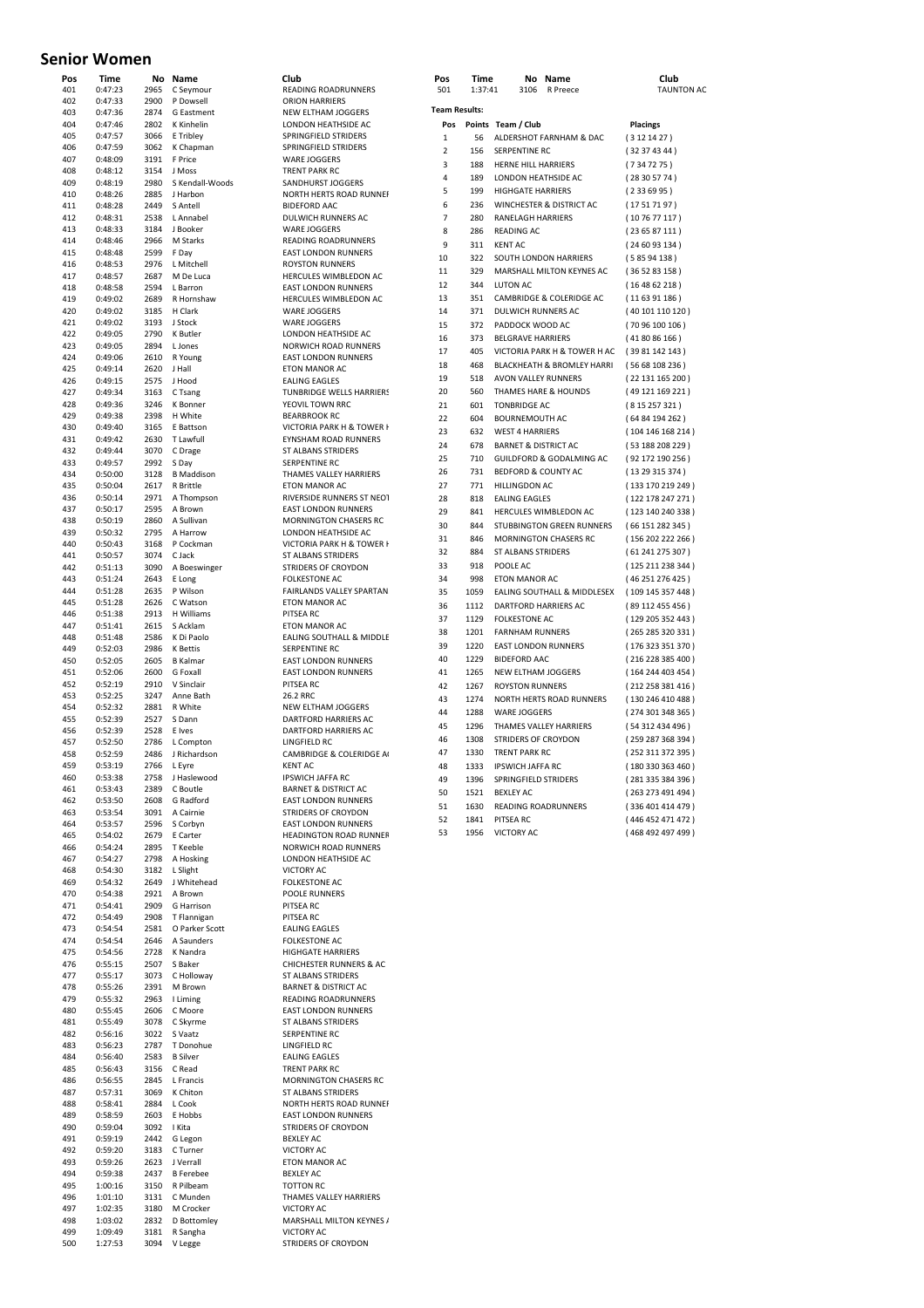#### **Senior Men**

| $\mathbf{1}$<br>$\mathbf{2}$<br>3<br>4<br>5<br>6<br>7 | 0:49:08                                | Name                                            | Club                                                            |
|-------------------------------------------------------|----------------------------------------|-------------------------------------------------|-----------------------------------------------------------------|
|                                                       |                                        | J Hay                                           | ALDERSHOT FARNHAM & DAC                                         |
|                                                       |                                        | 0:50:07 C Zablocki                              | CHICHESTER RUNNERS & AC                                         |
|                                                       | 0:50:18                                | A Silva                                         | THAMES VALLEY HARRIERS                                          |
|                                                       |                                        | 0:50:21 S Naylor                                | <b>BEDFORD &amp; COUNTY AC</b>                                  |
|                                                       |                                        | 0:50:25 S Dixon                                 | <b>HIGHGATE HARRIERS</b>                                        |
|                                                       |                                        | 0:50:27 C Smith<br>0:50:41 K Kyereme            | THAMES VALLEY HARRIERS<br>SHAFTESBURY BARNET HARRIERS           |
| 8                                                     |                                        | 0:50:47 A Maud                                  | <b>HIGHGATE HARRIERS</b>                                        |
| 9                                                     |                                        | 0:50:50 J Gilbert                               | <b>KENT AC</b>                                                  |
| 10                                                    |                                        | 0:50:58 P Martlletti                            | <b>RUN FAST</b>                                                 |
| 11                                                    |                                        | 0:51:18 C Greenwood                             | <b>KENT AC</b>                                                  |
| 12                                                    |                                        | 0:51:21 G Hughes                                | <b>SERPENTINE RC</b>                                            |
| 13                                                    |                                        | 0:51:29 A Greenleaf                             | <b>SERPENTINE RC</b>                                            |
| 14                                                    | 0:51:35                                | J Selley                                        | OXFORD UNIVERSITY AC                                            |
| 15                                                    |                                        | 0:51:41 F McNally                               | <b>BRIGHTON PHOENIX AC</b>                                      |
| 16<br>17                                              | 0:51:52 J Eves                         | 0:51:55 C Rainsford                             | <b>BEDFORD &amp; COUNTY AC</b><br><b>HIGHGATE HARRIERS</b>      |
| 18                                                    |                                        | 0:51:59 R Horton                                | SHAFTESBURY BARNET HARRIERS                                     |
| 19                                                    |                                        | 0:52:07 R Phillips                              | <b>SERPENTINE RC</b>                                            |
| 20                                                    | 0:52:15 B Cole                         |                                                 | <b>TONBRIDGE AC</b>                                             |
| 21                                                    |                                        | 0:52:25 M Jenkin                                | <b>BIDEFORD AAC</b>                                             |
| 22                                                    |                                        | 0:52:31 M Coleman                               | <b>SOUTH KENT HARRIERS</b>                                      |
| 23                                                    |                                        | 0:52:33 L Humphreys                             | <b>BEDFORD &amp; COUNTY AC</b>                                  |
| 24                                                    |                                        | 0:52:40 D Thorne                                | <b>READING AC</b>                                               |
| 25<br>26                                              | 0:52:52                                | 0:52:48 T Austin<br>J Sanderson                 | POOLE AC<br><b>GUILDFORD &amp; GODALMING AC</b>                 |
| 27                                                    |                                        | 0:52:56 J Pepper                                | <b>BRIGHTON PHOENIX AC</b>                                      |
| 28                                                    |                                        | 0:52:59 C Ruddy                                 | <b>BELGRAVE HARRIERS</b>                                        |
| 29                                                    |                                        | 0:53:06 N Torry                                 | <b>SERPENTINE RC</b>                                            |
| 30                                                    | 0:53:12 B Noad                         |                                                 | <b>HIGHGATE HARRIERS</b>                                        |
| 31                                                    |                                        | 0:53:14 W Mycroft                               | <b>ENFIELD &amp; HARINGEY AC</b>                                |
| 32                                                    |                                        | 0:53:19 J Knapp                                 | SOUTHAMPTON AC                                                  |
| 33                                                    |                                        | 0:53:25 H Bristow                               | <b>BRIGHTON &amp; HOVE AC</b>                                   |
| 34<br>35                                              |                                        | 0:53:30 A Bruce-Littlewood<br>0:53:33 F Slemeck | <b>BLACKHEATH &amp; BROMLEY HARRII</b><br>HERCULES WIMBLEDON AC |
| 36                                                    |                                        | 0:53:36 W Mackay                                | <b>BEDFORD &amp; COUNTY AC</b>                                  |
| 37                                                    | 0:53:40 S Evans                        |                                                 | KINGSTON AC & POLY HARRIERS                                     |
| 38                                                    |                                        | 0:53:41 L Metselaar                             | OXFORD UNIVERSITY AC                                            |
|                                                       |                                        | 39 0:53:43 J Waldron                            | NEWHAM & ESSEX BEAGLES AC                                       |
|                                                       | 40 0:53:43 T Payn                      |                                                 | <b>RUN FAST</b>                                                 |
| 41                                                    |                                        | 0:53:44 A Kirk-Smith                            | LONDON HEATHSIDE AC                                             |
| 42                                                    |                                        | 0:53:46 R Bahelbi                               | <b>HIGHGATE HARRIERS</b>                                        |
| 43                                                    | 0:53:48 S Wurr                         | 44 0:53:51 A Barnes                             | THAMES HARE & HOUNDS<br>HERNE HILL HARRIERS                     |
| 45                                                    |                                        | 0:53:55 M Grant                                 | SHAFTESBURY BARNET HARRIERS                                     |
| 46                                                    | 0:53:57                                | <b>T</b> Collins                                | MEDWAY & MAIDSTONE AC                                           |
| 47                                                    | 0:53:58                                | T Corby                                         | <b>TONBRIDGE AC</b>                                             |
|                                                       | 48 0:54:02 S Tuttle                    |                                                 | MARSHALL MILTON KEYNES AC                                       |
| 49                                                    |                                        | 0:54:05 N Phillips                              | <b>KENT AC</b>                                                  |
| 50                                                    |                                        | 0:54:08 M Dumbrell                              | <b>BRIGHTON &amp; HOVE AC</b>                                   |
| 51                                                    |                                        | 0:54:12 J Chettle                               | THAMES HARE & HOUNDS                                            |
| 53                                                    | 0:54:22                                | 52 0:54:16 T Phillips<br>S Millett              | WOODFORD GREEN W ESSEX LAD<br>WINDSOR SLOUGH ETON & H AC        |
| 54                                                    | 0:54:22 D Watt                         |                                                 | <b>TONBRIDGE AC</b>                                             |
| 55                                                    |                                        | 0:54:26 D Morgan                                | SERPENTINE RC                                                   |
|                                                       |                                        | 56 0:54:30 P Navesey                            | <b>CRAWLEY AC</b>                                               |
| 57                                                    |                                        | 0:54:32 A Leach                                 | NORTH HERTS ROAD RUNNERS                                        |
| 58                                                    | 0:54:34 J Poole                        |                                                 | <b>SERPENTINE RC</b>                                            |
| 59                                                    |                                        | 0:54:36 R Bookman                               | <b>HASTINGS AC</b>                                              |
|                                                       |                                        | 60 0:54:38 R Wilson                             | <b>HIGHGATE HARRIERS</b>                                        |
| 61                                                    |                                        | 0:54:39 B Reynolds                              | THAMES HARE & HOUNDS                                            |
|                                                       | 62 0:54:41 J Lunn                      |                                                 |                                                                 |
|                                                       |                                        |                                                 | <b>BEDFORD &amp; COUNTY AC</b>                                  |
|                                                       | 63 0:54:44 M Robinson                  |                                                 | <b>OXFORD CITY AC</b>                                           |
| 65                                                    |                                        | 64 0:54:48 An Holford                           | WOODFORD GREEN W ESSEX LAD<br><b>BEDFORD &amp; COUNTY AC</b>    |
|                                                       | 66 0:54:53 Z Abery                     | 0:54:51 A Inskip                                | <b>BELGRAVE HARRIERS</b>                                        |
| 67                                                    |                                        | 0:54:53 A Lowther                               | <b>MEDWAY &amp; MAIDSTONE AC</b>                                |
|                                                       |                                        | 68 0:54:57 D Kendall                            | <b>CAMBRIDGE HARRIERS</b>                                       |
| 69                                                    |                                        | 0:55:00 M McMahon                               | HERNE HILL HARRIERS                                             |
|                                                       | 70 0:55:02 J Clark                     |                                                 | HERCULES WIMBLEDON AC                                           |
|                                                       | 71 0:55:03 J Baker                     |                                                 | <b>CHICHESTER RUNNERS &amp; AC</b>                              |
| 73                                                    | 72 0:55:06 P Mills                     | $0:55:08$ D Bradley                             | STRIDERS OF CROYDON<br><b>TONBRIDGE AC</b>                      |
|                                                       | 74 0:55:08 H Torry                     |                                                 | <b>SERPENTINE RC</b>                                            |
|                                                       | 75 0:55:10 A Muir                      |                                                 | <b>NEWBURY AC</b>                                               |
|                                                       |                                        | 76 0:55:12 C Wyles                              | <b>CAMBRIDGE HARRIERS</b>                                       |
| 77                                                    |                                        | 0:55:13 D Mapp                                  | <b>BIDEFORD AAC</b>                                             |
|                                                       |                                        | 78 0:55:14 J Cornish                            | HERCULES WIMBLEDON AC                                           |
|                                                       |                                        | 79 0:55:15 R Weston                             | <b>SERPENTINE RC</b>                                            |
|                                                       |                                        | 80 0:55:21 C Sellens                            | <b>COLCHESTER HARRIERS</b>                                      |
|                                                       | 82 0:55:29 P Lowe                      | 81 0:55:27 A Pointon                            | ALDERSHOT FARNHAM & DAC<br><b>BELGRAVE HARRIERS</b>             |
|                                                       |                                        | 83 0:55:35 P Adams                              | <b>ST ALBANS STRIDERS</b>                                       |
|                                                       |                                        | 84 0:55:37 D Evangelidis                        | <b>BRIGHTON &amp; HOVE AC</b>                                   |
| 85                                                    |                                        | 0:55:40 O Maskell                               | CITY OF NORWICH AC                                              |
|                                                       | 86 0:55:42 C High                      |                                                 | GUILDFORD & GODALMING AC                                        |
|                                                       |                                        | 87 0:55:44 A Hamilton                           | BASINGSTOKE & MID HANTS AC                                      |
| 88                                                    |                                        | 0:55:46 R Gregory                               | <b>RANELAGH HARRIERS</b>                                        |
| 89                                                    |                                        | 0:55:49 R Henderson                             | <b>BEDFORD &amp; COUNTY AC</b>                                  |
|                                                       | 90 0:55:58 J Dunne                     | 91 0:56:00 D Taylor                             | HERNE HILL HARRIERS<br><b>BLACKHEATH &amp; BROMLEY HARRII</b>   |
| 92                                                    |                                        | 0:56:02 M Haskett                               | THAMES VALLEY HARRIERS                                          |
|                                                       |                                        | 93 0:56:04 P Hawkings                           | <b>HIGHGATE HARRIERS</b>                                        |
|                                                       |                                        | 94 0:56:07 V mound                              | <b>HIGHGATE HARRIERS</b>                                        |
|                                                       |                                        | 95 0:56:09 J Cooper                             | <b>HARROW AC</b>                                                |
| 96                                                    |                                        | 0:56:10 A Burgess                               | <b>OXFORD CITY AC</b>                                           |
| 97                                                    | 0:56:24 J Ellis                        |                                                 | THAMES VALLEY HARRIERS                                          |
|                                                       | 98 0:56:25 J Turner                    |                                                 | <b>BRIGHTON &amp; HOVE AC</b>                                   |
| 100                                                   | 99 0:56:27 D Steel<br>0:56:30 J Kettle |                                                 | WOODFORD GREEN W ESSEX LAD<br>HERNE HILL HARRIERS               |

| Pos | Time                 | Name                          | Club                                                  | Pos | Time                 | Name                     | Club                                                  | Pos | Time                  | Name                                 | Club              |
|-----|----------------------|-------------------------------|-------------------------------------------------------|-----|----------------------|--------------------------|-------------------------------------------------------|-----|-----------------------|--------------------------------------|-------------------|
|     | 1 0:49:08 J Hay      |                               | ALDERSHOT FARNHAM & DAC                               |     |                      | 102 0:56:34 R Newsome    | SOUTH KENT HARRIERS                                   | 203 |                       | 0:59:29 S Anderson                   | <b>ETON</b>       |
|     |                      | 2 0:50:07 C Zablocki          | CHICHESTER RUNNERS & AC                               | 103 |                      | 0:56:36 R Jackaman       | <b>CAMBRIDGE HARRIERS</b>                             | 204 |                       | 0:59:30 H Cropper                    | <b>CLAP</b>       |
|     |                      |                               |                                                       |     |                      |                          |                                                       |     |                       |                                      |                   |
|     | 3 0:50:18 A Silva    |                               | THAMES VALLEY HARRIERS                                | 104 |                      | 0:56:38 S Ashcroft       | EALING SOUTHALL & MIDDLESEX AC                        | 205 |                       | 0:59:31 T Wilner-Reid                | HIGH              |
|     | 4 0:50:21 S Naylor   |                               | <b>BEDFORD &amp; COUNTY AC</b>                        | 105 |                      | 0:56:43 H Paton          | <b>TONBRIDGE AC</b>                                   | 206 |                       | 0:59:32 F Marsh                      | <b>HERM</b>       |
|     | 5 0:50:25 S Dixon    |                               | <b>HIGHGATE HARRIERS</b>                              | 106 |                      | 0:56:46 M Wilkins        | MEDWAY & MAIDSTONE AC                                 |     | 207 0:59:32 D Jones   |                                      | <b>VICT</b>       |
|     | 6 0:50:27 C Smith    |                               | THAMES VALLEY HARRIERS                                | 107 |                      | 0:56:49 J Laybourn       | <b>HIGHGATE HARRIERS</b>                              | 208 | 0:59:33 R Tan         |                                      | READ              |
|     |                      | 7 0:50:41 K Kyereme           | SHAFTESBURY BARNET HARRIERS                           | 108 | 0:56:51 D Smith      |                          | <b>HIGHGATE HARRIERS</b>                              | 209 |                       | 0:59:34 A Ozdemir                    | HILLI             |
|     | 8 0:50:47 A Maud     |                               | <b>HIGHGATE HARRIERS</b>                              | 109 | 0:56:52 G Cole       |                          | <b>TONBRIDGE AC</b>                                   | 210 |                       | 0:59:40 D Brennan                    | ENFI              |
|     | 9 0:50:50 J Gilbert  |                               | <b>KENT AC</b>                                        | 110 | 0:56:52 T Jones      |                          | OXFORD CITY AC                                        |     |                       | 211 0:59:45 A McDohmnaill            | <b>HERM</b>       |
|     |                      | 10 0:50:58 P Martlletti       | <b>RUN FAST</b>                                       | 111 |                      | 0:56:53 S Wallbank       | BEDFORD & COUNTY AC                                   |     | 212 0:59:46 S Bass    |                                      | REIG.             |
|     |                      | 11 0:51:18 C Greenwood        | <b>KENT AC</b>                                        |     | 112 0:56:56 J Ling   |                          |                                                       |     |                       | 213 0:59:48 T Muddiman               | <b>KENT</b>       |
|     |                      |                               |                                                       |     |                      |                          | <b>IPSWICH JAFFA RC</b>                               |     |                       |                                      |                   |
|     |                      | 12 0:51:21 G Hughes           | SERPENTINE RC                                         | 113 |                      | 0:56:57 J Bryant         | <b>TONBRIDGE AC</b>                                   | 214 | 0:59:50 S Jones       |                                      | CAN <sub>T</sub>  |
|     |                      | 13 0:51:29 A Greenleaf        | <b>SERPENTINE RC</b>                                  |     |                      | 114 0:56:58 A Hodges     | CAMBRIDGE & COLERIDGE AC                              |     | 215 0:59:52 L Liote   |                                      | HIGH              |
|     | 14 0:51:35 J Selley  |                               | OXFORD UNIVERSITY AC                                  | 115 |                      | 0:56:59 A Mercer         | <b>TONBRIDGE AC</b>                                   | 216 |                       | 0:59:55 S O'Neill                    | HEAD              |
|     |                      | 15 0:51:41 F McNally          | <b>BRIGHTON PHOENIX AC</b>                            | 116 |                      | 0:57:00 D Bruynooghe     | WOODFORD GREEN W ESSEX LADIES                         | 217 |                       | 0:59:56 J Quinlan                    | <b>ALDE</b>       |
|     | 16 0:51:52 J Eves    |                               | <b>BEDFORD &amp; COUNTY AC</b>                        | 117 |                      | 0:57:01 R Waldron        | SOUTHAMPTON AC                                        | 218 |                       | 1:00:00 A Inchley                    | LEIGI             |
|     |                      | 17 0:51:55 C Rainsford        | <b>HIGHGATE HARRIERS</b>                              | 118 |                      | 0:57:02 G Anderson       | <b>KENT AC</b>                                        | 219 |                       | 1:00:03 C Selya-Hammer               | RANI              |
|     |                      |                               |                                                       |     |                      |                          | CAMBRIDGE & COLERIDGE AC                              |     |                       |                                      |                   |
|     |                      | 18 0:51:59 R Horton           | SHAFTESBURY BARNET HARRIERS                           | 119 |                      | 0:57:02 P O'Hare         |                                                       |     |                       | 220 1:00:04 G Williams               | MED               |
| 19  |                      | 0:52:07 R Phillips            | <b>SERPENTINE RC</b>                                  | 120 |                      | 0:57:03 D Brewer         | BLACKHEATH & BROMLEY HARRIERS AC 221 1:00:05 R Hewitt |     |                       |                                      | <b>THAM</b>       |
|     | 20 0:52:15 B Cole    |                               | <b>TONBRIDGE AC</b>                                   |     |                      | 121 0:57:08 J Cunningham | HERNE HILL HARRIERS                                   |     |                       | 222 1:00:10 D Davison                | HIGH              |
|     |                      | 21 0:52:25 M Jenkin           | <b>BIDEFORD AAC</b>                                   |     |                      | 122 0:57:09 M O'Connell  | SERPENTINE RC                                         |     | 223 1:00:11 L Davis   |                                      | <b>CLAP</b>       |
|     |                      | 22 0:52:31 M Coleman          | <b>SOUTH KENT HARRIERS</b>                            | 123 |                      | 0:57:09 R Braden         | BLACKHEATH & BROMLEY HARRIERS AC 224 1:00:11 P Haarer |     |                       |                                      | RANI              |
|     |                      | 23 0:52:33 L Humphreys        | <b>BEDFORD &amp; COUNTY AC</b>                        | 124 | 0:57:10 J Everitt    |                          | WOODFORD GREEN W ESSEX LADIES                         |     | 225 1:00:13 S Fraser  |                                      | <b>TONI</b>       |
|     |                      | 24 0:52:40 D Thorne           | <b>READING AC</b>                                     | 125 |                      | 0:57:11 S Beedell        | WOODFORD GREEN W ESSEX LADIES                         |     |                       | 226 1:00:13 J Keywood                | <b>TONI</b>       |
|     | 25 0:52:48 T Austin  |                               | POOLE AC                                              |     |                      | 126 0:57:13 O Garrod     | <b>EPSOM &amp; EWELL HARRIERS</b>                     |     |                       | 227 1:00:18 A Begley                 | <b>BRIG</b>       |
|     |                      |                               |                                                       |     |                      |                          |                                                       |     |                       |                                      |                   |
|     |                      | 26 0:52:52 J Sanderson        | GUILDFORD & GODALMING AC                              | 127 |                      | $0:57:15$ P Lighting     | <b>KENT AC</b>                                        |     | 228 1:00:19 G Jones   |                                      | MAR               |
|     |                      | 27 0:52:56 J Pepper           | <b>BRIGHTON PHOENIX AC</b>                            | 128 |                      | 0:57:16 A Gibbins        | BLACKHEATH & BROMLEY HARRIERS AC 229                  |     |                       | 1:00:20 A Mathur                     | <b>SHAF</b>       |
|     | 28 0:52:59 C Ruddy   |                               | <b>BELGRAVE HARRIERS</b>                              | 129 | 0:57:16 C Hearn      |                          | MARSHALL MILTON KEYNES AC                             |     | 230 1:00:21 R Coles   |                                      | REIG.             |
|     | 29 0:53:06 N Torry   |                               | <b>SERPENTINE RC</b>                                  |     | 130 0:57:20 W Bell   |                          | NEWHAM & ESSEX BEAGLES AC                             |     |                       | 231 1:00:23 D McKeown                | <b>LOND</b>       |
|     | 30 0:53:12 B Noad    |                               | <b>HIGHGATE HARRIERS</b>                              |     | 131 0:57:21 J Laing  |                          | <b>HILLINGDON AC</b>                                  |     | 232 1:00:24 R Tuer    |                                      | <b>HERC</b>       |
|     |                      | 31 0:53:14 W Mycroft          | <b>ENFIELD &amp; HARINGEY AC</b>                      |     |                      | 132 0:57:23 S Beaney     | <b>KENT AC</b>                                        |     |                       | 233 1:00:24 R O'Brien                | READ              |
|     | 32 0:53:19 J Knapp   |                               | SOUTHAMPTON AC                                        | 133 |                      | 0:57:27 N Buckle         | <b>BELGRAVE HARRIERS</b>                              |     |                       | 234 1:00:25 T Mullen                 | <b>HAY\</b>       |
|     |                      |                               |                                                       |     |                      |                          |                                                       |     |                       | 235 1:00:25 M Gates                  | POOI              |
|     |                      | 33 0:53:25 H Bristow          | <b>BRIGHTON &amp; HOVE AC</b>                         |     |                      | 134 0:57:28 M Towler     | AVON VALLEY RUNNERS                                   |     |                       |                                      |                   |
|     |                      | 34 0:53:30 A Bruce-Littlewood | BLACKHEATH & BROMLEY HARRIERS AC 135                  |     |                      | 0:57:29 R McDowell       | HERCULES WIMBLEDON AC                                 |     |                       | 236 1:00:26 N Sheehan                | <b>NEW</b>        |
|     |                      | 35 0:53:33 F Slemeck          | HERCULES WIMBLEDON AC                                 | 136 | 0:57:30 B Boxer      |                          | <b>BARNET &amp; DISTRICT AC</b>                       |     | 237 1:00:26           | A Ingle                              | <b>BIDE</b>       |
|     |                      | 36 0:53:36 W Mackay           | <b>BEDFORD &amp; COUNTY AC</b>                        |     |                      | 137 0:57:31 Br Pochee    | <b>HIGHGATE HARRIERS</b>                              |     | 238 1:00:28 S Piper   |                                      | <b>HAST</b>       |
|     | 37 0:53:40 S Evans   |                               | KINGSTON AC & POLY HARRIERS                           |     |                      | 138 0:57:32 G Pearce     | THAMES HARE & HOUNDS                                  | 239 |                       | 1:00:31 T Lamont                     | OXFO              |
|     |                      | 38 0:53:41 L Metselaar        | OXFORD UNIVERSITY AC                                  | 139 | 0:57:33 C Hardy      |                          | LONDON HEATHSIDE AC                                   |     |                       | 240 1:00:32 A Rayner                 | <b>BLAC</b>       |
|     |                      | 39 0:53:43 J Waldron          | NEWHAM & ESSEX BEAGLES AC                             | 140 |                      | 0:57:34 B McWhirter      | <b>ILFORD AC</b>                                      |     | 241 1:00:33 P Lunn    |                                      | <b>BEDF</b>       |
|     |                      |                               |                                                       |     |                      |                          |                                                       |     |                       |                                      |                   |
|     | 40 0:53:43 T Payn    |                               | <b>RUN FAST</b>                                       |     |                      | 141 0:57:36 T Lawrence   | <b>KENT AC</b>                                        |     |                       | 242 1:00:34 S Confroth               | SPRII             |
|     |                      | 41 0:53:44 A Kirk-Smith       | LONDON HEATHSIDE AC                                   |     |                      | 142 0:57:38 H Wyber      | WOODFORD GREEN W ESSEX LADIES                         | 243 | 1:00:34 P Gould       |                                      | CHIL <sup>®</sup> |
|     |                      | 42 0:53:46 R Bahelbi          | <b>HIGHGATE HARRIERS</b>                              | 143 |                      | 0:57:41 J Tayleur        | HERNE HILL HARRIERS                                   |     | 244 1:00:36 D Steen   |                                      | <b>VICT</b>       |
|     | 43 0:53:48 S Wurr    |                               | THAMES HARE & HOUNDS                                  | 144 | 0:57:41 S Antell     |                          | <b>BIDEFORD AAC</b>                                   |     |                       | 245 1:00:37 S Barrett                | <b>SERP</b>       |
|     |                      | 44 0:53:51 A Barnes           | HERNE HILL HARRIERS                                   | 145 |                      | 0:57:43 J Barbour        | SERPENTINE RC                                         | 246 |                       | 1:00:38 M Tyrrell                    | <b>OXFC</b>       |
| 45  |                      | 0:53:55 M Grant               | SHAFTESBURY BARNET HARRIERS                           |     |                      | 146 0:57:45 N Sutton     | THANET ROAD RUNNERS AC                                | 247 |                       | 1:00:39 F Smithwick                  | HIGH              |
| 46  | 0:53:57 T Collins    |                               | MEDWAY & MAIDSTONE AC                                 | 147 | 0:57:50 T Cox        |                          | <b>TONBRIDGE AC</b>                                   | 248 |                       | 1:00:46 J Bassinder                  | POOI              |
|     | 47 0:53:58 T Corby   |                               | <b>TONBRIDGE AC</b>                                   | 148 | 0:57:52 S Begg       |                          | TUNBRIDGE WELLS HARRIERS                              | 249 |                       | 1:00:48 D Hellard                    | <b>LOND</b>       |
|     |                      |                               |                                                       |     |                      |                          |                                                       |     |                       |                                      | HIGH              |
| 48  | 0:54:02 S Tuttle     |                               | MARSHALL MILTON KEYNES AC                             | 149 | 0:57:53 M Vardy      |                          | <b>NEWBURY AC</b>                                     | 250 |                       | 1:00:51 O Keane                      |                   |
|     |                      | 49 0:54:05 N Phillips         | <b>KENT AC</b>                                        | 150 |                      | 0:57:53 M Jones          | THAMES HARE & HOUNDS                                  |     |                       | 251 1:00:53 C Redondo                | TREN              |
|     |                      | 50 0:54:08 M Dumbrell         | <b>BRIGHTON &amp; HOVE AC</b>                         |     | 151 0:57:54 S Davies |                          | <b>DULWICH RUNNERS</b>                                |     |                       | 252 1:00:53 D Michael                | HIGH              |
|     |                      | 51 0:54:12 J Chettle          | THAMES HARE & HOUNDS                                  |     | 152 0:57:54 M Muir   |                          | <b>ILFORD AC</b>                                      | 253 |                       | 1:00:54 M Harrison-Tosatto           | <b>SERP</b>       |
|     |                      | 52 0:54:16 T Phillips         | WOODFORD GREEN W ESSEX LADIES                         |     | 153 0:57:56 J Dry    |                          | WINDSOR SLOUGH ETON & H AC                            | 254 | 1:00:56 J Taylor      |                                      | <b>TONI</b>       |
|     |                      | 53 0:54:22 S Millett          | WINDSOR SLOUGH ETON & H AC                            |     |                      | 154 0:58:05 N Smallwood  | <b>BELGRAVE HARRIERS</b>                              | 255 |                       | 1:00:56 M Summerfield                | VALE              |
|     | 54 0:54:22 D Watt    |                               | <b>TONBRIDGE AC</b>                                   | 155 | 0:58:12 G Breen      |                          | WINDSOR SLOUGH ETON & H AC                            |     | 256 1:00:59 T Gries   |                                      | EAST              |
|     |                      | 55 0:54:26 D Morgan           | SERPENTINE RC                                         | 156 |                      | 0:58:15 G Cribier        | <b>HIGHGATE HARRIERS</b>                              |     | 257 1:01:00 N Pask    |                                      | QUEI              |
|     |                      |                               |                                                       |     |                      |                          |                                                       |     |                       |                                      |                   |
|     |                      | 56 0:54:30 P Navesey          | CRAWLEY AC                                            | 157 |                      | 0:58:16 M Worringham     | READING ROADRUNNERS                                   | 258 |                       | 1:01:03 S Smith-Bannister            | <b>ALDE</b>       |
|     | 57 0:54:32 A Leach   |                               | NORTH HERTS ROAD RUNNERS                              | 158 |                      | 0:58:17 R Langley        | TRING RUNNING CLUB                                    |     | 259 1:01:05 SO'Neil   |                                      | <b>DUL\</b>       |
|     | 58 0:54:34 J Poole   |                               | <b>SERPENTINE RC</b>                                  | 159 | 0:58:17 A Orr        |                          | SERPENTINE RC                                         |     | 260 1:01:08 R Berry   |                                      | WES <sup>-</sup>  |
| 59  |                      | 0:54:36 R Bookman             | <b>HASTINGS AC</b>                                    | 160 |                      | 0:58:19 T Bowerman       | ALDERSHOT FARNHAM & DAC                               |     |                       | 261 1:01:08 R Bidgood                | <b>KENT</b>       |
|     |                      | 60 0:54:38 R Wilson           | <b>HIGHGATE HARRIERS</b>                              |     | 161 0:58:21 A Ridley |                          | <b>COLCHESTER HARRIERS</b>                            |     |                       | 262 1:01:10 D Kennedy                | <b>BLAC</b>       |
|     |                      | 61 0:54:39 B Reynolds         | THAMES HARE & HOUNDS                                  |     | 162 0:58:23 S Kerr   |                          | <b>HEADINGTON ROAD RUNNERS</b>                        |     |                       | 263 1:01:11 F Dawson                 | <b>DORI</b>       |
|     | 62 0:54:41 J Lunn    |                               | <b>BEDFORD &amp; COUNTY AC</b>                        | 163 |                      | 0:58:25 E Campbell       | HILLINGDON AC                                         |     |                       | 264 1:01:11 N McGoun                 | ORIC              |
|     |                      | 63 0:54:44 M Robinson         | OXFORD CITY AC                                        | 164 | 0:58:29 S Copley     |                          | OXFORD CITY AC                                        | 265 | 1:01:14 J Latala      |                                      | DAR <sub>1</sub>  |
|     |                      | 64 0:54:48 An Holford         |                                                       |     | 165 0:58:33 C Fraser |                          |                                                       |     |                       |                                      |                   |
|     |                      |                               | WOODFORD GREEN W ESSEX LADIES                         |     |                      |                          | <b>KENT AC</b>                                        |     |                       | 266 1:01:17 M Lynas                  | <b>THAM</b>       |
|     | 65 0:54:51 A Inskip  |                               | BEDFORD & COUNTY AC                                   | 166 | 0:58:34 R Park       |                          | CAMBRIDGE & COLERIDGE AC                              |     |                       | 267 1:01:18 W McNulty                | <b>MOR</b>        |
|     | 66 0:54:53 Z Abery   |                               | <b>BELGRAVE HARRIERS</b>                              |     |                      | 167 0:58:35 M Judson     | <b>HARROW AC</b>                                      | 268 | 1:01:19 J Smith       |                                      | READ              |
|     |                      | 67 0:54:53 A Lowther          | MEDWAY & MAIDSTONE AC                                 | 168 |                      | 0:58:36 A Barrington     | VICTORIA PARK H & TOWER H AC                          | 269 |                       | 1:01:20 D Maisey                     | VALE              |
|     |                      | 68 0:54:57 D Kendall          | <b>CAMBRIDGE HARRIERS</b>                             | 169 |                      | 0:58:38 R McCrickerd     | LONDON HEATHSIDE AC                                   |     |                       | 270 1:01:20 P Hoyland                | <b>FOLK</b>       |
|     |                      | 69 0:55:00 M McMahon          | HERNE HILL HARRIERS                                   | 170 |                      | 0:58:40   Warren         | VICTORIA PARK H & TOWER H AC                          |     |                       | 271 1:01:20 P Downie                 | HIGH              |
|     | 70 0:55:02 J Clark   |                               | HERCULES WIMBLEDON AC                                 |     | 171 0:58:40 G Gay    |                          | CITY OF NORWICH AC                                    |     |                       | 272 1:01:21 B Pollard                | EYNS              |
|     | 71 0:55:03 J Baker   |                               | CHICHESTER RUNNERS & AC                               |     |                      | 172 0:58:40 T Russell    | WOODFORD GREEN W ESSEX LADIES                         |     |                       | 273 1:01:22 R Threfall               | MAR               |
|     | 72 0:55:06 P Mills   |                               | STRIDERS OF CROYDON                                   |     |                      | 173 0:58:41 P Hogben     | <b>CANTERBURY HARRIERS</b>                            |     |                       | 274 1:01:25 W Cockerell              | <b>BELG</b>       |
|     |                      |                               |                                                       |     |                      |                          |                                                       |     |                       | 275 1:01:26 D Thompson               |                   |
|     |                      | 73 0:55:08 D Bradley          | <b>TONBRIDGE AC</b>                                   |     |                      | 174 0:58:42 N Smeaton    | <b>CLAPHAM CHASERS RC</b>                             |     |                       |                                      | HILLI             |
|     | 74 0:55:08 H Torry   |                               | SERPENTINE RC                                         |     | 175 0:58:43 B Tyler  |                          | MEDWAY & MAIDSTONE AC                                 |     | 276 1:01:28 J Dunn    |                                      | ST AI             |
|     | 75 0:55:10 A Muir    |                               | NEWBURY AC                                            |     |                      | 176 0:58:44 N Wilkins    | SERPENTINE RC                                         |     | 277 1:01:29 B Evans   |                                      | GUIL              |
|     | 76 0:55:12 C Wyles   |                               | <b>CAMBRIDGE HARRIERS</b>                             |     |                      | 177 0:58:46 A Brooker    | LONDON HEATHSIDE AC                                   |     | 278 1:01:32 A Tribe   |                                      | <b>BRIG</b>       |
|     | 77 0:55:13 D Mapp    |                               | <b>BIDEFORD AAC</b>                                   | 178 |                      | 0:58:47 S Goodall        | CITY OF NORWICH AC                                    | 279 |                       | 1:01:35 M Vaughan                    | NOR <sup>®</sup>  |
|     |                      | 78 0:55:14 J Cornish          | HERCULES WIMBLEDON AC                                 | 179 | 0:58:48 J Smith      |                          | SOUTHAMPTON AC                                        |     |                       | 280 1:01:37 M Baker                  | EYNS              |
|     |                      | 79 0:55:15 R Weston           | SERPENTINE RC                                         | 180 |                      | 0:58:51 G Howard         | RANELAGH HARRIERS                                     |     |                       | 281 1:01:38 P Cousins                | HAY\              |
|     |                      | 80 0:55:21 C Sellens          | <b>COLCHESTER HARRIERS</b>                            | 181 |                      | 0:58:54 C McCarthy       | HERNE HILL HARRIERS                                   |     |                       | 282 1:01:39 D Longley                | <b>KENT</b>       |
|     |                      | 81 0:55:27 A Pointon          | ALDERSHOT FARNHAM & DAC                               |     | 182 0:58:55 J Craggs |                          | NEWBURY AC                                            | 283 |                       | 1:01:41 J Hopkin                     | LOND              |
|     |                      |                               |                                                       |     |                      |                          |                                                       |     |                       |                                      | <b>KENT</b>       |
|     | 82 0:55:29 P Lowe    |                               | <b>BELGRAVE HARRIERS</b>                              | 183 |                      | 0:58:58 T Alexander      | <b>KENT AC</b>                                        |     |                       | 284 1:01:42 R Mathie                 |                   |
|     |                      | 83 0:55:35 P Adams            | ST ALBANS STRIDERS                                    |     | 184 0:58:59 K Doulis |                          | LONDON HEATHSIDE AC                                   |     |                       | 285 1:01:45 J McIlroy                | <b>WINI</b>       |
|     |                      | 84 0:55:37 D Evangelidis      | <b>BRIGHTON &amp; HOVE AC</b>                         | 185 |                      | 0:59:02 M Munro          | HERNE HILL HARRIERS                                   |     |                       | 286 1:01:46 A Parkes                 | <b>MOR</b>        |
|     |                      | 85 0:55:40 O Maskell          | CITY OF NORWICH AC                                    | 186 |                      | 0:59:05 S Fitzpatrick    | HERNE HILL HARRIERS                                   |     |                       | 287 1:01:53 TO'Beirne                | <b>BELG</b>       |
|     | 86 0:55:42 C High    |                               | GUILDFORD & GODALMING AC                              | 187 | 0:59:06 M Alwin      |                          | DORKING & MOLE VALLEY AC                              |     |                       | 288 1:01:55 J Johnson                | HIGH              |
|     |                      | 87 0:55:44 A Hamilton         | <b>BASINGSTOKE &amp; MID HANTS AC</b>                 | 188 | 0:59:06 S Shaw       |                          | EALING SOUTHALL & MIDDLESEX AC                        | 289 |                       | 1:01:57 S McCarroll                  | SERP              |
|     |                      | 88 0:55:46 R Gregory          | RANELAGH HARRIERS                                     | 189 | 0:59:08 S Reid       |                          | <b>BASINGSTOKE &amp; MID HANTS AC</b>                 |     |                       | 290 1:02:02 R Meredith               | <b>OXFC</b>       |
|     |                      | 89 0:55:49 R Henderson        | <b>BEDFORD &amp; COUNTY AC</b>                        | 190 | 0:59:09 S Aiken      |                          | TRENT PARK RC                                         |     |                       | 291 1:02:07 M Lamy De La Chapel SERP |                   |
|     |                      |                               |                                                       |     |                      |                          |                                                       |     |                       |                                      |                   |
|     | 90 0:55:58 J Dunne   |                               | HERNE HILL HARRIERS                                   | 191 |                      | 0:59:10 D De Palol       | SERPENTINE RC                                         |     |                       | 292 1:02:07 C Biddle                 | DAR <sub>1</sub>  |
|     | 91 0:56:00 D Taylor  |                               | BLACKHEATH & BROMLEY HARRIERS AC 192 0:59:13 S Norris |     |                      |                          | <b>WATFORD JOGGERS</b>                                | 293 |                       | 1:02:08 A Rodgers                    | MED               |
|     |                      | 92 0:56:02 M Haskett          | THAMES VALLEY HARRIERS                                | 193 |                      | 0:59:15 R Wakefield      | ALDERSHOT FARNHAM & DAC                               |     |                       | 294 1:02:16 D Weekes                 | <b>FOLK</b>       |
|     |                      | 93 0:56:04 P Hawkings         | <b>HIGHGATE HARRIERS</b>                              |     |                      | 194 0:59:19 A Eggeman    | CAMBRIDGE & COLERIDGE AC                              |     |                       | 295 1:02:18 J Robertson              | <b>KING</b>       |
|     |                      | 94 0:56:07 V mound            | <b>HIGHGATE HARRIERS</b>                              | 195 | 0:59:20 R Harris     |                          | REIGATE PRIORY AC                                     |     | 296 1:02:20           | D Reader                             | CAM               |
|     |                      | 95 0:56:09 J Cooper           | <b>HARROW AC</b>                                      |     |                      | 196 0:59:22 T Millard    | <b>CANTERBURY HARRIERS</b>                            |     |                       | 297 1:02:20 A Doolittle              | <b>THAM</b>       |
|     |                      | 96 0:56:10 A Burgess          | OXFORD CITY AC                                        | 197 |                      | 0:59:23 S Coombes        | HERNE HILL HARRIERS                                   | 298 |                       | 1:02:22 R Sanderson                  | <b>HERM</b>       |
|     | 97 0:56:24 J Ellis   |                               | THAMES VALLEY HARRIERS                                | 198 | 0:59:24 X Gruot      |                          | SERPENTINE RC                                         | 299 |                       | 1:02:23 M Constantinou               | COLL              |
|     |                      |                               |                                                       |     |                      |                          |                                                       |     |                       |                                      |                   |
|     | 98 0:56:25 J Turner  |                               | <b>BRIGHTON &amp; HOVE AC</b>                         | 199 |                      | 0:59:25 N Hughes         | <b>CHILTERN HARRIERS</b>                              |     |                       | 300 1:02:23 A Whatmough              | <b>LOND</b>       |
|     | 99 0:56:27 D Steel   |                               | WOODFORD GREEN W ESSEX LADIES                         | 200 |                      | 0:59:27 R Fursey         | MEDWAY & MAIDSTONE AC                                 |     |                       | 301 1:02:24 S Dowler                 | DAR <sub>1</sub>  |
|     | 100 0:56:30 J Kettle |                               | HERNE HILL HARRIERS                                   | 201 |                      | 0:59:27 J Gillanders     | SERPENTINE RC                                         |     |                       | 302 1:02:24 W Davies                 | <b>ALDE</b>       |
|     | 101 0:56:31 T Harris |                               | AMPTHILL & FLITWICK FLYERS                            |     |                      | 202 0:59:29 T Wright     | <b>BEXLEY AC</b>                                      |     | 303 1:02:25 C Wallace |                                      | SOU <sub>1</sub>  |

| Pos | Time Name                                 |                                              | Club                                                          |
|-----|-------------------------------------------|----------------------------------------------|---------------------------------------------------------------|
| 102 |                                           | 0:56:34 R Newsome                            | <b>SOUTH KENT HARRIERS</b>                                    |
| 103 |                                           | 0:56:36 R Jackaman<br>104 0:56:38 S Ashcroft | <b>CAMBRIDGE HARRIERS</b><br>EALING SOUTHALL & MIDDLI         |
|     | 105 0:56:43 H Paton                       |                                              | <b>TONBRIDGE AC</b>                                           |
|     |                                           | 106 0:56:46 M Wilkins                        | MEDWAY & MAIDSTONE AC                                         |
|     |                                           | 107 0:56:49 J Laybourn                       | <b>HIGHGATE HARRIERS</b>                                      |
|     | 108 0:56:51 D Smith                       |                                              | <b>HIGHGATE HARRIERS</b>                                      |
|     | 109 0:56:52 G Cole                        |                                              | <b>TONBRIDGE AC</b>                                           |
|     | 110 0:56:52 T Jones                       |                                              | <b>OXFORD CITY AC</b>                                         |
|     |                                           | 111 0:56:53 S Wallbank                       | BEDFORD & COUNTY AC                                           |
|     | 112 0:56:56 J Ling                        |                                              | <b>IPSWICH JAFFA RC</b>                                       |
| 113 |                                           | 0:56:57 J Bryant                             | <b>TONBRIDGE AC</b>                                           |
|     |                                           | 114 0:56:58 A Hodges                         | CAMBRIDGE & COLERIDGE A                                       |
|     |                                           | 115 0:56:59 A Mercer                         | <b>TONBRIDGE AC</b>                                           |
|     |                                           | 116 0:57:00 D Bruynooghe                     | WOODFORD GREEN W ESSE)                                        |
| 117 |                                           | 0:57:01 R Waldron                            | SOUTHAMPTON AC                                                |
|     |                                           | 118 0:57:02 G Anderson                       | <b>KENT AC</b>                                                |
|     |                                           | 119 0:57:02 P O'Hare<br>120 0:57:03 D Brewer | CAMBRIDGE & COLERIDGE A<br><b>BLACKHEATH &amp; BROMLEY H/</b> |
|     |                                           | 121 0:57:08 J Cunningham                     | HERNE HILL HARRIERS                                           |
|     |                                           | 122 0:57:09 M O'Connell                      | SERPENTINE RC                                                 |
|     |                                           | 123 0:57:09 R Braden                         | BLACKHEATH & BROMLEY H/                                       |
|     | 124 0:57:10 J Everitt                     |                                              | WOODFORD GREEN W ESSE)                                        |
|     |                                           | 125 0:57:11 S Beedell                        | WOODFORD GREEN W ESSEX                                        |
|     |                                           | 126 0:57:13 O Garrod                         | EPSOM & EWELL HARRIERS                                        |
|     |                                           | 127 0:57:15 P Lighting                       | <b>KENT AC</b>                                                |
|     |                                           | 128 0:57:16 A Gibbins                        | BLACKHEATH & BROMLEY H/                                       |
|     | 129 0:57:16 C Hearn                       |                                              | MARSHALL MILTON KEYNES                                        |
|     | 130 0:57:20 W Bell                        |                                              | NEWHAM & ESSEX BEAGLES                                        |
|     | 131 0:57:21 J Laing                       |                                              | HILLINGDON AC                                                 |
|     |                                           | 132 0:57:23 S Beaney                         | <b>KENT AC</b>                                                |
|     |                                           | 133 0:57:27 N Buckle                         | <b>BELGRAVE HARRIERS</b>                                      |
|     |                                           | 134 0:57:28 M Towler                         | AVON VALLEY RUNNERS<br>HERCULES WIMBLEDON AC                  |
|     |                                           | 135 0:57:29 R McDowell                       |                                                               |
|     | 136 0:57:30 B Boxer                       |                                              | <b>BARNET &amp; DISTRICT AC</b>                               |
| 137 |                                           | 0:57:31 Br Pochee<br>138 0:57:32 G Pearce    | <b>HIGHGATE HARRIERS</b><br>THAMES HARE & HOUNDS              |
|     | 139 0:57:33 C Hardy                       |                                              | LONDON HEATHSIDE AC                                           |
|     |                                           | 140 0:57:34 B McWhirter                      | <b>ILFORD AC</b>                                              |
|     |                                           | 141 0:57:36 T Lawrence                       | <b>KENT AC</b>                                                |
| 142 |                                           | 0:57:38 H Wyber                              | WOODFORD GREEN W ESSE)                                        |
|     |                                           | 143 0:57:41 J Tayleur                        | HERNE HILL HARRIERS                                           |
| 144 | 0:57:41 S Antell                          |                                              | <b>BIDEFORD AAC</b>                                           |
|     |                                           | 145 0:57:43 J Barbour                        | SERPENTINE RC                                                 |
| 146 |                                           | 0:57:45 N Sutton                             | THANET ROAD RUNNERS AC                                        |
|     | 147 0:57:50 T Cox                         |                                              | <b>TONBRIDGE AC</b>                                           |
|     | 148 0:57:52 S Begg                        |                                              | TUNBRIDGE WELLS HARRIER                                       |
|     |                                           | 149 0:57:53 M Vardy                          | <b>NEWBURY AC</b>                                             |
|     | 150 0:57:53 M Jones                       |                                              | THAMES HARE & HOUNDS                                          |
|     | 151 0:57:54 S Davies                      |                                              | <b>DULWICH RUNNERS</b>                                        |
|     | 152 0:57:54 M Muir                        |                                              | <b>ILFORD AC</b>                                              |
|     | 153 0:57:56 J Dry                         |                                              | WINDSOR SLOUGH ETON & I                                       |
|     | 155 0:58:12 G Breen                       | 154 0:58:05 N Smallwood                      | <b>BELGRAVE HARRIERS</b><br>WINDSOR SLOUGH ETON & I           |
|     |                                           | 156 0:58:15 G Cribier                        | <b>HIGHGATE HARRIERS</b>                                      |
|     |                                           | 157 0:58:16 M Worringham                     | READING ROADRUNNERS                                           |
|     |                                           | 158 0:58:17 R Langley                        | TRING RUNNING CLUB                                            |
|     | 159 0:58:17 A Orr                         |                                              | <b>SERPENTINE RC</b>                                          |
|     |                                           | 160 0:58:19 T Bowerman                       | ALDERSHOT FARNHAM & DA                                        |
|     | 161 0:58:21 A Ridley                      |                                              | <b>COLCHESTER HARRIERS</b>                                    |
|     | 162 0:58:23 S Kerr                        |                                              | <b>HEADINGTON ROAD RUNNEI</b>                                 |
|     |                                           | 163 0:58:25 E Campbell                       | <b>HILLINGDON AC</b>                                          |
|     |                                           | 164 0:58:29 S Copley                         | OXFORD CITY AC                                                |
|     | 165 0:58:33 C Fraser                      |                                              | <b>KENT AC</b>                                                |
|     | 166 0:58:34 R Park                        |                                              | CAMBRIDGE & COLERIDGE A                                       |
|     |                                           | 167 0:58:35 M Judson                         | <b>HARROW AC</b>                                              |
|     |                                           | 168 0:58:36 A Barrington                     | VICTORIA PARK H & TOWER                                       |
|     |                                           | 169 0:58:38 R McCrickerd                     | LONDON HEATHSIDE AC                                           |
|     |                                           | 170 0:58:40   Warren                         | VICTORIA PARK H & TOWER                                       |
|     | 171 0:58:40 G Gay                         | 172 0:58:40 T Russell                        | CITY OF NORWICH AC<br>WOODFORD GREEN W ESSE)                  |
|     |                                           | 173 0:58:41 P Hogben                         | <b>CANTERBURY HARRIERS</b>                                    |
|     |                                           | 174 0:58:42 N Smeaton                        | <b>CLAPHAM CHASERS RC</b>                                     |
|     | 175 0:58:43 B Tyler                       |                                              | MEDWAY & MAIDSTONE AC                                         |
|     |                                           | 176 0:58:44 N Wilkins                        | SERPENTINE RC                                                 |
|     |                                           | 177 0:58:46 A Brooker                        | LONDON HEATHSIDE AC                                           |
|     |                                           | 178 0:58:47 S Goodall                        | CITY OF NORWICH AC                                            |
|     | 179 0:58:48 J Smith                       |                                              | SOUTHAMPTON AC                                                |
|     |                                           | 180 0:58:51 G Howard                         | <b>RANELAGH HARRIERS</b>                                      |
|     |                                           | 181 0:58:54 C McCarthy                       | HERNE HILL HARRIERS                                           |
|     | 182 0:58:55 J Craggs                      |                                              | NEWBURY AC                                                    |
|     |                                           | 183 0:58:58 T Alexander                      | <b>KENT AC</b>                                                |
|     | 184 0:58:59 K Doulis                      |                                              | LONDON HEATHSIDE AC                                           |
|     |                                           | 185 0:59:02 M Munro                          | HERNE HILL HARRIERS                                           |
|     |                                           | 186 0:59:05 S Fitzpatrick                    | HERNE HILL HARRIERS                                           |
|     | 187 0:59:06 M Alwin                       |                                              | DORKING & MOLE VALLEY A                                       |
|     | 188 0:59:06 S Shaw                        |                                              | EALING SOUTHALL & MIDDLI                                      |
|     | 189 0:59:08 S Reid<br>190 0:59:09 S Aiken |                                              | <b>BASINGSTOKE &amp; MID HANTS</b><br><b>TRENT PARK RC</b>    |
|     |                                           | 191 0:59:10 D De Palol                       | SERPENTINE RC                                                 |
|     | 192 0:59:13 S Norris                      |                                              | <b>WATFORD JOGGERS</b>                                        |
|     |                                           | 193 0:59:15 R Wakefield                      | ALDERSHOT FARNHAM & DA                                        |
|     |                                           | 194 0:59:19 A Eggeman                        | CAMBRIDGE & COLERIDGE A                                       |
|     | 195 0:59:20 R Harris                      |                                              | <b>REIGATE PRIORY AC</b>                                      |
|     |                                           | 196 0:59:22 T Millard                        | <b>CANTERBURY HARRIERS</b>                                    |
|     |                                           | 197 0:59:23 S Coombes                        | HERNE HILL HARRIERS                                           |
|     | 198 0:59:24 X Gruot                       |                                              | SERPENTINE RC                                                 |
|     |                                           | 199 0:59:25 N Hughes                         | <b>CHILTERN HARRIERS</b>                                      |
|     |                                           | 200 0:59:27 R Fursey                         | MEDWAY & MAIDSTONE AC                                         |
|     |                                           | 201 0:59:27 J Gillanders                     | SERPENTINE RC                                                 |
|     |                                           | 202 0:59:29 T Wright                         | <b>REXIEY AC</b>                                              |

203 0:59:29 S Anderson<br>204 0:59:30 H Cropper CLAPHAM CHASE 204 0:59:30 H Cropper CLAPHAM CHASERS RC<br>205 0:59:31 T Wilner-Reid HIGHGATE HARRIERS  $0.59.31$  T Wilner-Reid 206 0:59:32 F Marsh HERNE HILL HARRIERS<br>207 0:59:32 D Jones VICTORIA PARK H & TO 207 0:59:32 D Jones VICTORIA PARK H & TOWER H AC<br>207 0:59:32 D Jones VICTORIA PARK H & TOWER H AC<br>208 0:59:33 B Tan  $0.59.33$  R Tan 209 0:59:34 A Ozdemir HILLINGDON AC<br>210 0:59:40 D Brennan ENFIELD & HARI 211 0:59:45 A McDohmnaill 212 0:59:46 S Bass REIGATE PRIORY AC<br>213 0:59:48 T Muddiman KENT AC 213 0:59:48 T Muddiman<br>214 0:59:50 S Jones 215 0:59:52 L Liote<br>216 0:59:55 S O'Neill 216 0:59:55 S O'Neill<br>
217 0:59:56 | Quinlan AI DERSHOT FARNHAM & DAC 217 0:59:56 J Quinlan ALDERSHOT FARNHAM & DAC<br>218 1:00:00 A Inchley I FIGHTON BUZZARD AC 218 1:00:00 A Inchley LEIGHTON BUZZARD AC<br>219 1:00:03 C Selva-Hammer RANFLAGH HARRIERS 219 1:00:03 C Selya-Hammer RANELAGH HARRIERS<br>220 1:00:04 G Williams MEDWAY & MAIDSTO 221 1:00:05 R Hewitt THAMES HARE & HOUNDS<br>222 1:00:10 D Davison HIGHGATE HARRIERS 222 1:00:10 D Davison<br>222 1:00:10 D Davison<br>223 1:00:11 L Davis CLAPHAM CHASERS P 1:00:11 L Davis CLAPHAM CHASERS RC<br>1:00:11 P Haarer RANELAGH HARRIERS 225 1:00:13 S Fraser<br>226 1:00:13 J Kevwood 226 1:00:13 J Keywood TONBRIDGE AC<br>227 1:00:18 A Beglev BRIGHTON & HOVE AC  $2.22$ <br> $1:00:18$  A Begley 228 1:00:19 G Jones MARSHALL MILTON KEYNES AC<br>229 1:00:20 A Mathur SHAFTESBURY BARNET HARRIER 231 1:00:23 D McKeown LONDON HEATHSIDE AC<br>232 1:00:24 R Tuer HERCULES WIMBLEDON 232 1:00:24 R Tuer HERCULES WIMBLEDON AC<br>232 1:00:24 R Tuer HERCULES WIMBLEDON AC<br>233 1:00:24 R O'Brien READING ROADRUNNERS 233 1:00:24 R O'Brien READING ROADRUNNERS<br>234 1:00:25 T Mullen HAYWARDS HEATH HARRI 234 1:00:25 T Mullen HAYWARDS HEATH HARRIERS<br>235 1:00:25 M Gates POOLE AC 235 1:00:25 M Gates POOLE AC<br>236 1:00:26 N Sheehan NEWHAM 236 1:00:26 N Sheehan NEWHAM & ESSEX BEAGLES AC<br>237 1:00:26 A Ingle RIDEFORD AAC 237 1:00:26 A Ingle<br>238 1:00:28 S Piper 238 1:00:28 S Piper HASTINGS AC<br>239 1:00:31 T Lamont OXFORD UNIV 239 1:00:31 T Lamont OXFORD UNIVERSITY AC<br>
240 1:00:32 A Rayner BLACKHEATH & RROMLE 241 1:00:33 P Lunn BEDFORD & COUNTY AC 242 1:00:34 S Confroth SPRINGFIELD STRIDERS 242 1:00:34 S Confroth SPRINGFIELD STRIDERS<br>243 1:00:34 P Gould CHILTERN HARRIERS 244 1:00:36 D Steen VICTORIA PARK H & TOWER H AC<br>245 1:00:37 S Barrett SERPENTINE RC 245 1:00:37 S Barrett SERPENTINE RC<br>246 1:00:38 M Tvrrell OXFORD CITY AC  $1:00:38$  M Tyrrell 247 1:00:39 F Smithwick HIGHGATE HARRIERS<br>248 1:00:46 J Bassinder POOLE AC 248 1:00:46 J Bassinder POOLE AC<br>249 1:00:48 D Hellard LONDON H 249 1:00:48 D Hellard LONDON HEATHSIDE AC 250 1:00:51 O Keane HIGHGATE HARRIERS 251 1:00:53 C Redondo TRENT PARK RC<br>252 1:00:53 D Michael HIGHGATE HARP 252 1:00:53 D Michael HIGHGATE HARRIERS 253 1:00:54 M Harrison-Tosatto SERPENTINE RC 254 1:00:56 J Taylor TONBRIDGE AC<br>255 1:00:56 M Summerfield VALE OF AYLESBURY AC 255 1:00:56 M Summerfield<br>256 1:00:59 T Gries 256 1:00:59 T Gries EAST LONDON RUNNERS<br>257 1:01:00 N Pask QUEENS PARK HARRIERS 257 1:01:00 N Pask QUEENS PARK HARRIERS<br>258 1:01:03 S Smith-Bannister ALDERSHOT FARNHAM & DAC  $258$  1:01:03 S Smith-Bannister<br>259 1:01:05 S O'Neil 259 1:01:05 S O'Neil DULWICH RUNNERS<br>260 1:01:08 R Berry WEST 4 HARRIERS 260 1:01:08 R Berry WEST 4 HARRIERS<br>261 1:01:08 R Bidgood KENT AC  $261$  1:01:08 R Bidgood<br> $262$  1:01:10 D Kennedy 263 1:01:11 F Dawson DORKING & MOLE VALLEY AC<br>264 1:01:11 N McGoun ORION HARRIERS 264 1:01:11 N McGoun<br>265 1:01:14 J Latala 266 1:01:17 M Lynas THAMES HARE & HOUNDS<br>267 1:01:18 W McNulty MORNINGTON CHASERS R 267 1:01:18 W McNulty MORNINGTON CHASERS RC<br>268 1:01:19 J Smith READING ROADRUNNERS 269 1:01:20 D Maisey VALE OF AYLESBURY AC<br>270 1:01:20 P Hoyland FOLKESTONE AC 270 1:01:20 P Hoyland FOLKESTONE AC<br>271 1:01:20 P Downie HIGHGATE HARR 272 1:01:21 B Pollard EYNSHAM ROAD RUNNERS<br>273 1:01:22 R Threfall MARSHALL MILTON KEYNES 274 1:01:25 W Cockerell 275 1:01:26 D Thompson HILLINGDON AC<br>276 1:01:28 J Dunn ST ALBANS STRID 276 1:01:28 J Dunn ST ALBANS STRIDERS<br>277 1:01:29 B Evans GUILDFORD & GODA 277 1:01:29 B Evans GUILDFORD & GODALMING AC<br>278 1:01:32 A Tribe BRIGHTON & HOVE AC 278 1:01:32 A Tribe BRIGHTON & HOVE AC<br>279 1:01:35 M Vaughan NORTH HERTS ROAD R 279 1:01:35 M Vaughan NORTH HERTS ROAD RUNNERS<br>280 1:01:37 M Baker EYNSHAM ROAD RUNNERS 280 1:01:37 M Baker EYNSHAM ROAD RUNNERS<br>281 1:01:38 P Cousins HAYWARDS HEATH HARRIE 281 1:01:38 P Cousins HAYWARDS HEATH HARRIERS<br>282 1:01:39 D Longley KENT AC 282 1:01:39 D Longley<br>283 1:01:41 L Honkin 283 1:01:41 J Hopkin LONDON HEATHSIDE AC<br>284 1:01:42 R Mathie KFNT AC 284 1:01:42 R Mathie<br>285 1:01:45 J McIlrov 286 1:01:46 A Parkes MORNINGTON CHASERS RC<br>287 1:01:53 T O'Beirne BEI GRAVE HARRIERS 287 1:01:53 T O'Beirne 288 1:01:55 J Johnson<br>289 1:01:57 S McCarroll SERPENTINE RC 289 1:01:57 S McCarroll SERPENTINE RC<br>290 1:02:02 R Meredith OXFORD CITY AC 290 1:02:02 R Meredith 291 1:02:07 M Lamy De La Chapel SERPENTINE RC<br>292 1:02:07 C Biddle DARTFORD HAR 292 1:02:07 C Biddle DARTFORD HARRIERS AC<br>293 1:02:08 A Rodgers MEDWAY & MAIDSTONE 293 1:02:08 A Rodgers MEDWAY & MAIDSTONE AC 294 1:02:16 D Weekes FOLKESTONE AC<br>295 1:02:18 J Robertson KINGSTON AC & 296 1:02:20 D Reader CAMBRIDGE HARRIERS 297 1:02:20 A Doolittle THAMES HARE & HOUNDS<br>298 1:02:22 R Sanderson HERNE HILL HARRIERS 298 1:02:22 R Sanderson<br>298 1:02:22 R Sanderson<br>299 1:02:23 M Constantinou COLLINGWOOD AC 1:02:23 M Constantinou COLLINGWOOD AC<br>1:02:23 A Whatmough LONDON HEATHSIDE AC 300 1:02:23 A Whatmough<br>301 1:02:24 S Dowler 302 1:02:24 W Davies ALDERSHOT FARNH.<br>303 1:02:25 C Wallace SOUTHEND ON SEA 303 1:02:25 C Wallace

2002 - 2003<br>21 DERIELD & HARINGEY AC<br>21 HERNE HILL HARRIERS **CANTERBURY HARRIERS**<br>HIGHGATE HARRIERS 220 1:00:04 G Williams MEDWAY & MAIDSTONE AC RANELAGH HARRIERS<br>TONBRIDGE AC 229 1:00:20 A Mathur SHAFTESBURY BARNET HARRIERS<br>229 1:00:21 R Coles REIGATE PRIORY AC REIGATE PRIORY AC 240 1:00:32 A Rayner BLACKHEATH & BROMLEY HARRIERS AC<br>241 1:00:32 A Rayner BLACKHEATH & BROMLEY HARRIERS AC **CHILTERN HARRIERS** 262 1:01:10 D Kennedy BLACKHEATH & BROMLEY HARRIERS AC<br>263 1:01:11 F Dawson DORKING & MOLE VALLEY AC DARTFORD HARRIERS AC **READING ROADRUNNERS HIGHGATE HARRIERS** MARSHALL MILTON KEYNES AC<br>BELGRAVE HARRIERS 1:01:45 J McIlroy WINDSOR SLOUGH ETON & H AC<br>1:01:46 A Parkes MORNINGTON CHASERS RC 1:02:18 J Robertson KINGSTON AC & POLY HARRIERS<br>1:02:20 D Reader CAMBRIDGE HARRIERS DARTFORD HARRIERS AC<br>ALDERSHOT FARNHAM & DAC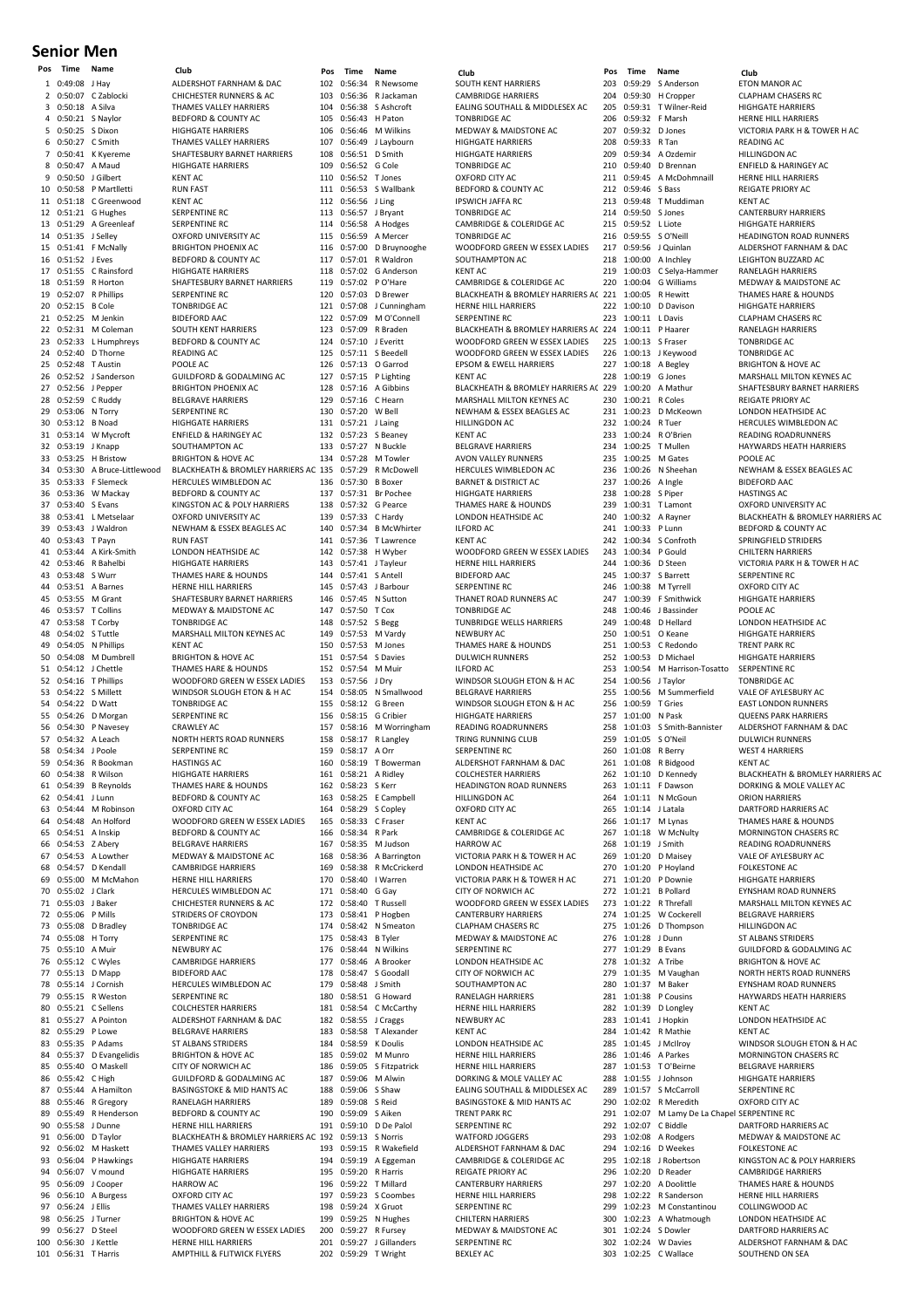#### **Senior Men**

304 1:02:26 E Adams LONDON HEATHSIDE ACCHERATION LONDON HEATHSIDE ACCHERATION DORKING & MOLE VALLE 305 1:02:28 D Moore DORKING & MOLE VALLEY AC 307 1:02:30 J Teuten CITY OF PORTSMOUTH AC<br>308 1:02:30 T Edwards BARNET & DISTRICT AC 308 1:02:30 T Edwards BARNET & DISTRICT ACTS<br>309 1:02:31 L Pretlove CAMBRIDGE & COLERID 309 1:02:31 L Pretlove CAMBRIDGE & COLERIDGE AC<br>310 1:02:34 R Benevenuto SERPENTINE RC 310 1:02:34 R Benevenuto<br>311 1:02:35 P Brown 1:02:35 P Brown EAST LONDON RUNNERS<br>1:02:36 R Jones EASTBOURNE ROVERS AC 312 1:02:36 R Jones EASTBOURNE ROVERS AC 313 1:02:39 W Morris BARNET & DISTRICT AC<br>314 1:02:40 C Ridley COLCHESTER HARRIERS 314 1:02:40 C Ridley COLCHESTER HARRIERS<br>315 1:02:42 T Inchley LEIGHTON BUZZARD AG 316 1:02:42 L Maillard SERPENTINE RC<br>317 1:02:44 S Connell HILLINGDON AC 317 1:02:44 S Connell HILLINGDON AC<br>318 1:02:45 R Walker HIGHGATE HARP 319 1:02:46 E Spencer HIGHGATE HARRIERS<br>320 1:02:46 P Rodgers COLCHESTER HARRIER 1:02:46 P Rodgers COLCHESTER HARRIERS<br>1:02:48 S Herring MARSHALL MILTON KEY 321 1:02:48 S Herring MARSHALL MILTON KEYNES AC<br>322 1:02:49 G Irvine ELY RUNNERS 322 1:02:49 G Irvine<br>323 1:02:51 S Balfe 323 1:02:51 S Balfe CITY OF NORWICH AC<br>324 1:02:52 S English NORWICH ROAD RUNI 324 1:02:52 S English NORWICH ROAD RUNNERS<br>325 1:02:54 P Veitch RIVERSIDE RUNNERS ST NE 325 1:02:54 P Veitch RIVERSIDE RUNNERS ST NEOTS<br>326 1:02:56 M Colwill BIDEFORD AAC 326 1:02:56 M Colwill BIDEFORD AAC<br>327 1:02:57 P Lee HERCULES WIM 327 1:02:57 P Lee HERCULES WIMBLEDON AC<br>327 1:02:57 P Lee HERCULES WIMBLEDON AC<br>328 1:02:59 S Fraser-Lim IPSWICH IAFFA RC 328 1:02:59 S Fraser-Lim IPSWICH JAFFA RC<br>329 1:03:03 P Slade AVON VALLEY RUN 329 1:03:03 P Slade AVON VALLEY RUNNERS<br>329 1:03:03 P Slade AVON VALLEY RUNNERS<br>330 1:03:05 T Webb KENT AC 330 1:03:05 T Webb KENT AC 331 1:03:07 J Spraggins SERPENTINE RC 332 1:03:09 B Mead LEIGHTON BUZZARD AC<br>333 1:03:10 G Parr SOUTH LONDON HARRIE 333 1:03:10 G Parr SOUTH LONDON HARRIERS<br>334 1:03:12 J McSeveny VICTORIA PARK H & TOWER 335 1:03:12 S Throssell LARKFIED AC<br>336 1:03:16 M Anderson LONDON HEA 337 1:03:16 M Moroney 338 1:03:18 J MacDonald CAMBRIDGE HARRIERS<br>338 1:03:21 J P Caulfield WFST 4 HARRIERS 339 1:03:21 P Caulfield WEST 4 HARRIERS 1:03:21 E Stockdale READING AC<br>1:03:22 N Barberis Negra SERPENTINE RC 341 1:03:22 N Barberis Negra<br>342 1:03:23 B Watts 342 1:03:23 B Watts CLAPHAM CHASERS RC 343 1:03:25 N Clarke IPSWICH JAFFA RC<br>344 1:03:25 B Colvin BIDEFORD AAC 344 1:03:25 B Colvin BIDEFORD AAC<br>345 1:03:25 C Jones VEGETARIAN CY 345 1:03:25 C Jones VEGETARIAN CYCLING AC<br>346 1:03:28 S Raven SPRINGFIFLD STRIDERS 346 1:03:28 S Raven SPRINGFIELD STRIDERS<br>347 1:03:28 S Meikleighn I DNDON HEATHSIDE AC 347 1:03:28 S Meiklejohn LONDON HEATHSIDE AC<br>348 1:03:29 D White BARNET & DISTRICT AC 348 1:03:29 D White BARNET & DISTRICT ACTS<br>349 1:03:34 J Roche WOODFORD GREEN W 350 1:03:34 J Gomez SERPENTINE RC<br>351 1:03:35 C Compton KENT AC 351 1:03:35 C Compton<br>352 1:03:35 R Ratan 353 1:03:37 R Taylor SERPENTINE RC 356 1:03:40 P Holloway 357 1:03:40 M Birdgeland<br>358 1:03:41 R Harrison 358 1:03:41 R Harrison ROYSTON RUNNERS 359 1:03:42 P Bakewell LONDON HEATHSIDE AC 360 1:03:42 J Ratcliffe HERNE HILL HARRIERS<br>361 1:03:43 P Boddev ETON MANOR AC 361 1:03:43 P Boddey ETON MANOR AC 363 1:03:44 M Lynch CROYDON HARRIERS<br>364 1:03:44 M Richards VALE OF AYLESBURY 364 1:03:44 M Richards VALE OF AYLESBURY AC<br>365 1:03:46 C Hartley LONDON HEATHSIDE AC 365 1:03:46 C Hartley LONDON HEATHSIDE AC 366 1:03:46 R Hawkins WELLS CITY HARRIERS<br>367 1:03:47 T Stephenson LONDON HEATHSIDE A 367 1:03:47 T Stephenson LONDON HEATHSIDE AC<br>368 1:03:48 D Glencross MORNINGTON CHASERS RC 368 1:03:48 D Glencross MORNINGTON 369 1:03:48 A Cruttenden<br>370 1:03:49 G Bungay 370 1:03:49 G Bungay WINCHESTER & DISTRICT AC<br>371 1:03:51 W De Doncker HIGHGATE HARRIERS 371 1:03:51 W De Doncker HIGHGATE HARRIERS<br>372 1:03:53 S Morris SERPENTINE RC 1:03:53 S Morris SERPENTINE RC<br>1:03:53 P Caton WOODFORD GR 374 1:03:55 P Leppard HILLINGDON AC<br>375 1:04:02 W Parkinson HERNE HILL HAR 375 1:04:02 W Parkinson HERNE HILL HARRIERS 376 1:04:03 P Brennan TRENT PARK RC<br>377 1:04:10 M Palser MARSHALL MILT 378 1:04:11 A Barton SERPENTINE RC 380 1:04:16 B Whalley READING ROADRUNNERS<br>381 1:04:19 S Bennett VICTORIA PARK H & TOWE 382 1:04:20 J Williams RIVERSIDE RUNNERS ST NEOTS<br>383 1:04:21 F Spensley WEST 4 HARRIERS 1:04:21 F Spensley WEST 4 HARRIERS<br>1:04:22 R Burford DARTFORD HARRIE 384 1:04:22 R Burford DARTFORD HARRIERS AC 385 1:04:23 T Highland SERPENTINE RC<br>386 1:04:25 S Armstrong LONDON HEATH 386 1:04:25 S Armstrong LONDON HEATHSIDE AC<br>387 1:04:27 J McDonald NENE VALLEY HARRIERS 387 1:04:27 J McDonald NENE VALLEY HARRIERS<br>388 1:04:28 D Brown CROYDON HARRIERS 388 1:04:28 D Brown CROYDON HARRIERS<br>389 1:04:28 J Crispin HAVERING AC 389 1:04:28 J Crispin<br>390 1:04:31 J Matthewman 390 1:04:31 J Matthewman HIGHGATE HARRIERS<br>391 1:04:32 A Welshman J ONDON HEATHSIDE 392 1:04:32 C Poulton<br>393 1:04:33 D Quinlan 393 1:04:33 D Quinlan ALDERSHOT FARNHAM & DAC<br>394 1:04:33 G Barden C POYDON HAPPIERS 395 1:04:33 J Gillick WYMONDHAM AC<br>396 1:04:34 S Renfer HIGHGATE HARRIER 396 1:04:34 S Renfer HIGHGATE HARRIERS<br>397 1:04:35 P Mercer LONDON HEATHSIDE 397 1:04:35 P Mercer LONDON HEATHSIDE AC 398 1:04:36 Z Fodor ORION HARRIERS<br>399 1:04:38 P Hannah SERPENTINE RC 399 1:04:38 P Hannah SERPENTINE RC<br>400 1:04:38 D Morgan WINDSOR SLOU 401 1:04:39 A Quinlan ALDERSHOT FARNHAM & DAC<br>402 1:04:41 S Wilson VALE OF AYLESBURY AC 402 1:04:41 S Wilson VALE OF AYLESBURY AC 403 1:04:45 L Hartill NENE VALLEY HARRIERS 404 1:04:47 K Drane ELY RUNNERS

306 1:02:28 J Vinter BLACKHEATH & BROMLEY HARRIERS AC 407<br>307 1:02:30 J Teuten CITY OF PORTSMOUTH AC 408 LEIGHTON BUZZARD AC **HIGHGATE HARRIERS** VICTORIA PARK H & TOWER H AC LONDON HEATHSIDE AC<br>KENT AC 349 1:03:34 J Roche WOODFORD GREEN W ESSEX LADIES<br>350 1:03:34 J Gomez SERPENTINE RC 1:03:35 R Ratan GUILDFORD & GODALMING AC<br>1:03:37 R Taylor SERPENTINE RC 354 1:03:38 B Browatzki VICTORIA PARK H & TOWER H AC NENE VALLEY HARRIERS<br>ILFORD AC<br>CHELMSFORD AC 362 1:03:43 R Rigby SHAFTESBURY BARNET HARRIERS 373 1:03:53 P Caton WOODFORD GREEN W ESSEX LADIES 1:04:10 M Palser MARSHALL MILTON KEYNES AC<br>1:04:11 A Barton SERPENTINE RC 379 1:04:16 J Arnold HORSHAM BLUE STAR HARRIERS<br>380 1:04:16 B Whalley READING ROADRUNNERS 381 1:04:19 S Bennett VICTORIA PARK H & TOWER H AC LONDON HEATHSIDE AC<br>CAMBRIDGE HARRIERS CROYDON HARRIERS 400 1:04:38 D Morgan WINDSOR SLOUGH ETON & H AC

405 1:04:48 A Green 1999 DARTFORD ROAD RUNNERS<br>406 1:04:50 M Boucher 4DERSHOT FARNHAM & D. 1:04:50 M Boucher ALDERSHOT FARNHAM & DAC<br>1:04:52 C Norman I FIGHTON BUZZARD AC 407 1:04:52 C Norman<br>408 1:04:53 D Hirks POOLE AC 408 1:04:53 D Hicks POOLE AC<br>409 1:04:54 J Lucas WERRINGT 409 1:04:54 J Lucas WERRINGTON JOGGERS 410 1:04:55 A Martin Romero EAST LONDON RUNNERS 411 1:04:58 T Mitchell CLAPHAM CHASERS RC<br>412 1:05:01 A Martinez De Margu READING AC 412 1:05:01 A Martinez De Margu READING AC<br>413 1:05:01 LLitchfield LONDON HEA 414 1:05:03 W McAvock SERPENTINE RC<br>415 1:05:04 R Rook DULWICH RUNN 415 1:05:04 R Rook DULWICH RUNNERS<br>416 1:05:04 A Warnakulasuriya THAMES VALLEY HAI 417 1:05:05 L Worsley FOLKESTONE AC<br>418 1:05:07 P Conaghan CAMBRIDGE & C 418 1:05:07 P Conaghan CAMBRIDGE & COLERIDGE AC<br>419 1:05:12 M Fallowfield-Smith SANDHURST IOGGERS 1:05:12 M Fallowfield-Smith 420 1:05:17 P Stevenson BRIGHTON & HOVE AC<br>421 1:05:18 R Russell DORKING & MOLE VAL 421 1:05:18 R Russell DORKING & MOLE VALLEY AC<br>422 1:05:20 R Lowden ROYSTON RUNNERS  $1:05:20$  R Lowden 423 1:05:20 C Wartnaby CAMBRIDGE & COLERIDGE AC<br>424 1:05:21 J Cox KENT AC 424 1:05:21 J Cox<br>425 1:05:22 N Bunn 125 1:05:22 N Bunn TRING RUNNING CLUB<br>126 1:05:24 M Martin ST ALBANS STRIDERS 426 1:05:24 M Martin ST ALBANS STRIDERS<br>427 1:05:24 | Wyne | CONDON HEATHSIDE 427 1:05:24 L Wyne LONDON HEATHSIDE AC<br>428 1:05:24 L Wyne LONDON HEATHSIDE AC<br>428 1:05:25 D Jackson LONDON HEATHSIDE AC 428 1:05:25 D Jackson<br>429 1:05:25 C Tuck<br>RI ACKHEATH & RROMIE 430 1:05:26 A Preston MYMONDHAM AC<br>431 1:05:27 R Breen SHAFTESBURY BAR  $1:05:27$  F Dobinson 433 1:05:28 A Walpole DARTFORD ROAD RUNNERS<br>434 1:05:28 J Davies THE STRAGGLERS RC 434 1:05:28 J Davies THE STRAGGLERS RC<br>435 1:05:29 A Stockwell STUBBINGTON GREE 436 1:05:30 R Reeder THE STRAGGLERS RC<br>437 1:05:31 T Cursley TRENT PARK RC 437 1:05:31 T Cursley TRENT PARK RC<br>438 1:05:31 I Debnam WINCHESTER & 439 1:05:32 J Attwooll SERPENTINE RC<br>440 1:05:34 J Goymor BELGRAVE HAR 440 1:05:34 J Goymor BELGRAVE HARRIERS<br>441 1:05:34 D Duffy THE STRAGGLERS RC 442 1:05:35 B Tullett **HAYWARDS HEATH HARRIERS**<br>443 1:05:35 A Davidson **HIGHGATE HARRIERS** 443 1:05:35 A Davidson HIGHGATE HARRIERS<br>444 1:05:36 J Maloney TRENT PARK RC 444 1:05:36 J Maloney TRENT PARK RC<br>445 1:05:39 P Banks FTON MANOR A 445 1:05:39 P Banks<br>446 1:05:40 J Brombley EAST LONDON RU 446 1:05:40 J Brombley EAST LONDON RUNNERS<br>447 1:05:43 LBell LEIGHTON BUZZARD AC 447 1:05:43 J Bell LEIGHTON BUZZARD AC<br>448 1:05:46 M Ussher HIGHGATE HARRIERS 448 1:05:46 M Ussher HIGHGATE HARRIERS<br>449 1:05:47 R O'Grady LONDON HEATHSIDE 449 1:05:47 R O'Grady LONDON HEATHSIDE AC 450 1:05:48 P Duggan LONDON HEATHSIDE AC<br>451 1:05:50 N Haward LONDON HEATHSIDE AC 451 1:05:50 N Haward LONDON HEATHSIDE AC<br>452 1:05:51 G Foster 5T ALBANS STRIDERS 452 1:05:51 G Foster<br>453 1:05:52 P Buscaglia 453 1:05:52 P Buscaglia SERPENTINE RC<br>454 1:05:52 V Long ROYSTON RUNN 456 1:05:53 D Cato ETON MANOR AC<br>457 1:05:54 S Wyatt WIMBORNE AC 458 1:05:56 W Brayn SERPENTINE RC<br>459 1:05:58 C Wright NENE VALLEY H. 459 1:05:58 C Wright NENE VALLEY HARRIERS<br>460 1:05:59 T Woolley TUNBRIDGE WELLS HAR 461 1:06:07 K Gormley MORNINGTON CHASERS RC<br>462 1:06:09 J Moscrop SERPENTINE RC 462 1:06:09 J Moscrop SERPENTINE RC<br>463 1:06:10 J Abbiss ST ALBANS STRIL 464 1:06:10 A Mitchell LONDON HEATHSIDE AC<br>465 1:06:11 S Thompson LONDON HEATHSIDE AC 465 1:06:11 S Thompson LONDON HEATHSIDE AC<br>466 1:06:14 P Jarman LONDON HEATHSIDE AC 466 1:06:14 P Jarman LONDON HEATHSIDE AC 467 1:06:15 K Fitzpatrick TUNBRIDGE WELLS HARRIERS 468 1:06:17 J Vick MARSHALL MILTON KEYNES AC<br>469 1:06:18 K Klidzia STRIDERS OF CROYDON 469 1:06:18 K Klidzia STRIDERS OF CROYDON 470 1:06:20 D Ready RANELAGH HARRIERS<br>471 1:06:21 P Guy GARDEN CITY RUNNER 471 1:06:21 P Guy<br>472 1:06:21 R Silverton MORNINGTON CHASERS 472 1:06:21 R Silverton MORNINGTON CHASERS RC<br>473 1:06:22 C Braybrook ST ALBANS STRIDERS  $1:06:22$  C Braybrook 474 1:06:25 R Ashton ORION HARRIERS<br>475 1:06:28 A Waterman SERPENTINE RC 475 1:06:28 A Waterman SERPENTINE RC<br>476 1:06:31 R Brown EALING SOUTHA 477 1:06:32 E Steele TUNBRIDGE WELLS HARRIERS<br>478 1:06:34 A Palombella BEDFORD HARRIERS AC 478 1:06:34 A Palombella<br>479 1:06:34 L Murphy DUNSTABLE ROAD RUN 480 1:06:38 J Pope HILLINGDON AC 481 1:06:39 R Pearson<br>482 1:06:41 J Armstrong MORNINGTON CHASE 483 1:06:42 A Masters LEWES AC<br>484 1:06:42 L Clement LONDON FI 1:06:42 L Clement LONDON FRONTRUNNERS<br>1:06:46 T Binnie FYNSHAM ROAD RUNNERS 485 1:06:46 T Binnie EYNSHAM ROAD RUNNERS 486 1:06:46 D Holmes CLAPHAM CHASERS RC<br>487 1:06:47 Lewis Meredith VALE OF AYLESBURY AC 487 1:06:47 Lewis Meredith<br>487 1:06:48 G Chapman ROYSTON RUNNERS 488 1:06:48 G Chapman ROYSTON RUNNERS<br>489 1:06:48 | Mountain WYMONDHAM AC 489 1:06:48 J Mountain WYMONDHAM AC<br>490 1:06:52 T Corbett EALING EAGLES 490 1:06:52 T Corbett EALING EAGLES<br>491 1:06:54 T Yates EALING SOUTHA 493 1:06:58 G Bull REIGATE PRIORY AC<br>494 1:07:00 A Fay EPSOM & EWELL HA 494 1:07:00 A Fay EPSOM & EWELL HARRIERS<br>495 1:07:03 B Carter MINCHESTER & DISTRICT AC 496 1:07:04 A Constantinou<br>497 1:07:04 M Kencroft 498 1:07:06 O Slater NENE VALLEY HARRIERS 499 1:07:08 C Baynes GARDEN CITY RUNNERS<br>500 1:07:09 G Hill ROYSTON RUNNERS 1:07:09 G Hill ROYSTON RUNNERS<br>1:07:10 D Vosser WINCHESTER & DIST 501 1:07:10 D Vosser WINCHESTER & DISTRICT AC 502 1:07:10 D Gritton EAST LONDON RUNNERS<br>503 1:07:13 M Smith SOUTHEND ON SFA  $1:07:13$  M Smith 504 1:07:15 M Bottone SERPENTINE RC 505 1:07:18 M Solway CITY OF NORWICH AC

**Pos Time Name Club Pos Time Name Club Pos Time Name Club** LONDON HEATHSIDE AC THAMES VALLEY HARRIERS 429 1:05:25 C Tuck BLACKHEATH & BROMLEY HARRIERS AC 530<br>430 1:05:26 A Preston WYMONDHAM AC 531 431 1:05:27 R Breen SHAFTESBURY BARNET HARRIERS<br>432 1:05:27 F Dobinson READING AC STUBBINGTON GREEN RUNNERS WINCHESTER & DISTRICT AC THE STRAGGLERS RC ROYSTON RUNNERS 455 1:05:52 S Duggan VICTORIA PARK H & TOWER H AC<br>456 1:05:53 D Cato ETON MANOR AC WIMBORNE AC **TUNBRIDGE WELLS HARRIERS ST ALBANS STRIDERS** EALING SOUTHALL & MIDDLESEX AC DUNSTABLE ROAD RUNNERS MORNINGTON CHASERS RC 491 1:06:54 T Yates EALING SOUTHALL & MIDDLESEX AC<br>492 1:06:57 R Havday ORION HARRIERS ORION HARRIERS WINCHESTER & DISTRICT AC<br>COLLINGWOOD AC 1:07:04 M Kencroft EALING SOUTHALL & MIDDLESEX AC<br>1:07:06 O Slater NENE VALLEY HARRIERS

1.07:19 S Claxton<br>
506 1:07:19 S Claxton POOLE RUNNERS<br>
507 1:07:22 M Lancaster ST ALBANS STRID 507 1:07:22 M Lancaster ST ALBANS STRIDERS<br>508 1:07:24 G Bagnall STRITORIA PARK H & T 509 1:07:24 M Kerry GUILDFORD & GODALMING AC<br>509 1:07:24 M Kerry GUILDFORD & GODALMING AC<br>510 1:07:25 M Hutchinson DULWICH RUNNERS 511 1:07:26 S Moss<br>512 1:07:28 P Allan 512 1:07:28 P Allan WINCHESTER & DISTRICT AC 514 1:07:31 S Jones THAMES HARE & HOUNDS 515 1:07:32 L Lintern GUILDFORD & GODALMING AC<br>516 1:07:33 K Pritchard RIVERSIDE RUNNERS ST NEOTS 517 1:07:33 P Plaza Lastras ST ALBANS STRIDERS 519 1:07:35 N Crisp ILFORD AC<br>520 1:07:36 A Lake SERPENTIN 521 1:07:42 W Rose LEIGHTON BUZZARD AC 523 1:07:43 N Steele FOLKESTONE ACCOMENTS 524 1:07:44 D Denning<br>525 1:07:46 F Womlesdor 525 1:07:46 F Womlesdorf SERPENTINE RC<br>526 1:07:57 M Fassnidge LONDON HEATI 526 1:07:57 M Fassnidge LONDON HEATHSIDE AC<br>527 1:07:58 R Vaid SHAFTESBURY BARNET H 528 1:08:00 D Barnes CROYDON HARRIERS<br>528 1:08:00 D Barnes CROYDON HARRIERS<br>529 1:08:01 A Andreou TRENT PARK RC 1:08:01 A Andreou TRENT PARK RC<br>1:08:02 R Bryant VICTORIA PARK 531 1:08:03 G Gillingwater<br>532 1:08:04 S Pannell 532 1:08:04 S Pannell STRIDERS OF CROYDON<br>533 1:08:05 | Auld NORTH HERTS ROAD RI 534 1:08:08 A Copley CAMBRIDGE & COLERIDGE AC<br>535 1:08:09 G Pritchard THE STRAGGLERS RC 535 1:08:09 G Pritchard THE STRAGGLERS RC<br>536 1:08:10 D Anderton OXFORD CITY AC  $1:08:10$  D Anderton 537 1:08:10 T Charters LONDON FRONTRUNNERS<br>538 1:08:11 J Del Campo ALDERSHOT FARNHAM & I 538 1:08:11 J Del Campo ALDERSHOT FARNHAM & DAC<br>539 1:08:13 M O'Sullivan TRENT PARK RC  $1:08:13$  M O'Sullivan 1.08:14 T Butler BARNET & DISTRICT ACTS<br>
540 1:08:14 T Butler BARNET & DISTRICT ACTS<br>
541 1:08:14 A Phillips CANTERBURY HARRIER 541 1:08:14 A Phillips CANTERBURY HARRIERS<br>542 1:08:14 A Smith WEST 4 HARRIERS  $1:08:14$  A Smith 543 1:08:16 M Horlock NORWICH ROAD RUNNERS<br>544 1:08:16 B Casserley SOUTH LONDON HARRIERS 544 1:08:16 B Casserley SOUTH LONDON HARRIERS<br>545 1:08:17 T Sawyer TRING RUNNING CLUB 545 1:08:17 T Sawyer TRING RUNNING CLUB<br>546 1:08:18 G Pelosi BARNET & DISTRICT AC 546 1:08:18 G Pelosi BARNET & DISTRICT AC 547 1:08:19 A Grigg HERNE HILL HARRIERS<br>548 1:08:19 G Wood A BINGDON AC 548 1:08:19 G Wood ABINGDON AC<br>549 1:08:20 I Watts TONBRIDGE AC 549 1:08:20 J Watts TONBRIDGE AC<br>550 1:08:21 R Evans HERCULES WIN 550 1:08:21 R Evans<br>
FERCULES WIMBLEDON AC<br>
THAMES VALLEY HAPPIERS 551 1:08:22 C Nielsen THAMES VALLEY HARRIERS<br>552 1:08:22 | Spencer | ONDON HEATHSIDE AC 552 1:08:22 J Spencer<br>553 1:08:23 G MacAlister AVON VALLEY RUNNERS 553 1:08:23 G MacAlister AVON VALLEY RUNNERS<br>553 1:08:25 G MacAlister AVON VALLEY RUNNERS<br>554 1:08:26 P Whitehouse SERPENTINE RC 555 1:08:34 S Rahman 556 1:08:36 S Searle SOUTH LONDON HARRIERS<br>557 1:08:36 N Huskinson READING AC 1:08:36 N Huskinson READING AC<br>1:08:40 B Friend GUILDFORD & 558 1:08:40 B Friend GUILDFORD & GODALMING AC 559 1:08:40 G Evans LONDON HEATHSIDE AC<br>560 1:08:42 A Wade PSWICH JAFFA RC 560 1:08:42 A Wade IPSWICH JAFFA RC<br>561 1:08:42 M Cooper POOLE RUNNERS 561 1:08:42 M Cooper POOLE RUNNERS 562 1:08:44 M Akers POOLE RUNNERS<br>563 1:08:45 D Lewin READING AC 563 1:08:45 D Lewin READING AC<br>564 1:08:46 K Barlow POOLE AC 564 1:08:46 K Barlow POOLE AC = 1.108:48 K Hiner The RIVERSIDE RUNNERS ST NEOTS<br>566 1:08:50 LLambourn WHITE HORSE HARRIERS AC 566 1:08:50 I Lambourn WHITE HORSE HARRIERS AC<br>567 1:08:52 P Johnson SOUTHAMPTON AC 567 1:08:52 P Johnson<br>568 1:08:54 R Felzine 568 1:08:54 R Felzine EPSOM & EWELL HARRIERS 569 1:08:55 K Shelton-Smith BEDFORD HARRIERS AC 570 1:08:56 J Thomson MORNINGTON CHASERS RC<br>571 1:08:57 | Taylor THE STRAGGLERS RC 571 1:08:57 L Taylor THE STRAGGLERS RC<br>572 1:08:59 P St Amour CAMBRIDGE HARRIE 572 1:08:59 P St Amour CAMBRIDGE HARRIERS<br>573 1:08:59 M Garrett NORWICH ROAD RUNN 573 1:08:59 M Garrett **NORWICH ROAD RUNNERS**<br>574 1:09:02 | Bullard CHICHESTER RUNNERS & AC 575 1:09:03 M Luna LONDON HEATHSIDE ACTES<br>576 1:09:04 C Mercer GUILDFORD & GODALMI 576 1:09:04 C Mercer GUILDFORD & GODALMING AC<br>577 1:09:04 G Fallon STOPSLEY STRIDERS IC 577 1:09:04 G Fallon STOPSLEY STRIDERS IC 578 1:09:06 J Hobbs AVON VALLEY RUNNERS<br>579 1:09:12 M Pitciarn-Knowles TONBRIDGE AC 579 1:09:12 M Pitciarn-Knowles<br>580 1:09:13 A Guvot 581 1:09:14 D Scrimshaw HERCULES WIMBLEDON AC<br>582 1:09:16 L Gallantry NEWQUAY & PAR AC 582 1:09:16 L Gallantry NEWQUAY & PAR AC<br>583 1:09:20 C Addo SERPENTINE RC 583 1:09:20 C Addo SERPENTINE RC 584 1:09:21 C Dowie ST ALBANS STRIDERS<br>585 1:09:22 A Elferink SERPENTINE RC 1:09:22 A Elferink SERPENTINE RC<br>1:09:23 S Cook POOLE AC 586 1:09:23 S Cook POOLE AC 587 1:09:24 J Nash NENE VALLEY HARRIERS<br>588 1:09:24 J Nash NENE VALLEY HARRIERS<br>588 1:09:26 S Keywood TONBRIDGE AC 588 1:09:26 S Keywood TONBRIDGE AC 590 1:09:32 M Cadete LONDON HEATHSIDE AC<br>591 1:09:33 | Richardson CAMBRIDGE & COLERIDO 591 1:09:33 I Richardson CAMBRIDGE & COLERIDGE AC 592 1:09:34 D Russell HIGHGATE HARRIERS<br>593 1:09:35 B Harbon MORTH HERTS ROAD 594 1:09:37 K Milovsorov LONDON HEATHSIDE AC<br>595 1:09:39 J Fish BEXLEY AC 595 1:09:39 J Fish BEXLEY AC<br>596 1:09:40 D Hallam HEPNE HILL 597 1:09:41 S Howden TUNBRIDGE WELLS HARRIERS<br>598 1:09:42 L Cole WITHAM RC 598 1:09:42 L Cole WITHAM RC<br>599 1:09:43 D Digweed BARNET & DI 599 1:09:43 D Digweed BARNET & DISTRICT AC 600 1:09:43 J Howe LONDON HEATHSIDE AC 602 1:09:46 B Watson 603 1:09:46 P Allen ROYSTON RUNNERS<br>604 1:09:48 A Mackula THAMES HARE & HO 605 1:09:49 E Lumineau HIGHGATE HARRIERS

endent 1:07:24 G Bagnall VICTORIA PARK H & TOWER H AC<br>1990 1:07:24 M Kerry GUILDEORD & GODALMING AC **DULWICH RUNNERS**<br>TRENT PARK RC 1:07:29 M Clements TUNBRIDGE WELLS HARRIERS<br>1:07:31 S Jones THAMES HARE & HOUNDS 1:07:33 K Pritchard RIVERSIDE RUNNERS ST NEOTS<br>1:07:33 P Plaza Lastras ST ALBANS STRIDERS 518 1:07:34 R Santosh EALING SOUTHALL & MIDDLESEX AC<br>519 1:07:35 N Criso (ILEORD AC SERPENTINE RC SERPENTINE RC<br>FOLKESTONE AC 527 1:07:58 R Vaid SHAFTESBURY BARNET HARRIERS<br>528 1:08:00 D Barnes CROYDON HARRIERS 530 1:08:02 R Bryant VICTORIA PARK H & TOWER H AC<br>531 1:08:03 G Gillingwater CHII TERN HARRIERS 533 1:08:05 J Auld NORTH HERTS ROAD RUNNERS SERPENTINE RC<br>ILFORD AC 1:09:02 J Bullard CHICHESTER RUNNERS & AC<br>1:09:03 M Luna LONDON HEATHSIDE AC A Guyot MORNINGTON CHASERS RC 589 1:09:30 M White STUBBINGTON GREEN RUNNERS<br>590 1:09:32 M Cadete IONDON HEATHSIDE AC 593 1:09:35 R Harbon NORTH HERTS ROAD RUNNERS 596 1:09:40 D Hallam HERNE HILL HARRIERS EYNSHAM ROAD RUNNERS<br>READING ROADRUNNERS 604 1:09:48 A Mackula THAMES HARE & HOUNDS 606 1:09:51 C Dunn MARSHALL MILTON KEYNES AC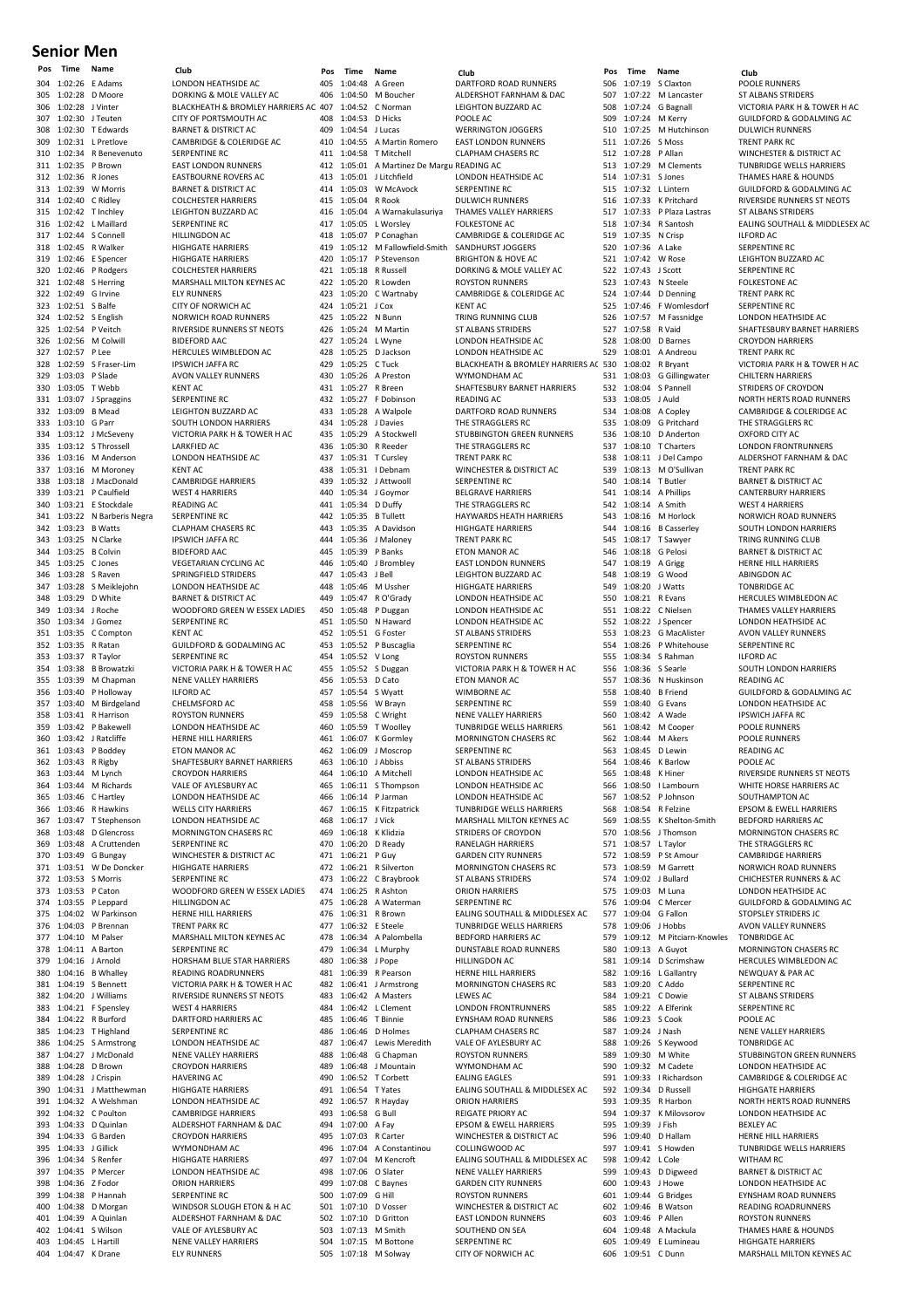#### **Senior Men**

607 1:09:52 A Curtis-Garcia KENT AC 608 1:09:52 M Da Silva THAMES VALLEY HARRIERS 609 1:09:52 S Fitzmaurice MORNINGTON CHASERS RC 610 1:09:53 M Jenner BEXLEY AC 1:09:53 J Gomes BARNET & DISTRICT AC<br>1:09:54 B Larcombe BARNET & DISTRICT AC 612 1:09:54 B Larcombe BARNET & DISTRICT AC 613 1:09:57 J Keenan LONDON FRONTRUNNERS<br>613 1:09:57 J Keenan LONDON FRONTRUNNERS<br>614 1:09:59 M Cawood SOUTH LONDON HARRIER: 614 1:09:59 M Cawood SOUTH LONDON HARRIERS<br>615 1:10:00 M Morgan TRENT PARK RC  $1:10:00$  M Morgan 616 1:10:00 F Johnson SERPENTINE RC<br>617 1:10:02 C Kent CANTERBURY H 617 1:10:02 C Kent CANTERBURY HARRIERS 619 1:10:04 N Aikman CROYDON HARRIERS 621 1:10:05 D Cook 1:10:10 D Jackson<br>1:10:10 G Williams STRIDERS OF CROYDON<br>1:10:10 G Williams STRIDERS OF CROYDON 624 1:10:10 G Williams STRIDERS OF CROYDON<br>625 1:10:12 M Stringfellow WYMONDHAM AC 625 1:10:12 M Stringfellow<br>626 1:10:13 C Smith EXAMPLE SECOND MANUSCRIP CONTRACT MENTION CONTRACT MANUSCRIPT OF SECOND MANUSCRIPT OF SECOND MANUSCRIPT OF SECOND MANUSCRIPT OF SECOND MANUSCRIPT OF SECOND MANUSCRIPT OF SECOND MANUSCRIPT OF SECOND MANUSCRIPT OF SECOND MAN 627 1:10:14 O Delany<br>628 1:10:14 M Wilsher 628 1:10:14 M Wilsher ROYSTON RUNNERS 629 1:10:15 S Collum WATFORD JOGGERS 630 1:10:17 D Slipper EAST LONDON RUNNERS 631 1:10:18 I Burks REIGATE PRIORY AC<br>632 1:10:19 S Anderson RANELAGH HARRIER 632 1:10:19 SAnderson<br>632 1:10:19 SAnderson RANELAGH HARRIERS<br>633 1:10:19 M Peck WEST 4 HARRIERS 633 1:10:19 M Peck WEST 4 HARRIERS 1:10:20 D Newman HILLINGDON AC<br>1:10:20 J Pabon FALING EAGLES 635 1:10:20 J Pabon<br>636 1:10:22 C Frver 636 1:10:22 C Fryer ELY RUNNERS<br>637 1:10:24 M Stevens WERRINGTON 638 1:10:26 T Chilton HERNE HILL HARRIERS<br>639 1:10:27 G Newton CRAWLEY AC 639 1:10:27 G Newton CRAWLEY AC<br>640 1:10:27 T Everest TUNBRIDGE \ 641 1:10:32 K Baddeley MORNINGTON CHASERS RC<br>642 1:10:32 J Murphy DUNSTABLE ROAD RUNNERS France Hotel House House Conditional Conditional Conditional Conditional Conditional Conditional Conditional C<br>
643 1:10:33 R Byford BLACKHEATH & BROMLEY HA 644 1:10:34 M Clark TUNBRIDGE WELLS HARRIERS<br>645 1:10:34 P Giannaros CAMBRIDGE UNIVERSITY HARR 646 1:10:39 N Barber BARNET & DISTRICT AC<br>647 1:10:40 A Gleeson SOUTHERN COUNRIES 648 1:10:44 C Froggatt REIGATE PRIORY AC<br>649 1:10:46 D Stevens READING AC 649 1:10:46 D Stevens<br>650 1:10:47 C Mankelow 649 1.10:40 D Stevens<br>650 1:10:47 C Mankelow REIGATE PRIORY AC<br>651 1:10:47 J Bover HAYWARDS HEATH I 651 1:10:47 J Boyer HAYWARDS HEATH HARRIERS 652 1:10:49 C Oxlade CROYDON HARRIERS 653 1:10:50 P Redden RIVERSIDE RUNNERS ST NEOTS 654 1:10:50 A Knight CAMBRIDGE HARRIERS<br>655 1:10:50 J McKeown LONDON HEATHSIDE A 656 1:10:55 R Hill 657 1:10:57 B Jenks LONDON HEATHSIDE AC<br>658 1:10:57 T Staines ROYSTON RUNNERS 658 1:10:57 T Staines ROYSTON RUNNERS<br>659 1:10:59 G Maynard CAMBRIDGE HARRIE 660 1:11:03 N Bliss WELLS CITY HARRIERS<br>661 1:11:04 B Rodgers IPSWICH JAFFA RC 661 1:11:04 B Rodgers IPSWICH JAFFA RC<br>662 1:11:05 A Flanagan GUILDFORD & GOD 662 1:11:05 A Flanagan GUILDFORD & GODALMING AC 663 1:11:06 C Finister MARSHALL MILTON KEYNES AC 664 1:11:07 H Hamilton LONDON HEATHSIDE AC<br>665 1:11:07 B Stanton SERPENTINE BC  $1:11:07$  B Stanton 066 1:11:09 A Moody<br>666 1:11:09 A Moody MEDWAY & MAIDSTONE AC<br>667 1:11:09 L Bailey ORION HARRIERS 1.11:09 L Bailey **CRION HARRIERS**<br>667 1:11:09 L Bailey **ORION HARRIERS**<br>668 1:11:11 D Langton ST ALBANS STRIDERS 668 1:11:11 D Langton ST ALBANS STRIDERS 669 1:11:11 H Hartmann VALE OF AYLESBURY AC<br>670 1:11:14 J Turner SERPENTINE RC 670 1:11:14 J Turner SERPENTINE RC<br>671 1:11:15 P Mitchell SOUTH LONDON 672 1:11:17 N Stallman<br>673 1:11:18 A Perks 673 1:11:18 A Perks<br>674 1:11:19 R Scott BARNET & DISTRICT AC 674 1:11:19 R Scott BARNET & DISTRICT AC 676 1:11:29 M Dillon ORION HARRIERS<br>677 1:11:30 J Campion SOUTHEND ON SE 1:11:30 J Campion SOUTHEND ON SEA<br>1:11:32 S Read FIGHTON BUZZAR 678 1:11:32 S Read LEIGHTON BUZZARD AC 679 1:11:34 A Fadden BEDFORD HARRIERS AC **680 1:11:36 G Isola** MORNINGTON CHASERS RC<br>681 1:11:39 J Rossiter HIGHGATE HARRIERS 681 1:11:39 J Rossiter HIGHGATE HARRIERS 682 1:11:40 W Smith SOUTH KENT HARRIERS<br>683 1:11:41 G Lawrence REIGATE PRIORY AC 683 1:11:41 G Lawrence REIGATE PRIORY AC 685 1:11:47 A Milne CLAPHAM CHASERS RC 1:11:47 O Mason PETERBOROUGH AC<br>1:11:48 J Foss SOUTH LONDON HAF 687 1:11:48 J Foss SOUTH LONDON HARRIERS 688 1:11:52 P Sellar MORNINGTON CHASERS RC<br>689 1:11:54 P Bonner YEOVIL TOWN RRC 689 1:11:54 P Bonner<br>690 1:11:54 I Marshall HUNTINGDONSHIR 690 1:11:54 I Marshall HUNTINGDONSHIRE AC<br>691 1:11:55 M Kiernan CROYDON HARRIERS 691 1:11:55 M Kiernan CROYDON HARRIERS<br>692 1:11:56 G Mackay DORKING & MOLE V 692 1:11:56 G Mackay DORKING & MOLE VALLEY AC 693 1:12:00 P Ridley RIVERSIDE RUNNERS ST NEOTS<br>694 1:12:00 R Curtis DIINSTARIE ROAD RIINNERS 695 1:12:01 L Stogden 696 1:12:02 C Taylor WATFORD JOGGERS 698 1:12:08 G Watering NORWICH ROAD RUNNERS<br>699 1:12:08 D Addkinson DARTFORD HARRIERS AC 700 1:12:09 S Coffey FOLKESTONE AC 701 1:12:10 G Drysdale STRIDERS OF CROYDON 702 1:12:12 M Dawson NORWICH ROAD RUNNERS<br>703 1:12:14 K Mapp WIMBORNF AC 703 1:12:14 K Mapp 704 1:12:17 S Schneider SERPENTINE RC<br>705 1:12:19 C Hampden-Smith HERCULES WIM 705 1:12:19 C Hampden-Smith HERCULES WIMBLEDON AC 706 1:12:20 M Cahill HERCULES WIMBLEDON AC 707 1:12:20 C Dixon CAMBRIDGE HARRIERS

LONDON HEATHSIDE AC CROYDON HARRIERS<br>CRAWLEY AC 622 1:10:07 T Lashmar VICTORIA PARK H & TOWER H AC<br>623 1:10:10 D Jackson STRIDERS OF CROYDON WERRINGTON JOGGERS TUNBRIDGE WELLS HARRIERS BLACKHEATH & BROMLEY HARRIERS AC 744 645 1:10:34 P Giannaros CAMBRIDGE UNIVERSITY HARE & HOUNDS<br>646 1:10:39 N Barber BARNET & DISTRICT AC 747 of any office.<br>
647 1:10:40 A Gleeson SOUTHERN COUNRIES VETERANS AC<br>
648 1:10:44 C Froggatt REIGATE PRIORY AC LONDON HEATHSIDE AC<br>ELY RUNNERS CAMBRIDGE HARRIERS SOUTH LONDON HARRIERS<br>OUFFNS PARK HARRIERS L Connor LONDON HEATHSIDE AC<br>M Dillon ORION HARRIERS 684 1:11:41 P Simpson STUBBINGTON GREEN RUNNERS DUNSTABLE ROAD RUNNERS<br>KENT AC CROYDON HARRIERS 699 1:12:08 D Addkinson DARTFORD HARRIERS AC

The California Communication of the COLOFORD & GODALMING ACTS<br>708 1:12:24 J Adams<br>MIMBORNE ACTS MUNICARE ACTS 709 1:12:27 R Rawles 710 1:12:31 C Keitch GREAT BENTLEY RC<br>711 1:12:35 D Breslin SANDHURST JOGGE 711 1:12:35 D Breslin SANDHURST JOGGERS<br>712 1:12:37 A Marks HERNE HILL HARRIERS 712 1:12:37 A Marks HERNE HILL HARRIERS<br>713 1:12:40 D Woods STRIDERS OF CROYDOL 713 1:12:40 D Woods STRIDERS OF CROYDON<br>714 1:12:42 D Cobb WEST 4 HARRIERS 714 1:12:42 D Cobb WEST 4 HARRIERS<br>715 1:12:46 M Livingstone HERCULES WIMBL 715 1:12:46 M Livingstone HERCULES WIMBLEDON AC<br>716 1:12:49 A Frayling VICTORY AC 1:12:49 A Frayling 717 1:12:51 A Dickens<br>718 1:12:52 H Cortes SERPENTINE RC 718 1:12:52 H Cortes SERPENTINE RC<br>719 1:12:56 P Woodgate THAMES VALLEY 720 1:12:58 D Matussa NORTH HERTS ROAD RUNNERS<br>721 1:13:03 | Donnelly WIMBORNE AC 721 1:13:03 I Donnelly WIMBORNE AC<br>722 1:13:03 D Squire ST AUSTELL RUI 723 1:13:07 M Boon IPSWICH JAFFA RC<br>724 1:13:07 P Jordan OUFENS PARK HAR 724 1:13:07 P Jordan QUEENS PARK HARRIERS 1:13:09 J English DULWICH<br>1:13:11 T Gilbert RPMG RC 726 1:13:11 T Gilbert<br>727 1:13:13 G Oates The Contract of the Contract of the REIGATE PRIORY AC<br>
727 1:13:13 G Oates REIGATE PRIORY AC<br>
728 1:13:15 A Raine TORBAY AC 728 1:13:15 A Raine TORBAY AC<br>729 1:13:16 M Jurd WIMBORNE AC 729 1:13:16 M Jurd<br>730 1:13:18 E Mannion 730 1:13:18 F Mannion TRENT PARK RC<br>731 1:13:20 R Norville RELGRAVE HAR 731 1:13:20 R Norville BELGRAVE HARRIERS 732 1:13:21 A Roberts VALE OF AYLESBURY AC 733 1:13:23 A Martins REIGATE PRIORY AC 734 1:13:24 RG Smith ALDERSHOT FARNHAM & DAC<br>735 1:13:24 P Carter RARNET & DISTRICT AC 736 1:13:27 S Pepper ENFIELD & HARINGEY AC<br>737 1:13:29 A McKillop ST ALBANS STRIDERS 737 1:13:29 A McKillop ST ALBANS STRIDERS 739 1:13:41 C Hyde BEXLEY AC 740 1:13:45 T Baker EYNSHAM ROAD RUNNERS 742 1:13:46 S Maddison THAMES VALLEY HARRIERS 1:13:57 P Ellis BARNET & DISTRICT AC<br>1:13:58 R Somerset GARDEN CITY RUNNERS 747 1:13:58 R Somerset GARDEN CITY RUNNERS 748 1:14:01 D Hall ETON MANOR AC<br>749 1:14:07 S Webster STRIDERS OF CRO 749 1:14:07 S Webster STRIDERS OF CROYDON<br>750 1:14:08 T Goodrick WEST A HARBIERS 750 1:14:08 T Goodrick WEST 4 HARRIERS 1992 1:14:12 J Ward HERNE HILL HARRIERS<br>
751 1:14:17 J Greenaway LINGFIELD RC 752 1:14:17 | Greenaway<br>753 1:14:18 | Girling 753 1:14:18 | Girling MORNINGTON CHASERS RC<br>754 1:14:19 | F Sidoli MORNINGTON CHASERS RC 754 1:14:19 F Sidoli MORNINGTON CHASERS RC<br>755 1:14:22 H Edwardes-Evans VALE OF AYLESBURY AC 755 1:14:22 H Edwardes-Evans<br>756 1:14:22 W Chappell 756 1:14:22 W Chappell REIGATE PRIORY AC  $1:14:23$  M Tempest 758 1:14:24 S Richards CLAPHAM CHASERS RC 759 1:14:24 G Simmons STOPSLEY STRIDERS JC<br>760 1:14:26 G Williams CHICHESTER RUNNERS 761 1:14:27 W Sutton<br>762 1:14:28 J Bones 762 1:14:28 J Bones<br>763 1:14:30 M Hawkins CAMBRIDGE HA 764 1:14:31 T Hicks HAYWARDS HEATH HARRIERS<br>765 1:14:35 P Das Gupta THE STRAGGLERS RC  $766$  1:14:37 B Hutchinson 767 1:14:37 M Hooper ST ALBANS STRIDERS<br>768 1:14:40 J Lynch MORNINGTON CHAS 768 1:14:40 J Lynch MORNINGTON CHASERS RC 769 1:14:47 G Turner TUNBRIDGE WELLS HARRIERS<br>770 1:14:50 S Walker HAVERING AC 770 1:14:50 S Walker<br>771 1:14:51 M Davies 1991 1:14:51 M Davies BARNET & DISTRICT ACTES<br>
T71 1:14:51 M Davies BARNET & DISTRICT ACTES<br>
STUBBINGTON GREEN F 773 1:14:53 P Blomfield<br>774 1:14:54 R Sommerville 774 1:14:54 R Sommerville ETON MANOR AC<br>775 1:14:54 P Sharpe BLACKHEATH & BI 1:14:54 P Griffiths<br>1:14:55 M Tufts 777 1:14:55 M Tufts WYMONDHAM AC<br>778 1:14:58 A Lathan LONDON HEATHSID 1:14:58 A Lathan LONDON HEATHSIDE AC<br>
779 1:14:58 A Osman HASTINGS AC 779 1:14:58 A Osman HASTINGS AC 780 1:14:59 T Aston KENT AC<br>781 1:15:01 C Violet BARNET & 781 1:15:01 C Violet BARNET & DISTRICT ACTES<br>782 1:15:02 LBlake STUBBINGTON GREEN B 783 1:15:04 G Hodgson NEWQUAY & PAR AC<br>784 1:15:07 M Turner STRIDERS OF CROYDC 1:15:07 M Turner STRIDERS OF CROYDON<br>1785 1:15:10 A Roberts SERPENTINE RC 786 1:15:13 W Griffin RANELAGH HARRIERS 1:15:16 S Mitchell BARNET & DISTRICT AC<br>1:15:19 T Warren FOLKESTONE AC 1:15:19 T Warren FOLKESTONE AC<br>1989 1:15:20 C Bing FOLKESTONE AFFA RC 789 1:15:20 C Bing IPSWICH JAFFA RC<br>790 1:15:22 D Breingan CHILTERN HARRIERS 790 1:15:22 D Breingan<br>791 1:15:23 R Bell 791 1:15:23 R Bell<br>792 1:15:24 M Maserati LONDON HEATHSIDE AC 792 1:15:24 M Maserati LONDON HEATHSIDE AC 793 1:15:27 A Malyan HILLINGDON AC 794 1:15:31 D Lozano-Hoyland SERPENTINE RC<br>795 1:15:32 B Bartlett SERPENTINE BC  $1:15:32$  R Bartlett 796 1:15:33 J Baxter CITY OF NORWICH AC<br>797 1:15:34 G Forde HERCULES WIMBLEDC 797 1:15:34 G Forde HERCULES WIMBLEDON AC<br>798 1:15:36 A Enticipan HUNTINGDONSHIPE AC 799 1:15:38 P Bartlett FOLKESTO<br>800 1:15:40 A Curtis KENT AC 1:15:40 A Curtis<br>1:15:41 R Hall 802 1:15:42 O Millbank HERNE HILL HARRIERS<br>803 1:15:43 P Kingswell-Farr WIMBORNE AC P Kingswell-Farr WIMBORNE AC<br>J Richens SERPENTINE RC 804 1:15:44 J Richens 805 1:15:45 R Gill DORKING & MOLE VALLEY AC<br>806 1:15:47 S Rowe ST ALBANS STRIDERS 806 1:15:47 S Rowe ST ALBANS STRIDERS 807 1:15:50 J Stenning LONDON FRONTRUNNERS 808 1:15:52 A Baker GUILDFORD & GODALMING AC

**Pos Time Name Club Pos Time Name Club Pos Time Name Club** THAMES VALLEY HARRIERS **ST AUSTELL RUNNING CLUB** BARNET & DISTRICT AC LEIGHTON BUZZARD AC **ST ALBANS STRIDERS** 1:13:47 A Hislop ALDERSHOT FARNHAM & DAC<br>1:13:51 B Chamberlain CAMBRIDGE & COLERIDGE AC CAMBRIDGE & COLERIDGE AC 745 1:13:53 J Feltham VICTORIA PARK H & TOWER H AC<br>746 1:13:57 P Filis BARNET & DISTRICT AC CHICHESTER RUNNERS & AC<br>WEST 4 HARRIERS CAMBRIDGE HARRIERS THE STRAGGLERS RC 772 1:14:52 W Feline STUBBINGTON GREEN RUNNERS<br>773 1:14:53 P Rlomfield HASTINGS AC 775 1:14:54 P Sharpe BLACKHEATH & BROMLEY HARRIERS AC 782 1:15:02 J Blake STUBBINGTON GREEN RUNNERS SERPENTINE RC HUNTINGDONSHIRE AC<br>FOLKESTONE AC 801 1:15:41 R Hall BLACKHEATH & BROMLEY HARRIERS AC 902

**Pos Time Name Club<br>809 1:15:53 P Bracken TRENT PARK RC<br>810 1:15:53 M Hearne SERPENTINE RC** 810 1:15:53 M Hearne SERPENTINE RC<br>811 1:15:55 D Birks TRENT PARK RC 811 1:15:55 D Birks<br>812 1:15:55 C Wilson 812 1:15:55 C Wilson HIGHGATE HARRIERS<br>813 1:15:55 M Cyl WARE JOGGERS 1:15:55 M Cyl WARE JOGGERS<br>1:15:56 R Breyer PSWICH JAFFA F<br>1:15:57 T Cheetham HERCULES WIME 814 1:15:56 R Breyer IPSWICH JAFFA RC 815 1:15:57 T Cheetham HERCULES WIMBLEDON AC 816 1:16:01 R McCaffrey DORKING & MOLE VALLEY AC<br>817 1:16:01 B Shore RANFLAGH HARRIERS 817 1:16:01 B Shore RANELAGH HARRIERS 819 1:16:08 D Hidasi MORNINGTON CHASERS RC<br>820 1:16:15 P Edwards MATEORD HARRIERS  $1:16:15$  P Edwards 821 1:16:18 J Costley LONDON HEATHSIDE AC<br>822 1:16:26 T Hunt NENE VALLEY HARRIERS 1:16:26 T Hunt NENE VALLEY HARRIERS<br>1:16:26 M Foster DUI WICH RUNNERS 823 1:16:26 M Foster DULWICH RUNNERS 824 1:16:27 P Mason MARSHALL MILTON KEYNES AC<br>825 1:16:27 J Brighty MORWICH ROAD RUNNERS en and the state of the matter of the state of the state of the state of the state of the state of the state of the state of the state of the state of the state of the state of the state of the state of the state of the st 828 1:16:36 L Guy NORWICH ROAD RUNNERS<br>828 1:16:36 L Guy NORWICH ROAD RUNNERS<br>829 1:16:37 T Hewett CITY OF PORTSMOUTH AC 829 1:16:37 T Hewett CITY OF PORTSMOUTH AC<br>830 1:16:38 C Ritchie CAMBRIDGE & COLERIDGE 830 1:16:38 C Ritchie CAMBRIDGE & COLERIDGE AC<br>831 1:16:43 M Wood WIMBORNE AC 831 1:16:43 M Wood WIMBORNE AC<br>832 1:16:44 A Gates TOTTON RC 832 1:16:44 A Gates TOTTON RC<br>833 1:16:44 R Alexander GREAT BENT 833 1:16:44 R Alexander GREAT BENTLEY RC<br>834 1:16:51 C D'Souza FAST LONDON RUN 834 1:16:51 C D'Souza<br>834 1:16:51 C D'Souza EAST LONDON RUNNERS<br>835 1:16:52 K Smith MARSHALL MILTON KEYN 837 1:17:00 D Ayling SANDHURST JOGGERS<br>838 1:17:06 N Hardwick EYNSHAM ROAD RUNI 838 1:17:06 N Hardwick EYNSHAM ROAD RUNNERS<br>839 1:17:07 M Mann DULWICH RUNNERS 840 1:17:10 M Greig SERPENTINE RC<br>841 1:17:13 P Ataliotis SERPENTINE RC 841 1:17:13 P Ataliotis SERPENTINE RC<br>842 1:17:14 D Daugirda FTON MANOR AC  $1:17:14$  D Daugirda 843 1:17:17 C Weller NORWICH ROAD RUNNERS<br>844 1:17:18 S Evans FAST LONDON RUNNERS 844 1:17:18 S Evans EAST LONDON RUNNERS<br>845 1:17:19 E Ward ETON MANOR AC  $1:17:19$  E Ward 847 1:17:27 H Roden WARE JOGGERS<br>848 1:17:32 M Hickev BASINGSTOKE & 849 1:17:32 J Ives DARTFORD HARRIERS ACTES<br>850 1:17:35 D Henning HEADINGTON ROAD RUN 850 1:17:35 D Henning<br>850 1:17:35 D Henning<br>851 1:17:36 B Davies OUEENS PARK HARBIERS 851 1:17:36 R Davies QUEENS PARK HARRIERS<br>852 1:17:37 M Fallon STOPSLEY STRIDERS IC 852 1:17:37 M Fallon STOPSLEY STRIDERS JC<br>853 1:17:39 G Legg LONDON FRONTRUNNE 853 1:17:39 G Legg LONDON FRONTRUNNERS<br>854 1:17:39 M Saunders SOUTH LONDON HARRIER 854 1:17:39 M Saunders SOUTH LONDON HARRIERS<br>855 1:17:42 C Sugars IPSWICH HARRIERS 855 1:17:42 C Sugars IPSWICH HARRIERS<br>856 1:17:44 G Waldrum BARNET & DISTRICT 856 1:17:44 G Waldrum BARNET & DISTRICT AC<br>857 1:17:46 E Simmons TRENT PARK RC 1:17:46 E Simmons TRENT PARK RC<br>1:17:47 S O'Toole DARTFORD ROA 858 1:17:47 S O'Toole DARTFORD ROAD RUNNERS<br>859 1:17:48 J Scott WIMBORNE AC 859 1:17:48 J Scott<br>860 1:17:49 N Trotter 861 1:17:51 J Worthington WATFORD JOGGERS 862 1:17:55 A Williams SERPENTINE RC<br>863 1:17:56 S Bowring QUEENS PARK H 863 1:17:56 S Bowring QUEENS PARK HARRIERS<br>864 1:17:59 D Ralph TONBRIDGE AC 864 1:17:59 D Ralph 865 1:17:59 P Harding AVON VALLEY RUNNERS **866 1:18:03 I Crawley TONBRIDGE ACCOMBRIDGE ACCOMBRIDGE ACCOMBRIDGE ACCOMB** 867 1:18:08 P Keech STOPSLEY STRIDERS IC 868 1:18:09 D Nelson MORNINGTON CHASERS RC<br>869 1:18:10 S Li SERPENTINE RC 869 1:18:10 S Li SERPENTINE RC<br>870 1:18:12 S Colley CRION HARRIERS 870 1:18:12 S Colley<br>871 1:18:18 J Drake 871 1:18:18 J Drake WEST 4 HARRIERS<br>872 1:18:31 J Sargeant NORWICH ROAD F 872 1:18:31 I Sargeant MORWICH ROAD RUNNERS<br>873 1:18:33 G Pennells STRIDERS OF CROYDON 873 1:18:33 G Pennells STRIDERS OF CROYDON<br>874 1:18:35 M Llovd COLLINGWOOD AC 874 1:18:35 M Lloyd COLLINGWOOD AC<br>875 1:18:37 M Allen KPMG RC 1:18:37 M Allen KPMG RC<br>1:18:48 R Curtis RANELAGI 876 1:18:48 R Curtis RANELAGH HARRIERS<br>877 1:19:01 S Dixon R R LIPSWICH LAFFA RC 1:19:01 S Dixon IPSWICH JAFFA RC<br>1:19:05 N Colauhoun LONDON FRONTRU 878 1:19:05 N Colquhoun LONDON FRONTRUNNERS<br>879 1:19:06 G Homewood MORNINGTON CHASERS R 879 1:19:06 G Homewood MORNINGTON CHASERS RC<br>880 1:19:09 S King THANFT ROAD RUNNERS AC 881 1:19:11 F Wood HERCULES WIMBLEDON AC<br>882 1:19:17 P Blessing STOPSLEY STRIDERS JC 882 1:19:17 P Blessing STOPSLEY STRIDERS JC<br>883 1:19:23 J Kemp NEW ELTHAM JOGGER: 883 1:19:23 J Kemp NEW ELTHAM JOGGERS 884 1:19:36 V Given LINGFIELD RC<br>885 1:19:37 N Bush SOUTH LONDO SOUTH LONDON HARRIERS<br>
885 1:19:37 N Bush SOUTH LONDON HARRIERS<br>
886 1:19:45 T White HASTINGS AC 887 1:19:48 G Jones<br>888 1:19:57 P Cairns EALING EAGLES 888 1:19:57 P Cairns EALING EAGLES<br>889 1:19:59 D Bond NORWICH ROAD 890 1:20:16 H Nahal LONDON HEATHSIDE AC<br>891 1:20:22 J Godfrey AMPTHILL & FLITWICK FL EXAMPTHILL & FLITWICK FLYERS<br>
891 1:20:25 J Browne<br>
BARTFORD HARRIFRS AC 892 1:20:25 J Browne DARTFORD HARRIERS AC<br>893 1:20:27 J Taylor WARE JOGGERS 893 1:20:27 L Taylor WARE JOGGERS<br>894 1:20:33 J Manning TRING RUNNING 894 1:20:33 J Manning TRING RUNNING CLUB<br>894 1:20:33 J Manning TRING RUNNING CLUB<br>895 1:20:34 G Shearwood NORWICH ROAD RUNN 895 1:20:34 G Shearwood NORWICH ROAD RUNNERS<br>896 1:20:36 D Day WHITE HORSE HARRIERS AG 897 1:20:38 T Brockington SPRINGFIELD STRIDERS<br>898 1:20:41 R Olney ST ALBANS STRIDERS 898 1:20:41 R Olney ST ALBANS STRIDERS<br>899 1:20:43 N Johnstone SANDHURST JOGGERS 900 1:20:44 A Latham<br>901 1:20:44 A Patrick edia 1:20:44 A Patrick REIGATE PRIORY AC 902 1:20:50 C Postawa LEIGHTON BUZZARD AC 1:20:50 C Postawa 903 1:21:03 C Hamer LONDON HEATHSIDE AC 1:21:05 N Mamo ORION HARRIERS<br>1:21:09 M Pires CAMBRIDGE HARI 905 1:21:09 M Pires CAMBRIDGE HARRIERS 906 1:21:11 G Conway EAST LONDON RUNNERS<br>907 1:21:15 A Lewis POOLE RUNNERS 1:21:15 A Lewis POOLE RUNNERS<br>1:21:20 K Kirby CHELMSFORD AC 908 1:21:20 K Kirby

818 1:16:04 T Wegg BASINGSTOKE & MID HANTS AC<br>819 1:16:08 D Hidasi MORNINGTON CHASERS RC A Browne **EAST LONDON RUNNERS** 827 1:16:32 T Parkin SHAFTESBURY BARNET HARRIERS<br>828 1:16:36 L Guv NORWICH ROAD RUNNERS 835 1:16:52 K Smith MARSHALL MILTON KEYNES AC<br>836 1:16:57 R Stewart HIGHGATE HARRIERS **HIGHGATE HARRIERS DULWICH RUNNERS** 846 1:17:22 S Plested EALING SOUTHALL & MIDDLESEX AC<br>846 1:17:22 S Plested EALING SOUTHALL & MIDDLESEX AC<br>847 1:17:27 H Roden WARF IOGGERS 848 1:17:32 M Hickey BASINGSTOKE & MID HANTS AC<br>849 1:17:32 J J ves DARTFORD HARRIFRS AC 1:17:49 N Trotter CHICHESTER RUNNERS & AC<br>1:17:51 J Worthington WATFORD JOGGERS S King THANET ROAD RUNNERS AC HASTINGS AC D Bond NORWICH ROAD RUNNERS WHITE HORSE HARRIERS AC SANDHURST JOGGERS<br>EALING EAGLES 909 1:21:27 D Stephens HERTS PHOENIX AC